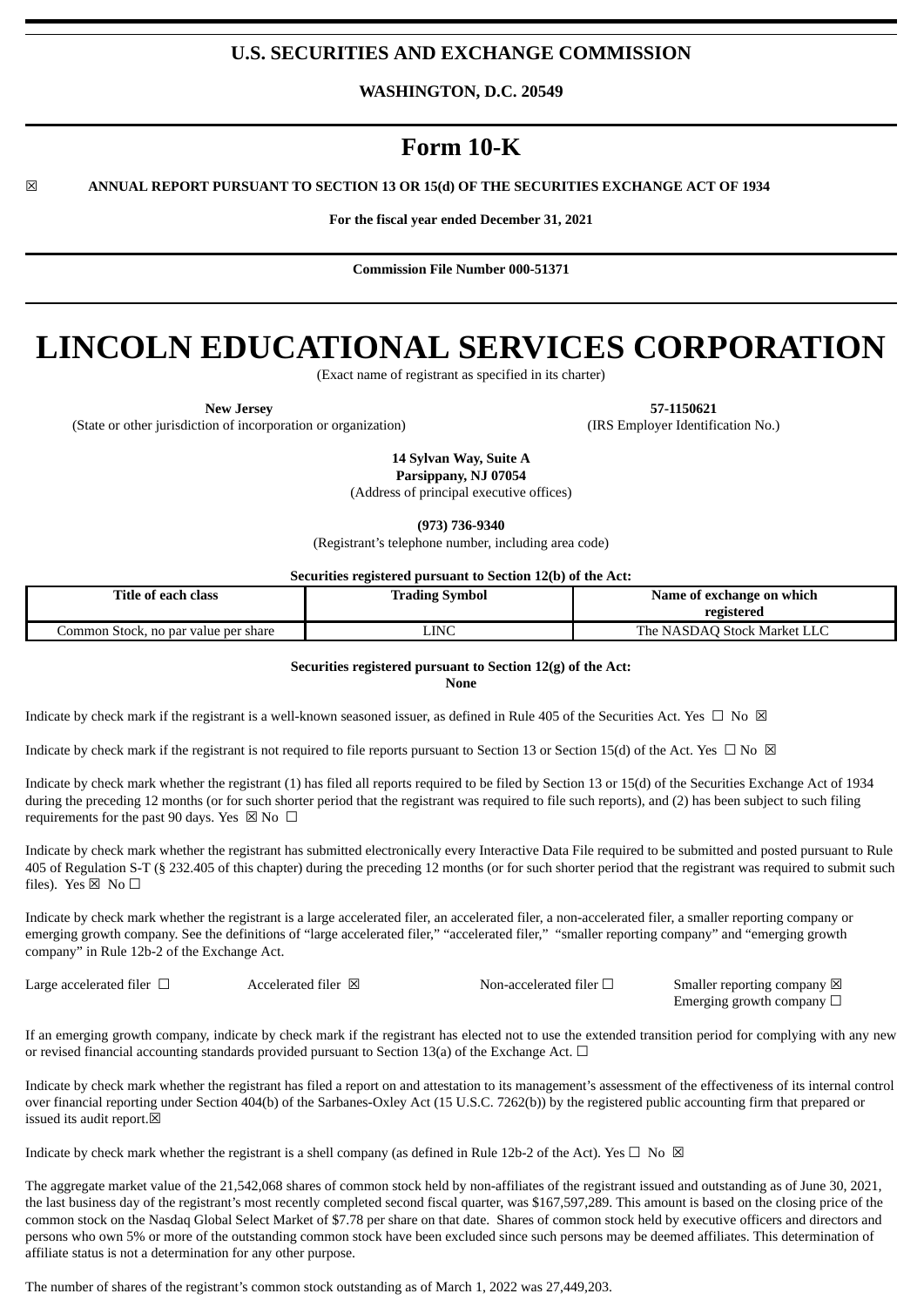## **Documents Incorporated by Reference**

Certain information required in Part III of this Annual Report on Form 10-K will be included in a definitive proxy statement for the registrant's annual meeting of shareholders or an amendment to this Annual Report on Form 10-K, in either case filed with the Commission within 120 days after December 31, 2021, and is incorporated by reference herein.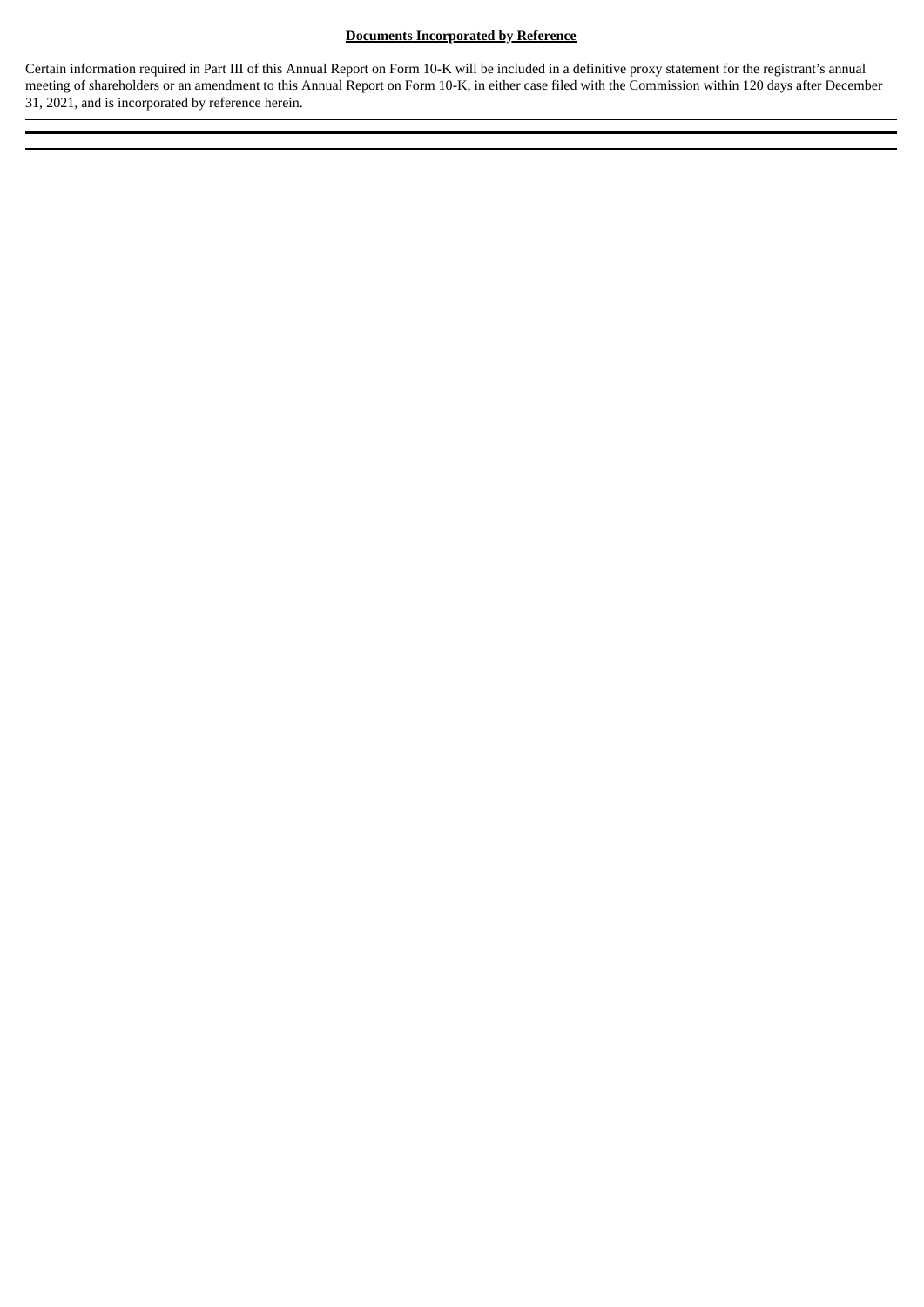## **LINCOLN EDUCATIONAL SERVICES CORPORATION AND SUBSIDIARIES**

## **INDEX TO FORM 10-K**

## **FOR THE FISCAL YEAR ENDED DECEMBER 31, 2021**

<span id="page-2-0"></span>

| PART I.          |                                                                                         | $\mathbf{1}$ |
|------------------|-----------------------------------------------------------------------------------------|--------------|
| ITEM 1.          | <b>BUSINESS</b>                                                                         | $\mathbf{1}$ |
| ITEM 1A.         | <b>RISK FACTORS</b>                                                                     | 23           |
|                  | ITEM 1B. UNRESOLVED STAFF COMMENTS                                                      | 34           |
| ITEM 2.          | <b>PROPERTIES</b>                                                                       | 35           |
| ITEM 3.          | <b>LEGAL PROCEEDINGS</b>                                                                | 35           |
| ITEM 4.          | <b>MINE SAFETY DISCLOSURES</b>                                                          | 36           |
|                  |                                                                                         |              |
| <b>PART II.</b>  |                                                                                         | 36           |
| ITEM 5.          | MARKET FOR REGISTRANT'S COMMON EQUITY, RELATED STOCKHOLDER MATTERS AND ISSUER PURCHASES |              |
|                  | OF EQUITY SECURITIES                                                                    | 36           |
| ITEM 6.          | [RESERVED]                                                                              | 36           |
| ITEM 7.          | MANAGEMENT'S DISCUSSION AND ANALYSIS OF FINANCIAL CONDITION AND RESULTS OF OPERATIONS   | 37           |
| ITEM 7A.         | <b>OUANTITATIVE AND OUALITATIVE DISCLOSURES ABOUT MARKET RISK</b>                       | 47           |
| ITEM 8           | FINANCIAL STATEMENTS AND SUPPLEMENTARY DATA                                             | 47           |
| ITEM 9.          | CHANGES IN AND DISAGREEMENTS WITH ACCOUNTANTS ON ACCOUNTING AND FINANCIAL DISCLOSURE    | 47           |
| ITEM 9A.         | <b>CONTROLS AND PROCEDURES</b>                                                          | 47           |
| ITEM 9B.         | <b>OTHER INFORMATION</b>                                                                | 48           |
| ITEM 9C.         | DISCLOSURES REGARDING FOREIGN JURISDICTIONS THAT PREVENT INSPECTIONS                    | 48           |
| <b>PART III.</b> |                                                                                         | 48           |
| <b>ITEM 10.</b>  | DIRECTORS, EXECUTIVE OFFICERS AND CORPORATE GOVERNANCE                                  | 48           |
| ITEM 11.         | <b>EXECUTIVE COMPENSATION</b>                                                           | 48           |
| <b>ITEM 12.</b>  | SECURITY OWNERSHIP OF CERTAIN BENEFICIAL OWNERS AND MANAGEMENT AND RELATED STOCKHOLDER  |              |
|                  | <b>MATTERS</b>                                                                          | 48           |
| <b>ITEM 13.</b>  | CERTAIN RELATIONSHIPS AND RELATED TRANSACTIONS, AND DIRECTOR INDEPENDENCE               | 48           |
| <b>ITEM 14.</b>  | PRINCIPAL ACCOUNTANT FEES AND SERVICES                                                  | 48           |
|                  |                                                                                         |              |
| <b>PART IV.</b>  |                                                                                         | 49           |
| <b>ITEM 15.</b>  | <b>EXHIBITS AND FINANCIAL STATEMENT SCHEDULES</b>                                       | 49           |
| <b>ITEM 16.</b>  | <b>FORM 10-K SUMMARY</b>                                                                | 50           |
|                  |                                                                                         |              |

**[SIGNATURES](#page-54-0)**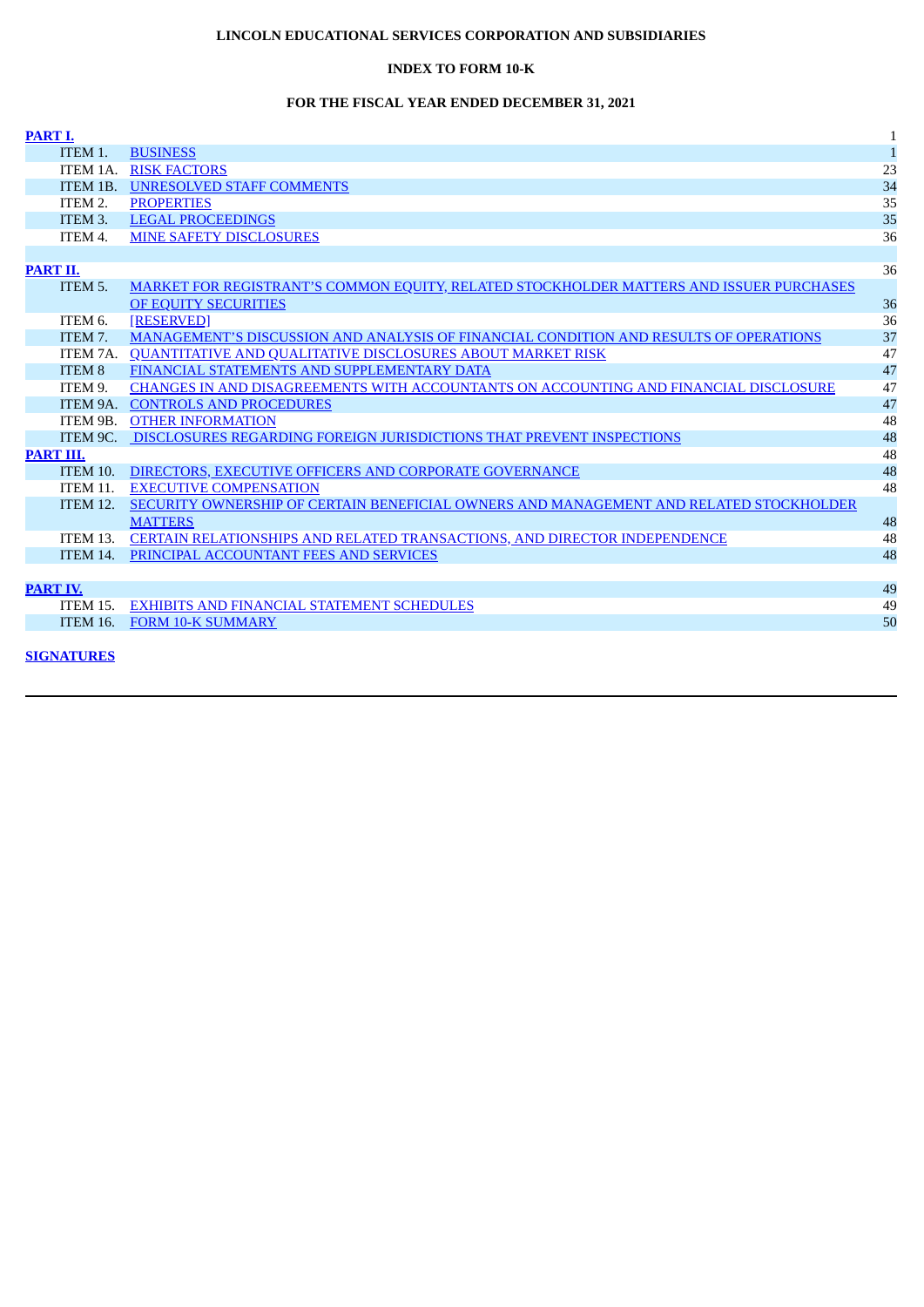## **Forward-Looking Statements**

This Annual Report on Form 10-K and the documents incorporated by reference contain "forward-looking statements," within the meaning of Section 21E of the Securities Exchange Act of 1934, as amended, which include information relating to future events, future financial performance, strategies, expectations, competitive environment, regulation and availability of resources. These forward-looking statements include, without limitation, statements regarding: proposed new programs; expectations that regulatory developments or other matters will or will not have a material adverse effect on our consolidated financial position, results of operations or liquidity; statements concerning projections, predictions, expectations, estimates or forecasts as to our business, financial and operating results and future economic performance; and statements of management's goals and objectives and other similar expressions concerning matters that are not historical facts. Words such as "may," "should," "could," "would," "predicts," "potential," "continue," "expects," "anticipates," "future," "intends," "plans," "believes," "estimates," and similar expressions, as well as statements in future tense, identify forward-looking statements.

Forward-looking statements should not be read as a guarantee of future performance or results, and will not necessarily be accurate indications of the times at, or by, which such performance or results will be achieved. Forward-looking statements are based on information available at the time those statements are made and/or management's good faith belief as of that time with respect to future events, and are subject to risks and uncertainties that could cause actual performance or results to differ materially from those expressed in or suggested by the forward-looking statements. Important factors that could cause such differences include, but are not limited to:

- our failure to comply with the extensive existing regulatory framework applicable to our industry or our failure to obtain timely regulatory approvals in connection with a change of control of our company or acquisitions;
- the promulgation of new regulations in our industry as to which we may find compliance challenging;
- our success in updating and expanding the content of existing programs and developing new programs in a cost-effective manner or on a timely basis;
- our ability to implement our strategic plan;
- risks associated with changes in applicable federal laws and regulations including pending rulemaking by the U.S. Department of Education;
- uncertainties regarding our ability to comply with federal laws and regulations regarding the 90/10 Rule and cohort default rates;
- risks associated with maintaining accreditation;
- risks associated with opening new campuses and closing existing campuses;
- risks associated with integration of acquired schools;
- industry competition;
- the effect of public health outbreaks, epidemics and pandemics including, without limitation, COVID-19
- conditions and trends in our industry;
- general economic conditions; and
- other factors discussed under the headings "Business," "Risk Factors" and "Management's Discussion and Analysis of Financial Condition and Results of Operations."

Forward-looking statements speak only as of the date the statements are made. Except as required under the federal securities laws and rules and regulations of the United States Securities and Exchange Commission, we undertake no obligation to update or revise forward-looking statements to reflect actual results, changes in assumptions or changes in other factors affecting forward-looking information. We caution you not to unduly rely on the forward-looking statements when evaluating the information presented herein.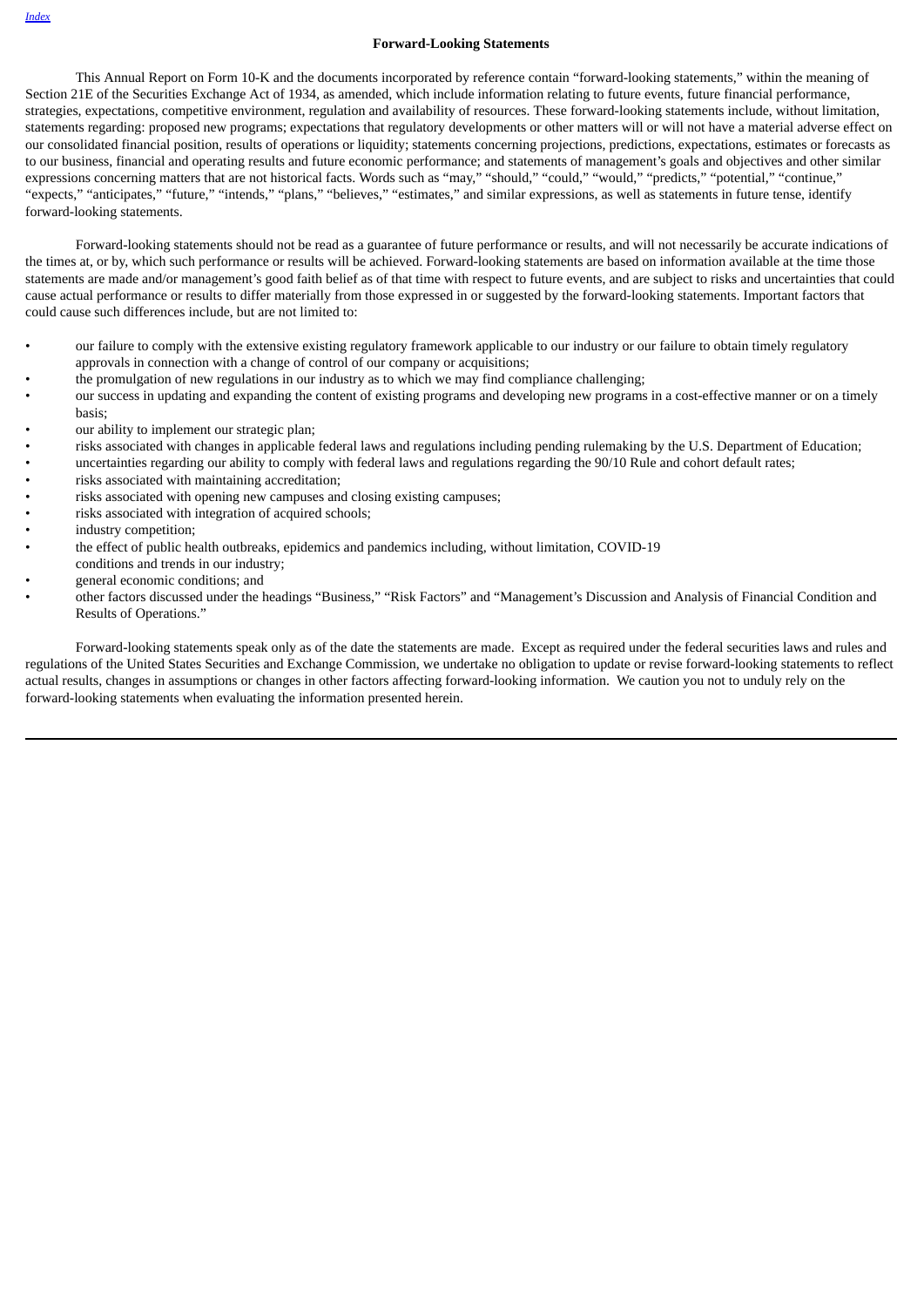## <span id="page-4-1"></span><span id="page-4-0"></span>**ITEM 1. BUSINESS**

## **Overview**

Lincoln Educational Services Corporation and its subsidiaries (collectively, the "Company", "we", "our" and "us", as applicable) provide diversified career-oriented post-secondary education to recent high school graduates and working adults. The Company, which currently operates 22 campuses in 14 states, offers programs in skilled trades (which include HVAC, welding and computerized numerical control and electrical and electronic systems technology, among other programs), automotive technology, healthcare services (which include nursing, dental assistant and medical administrative assistant, among other programs), hospitality services (which include culinary, therapeutic massage, cosmetology and aesthetics) and information technology (which consists of information technology programs). The schools operate under Lincoln Technical Institute, Lincoln College of Technology, Lincoln Culinary Institute, and Euphoria Institute of Beauty Arts and Sciences and associated brand names. Most of the campuses serve major metropolitan markets and each typically offers courses in multiple areas of study. Five of the campuses are destination schools, which attract students from across the United States and, in some cases, from abroad. The Company's other campuses primarily attract students from their local communities and surrounding areas. All of the campuses are nationally accredited and are eligible to participate in federal financial aid programs administered by the U.S. Department of Education (the "DOE") and applicable state education agencies and accrediting commissions which allow students to apply for and access federal student loans as well as other forms of financial aid. The Company was incorporated in New Jersey in 2003 as the successor-in-interest to various acquired schools including Lincoln Technical Institute, Inc. which opened its first campus in Newark, New Jersey in 1946.

Our business is organized into two reportable business segments: (a) Transportation and Skilled Trades, and (b) Healthcare and Other Professions. As of December 31, 2021, we had 13,059 students enrolled at 22 campuses. Our average enrollment for the year ended December 31, 2021 was 12,899 students, which represented an increase of 10.0% from average enrollment in 2020, excluding in each of 2021 and 2020, 45 and 375 students on leave of absence due to COVID-19. For the year ended December 31, 2021, our revenues were \$335.3 million, which represented an increase of 14.4% over the prior year. For more information relating to our revenues, profits and financial condition, please refer to "Management's Discussion and Analysis of Financial Condition and Results of Operations" and our consolidated financial statements included in this Annual Report on Form 10-K.

We believe that we provide our students with the highest quality career-oriented training available for our areas of study in our markets thereby serving students, local employers and their communities. We offer programs in areas of study that we believe are typically underserved by traditional providers of post-secondary education and for which we believe there exists significant demand among students and employers. Furthermore, we believe our convenient class scheduling, career-focused curricula and emphasis on job placement offer our students valuable advantages that have been previously unaddressed by the traditional academic sector. By combining substantial distance training with traditional classroom-based training led by experienced instructors, we believe we offer our students a unique opportunity to develop practical job skills in many of the key areas of expected job demand. We believe these job skills enable our students to compete effectively for employment opportunities and to pursue salary and career advancement.

#### **Business Strategy**

We strive to strengthen our position as a leading provider of career-oriented post-secondary education by continuing to pursue the following strategy:

- *Replicate Programs and Expand Existing Areas of Study.* Whenever possible, we seek to replicate programs across our campuses. In addition, we believe we can leverage our operations to expand our program offerings in existing areas of study and new high-demand areas of study in both of our segments. The skills gap continues to expand as talent retires faster than new employees are hired and as the need for education and training increases in all careers with the accelerating pace of technological change.
- *Maximize Utilization of Existing Facilities.* We are focused on improving capacity utilization of existing facilities through increased enrollments, the introduction of new programs and partnerships with industry. In addition, we see opportunities to reduce our real estate needs with the advancement of blended in-person and virtual training that we expect to roll out over the next two years.
- *Expand Geographically.* We plan to deploy our resources to strengthen our brand, invest in new programs and seek opportunities to expand our footprint into new markets. We have a solid portfolio of corporate and industry partners requesting that we explore new geographies to serve them better. Regardless of whether we expand our current campuses to take advantage of the operating leverage or establish new campuses, our goal is to remain competitive and prudently deploy our resources. Our expansion plans may be achieved organically through the opening of new campuses with existing resources or through acquisitions.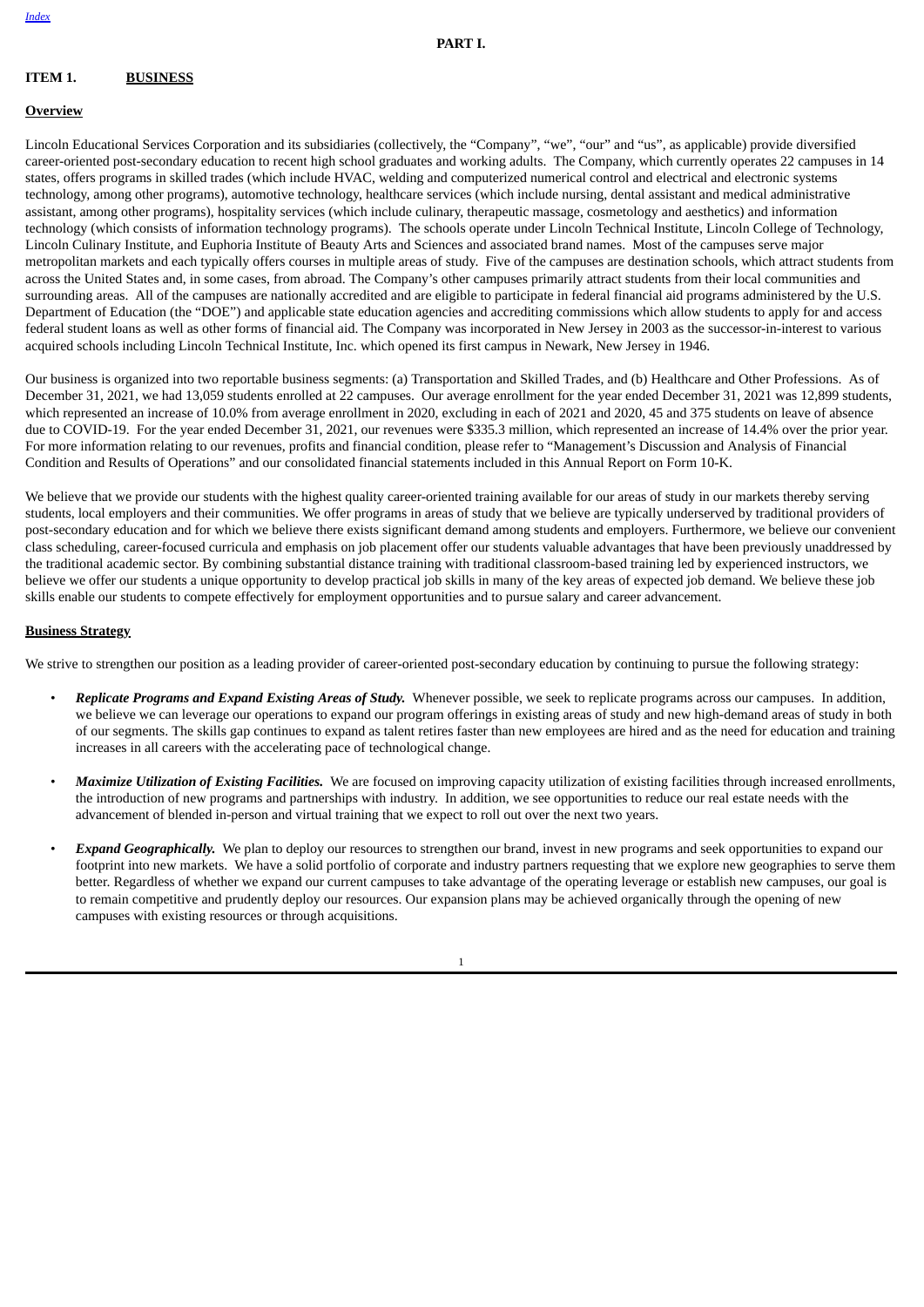- *Expand Teaching Platform.* Using the lessons learned from the COVID-19 pandemic, we believe we can continue to transform our in-person education model to a hybrid in-person/virtual training model that combines instructor-facilitated online teaching and demonstrations with handson labs. Blended learning provides students with greater flexibility and convenience which should help us attract more students. Moreover, we believe blended learning will create operating efficiencies that will enable us to contain tuition increases over the coming years and thus provide our students with a higher return on investment in their education.
- *Expand Market*. We know that many potential students do not have the time and resources to take a one-year program in order to get into the workforce. Consequently, we are exploring opportunities that for programs that are shorter in duration and less expensive but more intensive providing skills sufficient to gain employment. We are developing programs internally as well as in concert with industry partners.

## **Programs and Areas of Study**

We structure our program offerings to provide our students with a practical, career-oriented education and position them for attractive entry-level job opportunities in their chosen fields. Our diploma/certificate programs typically take between 19 to 136 weeks to complete, with tuition ranging from \$7,000 to \$45,000. Our associate's degree programs typically take between 64 to 98 weeks to complete, with tuition ranging from \$28,000 to \$38,000. As of December 31, 2021, all of our schools offer diploma and certificate programs and nine of our schools are currently approved to offer associate's degree programs. In order to accommodate the schedules of our students and maximize classroom utilization at some of our campuses, we typically offer courses four to five days a week in three shifts per day and start new classes every month. We update and expand our programs frequently to reflect the latest technological advances in the field, providing our students with the specific skills and knowledge required in the current marketplace. Classroom instruction combines lectures and demonstrations by our experienced faculty with comprehensive hands-on laboratory exercises in simulated workplace environments.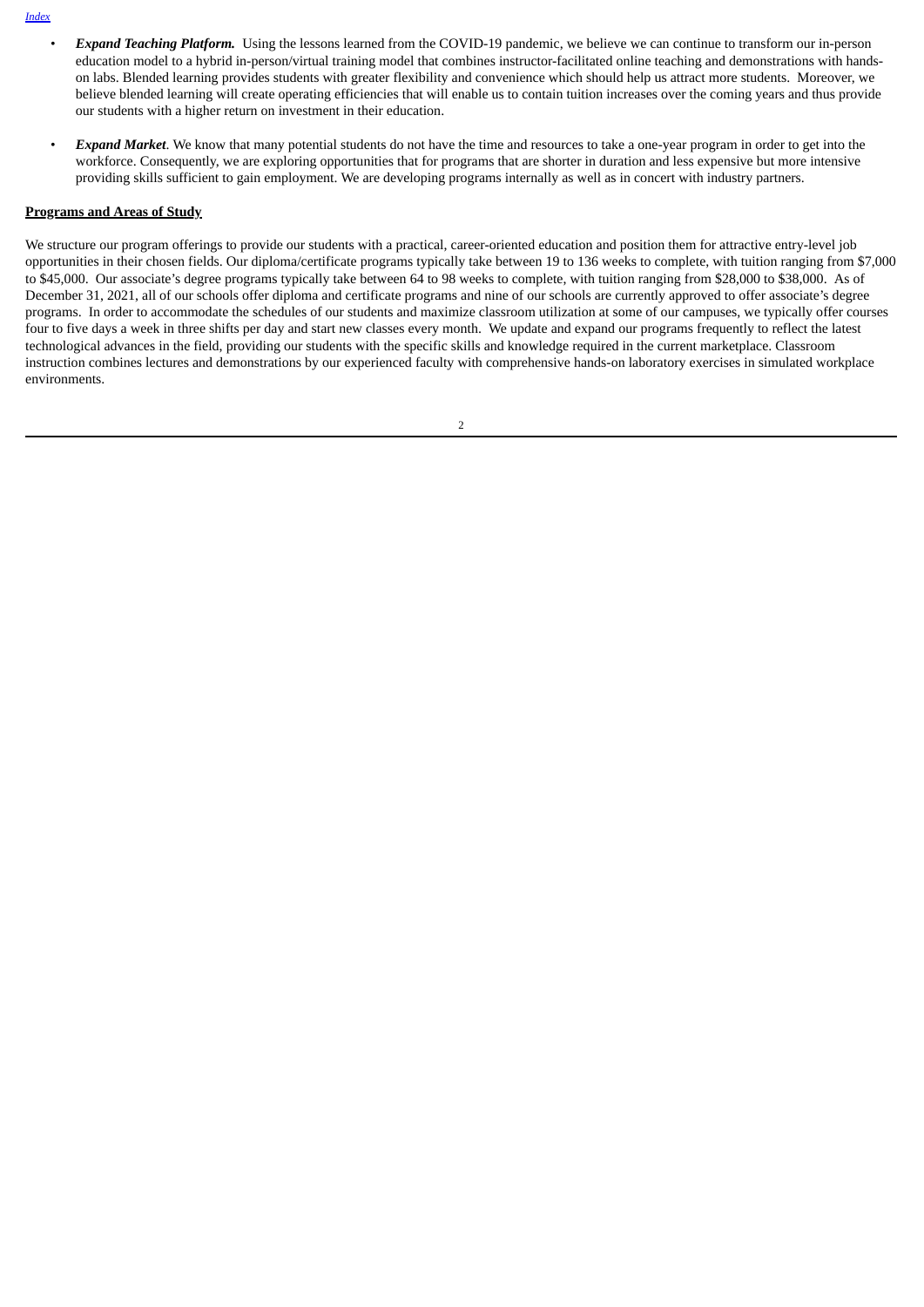The following table lists the programs offered as of December 31, 2021:

| <b>Area of Study</b>        | <b>Associate's Degree</b>                                                                                                                                                                  | <b>Diploma and Certificate</b>                                                                                                                                                                                                                                                                                                                                                                                                                                                                                                                                                                                          |
|-----------------------------|--------------------------------------------------------------------------------------------------------------------------------------------------------------------------------------------|-------------------------------------------------------------------------------------------------------------------------------------------------------------------------------------------------------------------------------------------------------------------------------------------------------------------------------------------------------------------------------------------------------------------------------------------------------------------------------------------------------------------------------------------------------------------------------------------------------------------------|
| <b>Skilled Trades</b>       | Electronic Engineering Technology,<br><b>Electronics Systems Service</b><br>Management                                                                                                     | Electrical & Electronics Systems Technology, Electrician Training, HVAC, Welding<br>Technology, Welding and Metal Fabrication Technology, Welding with Introduction to<br>Pipefitting, CNC Maching and Manufacturing, Advanced Manufacturing with Robotics                                                                                                                                                                                                                                                                                                                                                              |
| Automotive                  | Automotive Service Management,<br><b>Collision Repair &amp; Refinishing Service</b><br>Management, Diesel & Truck Service<br>Management, Heavy Equipment<br>Maintenance Service Management | Automotive Mechanics, Automotive Technology, Automotive Technology with Audi,<br>Automotive Technology with BMW FastTrack, Automotive Technology with Mopar X-<br>Press, Automotive Technology with High Performance, Automotive Technology with<br>Volkswagen, Collision Repair and Refinishing Technology, Diesel & Truck Mechanics,<br>Diesel & Truck Technology, Diesel & Truck Technology with Alternate Fuel Technology,<br>Diesel & Truck Technology with Transport Refrigeration, Diesel & Truck with<br>Automotive Technology, Heavy Equipment Maintenance Technology, Heavy Equipment<br>and Truck Technology |
| <b>Health Sciences</b>      | <b>Medical Assisting Technology</b>                                                                                                                                                        | Medical Office Assistant, Medical Assistant, Patient Care Technician, Medical Coding<br>& Billing, Dental Assistant, Licensed Practical Nursing                                                                                                                                                                                                                                                                                                                                                                                                                                                                         |
| <b>Hospitality Services</b> |                                                                                                                                                                                            | Culinary Arts & Food Services, Cosmetology, Aesthetics, International Baking and<br>Pastry, Nail Technology, Therapeutic Massage & Bodywork Technician                                                                                                                                                                                                                                                                                                                                                                                                                                                                  |
| Information<br>Technology   | <b>Computer Networking and Support</b>                                                                                                                                                     | Computer & Network Support Technician, Computer Systems Support Technician                                                                                                                                                                                                                                                                                                                                                                                                                                                                                                                                              |

Current Programs Offered

*Skilled Trades.* For the year ended December 31, 2021, skilled trades were our largest area of study, representing 36% of our total average student enrollment. Our skilled trades programs are 28 to 98 weeks in length, with tuition rates ranging from \$18,000 to \$33,000. Our skilled trades programs include electrical, heating and air conditioning repair, welding, computerized numerical control and electronic and electronic systems technology. Graduates of our programs are qualified to obtain entry-level employment positions such as electrician, CNC machinist, cable installer, welder, wiring and heating, ventilating and air conditioning, or HVAC installer. Our graduates are employed by a wide variety of employers, including residential and commercial construction, telecommunications installation companies and architectural firms. As of December 31, 2021, we offered skilled trades programs at 15 campuses.

*Automotive Technology.* Automotive technology is our second largest area of study, with 30% of our total average student enrollment for the year ended December 31, 2021. Our automotive technology programs are 28 to 136 weeks in length, with tuition rates ranging from \$15,000 to \$45,000. We believe we are a leading provider of automotive technology education in each of our local markets. Graduates of our programs are qualified to obtain entry-level employment ranging from positions as technicians and mechanics to various apprentice level positions. Our graduates are employed by a wide variety of companies, ranging from automotive and diesel dealers, to independent auto body paint and repair shops to trucking and construction companies. As of December 31, 2021, we offered programs in automotive technology at 12 campuses and most of these campuses offered other technical programs as well. Our campuses in East Windsor, Connecticut; Nashville, Tennessee; Grand Prairie, Texas; Indianapolis, Indiana; and Denver, Colorado are destination campuses, attracting students throughout the United States and, in some cases, from abroad.

*Health Sciences.* For the year ended December 31, 2021, 25% of our total average student enrollment was in our health science program. Our health science programs are 27 to 104 weeks in length, with tuition rates ranging from \$15,000 to \$30,000. Graduates of our programs are qualified to obtain positions such as licensed practical nurse, registered nurse, dental assistant, medical assistant, medical administrative assistant, and claims examiner. Our graduates are employed by a wide variety of employers, including hospitals, laboratories, insurance companies, and doctors' offices. Our practical nursing and medical assistant programs are our largest health science programs. As of December 31, 2021, we offered health science programs at 11 of our campuses.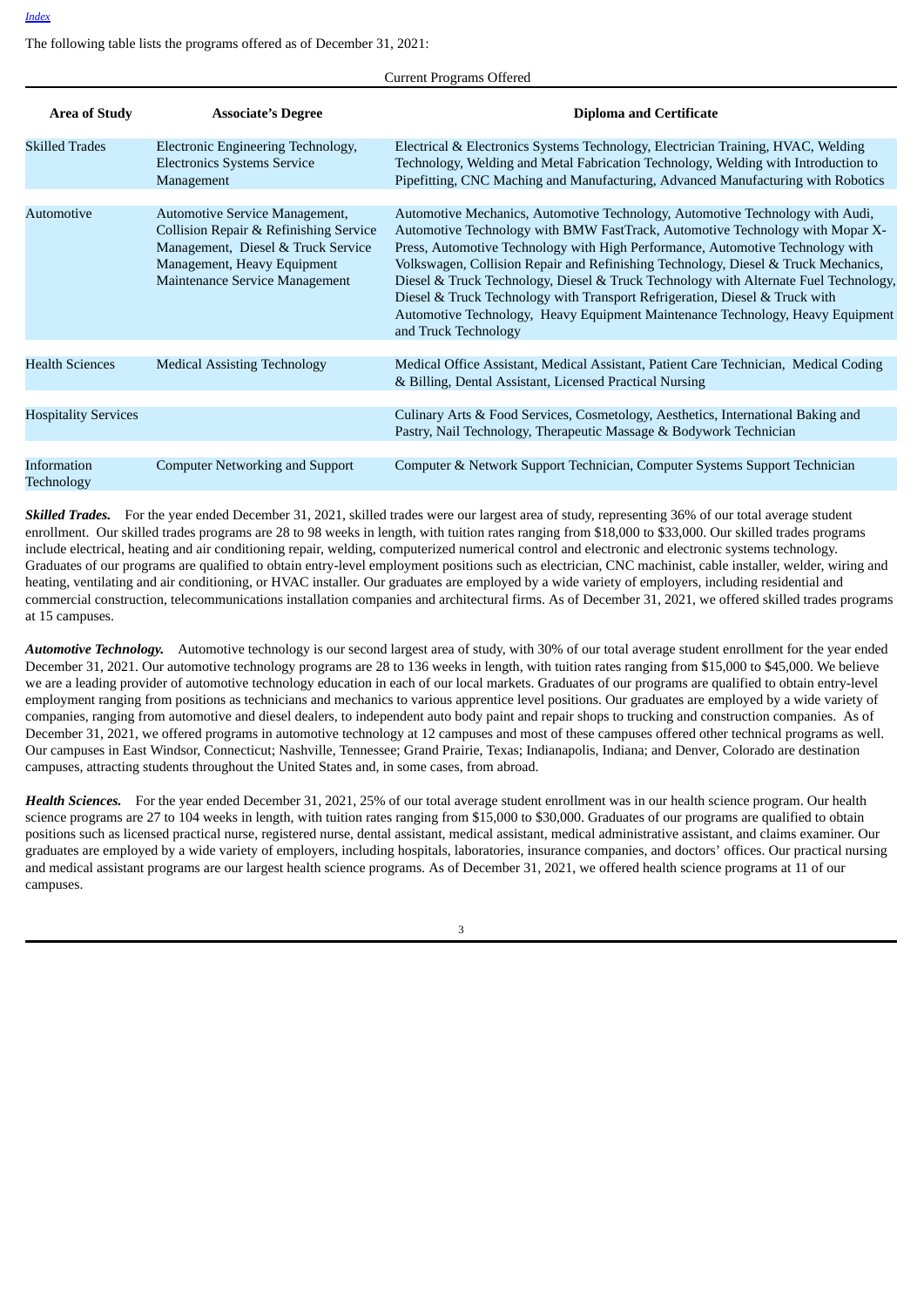*Hospitality Services.* For the year ended December 31, 2021, 7% of our total average student enrollment was in our hospitality services programs. Our hospitality services programs are 19 to 88 weeks in length, with tuition rates ranging from \$7,000 to \$22,000. Our hospitality programs include culinary, therapeutic massage, cosmetology and aesthetics. Graduates work in salons, spas, cruise ships or are self-employed. We offer massage programs at three campus and cosmetology programs at one campus. Our culinary graduates are employed by restaurants, hotels, cruise ships and bakeries. As of December 31, 2021, we offered culinary programs at two campuses.

*Information Technology.* For the year ended December 31, 2021, 2% of our total average student enrollment was in our information technology programs. Our information technology programs are 42 to 78 weeks in length, with tuition rates of \$20,000 to \$30,000. We have focused our current information technology, or IT, program offerings on those that are most in demand, such as our computer and network support technician. Our graduates obtain entry-level positions with both small and large corporations. As of December 31, 2021, we offered these programs at six of our campuses.

#### **Marketing and Student Recruitment**

We utilize a variety of marketing and recruiting methods to attract students and increase enrollment. Our marketing and recruiting efforts are targeted at prospective students who are high school graduates entering the workforce, or who are currently underemployed or unemployed and require additional training to enter or re-enter the workforce.

*Marketing and Advertising.* We utilize a fully integrated marketing approach in our lead generation and admissions process that includes the use of traditional media such as television, radio, billboards, direct mail, a variety of print media and event marketing campaigns intended to raise brand awareness. In addition, we continually grow and enhance our digital marketing efforts, which include paid search, search engine optimization, online video and display advertising and social media channels. These channels currently drive the majority of our new student leads and enrollments. Our fully integrated marketing campaigns direct prospective students to contact us directly, visit the Lincoln website or other customized landing pages on the internet where they will find details regarding our programs and campuses and can request additional information regarding the programs that interest them. Our internal systems enable us to closely monitor and track the effectiveness of each marketing execution on a daily or weekly basis and make adjustments accordingly to enhance our efficiency and limit our student acquisition costs.

*Referrals.* Referrals from current students, high school counselors and satisfied graduates and their employers have historically represented 16% of our new student starts. In fiscal year 2021, referrals were approximately 14% of our new student starts which decrease we attribute to the impact of Covid-19. Our school administrators actively work with our current students to encourage them to recommend our programs to prospective students. We endeavor to build and retain strong relationships with high school guidance counselors and instructors by offering annual seminars at our training facilities to further familiarize these individuals on the strengths of our programs.

*Recruiting.* Our recruiting efforts are conducted by a group of approximately 250 campus-based and field representatives who meet directly with prospective students during presentations conducted at high schools, in the prospective students' homes or during a visit to one of our campuses. We also recruit adult career-seekers or career-changers through our campus based representatives.

During fiscal year 2021, we recruited approximately 22% of our students directly out of high school. Field sales continue to be a large part of our business and developing local community relationships is one of our most important functions.

## **Student Admissions, Enrollment and Retention**

*Admissions.* In order to attend our schools, students must have either a high school diploma or a high school equivalency certificate (or General Education Development Certificate, GED). In addition, students must complete an admissions interview and complete a learner assessment. We take admissions requirements very seriously as they are the best indicators of our students' likelihood for program success and completion thus leading to successful employment in the industry. The learner assessment is a questionnaire designed to discover student challenges and address them prior to attending. While each of our programs has different admissions criteria, we screen all applications and counsel prospective students on the most appropriate program to increase the likelihood that our students complete the requisite coursework and obtain and sustain employment following graduation.

*Enrollment.* We enroll students continuously throughout the year, with our largest classes enrolling in late summer or early fall following high school graduation. As of December 31, 2021, we had 13,059 students enrolled at 22 campuses and our average enrollment for the year ended December 31, 2021 was 12,899 students which represented an increase of 10.0% from average enrollment in 2020 excluding 45 and 375 students enrolled in each of 2021 and 2020, respectively, who were on leave of absence due to COVID-19.

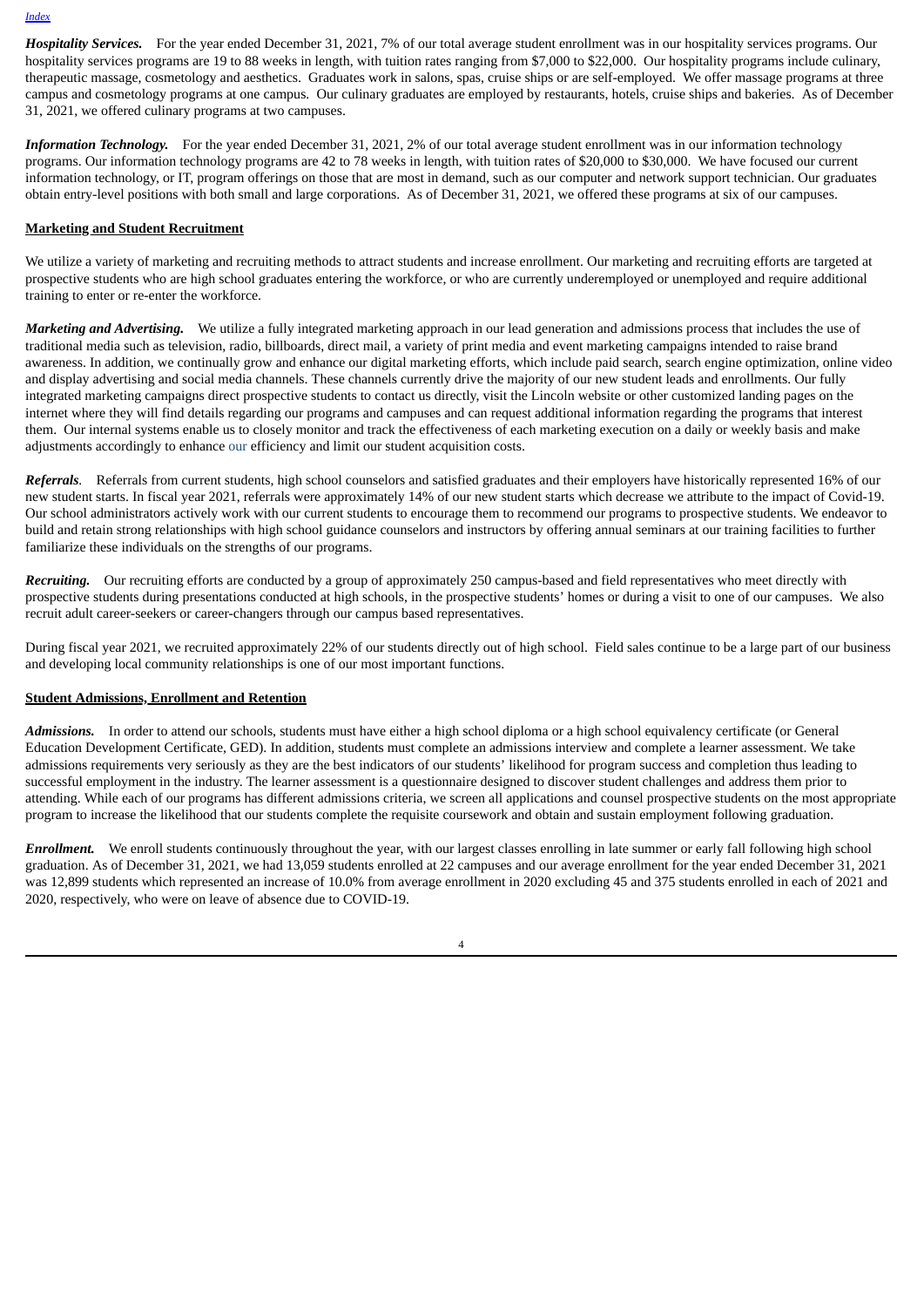*Retention.* To maximize student retention, the staff at each school is trained to recognize the early warning signs of a potential drop in retention and to assist and advise students on academic, financial and employment matters. We monitor our retention rates by instructor, course, program and school. When we become aware that a particular instructor or program is experiencing a higher than normal dropout rate, we quickly seek to determine the cause of the problem and attempt to correct it. When we identify that a student is experiencing difficulty academically, we offer tutoring. As we moved to online delivery of instruction we saw a slight decline in our student retention rate but we believe this is temporary and will improve as our as faculty become better skilled at online delivery and to ensure that this happens we have developed online teacher training for all faculty.

## **Job Placement**

We believe that assisting our graduates in securing employment after completing their program of study is critical to our mission as a post-secondary educational institution as well as to our ability to attract high quality students and enhance our reputation in the industry. In addition, we believe that high job placement rates result in low student loan default rates, an important requirement for continued participation in Title IV of the Higher Education Act of 1965, as amended ("Title IV Programs"). See Part I, Item 1. "Business - Regulatory Environment—Regulation of Federal Student Financial Aid Programs." Accordingly, we dedicate significant resources to maintaining an effective graduate placement program. Our non-destination schools work closely with local employers to ensure that we are training students with skills that local employers seek. Each school has an advisory council comprised of local employers who provide us with direct feedback on how well we are preparing our students to succeed in the workplace. This enables us to tailor our programs to the marketplace. The placement staff in each of our destination schools maintains databases of potential employers throughout the country, allowing us to more effectively assist our graduates in securing employment in their career field upon graduation. Throughout each year, we hold numerous job fairs at our facilities where we provide the opportunity for our students to meet and interact with potential employers. In addition, many of our schools have internship programs that provide our students with opportunities to work with employers prior to graduation. For example, some of the students in our automotive programs have the opportunity to complete a portion of their hands-on training in an actual work environment. In addition, some of our students in health sciences programs are required to participate in an externship program during which they work in the field as part of their career training. We also assist students with resume writing, interviewing and other job search skills.

#### **Human Capital Management**

#### *Overview*

We believe that each of our employees plays an important role in our enterprise. This is particularly true of our faculty. We are focused on attracting and retaining highly qualified personnel needed to support our objectives of providing superior education in the programs that our schools provide. We believe that diversity and inclusion of our personnel is an essential component for providing a meaningful student experience by drawing upon a variety of backgrounds and experiences.

As of December 31, 2021, we had approximately 2,056 employees, including 536 full-time instructors and 384 part-time instructors, and approximately 1,136 employees serving in various administrative and management positions. We had no seasonal workers. The number of individuals comprising our workforce has increased by approximately 6.4% in the most recent year.

Our Board of Directors regularly reviews with management the following areas regarding our human capital management:

#### *Staffing Our Schools*

Our schools typically are staffed by a school president, a director of career services, a director of education, a director of financial-aid, a director of administrative services, a director of admissions and, of course, a variety of instructors, all of whom are industry professionals with experience in the areas of study at that particular school.

Our average student/teacher ratio is approximately 16 to 1, however, in fiscal year 2021, our average in-person student/teacher ratio has remained lower than our typical ratio due to ongoing social distancing requirements necessitated by COVID-19 which varied on a state-by-state basis.

#### *Diversity and Inclusion*

We strive to create a culture of diversity and inclusion through our human capital management practices. The achievement of workforce diversity is one important goal in the outreach efforts for recruitment of professionals. As a result, since January 1, 2017, our diverse workforce percentage has increased from 33.5% to 40.8%. Further, the generational range of our workforce, at the end of 2021, was approximately equally divided among Baby Boomers, GenXers and Millennials. The largest growth in the generational workforce makeup was in the Millennial and GenZ bands. Our human resources programs work to eliminate discrimination and harassment in all forms and our Human Resources Department has established a diversity and inclusion policy intended to assist us in meeting our goals of establishing an environment of inclusion and opportunity in hiring, promotions, training and development, working conditions and compensation.

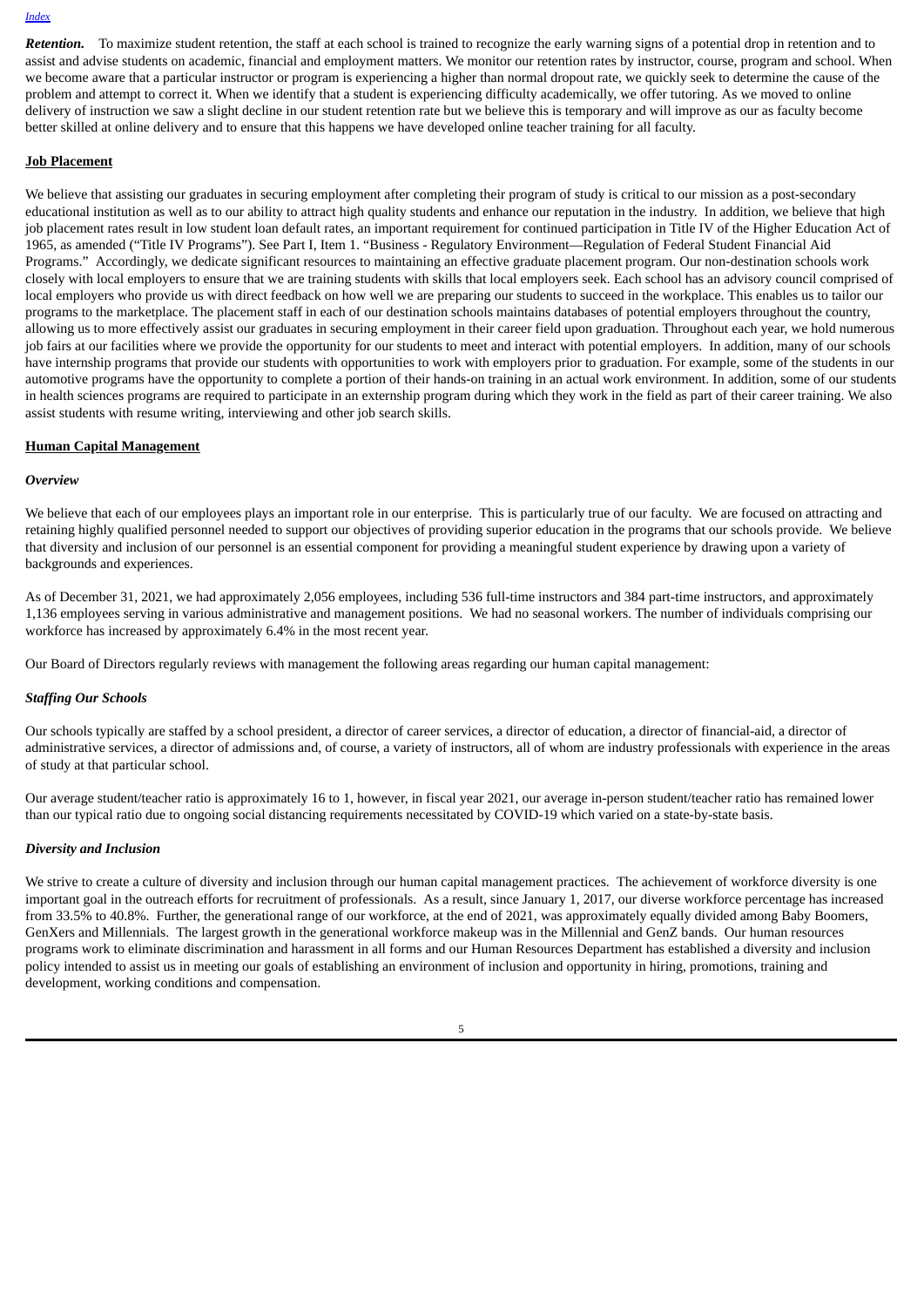## *Development, Training and Retention*

The Company employs a staff to attract and engage talent and applies fully integrated recruiting software to track and manage hiring processes for our campuses and corporate functions. We hire our faculty in accordance with established criteria, including relevant work experience, educational background and accreditation and state regulatory standards. We require meaningful industry experience of our teaching staff in order to maintain the high quality of instruction in all of our programs that we expect and to address current and industry-specific issues in our course content. In addition, we provide intensive instructional training and continuing education, including quarterly instructional development seminars, annual reviews, technical upgrade training, faculty development plans and weekly staff meetings.

The Company acknowledges the relevance of managing productivity and efficiency of its workforce. The Company uses current technology resources for sales and student services tasks, education support, graduate placement services, and internal talent management. Through the application of these technology tools, productivity data are obtained for key positions and used for process improvement, training, and evaluative purposes.

The Company recognizes the value to both the Company and our students of employee knowledge and skill development throughout their careers and of preparing current employees for succession opportunities. Therefore, employees receive position-based training, as well as online access to a multitude of programs designed to support their effectiveness and growth-potential. The Company identifies high-performing employee participants for acceleration training programs to develop internal candidates for succession opportunities in key functions.

#### *Labor Relations*

We believe that we have good relationships with all of our employees. At six of our 22 campuses, the teaching professionals are represented by various unions. These approximately 177 employees are covered by collective bargaining agreements that expire between 2022 and 2024. Those expiring in the short term are in the process of renegotiation. We believe that we have good relationships with these unions and with the employees covered by these collective bargaining agreements and do not foresee issues with entering into satisfactory new agreements.

#### *Health and Safety; COVID-19 Response*

The Company considers the well-being and safety of our employees and students to be of paramount importance. In response to the COVID-19 pandemic, we applied CDC guidance and safety protocols; developed work-from-home options where necessary and possible; covered COVID-19 testing, when requested by a health provider, and COVID-19 vaccination 100% through our health plans and reduced the number of personnel and students onsite at any time. Our COVID-19 management procedures resulted in continuing operations with strong support and no reductions in force in 2021. As of January 15, 2022, we have covered eight over-the-counter at home COVID-19 tests per covered employee, every thirty days, through our health plans according to plan provisions.

#### *Our Management*

We believe our management team has the experience necessary to effectively implement our growth strategy and continue to drive positive educational and employment outcomes for our students. Under the circumstances of the challenging and changing landscape of COVID-19, our management demonstrated its abilities in innovation and resilience. For a discussion of the risks relating to the attraction and retention of management and executive management employees, see Item 1A. "Risk Factors."

#### **Competition**

The for-profit, post-secondary education industry is highly competitive and highly fragmented with no one provider controlling significant market share. Direct competition between career-oriented schools like ours and traditional four-year colleges or universities is limited. Thus, our main competitors are other for-profit, career-oriented schools, not-for-profit public schools and private schools, and public and private two-year junior and community colleges, most of which are eligible to receive funding under the federal programs of student financial aid authorized by Title IV Programs. Competition is generally based on location, the type of programs offered, the quality of instruction, placement rates, reputation, recruiting and tuition rates; therefore, our competition is different in each market depending on, among other things, the availability of other options. Public institutions are generally able to charge lower tuition than our schools, due in part to government subsidies and other financial sources not available to for-profit schools. In addition, some of our other competitors have a more extensive network of schools and campuses which enables them to recruit students more efficiently from a wider geographic area. Nevertheless, we believe that we are able to compete effectively in our local markets because of the diversity of our program offerings, quality of instruction, the strength of our brands, our reputation and our graduates' success in securing employment after completing their program of study.

Our competition differs in each market depending on the curriculum that we offer. For example, a school offering automotive technology, healthcare services and skilled trades programs will have a different group of competitors than a school offering healthcare services and IT technology programs. Also, because schools can add new programs within six to twelve months, competition can emerge relatively quickly. Moreover, with the introduction of online education, the number of competitors in each market has increased because students can now attend classes from an online institution. On average, each of our schools has at least three direct competitors and at least a dozen indirect competitors.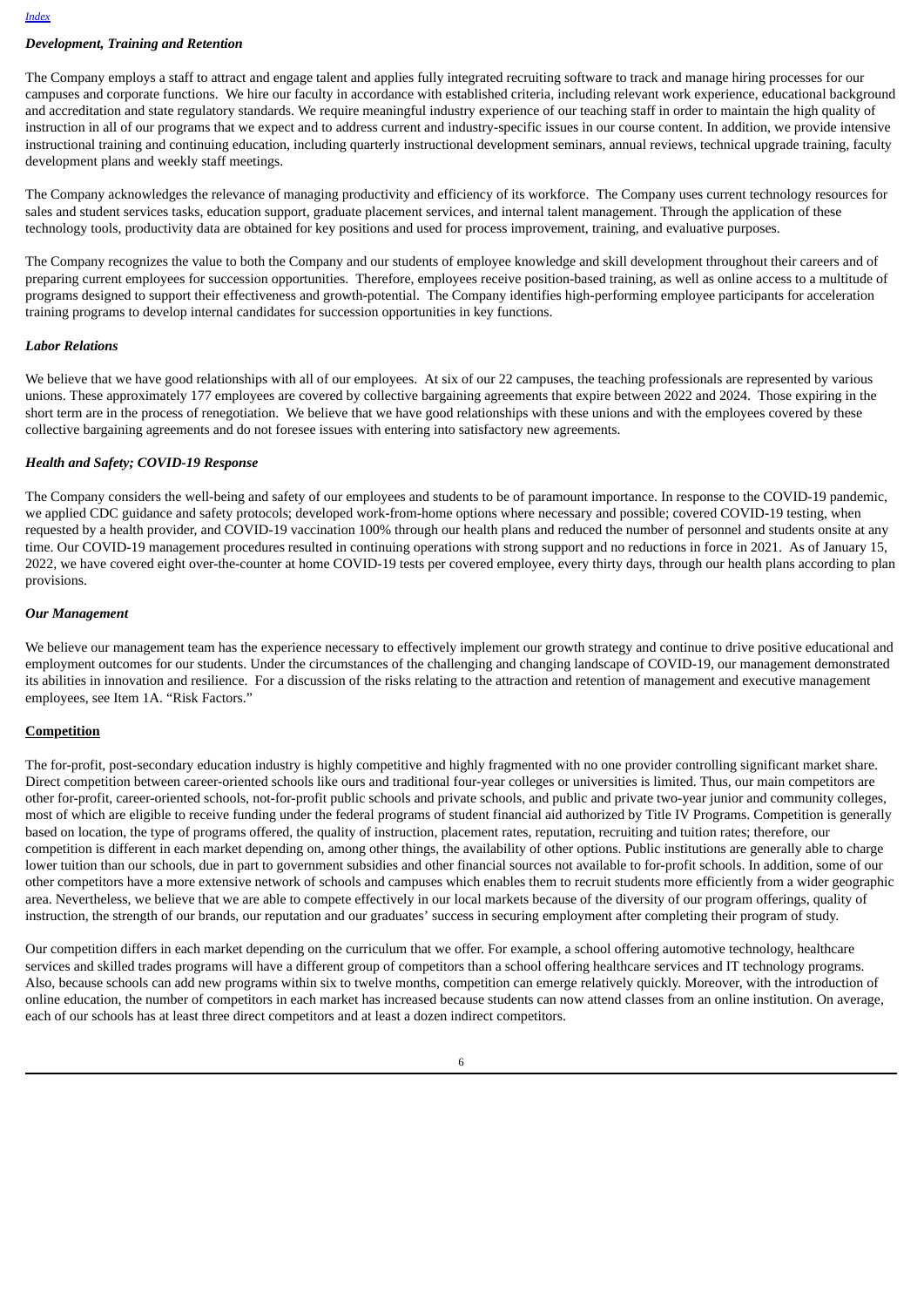## **Environmental Matters**

We use hazardous materials at our training facilities and campuses, and generate small quantities of regulated waste such as used oil, antifreeze, paint and car batteries. As a result, our facilities and operations are subject to a variety of environmental laws and regulations governing, among other things, the use, storage and disposal of solid and hazardous substances and waste, and the clean-up of contamination at our facilities or off-site locations to which we send or have sent waste for disposal. We are also required to obtain permits for our air emissions and to meet operational and maintenance requirements at certain of our campuses. In the event we do not maintain compliance with any of these laws and regulations, or are responsible for a spill or release of hazardous materials, we could incur significant costs for clean-up, damages, and fines or penalties. Climate change has not had and is not expected to have a significant impact on our operations.

## **Regulatory Environment**

Each of our schools participates in the Title IV Programs, which are administered by the DOE. For the year ended December 31, 2021, approximately 75% (calculated based on cash receipts) of our revenues were derived from the Title IV Programs. Students obtain access to federal student financial aid through a DOE prescribed application and eligibility certification process.

In connection with the students' receipt of federal financial aid under the Title IV Programs, our schools are subject to extensive regulation by governmental agencies and licensing and accrediting bodies. In particular, the Higher Education Act of 1965, as amended (the "HEA"), and the regulations issued by the DOE subject us to significant regulatory scrutiny in the form of numerous standards that each of our schools must satisfy in order to participate in the Title IV Programs. To participate in the Title IV Programs, a school must be authorized to offer its programs of instruction by the applicable state education agencies in the states in which it is physically located, be accredited by an accrediting commission recognized by the DOE and be certified as an eligible institution by the DOE. All of our schools are currently offering both online and in-person learning due to the COVID-19 pandemic. Accrediting agencies and some states agencies require schools to obtain approval and meet certain requirements in order to offer programs via distance education in states where the school does not have a campus. The DOE also generally requires schools that offer a program through distance education to students in a state in which the school is not physically located to meet the requirements of the state to offer programs by distance education in the state. All of our schools are currently approved to offer both online and in-person learning. The DOE defines an eligible institution to consist of both a main campus and its additional locations, if any. Our schools are either a main campus or an additional location of a main campus. Each of our schools is subject to extensive regulatory requirements imposed by state education agencies, accrediting commissions, and the DOE as well as other federal and state agencies. Because the DOE periodically revises its regulations and changes its interpretations of existing laws and regulations, we cannot predict with certainty how Title IV Program requirements will be applied in all circumstances. Our schools also participate in other federal and state financial aid programs that assist students in paying for the cost of their education and that impose standards that we must satisfy.

## *State Authorization*

Each of our schools must be authorized by the applicable education agencies in the states in which the school is physically located, and in some cases other states, in order to operate on ground and online and to grant degrees, diplomas or certificates to its students. State agency authorization is also required in each state in which a school is physically located in order for the school to become and remain eligible to participate in Title IV Programs. The DOE also generally requires schools that offer a program through distance education to students in a state in which the school is not physically located to meet the requirements of the state to offer programs by distance education in the state. Currently, each of our schools is authorized by the applicable state education agencies in the states in which the school is physically located and in which it recruits students. If we are found not to be in compliance with the applicable state regulations and a state seeks to restrict one or more of our business activities within its boundaries, we may not be able to recruit or enroll students in that state and may have to stop providing services in that state, which could have a significant impact on our business and results of operations.

Our schools are subject to extensive, ongoing regulation by each of these states. State laws typically establish standards for instruction, curriculum, qualifications of faculty, location and nature of facilities and equipment, administrative procedures, marketing, recruiting, financial operations, student outcomes and other operational matters. State laws and regulations may limit our ability to offer educational programs and to award degrees, diplomas or certificates. It is possible that states could change their state laws and regulations in the future that could impact the Company and its schools. Some states prescribe standards of financial responsibility that are different from, and in certain cases more stringent than, those prescribed by the DOE. Some states require schools to post a surety bond. We have posted surety bonds on behalf of our schools and education representatives with multiple states in a total amount of approximately \$12.8 million.

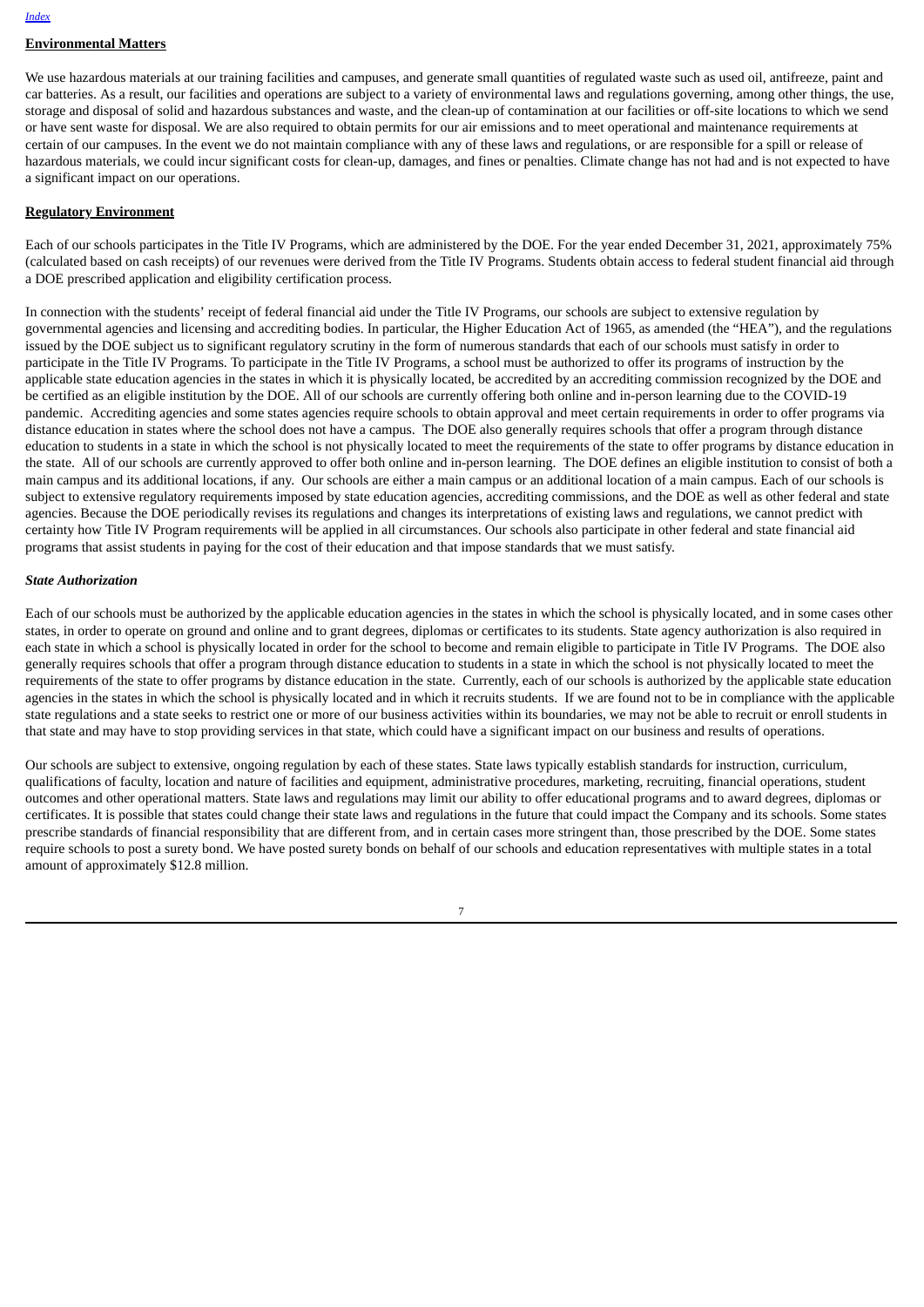The DOE published regulations that took effect on July 1, 2011, that expanded the requirements for an institution to be considered legally authorized in the state in which it is physically located for Title IV Program purposes. In some cases, the regulations required states to revise their current requirements and/or to license schools in order for institutions to be deemed legally authorized in those states and, in turn, to participate in Title IV Programs. If the states do not amend their requirements where necessary and if schools do not receive approvals where necessary that comply with these new requirements, then the institution could be deemed to lack the state authorization necessary to participate in Title IV Programs. The DOE stated when it published the final regulations that it will not publish a list of states that meet, or fail to meet, the requirements, and it is uncertain how the DOE will interpret these requirements in each state.

If any of our schools fail to comply with state licensing requirements, they are subject to the loss of state licensure or authorization. If any one of our schools lost its authorization from the education agency of the state in which the school is located, or failed to comply with the DOE's state authorization requirements, that school would lose its eligibility to participate in Title IV Programs, the Title IV Program eligibility of its related additional locations could be affected, the impacted schools would be unable to offer its programs, and we could be forced to close the schools. If one of our schools lost its state authorization from a state other than the state in which the school is located, the school would not be able to recruit students or to operate in that state.

Due to state budget constraints in certain states in which we operate, it is possible that those states may continue to reduce the number of employees in, or curtail the operations of, the state education agencies that oversee our schools. A delay or refusal by any state education agency in approving any changes in our operations that require state approval could prevent us from making such changes or could delay our ability to make such changes. States periodically change their laws and regulations applicable to our schools and such changes could require us to change our practices and could have a significant impact on our business and results of operations.

#### *Accreditation*

Accreditation is a non-governmental process through which a school submits to ongoing qualitative and quantitative review by an organization of peer institutions. Accrediting commissions primarily examine the academic quality of the school's instructional programs, and a grant of accreditation is generally viewed as confirmation that the school's programs meet generally accepted academic standards. Accrediting commissions also review the administrative and financial operations of the schools they accredit to ensure that each school has the resources necessary to perform its educational mission.

Accreditation by an accrediting commission recognized by the DOE is required for an institution to be certified to participate in Title IV Programs. In order to be recognized by the DOE, accrediting commissions must adopt specific standards for their review of educational institutions. As of December 31, 2021, all 22 of our campuses are nationally accredited by the Accrediting Commission of Career Schools and Colleges, or ACCSC. The following is a list of the dates on which each campus was accredited by its accrediting commission and the date by which its accreditation must be renewed.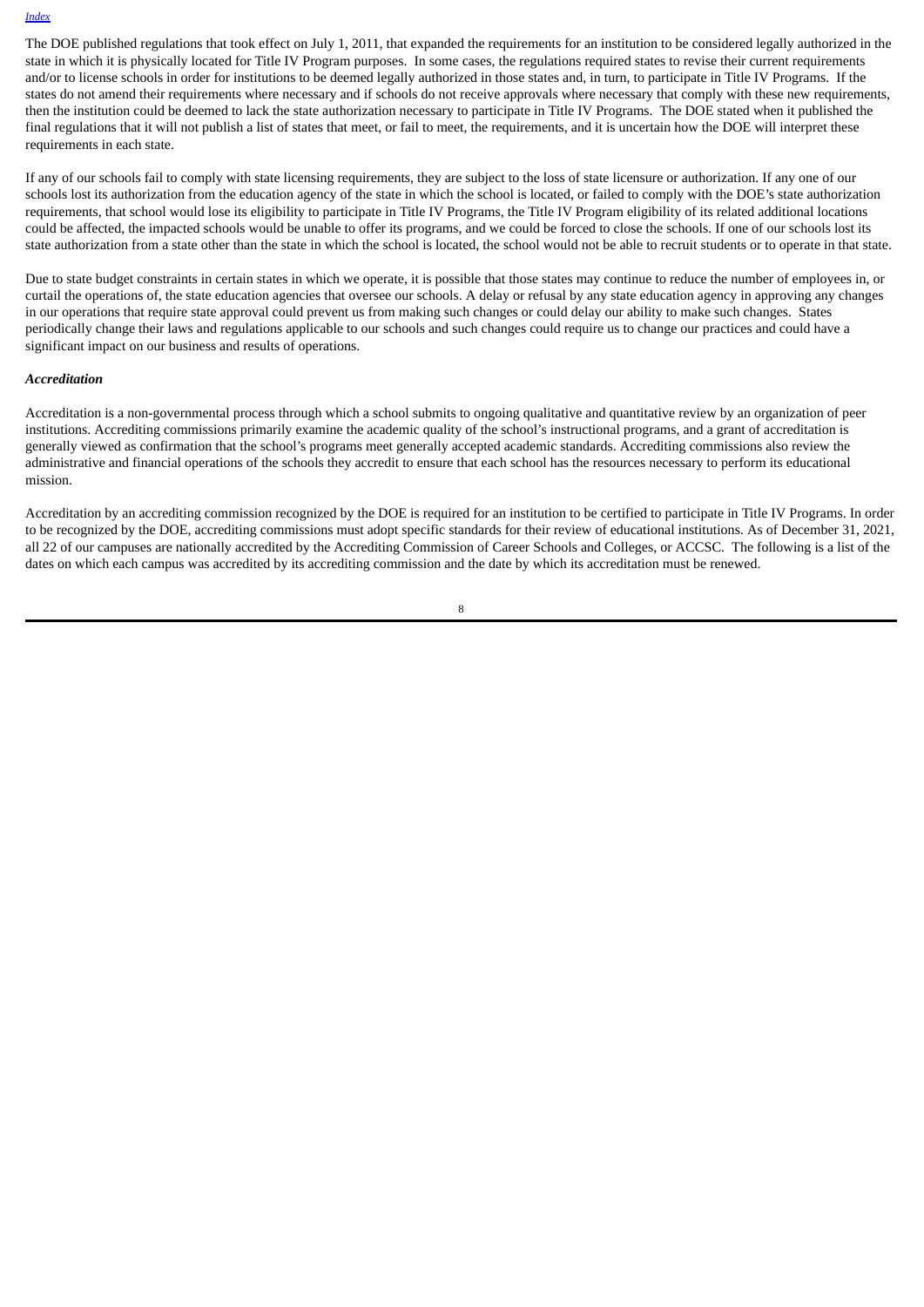#### **Accrediting Commission of Career Schools and Colleges Reaccreditation Dates**

| <b>School</b>                     | <b>Last Accreditation Letter</b> | <b>Next Accreditation</b>     |
|-----------------------------------|----------------------------------|-------------------------------|
| Philadelphia, PA <sup>2</sup>     | November 26, 2018                | May 1, 2023                   |
| Union, NJ1                        | May 24, 2019                     | February 1, 2024              |
| Mahwah, NJ <sup>1</sup>           | October 15, 2020                 | August 1, 2024                |
| Melrose Park, IL <sup>2</sup>     | December 2, 2019                 | November 1, 2024              |
| Denver, $CO1$                     | June 14, 2016                    | February 1, 2021 <sup>4</sup> |
| Columbia, MD                      | March 8, 2017                    | February 1, 2022              |
| Grand Prairie, TX <sup>1</sup>    | June 20, 2017                    | August 1, 2021 <sup>4</sup>   |
| Allentown, PA <sup>2</sup>        | March 8, 2017                    | February 1, 2022              |
| Nashville, TN <sup>1</sup>        | September 6, 2017                | May 1, 2022                   |
| Indianapolis, IN                  | May 15, 2018                     | November 1, 2021 <sup>4</sup> |
| New Britain, CT                   | June 5, 2018                     | January 1, 2023               |
| Shelton, CT <sup>2</sup>          | March 1, 2019                    | September 1, 2023             |
| Queens, NY <sup>1</sup>           | September 4, 2018                | June 1, 2023                  |
| East Windsor, CT <sup>2</sup>     | October 17, 2017                 | February 1, 2023              |
| South Plainfield, NJ <sup>1</sup> | December 2, 2019                 | August 1, 2024                |
| Iselin, NJ                        | May 15, 2018                     | May 15, 2023                  |
| Moorestown, NJ3                   | May 15, 2018                     | May 15, 2023                  |
| Paramus, NJ3                      | May 15, 2018                     | May 15, 2023                  |
| Lincoln, $RI3$                    | May 15, 2018                     | May 15, 2023                  |
| Somerville, MA3                   | May 15, 2018                     | May 15, 2023                  |
| Summerlin, NV3                    | May 15, 2018                     | May 15, 2023                  |
| Marietta, GA <sup>3</sup>         | May 15, 2018                     | May 15, 2022                  |

1 Branch campus of main campus in Indianapolis, IN

2 Branch campus of main campus in New Britain, CT

3 Branch campus of main campus in Iselin, NJ

4 Campus going through reaccreditation

In February 2022, the ACCSC determined to discontinue previously required system-wide financial reporting of our schools and instead determined to continue monitoring financial stability with system-wide heightened monitoring which is not considered reporting and accordingly the restrictions applied to a school subject to reporting do not apply to schools subject to heightened monitoring. We plan to provide the information requested by ACCSC by the requested deadline at the end of June 2022 for consideration at the Commission's August 2022 meeting.

If one of our schools fails to comply with accrediting commission requirements, the institution and its main and/or branch campuses are subject to the loss of accreditation or may be placed on probation or a special monitoring or reporting status which, if the noncompliance with accrediting commission requirements is not resolved, could result in loss of accreditation or restrictions on the addition of new locations, new programs, or other substantive changes. If any one of our schools loses its accreditation, students attending that school would no longer be eligible to receive Title IV Program funding, and we could be forced to close that school.

On October 28, 2021, the DOE announced that it had notified ACCSC that a decision on the recognition by the DOE of ACCSC as an accrediting agency was being deferred pending the submission of additional information about ACCSC's monitoring, evaluation, and actions related to high-risk institutions. DOE staff reportedly has up to 75 days after receipt of the written response from ACCSC (on or before January 10, 2022) to provide a written response. A designated senior DOE official is expected to make a decision regarding the continued recognition of ACCSC after the receipt and review of the responses. The DOE regulations indicate that ACCSC may appeal an adverse decision to the DOE Secretary and potentially to federal court.

If the DOE withdraws the recognition of an accrediting agency, the HEA indicates that the DOE may continue the eligibility of qualified institutions accredited by the accrediting agency for a period of up to 18 months from the date of the withdrawal of the DOE's recognition of the accrediting agency. If provided, this period would provide time for institutions to apply for accreditation from another DOE-recognized accrediting body. The DOE could impose provisional certification and other conditions and restrictions on such institutions during this time period. If the DOE declines to continue its recognition of ACCSC and if the subsequent period for obtaining accreditation from another DOE-recognized accrediting agency lapses before we obtain accreditation from another DOE-recognize accrediting agency (or if the DOE does not provide such a period for institutions to obtain other accreditation), our schools could lose our Title IV eligibility.

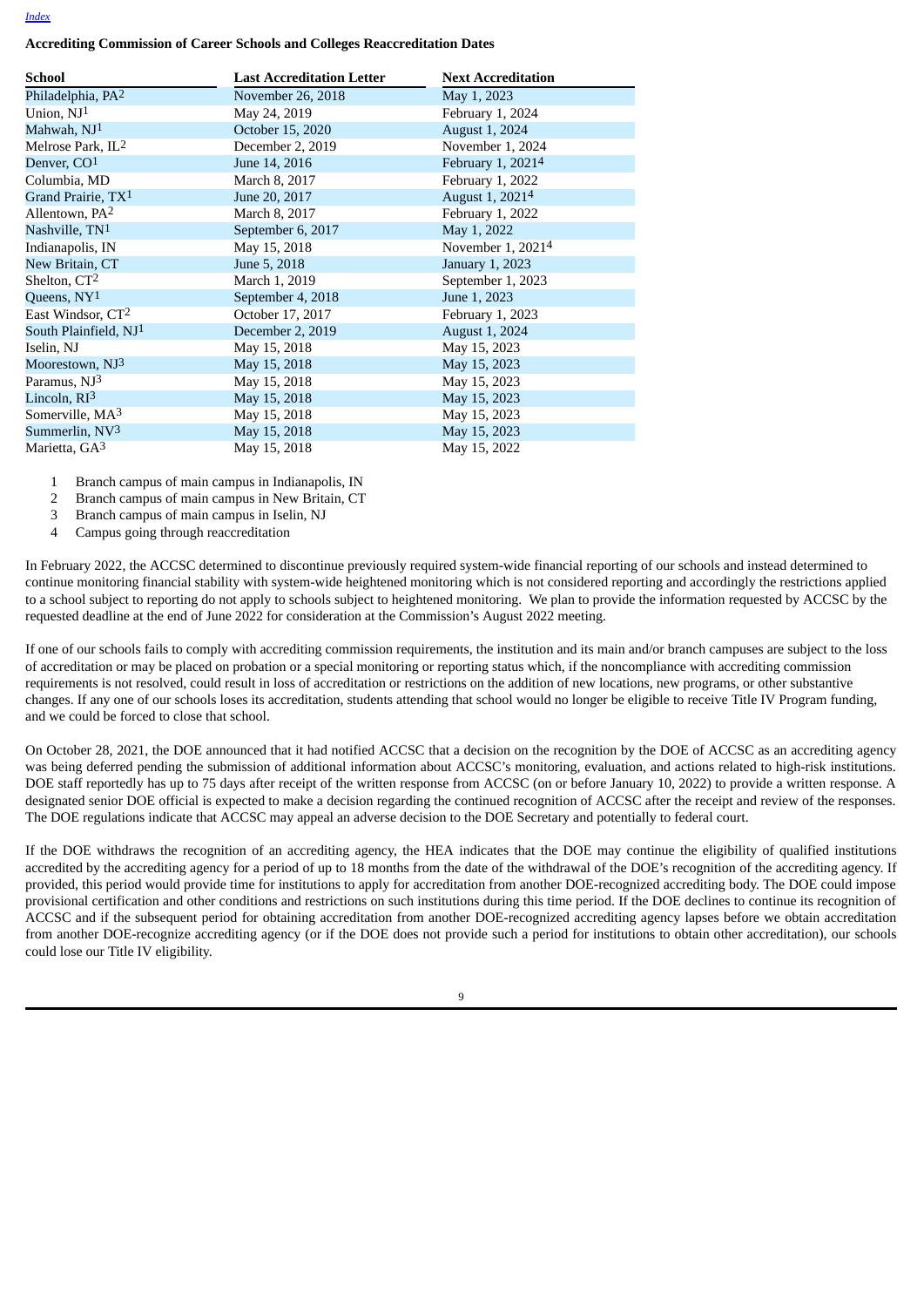We cannot predict the timing and outcome of the DOE's decision on the continuation of its recognition of ACCSC, the timing and outcome of any appeal that ACCSC might pursue in the event of an adverse decision, or the duration and conditions of any period the DOE may elect to provide to institutions to obtain accreditation from another DOE-recognized accrediting agency.

Programmatic accreditation is the process through which specific programs are reviewed and approved by industry and program-specific accrediting entities. Although programmatic accreditation is not generally necessary for Title IV Program eligibility, such accreditation may be required to allow students to sit for certain licensure exams or to work in a particular profession or career or to meet other requirements. Failure to obtain or maintain such programmatic accreditation may lead to a decline in enrollments in such programs.

#### *Nature of Federal and State Support for Post-Secondary Education*

The federal government provides a substantial part of the support for post-secondary education through Title IV Programs, in the form of grants and loans to students who can use those funds at any institution that has been certified as eligible by the DOE. Most aid under Title IV Programs is awarded on the basis of financial need, generally defined as the difference between the cost of attending the institution and the expected amount a student and his or her family can reasonably contribute to that cost. A recipient of Title IV Program funds must maintain a satisfactory grade point average and progress in a timely manner toward completion of his or her program of study and must meet other applicable eligibility requirements for the receipt of Title IV Program funds. In addition, each school must ensure that Title IV Program funds are properly accounted for and disbursed in the correct amounts to eligible students and provide reports on recipient data.

#### *Other Financial Assistance Programs*

Some of our students receive financial aid from federal sources other than Title IV Programs, such as programs administered by the U.S. Department of Veterans Affairs ("VA"). In addition, some states also provide financial aid to our students in the form of grants, loans or scholarships. The eligibility requirements for state financial aid and these other federal aid programs vary among the funding agencies and by program. States that provide financial aid to our students are facing significant budgetary constraints and some of these have reduced the level of state financial aid available to our students. Due to state budgetary shortfalls and constraints in certain states in which we operate, we believe that the overall level of state financial aid for our students is likely to continue to decrease in the near term, but we cannot predict how significant any such reductions will be or how long they will last. Federal budgetary shortfalls and constraints, or decisions by federal lawmakers to limit or prohibit access by our institutions or their students to federal financial aid, could result in a decrease in the level of federal financial aid for our students.

In 2021, we derived approximately 7% of our revenues, on a cash basis, from veterans' benefits programs, which include the Post-9/11 GI Bill and Veteran Readiness and Employment services. To continue participation in veterans' benefits programs, an institution must comply with certain requirements established by the VA, including that the institution report on the enrollment status of eligible students; maintain student records and make such records available for inspection; follow rules applicable to the individual benefits programs; comply with rules applicable to distance education and hybrid programs; and comply with applicable limits on the percentage of students having a portion of their tuition or other institutional charges paid by the school or with certain veterans' benefits.

The VA shares responsibility for VA benefit approval and oversight with designated State Approving Agencies ("SAAs"). SAAs play a critical role in evaluating institutions and their programs to determine if they meet VA benefit eligibility requirements. Processes and approval criteria, as well as interpretation of applicable requirements, can vary from state to state. Therefore, approval in one state does not necessarily result in approval in all states.

The VA imposes limitations on the percentage of students per program who have a portion of their tuition or other institutional charges paid by the school or with certain veterans' benefits, unless the program qualifies for certain exemptions. If the VA determines that a program is out of compliance with these limitations, the VA will continue to provide benefits to current students, but new students will not be eligible to use their veterans' benefits for an affected program until we demonstrate compliance. Additionally, the VA requires a campus be in operation for two years before it can apply to participate in VA benefit programs. All of our campuses are eligible to participate in VA education benefit programs.

During 2012, President Obama signed an Executive Order directing the Department of Defense ("DOD"), Veterans Affairs and Education to establish "Principles of Excellence" ("Principles"), based on certain guidelines set forth in the Executive Order, to apply to educational institutions receiving federal funding for service members, veterans and family members. As requested, we provided written confirmation of our intent to comply with the Principles to the VA in June 2012. We are required to comply with the Principles to continue recruitment activities on military installations. Additionally, there is a requirement to possess a memorandum of understanding ("MOU") with the DOD as well as with certain individual installations. Our access to bases for student recruitment has become more limited due to recent changes in the Transition Assistance Program (Transition Goals, Plans, Success) and increased enforcement of the MOU requirement. Each of our institutions has an MOU with the DOD. We have MOUs with certain key individual installations and are pursuing MOUs at additional locations; however, some installations will not provide MOUs to institutions that do not teach at the installation. We continue to strengthen and develop relationships with our existing contacts and with new contacts in order to maintain and rebuild our access to military installations.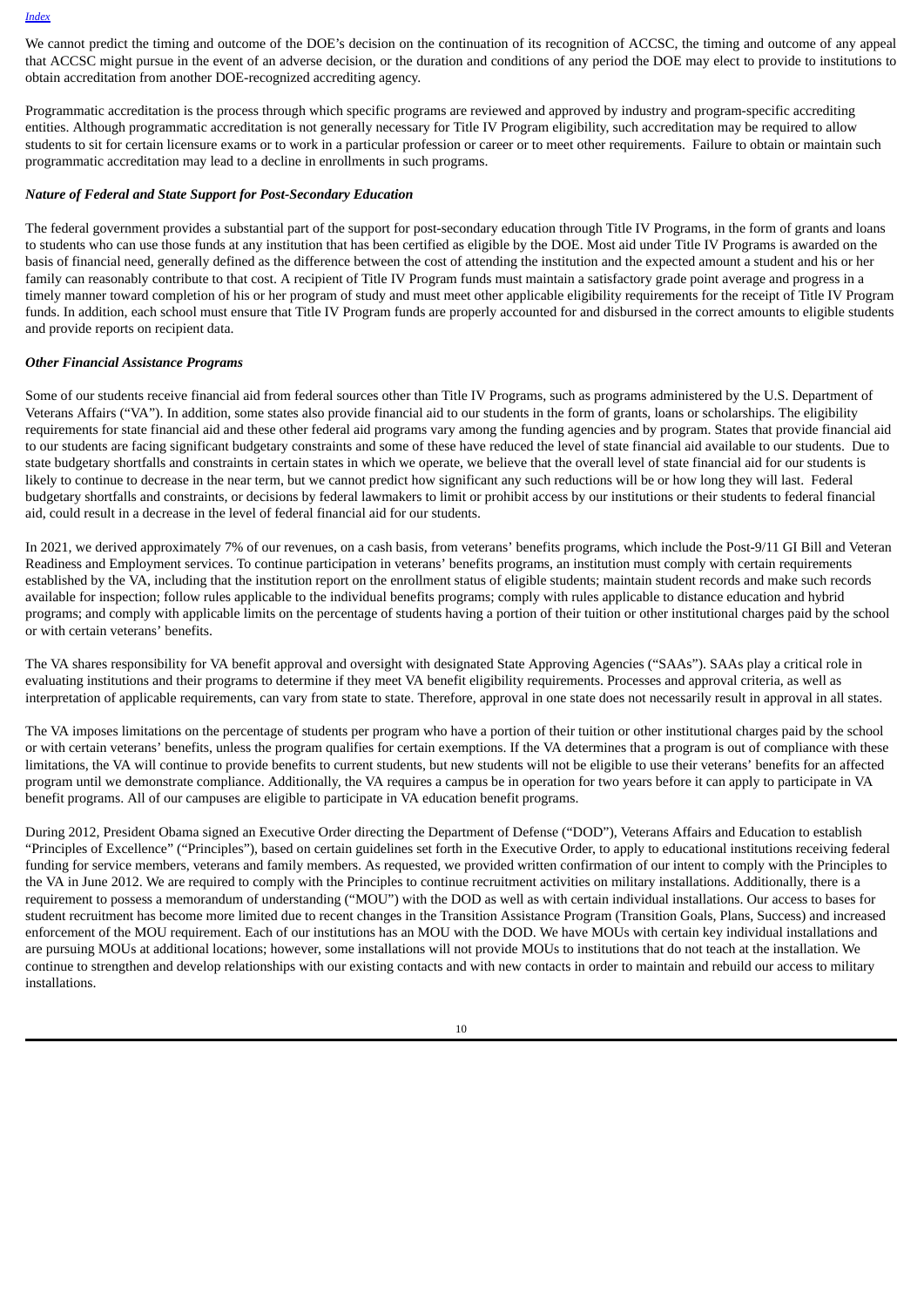In addition to Title IV Programs and other government-administered programs, all of our schools offer extended financing programs to their students. This extension of credit helps fill the gap between what the student receives from all financial aid sources and what the student may need to cover the full cost of his or her education. Students or their parents can apply to a number of different lenders for this funding at current market interest rates. We are required to comply with applicable federal and state laws related to certain consumer and educational loans and credit extensions. On December 21, 2021, we received a letter from the Consumer Financial Protection Bureau ("CFPB") stating that the CFPB is assessing whether we are subject to CFPB's supervisory authority based on its activities related to consumer lending. The letter states that the CFPB has the authority to supervise certain entities in the private education loan market and certain other consumer financial products and services. The CFPB requested a list of information from us in order to conduct its assessment. We have provided the requested information to the CFPB and are waiting for the CFPB to respond.

On January 20, 2022, the CFPB issued a press release announcing that it would begin examining the "operations of post-secondary schools, such as forprofit colleges, that extend private loans directly to students." The CFPB also issued an update to its exam procedures including a new section on institutional loans. The CFPB examiners will consider both general lending issues and issues specific to educational institutions. The CFPB announcement indicates that CFPB examiners will look into issues such as enrollment restrictions for students late on payments, withholding transcripts, accelerating payments when a student withdraws, failing to issue appropriate refunds, and improper lending relationships. The CFPB could decide to conduct further reviews of private lending to students at our schools, initiate proceedings against us, or seek to impose requirements on us or private lending to students at our schools. We cannot predict whether the CFPB or other regulators will conduct further reviews or take actions that could require us to change private lending to students at our schools or have a material adverse impact on our operations.

## *Regulation of Federal Student Financial Aid Programs*

To participate in Title IV Programs, an institution must be authorized to offer its programs by the relevant state education agencies in the state in which it is physically located, be accredited by an accrediting commission recognized by the DOE and be certified as eligible by the DOE. The DOE will certify an institution to participate in Title IV Programs only after reviewing and approving an institution's application to participate in the Title IV Programs. The DOE defines an institution to consist of both a main campus and its additional locations, if any. Under this definition, for DOE purposes as of December 31, 2021 we had the following three institutions, collectively consisting of three main campuses and 19 additional locations:

| <b>Main Institution/Campus(es)</b> | <b>Additional Location(s)</b> |
|------------------------------------|-------------------------------|
| Iselin, NJ                         | Moorestown, NJ                |
|                                    | Paramus, NJ                   |
|                                    | Somerville, MA                |
|                                    | Lincoln, RI                   |
|                                    | Marietta, GA                  |
|                                    | Las Vegas, NV (Summerlin)     |
|                                    |                               |
| New Britain, CT                    | Shelton, CT                   |
|                                    | Philadelphia, PA              |
|                                    | East Windsor, CT              |
|                                    | Melrose Park, IL              |
|                                    | Allentown, PA                 |
|                                    | Columbia, MD                  |
|                                    |                               |
| Indianapolis, IN                   | Grand Prairie, TX             |
|                                    | Nashville, TN                 |
|                                    | Denver, CO                    |
|                                    | Union, NJ                     |
|                                    | Mahwah, NJ                    |
|                                    | Queens, NY                    |
|                                    | South Plainfield, NJ          |
|                                    |                               |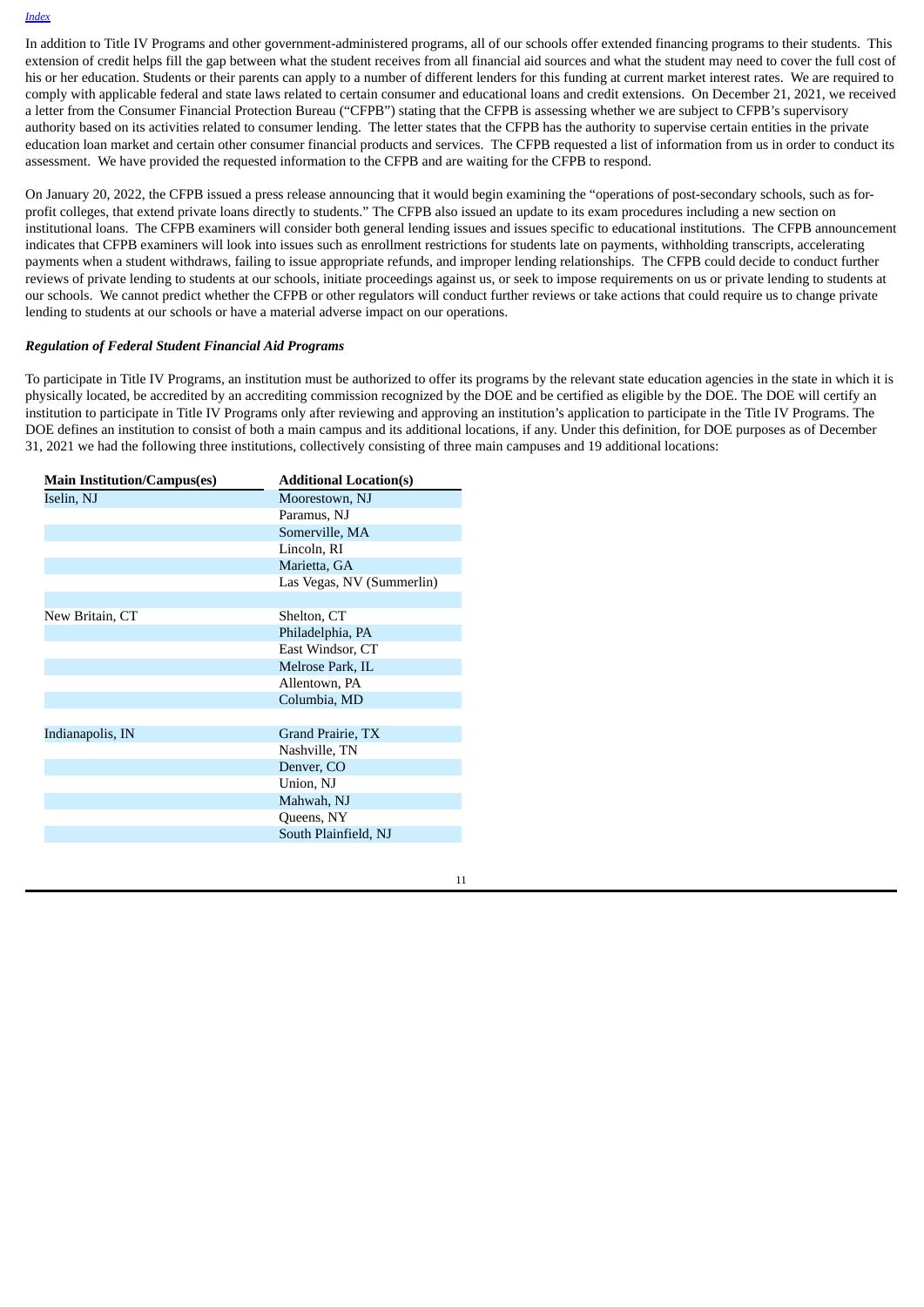Each institution must periodically apply to the DOE for continued certification to participate in Title IV Programs. The institution also must apply for recertification when it undergoes a change in ownership resulting in a change of control. The institution also may come under DOE review when it undergoes a substantive change that requires the submission of an application, such as opening an additional location or raising the highest academic credential it offers. All institutions are recertified on various dates for various periods of time. The following table sets forth the expiration dates for each of our institutions' current Title IV Program participation agreements:

|                    | <b>Expiration Date of Current</b><br><b>Program Participation</b> |  |
|--------------------|-------------------------------------------------------------------|--|
| <b>Institution</b> | <b>Agreement</b>                                                  |  |
| Iselin, NJ         | December 31, 2022 <sup>1</sup>                                    |  |
| Indianapolis, IN   | September 30, 2022 <sup>1</sup>                                   |  |
| New Britain, CT    | December 31, 2022 <sup>1</sup>                                    |  |

#### 1 Provisionally certified.

The DOE typically provides provisional certification to an institution following a change in ownership resulting in a change of control and also may provisionally certify an institution for other reasons, including, but not limited to, noncompliance with certain standards of administrative capability and financial responsibility. These institutions generate 100% of the Company's revenue based on revenues for the 2021 fiscal year. All of our institutions are provisionally certified based on findings in recent audits of the institutions' Title IV Program compliance that the DOE alleges identified deficiencies related to DOE regulations regarding an institutions' level of administrative capability. An institution that is provisionally certified receives fewer due process rights than those received by other institutions in the event the DOE takes certain adverse actions against the institution, is required to obtain prior DOE approvals of new campuses and educational programs, and may be subject to heightened scrutiny by the DOE. Provisional certification makes it easier for the DOE to revoke or decline to renew our Title IV eligibility if the DOE under the new administration chooses to take such an action against us and other provisionally certified for-profit schools without undergoing a formal administrative appeal process. The DOE could attempt to use an institution's provisional certification as a basis for imposing additional conditions or restrictions on the institution. The DOE is currently engaged in a negotiated rulemaking process that is considering, among other issues, establishing rules to authorize additional conditions and restrictions on provisionally certified institutions. See "Regulatory Environment – Negotiated Rulemaking." Provisional certification does not otherwise limit an institution's access to Title IV Program funds.

The DOE is responsible for overseeing compliance with Title IV Program requirements. As a result, each of our schools is subject to detailed oversight and review, and must comply with a complex framework of laws and regulations. Because the DOE periodically revises its regulations and changes its interpretation of existing laws and regulations, we cannot predict with certainty how the Title IV Program requirements will be applied in all circumstances.

Significant factors relating to Title IV Programs that could adversely affect us include the following:

*Congressional Action.* Political and budgetary concerns significantly affect Title IV Programs. Congress periodically revises the Higher Education Act of 1965, as amended ("HEA") and other laws governing Title IV Programs. It is not known if or when Congress will pass final legislation that comprehensively reauthorizes and amends the Higher Education Act or other laws affecting U.S. Federal student aid.

In addition, Congress reviews and determines federal appropriations for Title IV Programs on an annual basis. Congress can also make changes in the laws affecting Title IV Programs in the annual appropriations bills and in other laws it enacts between the HEA reauthorizations such as its recent amendment to the 90/10 rule in the HEA. See "Regulatory Environment – 90/10 Rule." Because a significant percentage of our revenues are derived from Title IV Programs, any action by Congress or the DOE that significantly reduces Title IV Program funding, that limits or restricts the ability of our schools, programs, or students to receive funding through the Title IV Programs, or that imposes new restrictions or constraints upon our business or operations could reduce our student enrollment and our revenues, and could increase our administrative costs and require us to modify our practices in order for our schools to comply fully with Title IV Program requirements. The potential for changes that may be adverse to us and other for-profit schools like ours may increase as a result of the change in administration and changes in Congress.

Further, current requirements for student or school participation in Title IV Programs may change or one or more of the present Title IV Programs could be replaced by other programs with materially different student or school eligibility requirements. If we cannot comply with the provisions of the HEA, as they may be amended, or if the cost of such compliance is excessive, or if funding is materially reduced, our revenues or profit margin could be materially adversely affected.

*Gainful Employment.* In October 2014, the DOE issued final gainful employment regulations requiring each educational program offered by our institutions to achieve threshold rates in at least one of two debt measure categories related to an annual debt to annual earnings ratio and an annual debt to discretionary income ratio. On July 1, 2019, the DOE issued final regulations that rescind the gainful employment regulations effective July 1, 2020, although the DOE provided institutions with the opportunity to implement the new regulations early. It is possible that Congress or the DOE could enact or establish new law or regulations that could restore the gainful employment requirements or similar and potentially stricter requirements, but we cannot predict the likelihood, timing or scope of such requirements. The DOE commenced a negotiated rulemaking process in January 2022 in which it has proposed to establish new gainful employment requirements that would be applicable to all of our educational programs. The negotiated rulemaking process is expected to take place during 2022 and to result in final regulations that would take effect on July 1, 2023, but we cannot predict the precise timing, effective date and content of the gainful employment regulations that are expected to emerge from this process. We also cannot predict the extent to which our programs may be adversely impacted by the tests that might be established by new regulations. The implementation of new gainful employment regulations could require us to eliminate or modify certain educational programs, could result in the loss of our students' access to Title IV Program funds for the affected programs, and could have a significant impact on the rate at which students enroll in our programs and on our business and results of operations. If our programs are adversely impacted or we must eliminate or modify certain programs or our students lose access to Title IV Program funds there could be a material adverse effect on our business and results of operations.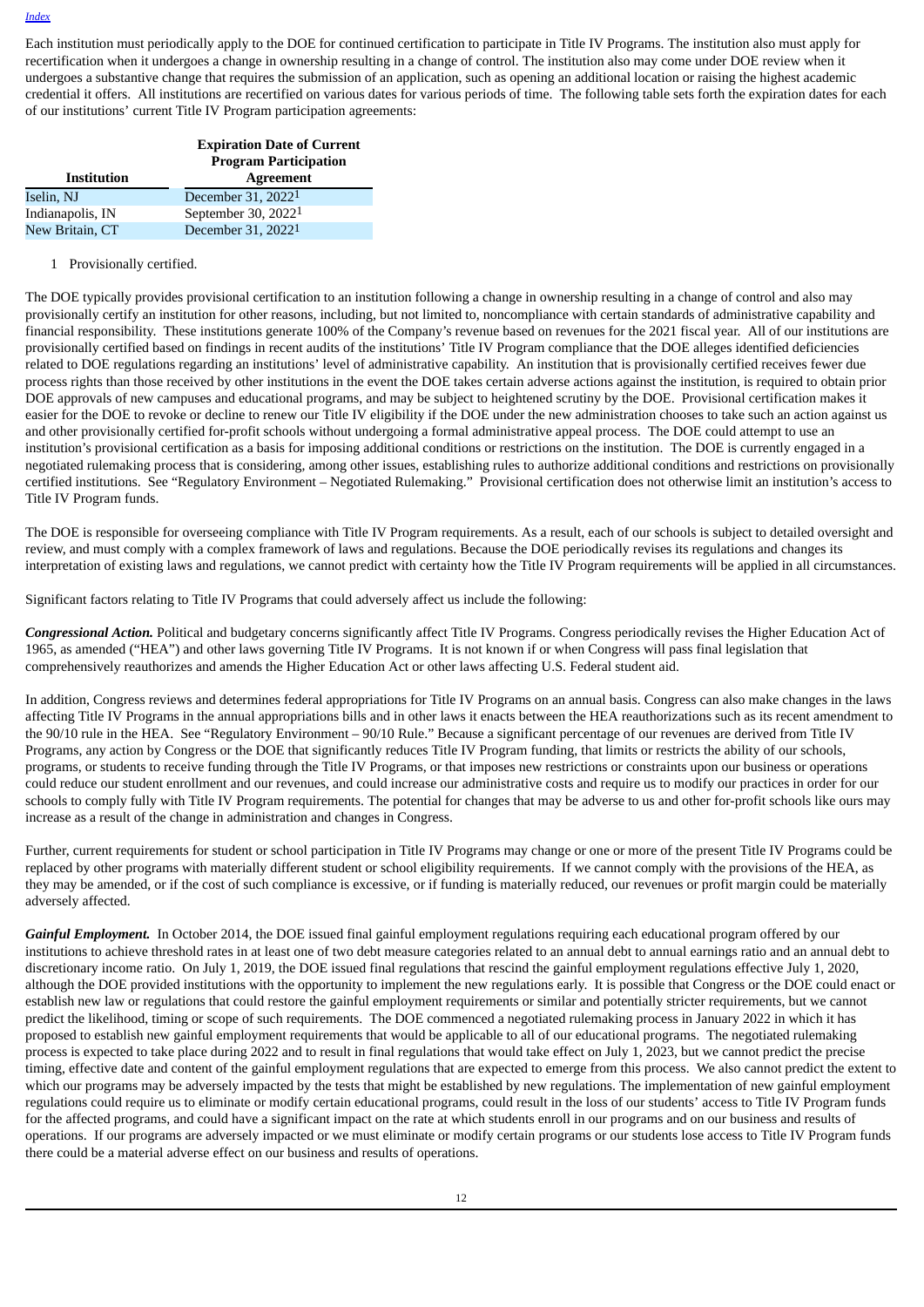*Borrower Defense to Repayment Regulations.* On July 1, 2020, the DOE's previously published final Borrower Defense to Repayment regulations became effective. Among other things, these regulations amended the processes for borrowers to receive from the DOE a discharge of the obligation to repay certain Title IV Program loans first disbursed on or after July 1, 2020 based on certain acts or omissions by the institution or a covered party. The new and existing DOE regulations establish detailed procedures and standards for the loan discharge processes for periods prior to July 1, 2017, between July 1, 2017 and June 30, 2020, and on or after July 1, 2020, including the information required for borrowers to receive a loan discharge, and the authority of the DOE to seek recovery from the institution of the amount of discharged loans. The regulations also modify certain components of the financial responsibility regulations, including the list of triggering events that could result in the DOE determining that the institution lacks financial responsibility and must submit to the DOE a letter of credit or other form of acceptable financial protection and accept other conditions on the institution's Title IV Program eligibility. See Part I, Item 1. "Business - Regulatory Environment – Financial Responsibility Standards." The final regulations also generally permit the use of arbitration clauses and class action waivers while requiring institutions to make certain disclosures to students.

The current and future rules could have a material adverse effect on our schools' business and results of operations, and the broad sweep of the rules may, in the future, require our schools to submit a letter of credit based on expanded standards of financial responsibility. See "Business - Regulatory Environment – Financial Responsibility Standards." Moreover, Congress or the DOE could enact or establish new laws or regulations that could restore prior versions of the borrower defense to repayment requirements or similar and potentially stricter requirements. The DOE convened a negotiated rulemaking committee in late 2021 aimed at developing new regulations on a variety of topics including borrower defense to repayment. The DOE is expected to develop and publish proposed regulations that typically would be subject to a notice and comment period during which the public may comment on the proposed regulations and the DOE may respond to such comments and ultimately publish final regulations. The DOE generally is required to publish final regulations by November 1 in order for the regulations to become effective on July 1 of the following year. We cannot predict the ultimate timing or content of the regulations that are anticipated to emerge from this process. The final regulations could result in new requirements that would make it easier for borrowers to obtain discharges of their loans and for the DOE to recover liabilities from institutions and impose other sanctions. The implementation of new borrower defense to repayment regulations by the DOE and the enforcement of the existing borrower defense to repayment regulations could have a material adverse effect on our business and results of operations. See "Business – Regulatory Environment – Negotiated Rulemaking."

On April 29, 2021, the Company received communication from the DOE indicating that the DOE was in receipt of a number of borrower defense applications containing allegations concerning us and requiring the DOE to undertake a fact-finding process pursuant to DOE regulations. Among other things, the communication outlines a process by which the DOE would provide to us the applications and llow us the opportunity to submit responses to them. Further, the communication outlines certain information requests, relating to the period between 2007 and 2013, in connection with the DOE's preliminary review of the borrower defense applications. Based upon publicly available information, it appears that the DOE has undertaken similar reviews of other educational institutions which have also been the subject of various borrower defense applications. We have received the borrower application claims and have completed the process of thoroughly reviewing and responding to each borrower application as well as providing information in response to the DOE's requests.

Given the early stage of this matter, management is not able to predict the outcome of the DOE's review at this time. If the DOE disagrees with our legal and factual grounds for contesting the applications, the DOE may impose liabilities on the Company based on the discharge of the loans at issue in the pending applications which could have a material adverse effect on our business and results of operations.

It is possible that we may receive from the DOE in the future borrower defense applications submitted by or on behalf of prior, current, or future students and that the DOE could seek to recover liabilities from us for discharged loans.

If the DOE grants any pending or future borrower applications, the DOE regulations state that the DOE may initiate an appropriate proceeding to recover liabilities arising from the loans in the applications. If the DOE initiates such a proceeding, we would request reconsideration of the liabilities. We cannot predict the timing or amount of all borrower defense applications that borrowers may submit to the DOE or that the DOE may grant in the future, or the timing or amount of any possible liabilities that the DOE may seek to recover from the Company, if any.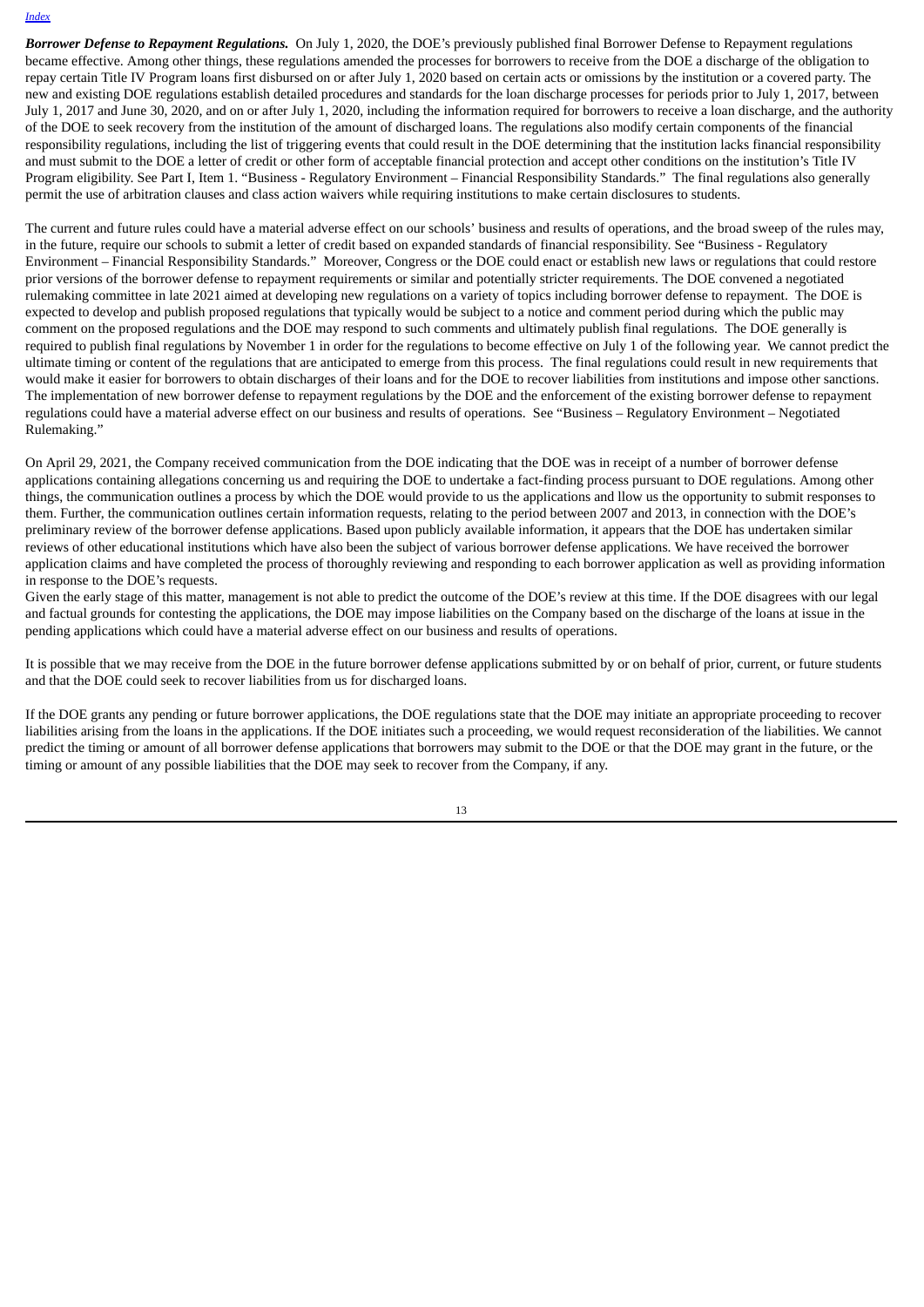*The "90/10 Rule."* Under the HEA, a proprietary institution that derives more than 90% of its total revenue from Title IV Programs (its "90/10 Rule percentage") for two consecutive fiscal years becomes immediately ineligible to participate in Title IV Programs and may not reapply for eligibility until the end of at least two fiscal years. An institution with revenues exceeding 90% for a single fiscal year will be placed on provisional certification and may be subject to other enforcement measures, including a potential requirement to submit a letter of credit. See Part I, Item 1. "Business - Regulatory Environment – Financial Responsibility Standards." If an institution violated the 90/10 Rule and became ineligible to participate in Title IV Programs but continued to disburse Title IV Program funds, the DOE would require the institution to repay all Title IV Program funds received by the institution after the effective date of the loss of eligibility.

We have calculated that, for our 2021 fiscal year, our institutions' 90/10 Rule percentages ranged from 72% to 80%. For 2020, none of our existing institutions derived more than 90% of their revenues from Title IV Programs. Our calculations are subject to review by the DOE.

If Congress or the DOE were to amend the 90/10 Rule to treat other forms of federal financial aid as Title IV Program revenue for 90/10 Rule purposes, lower the 90% threshold, or otherwise change the calculation methodology, or make other changes to the 90/10 Rule, those changes could make it more difficult for our institutions to comply with the 90/10 Rule. A loss of eligibility to participate in Title IV Programs for any of our institutions would have a significant impact on the rate at which our students enroll in our programs and on our business and results of operations.

In March 2021, the American Rescue Plan Act of 2021 ("ARPA") was signed into law. The ARPA includes a provision that amends the 90/10 rule. The ARPA amends the 90/10 rule by treating other "Federal funds that are disbursed or delivered to or on behalf of a student to be used to attend such institution" in the same way as Title IV Program funds are currently treated in the 90/10 rule calculation. This means that our institutions will be required to limit the combined amount of Title IV Program funds and applicable "Federal funds" revenue in a fiscal year to no more than 90% in a fiscal year as calculated under the rule. Consequently, the ARPA change to the 90/10 rule is expected to increase the 90/10 rule calculations at our institutions. The ARPA does not identify the specific Federal funding programs that will be covered by this provision, but it is expected to include funding from federal student aid programs such as the veterans' benefits programs, which include the Post-9/11 GI Bill and Veterans Readiness and Employment services and from which we derived approximately 7% of our revenues on a cash basis in 2021. For the year ended December 31, 2021, approximately 75% (calculated based on cash receipts) of our revenues were derived from the Title IV Programs.

The ARPA states that the amendments to the 90/10 rule apply to institutional fiscal years beginning on or after January 1, 2023 and are subject to the HEA's negotiated rulemaking process. Accordingly, the ARPA change to the 90/10 rule is not expected to apply to our 90/10 rule calculations until 2024 relating to our fiscal year ended 2023. Moreover, we cannot predict the additional changes to the 90/10 rule or other regulations that might occur as a result of negotiated rulemaking that recently began in January 2022 as required by the ARPA. The negotiated rulemaking committee is expected to meet on a periodic basis through March 2022. The DOE is expected to publish proposed regulations thereafter that typically are subject to a notice and comment period before the DOE publishes final regulations after consideration of public comments. We cannot predict the ultimate timing and content of the final regulations, but the future regulations on 90/10 could have a material adverse effect on us and other schools like ours.

We anticipate making changes to our operations in order to address the possible future provisions in the 90/10 rule and in order to maintain the 90/10 percentages at our institutions below the 90% threshold as calculated under DOE regulations. However, we do not have significant control over the amount of Title IV Program funds that our students may receive and borrow. Our institutions' 90/10 percentages can be increased by increases in Title IV Programs aid availability (including, for example, increases in Pell Grant funds) and can be decreased by decreases in the availability of state grant program funding and other sources of student aid that do not count as Title IV Programs funds in the 90/10 calculation. Our institutions' 90/10 percentages also will increase when the ARPA amendments to the 90/10 rule take effect to the extent that students eligible to receive military and veteran education assistance enroll and use their financial assistance at our institutions. We cannot be certain that the changes we make in the future will succeed in maintaining our institutions' 90/10 percentages below required levels or that the changes will not materially impact our business operations, revenues, and operating costs.

If any of our institutions lose eligibility to participate in Title IV Programs, that loss would cause an event of default under our credit agreement, would also adversely affect our students' access to various government-sponsored student financial aid programs, and would have a significant impact on the rate at which our students enroll in our programs and on our business and results of operations.

*Student Loan Defaults.* The HEA limits participation in Title IV Programs by institutions whose former students defaulted on the repayment of federally guaranteed or funded student loans above a prescribed rate (the "cohort default rate"). The DOE calculates these rates based on the number of students who have defaulted, not the dollar amount of such defaults. The cohort default rate is calculated on a federal fiscal year basis and measures the percentage of students who enter repayment of a loan during the federal fiscal year and default on the loan on or before the end of the federal fiscal year or the subsequent two federal fiscal years.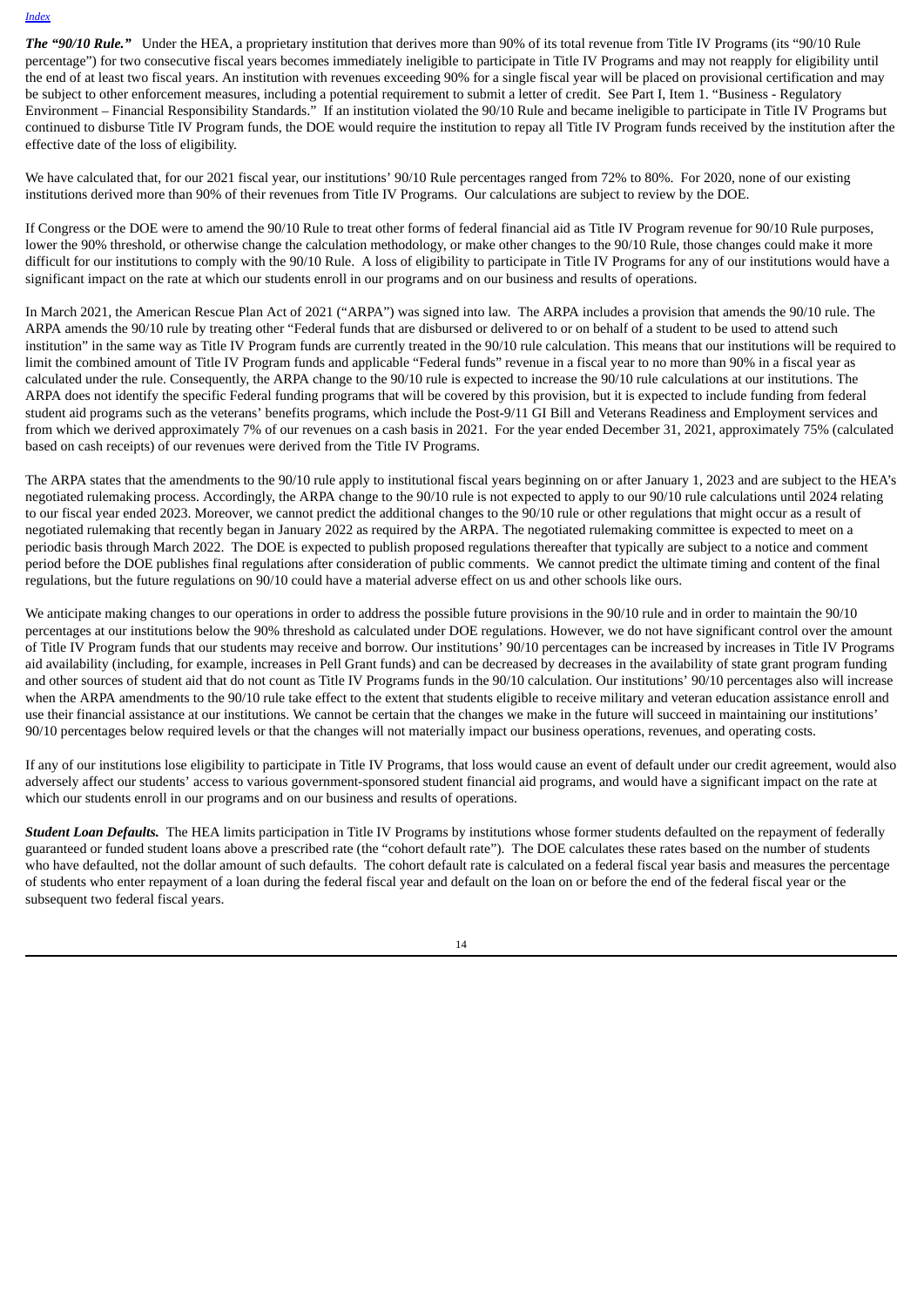Under the HEA, an institution whose Federal Family Education Loan, or FFEL, and Federal Direct Loan, or FDL, cohort default rate is 30% or greater for three consecutive federal fiscal years loses eligibility to participate in the FFEL, FDL, and Pell programs for the remainder of the federal fiscal year in which the DOE determines that such institution has lost its eligibility and for the two subsequent federal fiscal years. An institution whose FFEL and FDL cohort default rate for any single federal fiscal year exceeds 40% loses its eligibility to participate in the FFEL and FDL programs for the remainder of the federal fiscal year in which the DOE determines that such institution has lost its eligibility and for the two subsequent federal fiscal years. If an institution's three-year cohort default rate equals or exceeds 30% in two of the three most recent federal fiscal years for which the DOE has issued cohort default rates, the institution may be placed on provisional certification status and could be required to submit a letter of credit to the DOE. See Part I, Item 1. "Business - Regulatory Environment – Financial Responsibility Standards."

In September 2021, the DOE released the final cohort default rates for the 2018 federal fiscal year. These are the most recent final rates published by the DOE. The rates for our existing institutions for the 2018 federal fiscal year range from 6.6% to 11.3%. None of our institutions had a cohort default rate equal to or greater than 30% for the 2018 federal fiscal year.

In February 2022, the DOE released draft three-year cohort default rates for the 2019 federal fiscal year. The draft cohort default rates are subject to change pending receipt of the final cohort default rates, which the DOE is expected to publish in September 2022. The draft rates for our institutions for the 2019 federal fiscal year range from 2.0% to 3.0%. None of our institutions had draft cohort default rates of 30% or more.

## *Financial Responsibility Standards.*

All institutions participating in Title IV Programs must satisfy specific standards of financial responsibility. The DOE evaluates institutions for compliance with these standards each year, based on the institution's annual audited financial statements, as well as following a change in ownership resulting in a change of control of the institution.

The most significant financial responsibility measurement is the institution's composite score, which is calculated by the DOE based on three ratios:

- The equity ratio, which measures the institution's capital resources, ability to borrow and financial viability;
- The primary reserve ratio, which measures the institution's ability to support current operations from expendable resources; and
- The net income ratio, which measures the institution's ability to operate at a profit.

The DOE assigns a strength factor to the results of each of these ratios on a scale from negative 1.0 to positive 3.0, with negative 1.0 reflecting financial weakness and positive 3.0 reflecting financial strength. The DOE then assigns a weighting percentage to each ratio and adds the weighted scores for the three ratios together to produce a composite score for the institution. The composite score must be at least 1.5 for the institution to be deemed financially responsible without the need for further oversight.

If an institution's composite score is below 1.5, but is at least 1.0, it is in a category denominated by the DOE as "the zone." Under the DOE regulations, institutions that are in the zone typically may be permitted by the DOE to continue to participate in the Title IV Programs by choosing one of two alternatives: 1) the "Zone Alternative" under which an institution is required to make disbursements to students under the Heightened Cash Monitoring 1 ("HCM1") payment method, or a different payment method other than the advance payment method, and to notify the DOE within 10 days after the occurrence of certain oversight and financial events or 2) submit a letter of credit to the DOE equal to 50 percent of the Title IV Program funds received by the institution during its most recent fiscal year. The DOE permits an institution to participate under the "Zone Alternative" for a period of up to three consecutive fiscal years. Under the HCM1 payment method, the institution is required to make Title IV Program disbursements to eligible students and parents before it requests or receives funds for the amount of those disbursements from the DOE. As long as the student accounts are credited before the funding requests are initiated, an institution is permitted to draw down funds through the DOE's electronic system for grants management and payments for the amount of disbursements made to eligible students. Unlike the Heightened Cash Monitoring 2 ("HCM2") and the reimbursement payment methods, the HCM1 payment method typically does not require schools to submit documentation to the DOE and wait for DOE approval before drawing down Title IV Program funds. Effective July 1, 2016, a school under HCM1, HCM2 or reimbursement payment methods must also pay any credit balances due to a student before drawing down funds for the amount of those disbursements from the DOE, even if the student or parent provides written authorization for the school to hold the credit balance.

If an institution's composite score is below 1.0, the institution is considered by the DOE to lack financial responsibility. If the DOE determines that an institution does not satisfy the DOE's financial responsibility standards, depending on its composite score and other factors, that institution may establish its eligibility to participate in the Title IV Programs on an alternative basis by, among other things:

- Posting a letter of credit in an amount equal to at least 50% of the total Title IV Program funds received by the institution during the institution's most recently completed fiscal year; or
- Posting a letter of credit in an amount equal to at least 10% of the Title IV Program funds received by the institution during its most recently completed fiscal year accepting provisional certification; complying with additional DOE monitoring requirements and agreeing to receive Title IV Program funds under an arrangement other than the DOE's standard advance funding arrangement.

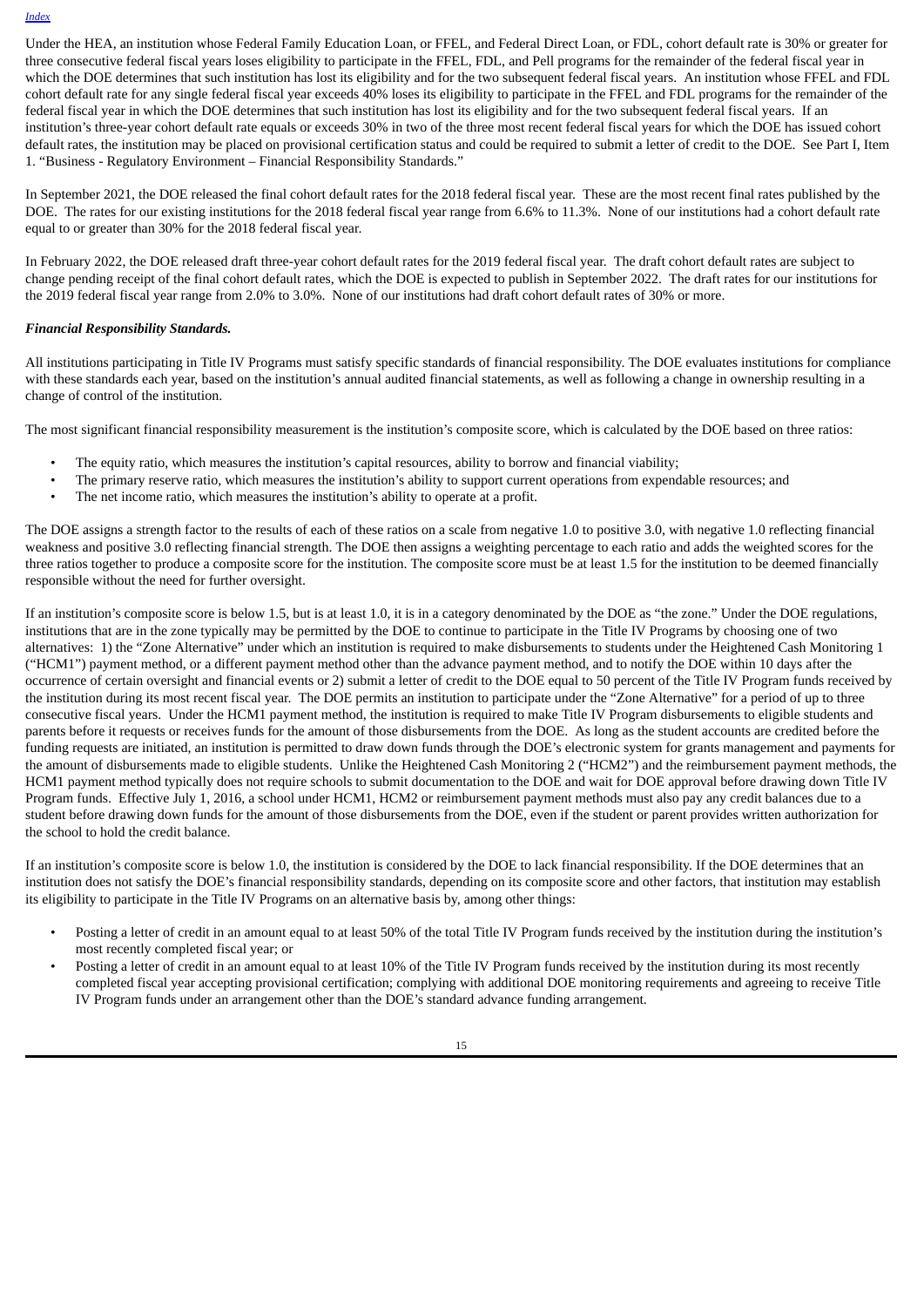The DOE has evaluated the financial responsibility of our institutions on a consolidated basis. We submitted to the DOE our audited financial statements for the 2018 fiscal year reflecting a composite score of 1.1 based upon our calculations. The DOE indicated in a January 13, 2020 letter its determination that our institutions are "in the zone" based on our composite score for the 2018 fiscal year and that we are required to operate under the Zone Alternative requirements, including the requirement to make disbursements under the HCM1 payment method and to notify the DOE within 10 days of the occurrence of certain oversight and financial events. We also were required to submit to the DOE bi-weekly cash balance submissions outlining our available cash on hand, monthly actual and projected cash flow statements, and monthly student rosters.

On February 16, 2021, we received a letter from the DOE confirming our composite score of 1.5 for fiscal year 2019 as well as removing the Company from the Zone Alternative requirements. On August 26, 2021, the DOE sent us correspondence stating that our three institutions had performed all of the requirements of the February 16, 2021, letter and notifying us that the DOE had returned our institutions to advance pay on August 19, 2021.

For the 2020 and 2021 fiscal year, we calculated our composite score to be 2.7 and 3.0, respectively. These scores are subject to determination by the DOE based on its review of our consolidated audited financial statements for the 2020 and 2021 fiscal years, but we believe it is likely that the DOE will determine that our institutions comply with the composite score requirement.

On September 23, 2019, the DOE published final regulations with a general effective date of July 1, 2020 that, among other things, modified the list of triggering events that could result in the DOE determining that the institution lacks financial responsibility and must submit to the DOE a letter of credit or other form of acceptable financial protection and accept other conditions on the institution's Title IV Program eligibility. The regulations create lists of mandatory triggering events and discretionary triggering events. An institution is not able to meet its financial or administrative obligations if a mandatory triggering event occurs. The mandatory triggering events include:

- the institution's recalculated composite score is less than 1.0 as determined by the DOE as a result of an institutional liability from a settlement, final judgment, or final determination in an administrative or judicial action or proceeding brought by a Federal or State entity;
- the institution's recalculated composite score goes from less than 1.5 to less than 1.0 as determined by the DOE as a result of a withdrawal of owner's equity from the institution;
- the SEC takes certain actions against the institution or the institution fails to comply with certain filing requirements; or
- the occurrence of two or more discretionary triggering events (as described below) within a certain time period.

The DOE also may determine that an institution lacks financial responsibility if one of the following discretionary triggering events occurs and the event is likely to have a material adverse effect on the financial condition of the institution:

- a show cause or similar order from the institution's accrediting agency that could result in the withdrawal, revocation or suspension of institutional accreditation;
- a notice from the institution's state licensing agency of an intent to withdraw or terminate the institution's state licensure if the institution does not take steps to comply with state requirements;
- a default, delinquency, or other event occurs as a result of an institutional violation of a security or loan agreement that enables the creditor to require an increase in collateral, a change in contractual obligations, an increase in interest rates or payment, or other sanctions, penalties or fees;
- a failure to comply with the 90/10 Rule during the institution's most recently completed fiscal year;
- high annual drop-out rates from the institution as determined by the DOE; or
- official cohort default rates of at least 30 percent for the two most recent years unless a pending appeal could sufficiently reduce one of the rates.

The regulations require the institution to notify the DOE of the occurrence of a mandatory or discretionary triggering event and to provide certain information to the DOE to demonstrate why the event does not establish the institution's lack of financial responsibility or require the submission of a letter of credit or imposition of other requirements.

The expanded financial responsibility regulations could result in the DOE recalculating and reducing our composite score to account for DOE estimates of potential losses under one or more of the extensive list of triggering circumstances and also could result in the imposition of conditions and requirements including a requirement to provide a letter of credit or other form of financial protection.

It is difficult to predict the amount or duration of any letter of credit requirement that the DOE might impose under the regulation. The requirement to submit a letter of credit or to accept other conditions or restrictions could have a material adverse effect on our schools' business and results of operations.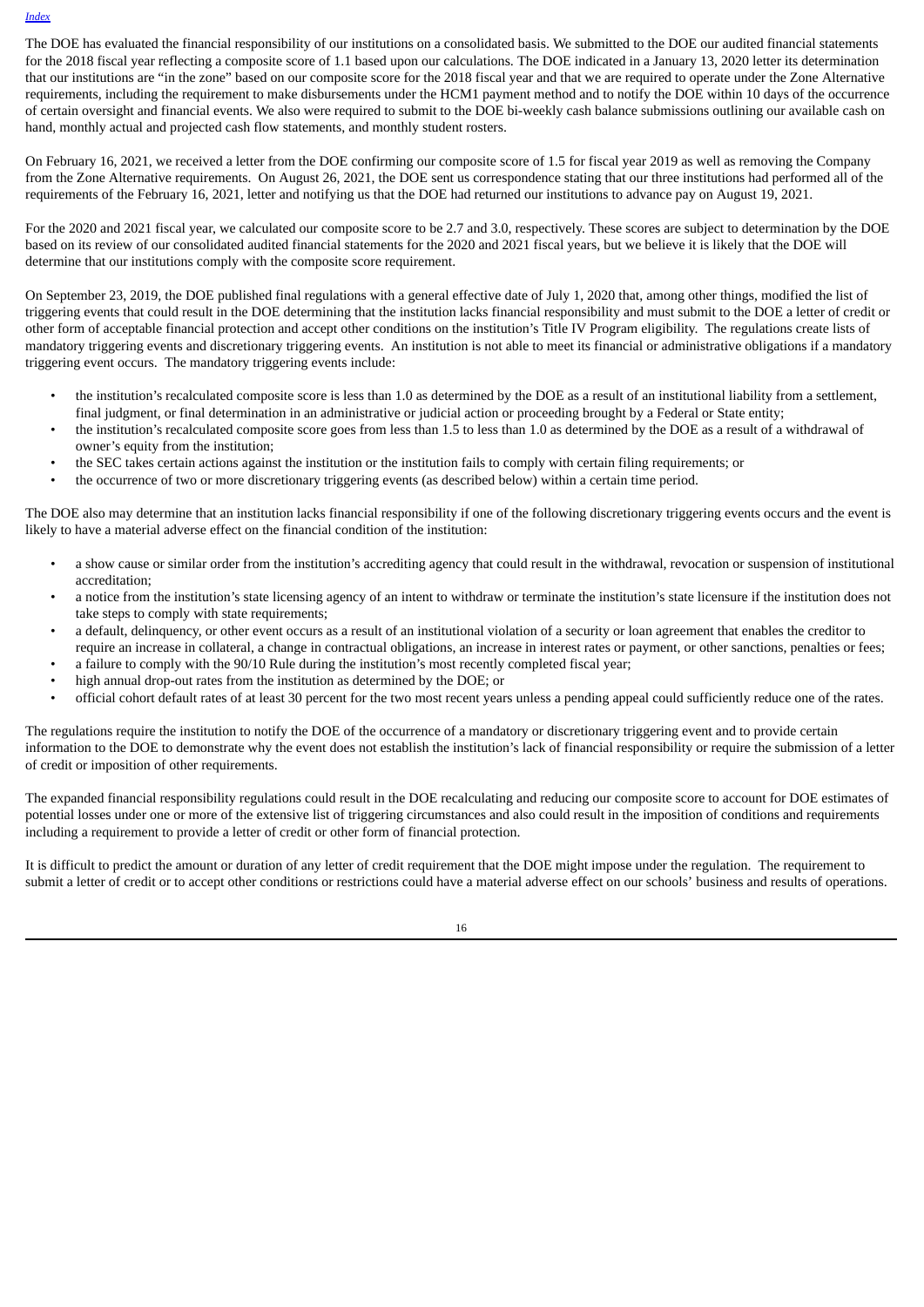As reported above, in January 2022, the DOE commenced a series of meetings with a negotiated rulemaking committee in order to develop new regulations on a variety of topics including financial responsibility. The committee meetings are expected to take place through March 2022 after which the DOE is expected to publish proposed regulations for public comment and ultimately publish final regulations after consideration of public comments. The regulations typically would take effect on July 1, 2023 if the DOE publishes the final regulations by November 1, 2022. We cannot predict the ultimate timing and content of the financial responsibility regulations that are expected to emerge from this process. However, the DOE is considering proposals that, among other things, would expand the list and scope of triggering events and other circumstances that could result in the DOE determining that the institution lacks financial responsibility and must submit to the DOE a letter of credit or other form of acceptable financial protection and accept other conditions on the institution's Title IV Program eligibility. The implementation of new financial responsibility regulations could increase the likelihood of the DOE concluding that we lack financial responsibility and must submit to the DOE a letter of credit and accept other conditions that could have a material adverse effect on our schools' business and results of operations.

*Return of Title IV Program Funds.* An institution participating in Title IV Programs must calculate the amount of unearned Title IV Program funds that have been disbursed to students who withdraw from their educational programs before completing them, and must return those unearned funds to the DOE or the applicable lending institution in a timely manner, which is generally within 45 days from the date the institution determines that the student has withdrawn.

If an institution is cited in an audit or program review for returning Title IV Program funds late for 5% or more of the students in the audit or program review sample or if the regulatory auditor identifies a material weakness in the institution's report on internal controls relating to the return of unearned Title IV Program funds, the institution may be required to post a letter of credit in favor of the DOE in an amount equal to 25% of the total amount of Title IV Program funds that should have been returned for students who withdrew in the institution's prior fiscal year.

On January 11, 2018, the DOE sent letters to our then Columbia, Maryland and Iselin, New Jersey institutions requiring each institution to submit a letter of credit to the DOE based on findings of late returns of Title IV Program funds in the annual Title IV Program compliance audits submitted to the DOE for the fiscal year ended December 31, 2016. Accordingly, we submitted letters of credit in the amounts of \$0.5 million and \$0.1 million to the DOE by the February 23, 2018 deadline and we continue to comply with the letter of credit requirement. By letter dated February 16, 2021, the DOE notified us that our Columbia and Iselin institutions failed to comply with the refund requirements based on their 2017, 2018, and 2019 audits. Consequently, the DOE has required us to maintain with the DOE a letter of credit in the amount of \$600,020. The expiration date of this letter of credit has been extended until January 31, 2023.

*Negotiated Rulemaking.* The DOE periodically issues new regulations and guidance that can have an adverse effect on our institutions. We cannot predict the timing and content of any new regulations or guidance that the DOE may seek to impose or whether and to what extent the DOE under the new administration may issue new regulations and guidance that could adversely impact for-profit schools including our institutions.

The DOE engaged in additional negotiated rulemaking in 2019 that resulted in new regulations with a general effective date of July 1, 2020. On October 15, 2018, the DOE published a notice in the Federal Register announcing its intent to establish a negotiated rulemaking committee and three subcommittees to develop proposed regulations related to several matters, including, but not limited to, requirements for accrediting agencies in their oversight of member institutions and programs; criteria used by the DOE to recognize accrediting agencies; simplification of the DOE's recognition and review of accrediting agencies; clarification of the core oversight responsibilities amongst accrediting agencies, states and the DOE to hold institutions accountable; clarification of the permissible arrangements between an institution of higher education and another organization to provide a portion of an educational program; roles and responsibilities of institutions and accrediting agencies in the teach-out process; regulatory changes required to ensure equitable treatment of brick-andmortar and distance education programs; regulatory changes required to enable expansion of direct assessment programs, distance education, and competency-based education; regulatory changes required to clarify disclosure and other requirements of state authorization; protections to ensure that accreditors recognize and respect institutional mission and evaluate an institution's policies and educational programs based on that mission; simplification of state authorization requirements related to distance education; defining "regular and substantive interaction" as it relates to distance education; defining the term "credit hour"; defining the requirements related to the length of educational programs and entry level requirements for the occupation; addressing regulatory barriers in the DOE's institutional eligibility and general provision regulations; addressing direct assessment programs and competency-based education; and other matters. The DOE released draft proposed regulations for consideration and negotiation by the negotiated rulemaking committee and subcommittees that covered additional topics and made additional revisions and updates to the draft proposed regulations prior to subsequent meetings of the committee and subcommittee in early 2019, including, but not limited to, amendments to current regulations regarding the clock to credit hour conversion formula; the requirements for measuring the lengths of certain educational programs; the requirements for returning unearned Title IV Program funds received for students who withdraw before completing their educational programs; and the requirements for measuring a student's satisfactory academic progress. The committee and subcommittees completed their meetings in April 2019 and reached consensus on draft proposed regulations. On June 12, 2019, the DOE published proposed regulations on some of the topics in a notice of proposed rulemaking in the Federal Register for public comment and to consider revisions to the regulations in response to the comments before publishing final versions of the regulations. The regulations have a general effective date of July 1, 2020.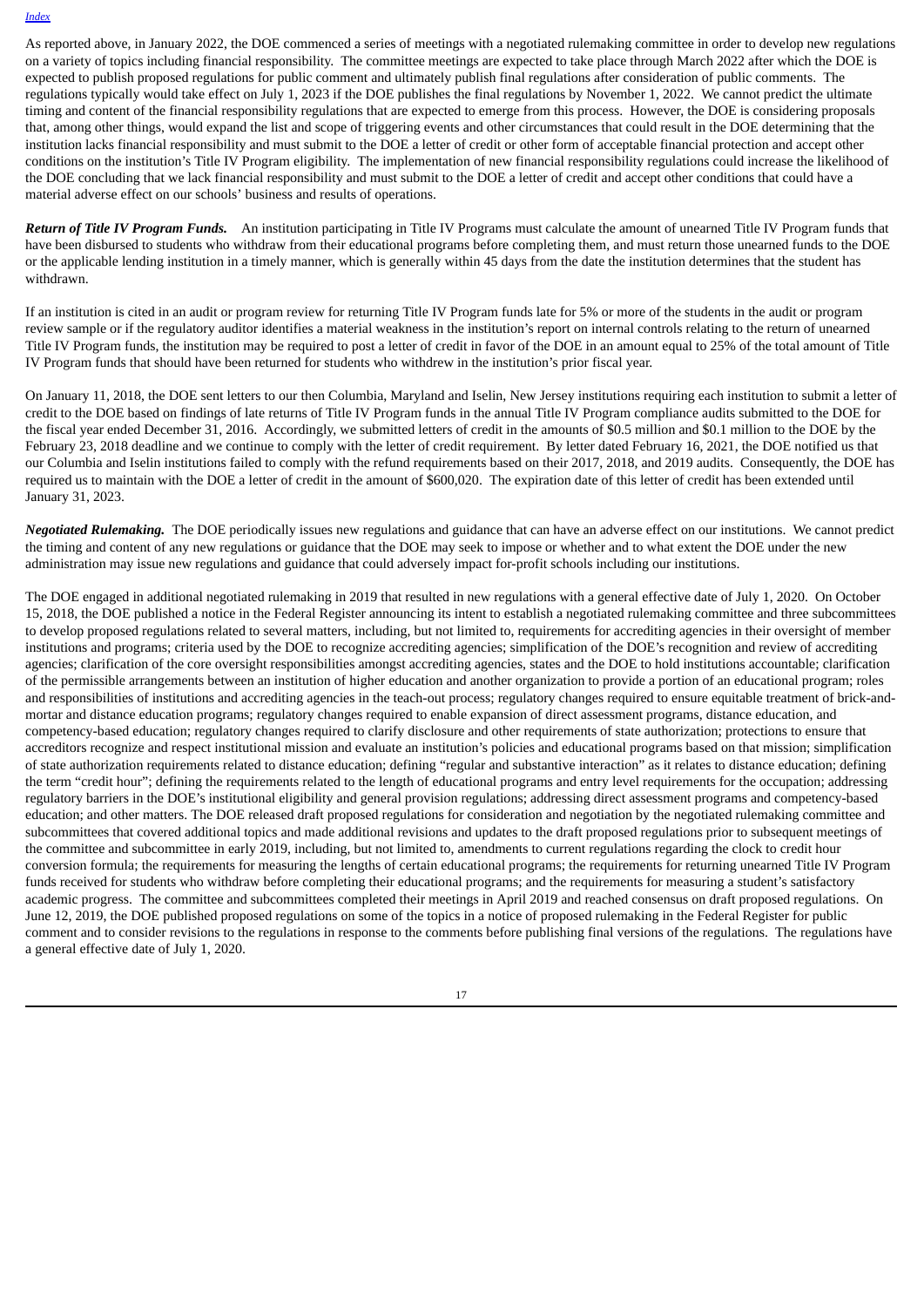The DOE conducted additional negotiated rulemaking in 2020 that resulted in new regulations with a general effective date of July 1, 2021. On April 2, 2020, the DOE published proposed regulations related primarily to distance education and to topics addressed during negotiated rulemaking committee meetings that took place in early 2019. The proposed regulations address topics including, among other things, correspondence courses, direct assessment programs, foreign institutions, written arrangements with ineligible institutions or organizations to provide a portion of an educational program, requirements for prompt action by the DOE on certain Title IV eligibility applications, requirements related to the length of educational programs and entry level requirements for the occupation, the clock to credit hour conversion formula, the requirements for returning unearned Title IV Program funds received for students who withdraw before completing their educational programs, and the requirements for measuring a student's satisfactory academic progress. On September 2, 2020, the DOE published the final regulations with some amendments and a general effective date of July 1, 2021.

The DOE initiated two additional negotiated rulemaking processes in 2021 and 2022, respectively. The first of the two negotiated rulemaking sessions took place during the last quarter of 2021. The topics included borrower defense to repayment (including, among other things, potential expanded limitations on recruitment tactics and conduct that are deemed to be aggressive or deceptive), the return of prohibitions on pre-dispute arbitration agreements and class action waivers, closed school loan discharges (including the reinstatement of automatic closed school loan discharges), total and permanent disability discharges, public student loan forgiveness, income driven repayment, interest capitalization, false certification discharges, and prison exchange programs. The DOE is expected to publish proposed regulations in the Federal Register for public comment during 2022. If the final regulations are published by or before November 1, 2022, then the regulations typically would not take effect until July 1, 2023. The future borrower defense to repayment and closed school loan discharge rules are expected to be extensive and to make it easier for borrowers to obtain discharges of student loans and for the DOE to assess liabilities and other sanctions on institutions based on the loan discharges. Moreover, the potential for expanded rules regarding recruitment tactics and conduct could lead to increased scrutiny of recruiting and marketing practices and the potential for sanctions on schools deemed to be noncompliant up to and including loss of Title IV eligibility. However, we cannot predict the ultimate timing and content of any final regulations following the conclusion of the rulemaking process.

The second of the two negotiated rulemaking sessions began in January 2022 and are scheduled to finish during March 2022. The topics include the 90/10 rule, gainful employment, administrative capability standards, financial responsibility standards, eligibility certification procedures, changes in ownership, and ability to benefit. The DOE is expected to publish proposed regulations in the Federal Register for public comment during 2022. If the final regulations are published by or before November 1, 2022, then the regulations typically would not take effect until July 1, 2023. The new regulations that the DOE ultimately will publish and implement are expected to impose a broad range of additional requirements on institutions and especially on for-profit institutions like our schools. In turn, the new regulations are likely to increase the possibility that our schools could be subject to additional reporting requirements, to potential liabilities and sanctions such as letter of credit amounts, and to potential loss of Title IV eligibility if our efforts to modify our operations to comply with the new regulations are unsuccessful. However, we cannot predict the ultimate timing and content of any final regulations following the conclusion of the rulemaking process.

We also cannot predict with certainty the ultimate combined impact of the regulatory changes which have occurred in recent years and that may occur as a result of the upcoming negotiated rulemaking, nor can we predict the effect of future legislative or regulatory action by federal, state or other agencies regulating our education programs or other aspects of our operations, how any resulting regulations will be interpreted or whether we and our institutions will be able to comply with these requirements in the future. Any such actions by legislative or regulatory bodies that affect our programs and operations could have a material adverse effect on our student population and our institutions, including the need to cease offering a number of programs.

*Substantial Misrepresentation.* The DOE's regulations prohibit an institution that participates in Title IV Programs from engaging in substantial misrepresentation of the nature of its educational programs, financial charges, graduate employability or its relationship with the DOE. A "misrepresentation" includes any false, erroneous, or misleading statement (whether made in writing, visually, orally, or through other means) that is made by an eligible institution, by one of its representatives, or by a third party that provides to the institution educational programs, marketing, advertising, recruiting, or admissions services and that is made to a student, prospective student, any member of the public, an accrediting or state agency, or to DOE. The DOE defines a "substantial misrepresentation" to include any misrepresentation on which the person to whom it was made could reasonably be expected to rely, or has reasonably relied, to that person's detriment. The definition of "substantial misrepresentation" is broad and, therefore, it is possible that a statement made by the institution or one of its service providers or representatives could be construed by the DOE to constitute a substantial misrepresentation. If the DOE determines that one of our institutions has engaged in substantial misrepresentation, the DOE may impose sanctions or other conditions upon the institution including, but not limited to, initiating an action to fine the institution or limit, suspend, or terminate its eligibility to participate in the Title IV Programs and may seek to discharge students' loans and impose liabilities upon the institution. See Part I, Item 1. "Business -Regulatory Environment – Borrower Defense To Repayment Regulations." The DOE has initiated a negotiated rulemaking process that may result in, among other things, an expansion of the categories of conduct deemed to be a misrepresentation and that also may result in new prohibitions on certain types of recruiting tactics and conduct that the DOE deems to be aggressive or deceptive. The implementation of such regulations could result in further scrutiny of marketing and recruiting practices by institutions like our schools and could increase the chances of the DOE finding practices to be noncompliant and imposing sanctions based on the alleged noncompliance up to and including fines and potential loss of Title IV eligibility. The rulemaking process is ongoing and, therefore, we cannot predict the ultimate timing and content of new regulations that the DOE may publish and implement. See Part I, Item 1. "Business – Regulatory Environment – Negotiated Rulemaking."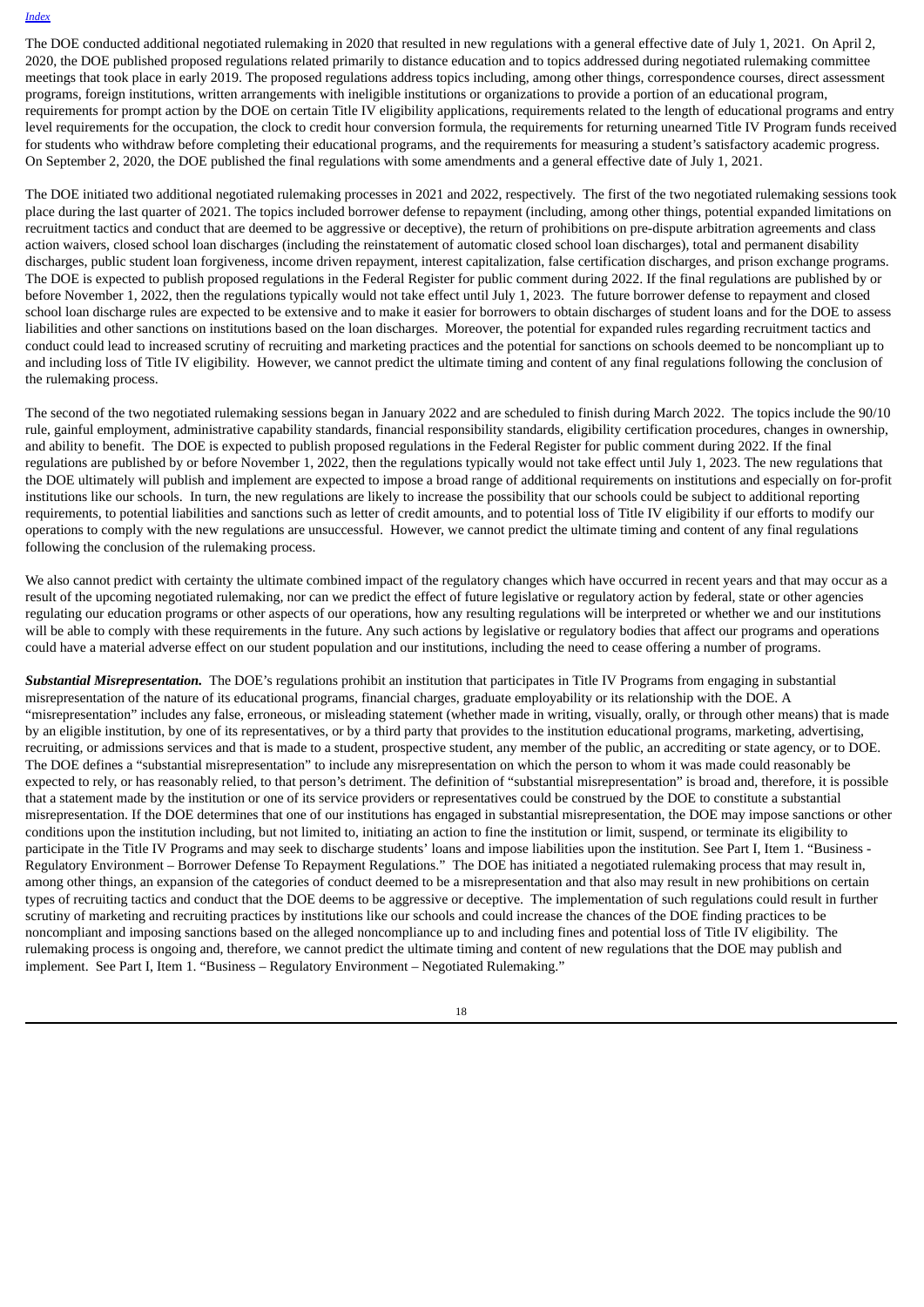*School Acquisitions.* When a company acquires a school that is eligible to participate in Title IV Programs, that school undergoes a change of ownership resulting in a change of control as defined by the DOE. Upon such a change of control, a school's eligibility to participate in Title IV Programs is generally suspended until it has applied for recertification by the DOE as an eligible school under its new ownership, which requires that the school also re-establish its state authorization and accreditation. The DOE may temporarily and provisionally certify an institution seeking approval of a change of control under certain circumstances while the DOE reviews the institution's application. The time required for the DOE to act on such an application may vary substantially. The DOE recertification of an institution following a change of control will be on a provisional basis. Thus, any plans to expand our business through acquisition of additional schools and have them certified by the DOE to participate in Title IV Programs must take into account the approval requirements of the DOE and the relevant state education agencies and accrediting commissions. The DOE has initiated a negotiated rulemaking process that may result in new rules that, among other things, may expand the requirements applicable to school acquisitions in ways that could make it more difficult to acquire additional schools. The rulemaking process is ongoing and, therefore, we cannot predict the ultimate timing and content of new regulations that the DOE may publish and implement. See Part I, Item 1. "Business – Regulatory Environment – Negotiated Rulemaking."

*Change of Control.* In addition to school acquisitions, other types of transactions can also cause a change of control. The DOE, most state education agencies and our accrediting commissions have standards pertaining to the change of control of schools, but these standards are not uniform. DOE regulations describe some transactions that constitute a change of control, including the transfer of a controlling interest in the voting stock of an institution or the institution's parent corporation. For a publicly traded corporation, DOE regulations provide that a change of control occurs in one of two ways: (a) if a person acquires ownership and control of the corporation so that the corporation is required to file a Current Report on Form 8-K with the Securities and Exchange Commission disclosing the change of control or (b) if the corporation has a shareholder that owns at least 25% of the total outstanding voting stock of the corporation and is the largest shareholder of the corporation, and that shareholder ceases to own at least 25% of such stock or ceases to be the largest shareholder. These standards are subject to interpretation by the DOE. A significant purchase or disposition of our common stock could be determined by the DOE to be a change of control under this standard.

Most of the states and our accrediting commissions include the sale of a controlling interest of common stock in the definition of a change of control although some agencies could determine that the sale or disposition of a smaller interest would result in a change of control. A change of control under the definition of one of these agencies would require the affected school to reaffirm its state authorization or accreditation. Some agencies would require approval prior to a sale or disposition that would result in a change of control in order to maintain authorization or accreditation. The requirements to obtain such reaffirmation from the states and our accrediting commissions vary widely.

A change of control could occur as a result of future transactions in which the Company or our schools are involved. Some corporate reorganizations and some changes in the board of directors of the Company are examples of such transactions. Moreover, the potential adverse effects of a change of control could influence future decisions by us and our shareholders regarding the sale, purchase, transfer, issuance or redemption of our stock. In addition, the adverse regulatory effect of a change of control also could discourage bids for shares of our common stock and could have an adverse effect on the market price of our shares. The DOE has initiated a negotiated rulemaking process that may result in new rules that, among other things, may change the rules associated with the ownership and control of Title IV participating schools in ways that could further influence future decisions by us or by current or prospective shareholders regarding the sale, purchase, transfer, issuance or redemption of our stock, or that could impact our ability or willingness to make certain organizational changes. The rulemaking process is ongoing and, therefore, we cannot predict the ultimate timing and content of new regulations that the DOE may publish and implement. See Part I, Item 1. "Business – Regulatory Environment – Negotiated Rulemaking."

*Opening Additional Schools and Adding Educational Programs.* For-profit educational institutions must be authorized by their state education agencies and be fully operational for two years before applying to the DOE to participate in Title IV Programs. However, an institution that is certified to participate in Title IV Programs may establish an additional location and apply to participate in Title IV Programs at that location without reference to the two-year requirement, if such additional location satisfies all other applicable DOE eligibility requirements. Our expansion plans are based, in part, on our ability to open new schools as additional locations of our existing institutions and take into account the DOE's approval requirements.

A student may use Title IV Program funds only to pay the costs associated with enrollment in an eligible educational program offered by an institution participating in Title IV Programs. Generally, unless otherwise required by the DOE or by DOE regulations, an institution that is eligible to participate in Title IV Programs may add a new educational program without DOE approval. However, institutions that are provisionally certified may be required to obtain approval of new educational programs. Our Indianapolis, New Britain, and Columbia institutions are provisionally certified and required to obtain prior DOE approval of new locations and of new educational programs because of our composite score. If an institution erroneously determines that an educational program is eligible for purposes of Title IV Programs, the institution would likely be liable for repayment of Title IV Program funds provided to students in that educational program. Our expansion plans are based, in part, on our ability to add new educational programs at our existing schools.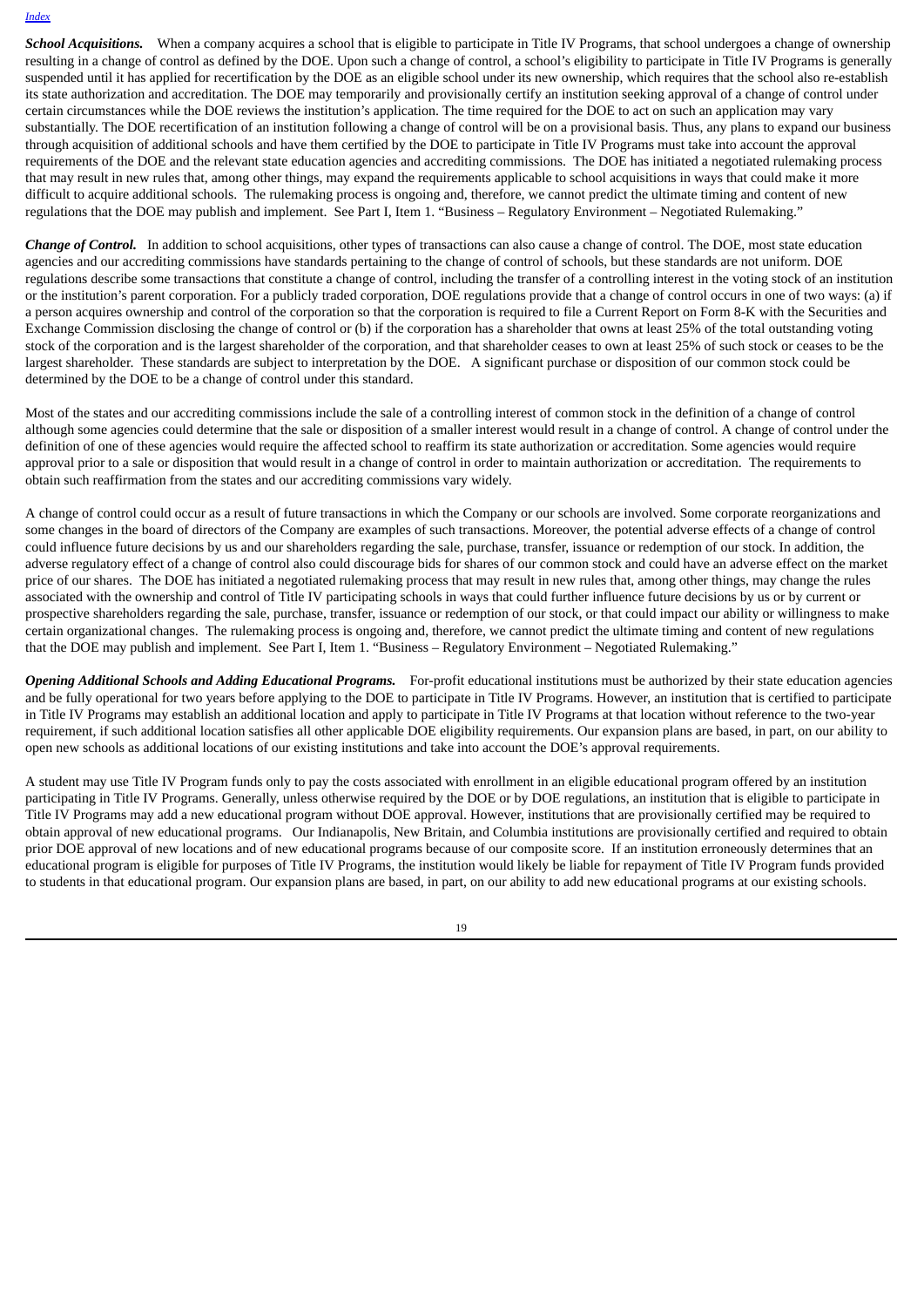Some of the state education agencies and our accrediting commission also have requirements that may affect our schools' ability to open a new campus, establish an additional location of an existing institution or begin offering a new educational program. The DOE has initiated a negotiated rulemaking process that may result in new rules that, among other things, may further restrict the ability of some schools – such as schools that are provisionally certified – to add new locations or educational programs which could impact our ability to make such changes if we are provisionally certified or subject to other criteria in the regulations that ultimately are adopted. The rulemaking process is ongoing and, therefore, we cannot predict the ultimate timing and content of new regulations that the DOE may publish and implement. See Part I, Item 1. "Business – Regulatory Environment – Negotiated Rulemaking."

*Closed School Loan Discharges.* The DOE may grant closed school loan discharges of Federal student loans based upon applications by qualified students. The DOE also may initiate discharges on its own for students who have not reenrolled in another Title IV Program eligible school within three years after the closure and who attended campuses that closed on or after November 1, 2013, as did some of our former campuses. If the DOE discharges some or all of these loans, the DOE may seek to recover the cost of the loan discharges from us. The DOE is currently conducting a negotiated rulemaking process on a variety of topics, including closed school loan discharges (and, among other things, the reintroduction of automatic closed school loan discharges), which could result in regulations that would make it easier for borrowers to obtain discharges of their loans and for the DOE to recover liabilities from institutions. See Part I, Item 1. "Business – Regulatory Environment – Negotiated Rulemaking.".

We have received five separate letters from the DOE since September 3, 2020, asserting liabilities for closed school loan discharges in connection with the closure of some of our campuses. The total liability paid to the DOE since September 3, 2020, has been approximately \$345,000. We previously operated four other campuses that closed in the past and that could be subject to closed school loan discharges in the future, including automatic closed school loan discharges that could be granted by the DOE. We cannot predict any additional loan discharges that the DOE may approve or the liabilities that the DOE may seek from us for these campuses or other campuses that have closed in the past.

*Administrative Capability.* The DOE assesses the administrative capability of each institution that participates in Title IV Programs under a series of separate standards. Failure to satisfy any of the standards may lead the DOE to find the institution ineligible to participate in Title IV Programs or to place the institution on provisional certification as a condition of its participation. These criteria require, among other things, that the institution:

- Comply with all applicable federal student financial aid requirements;
- Have capable and sufficient personnel to administer the federal student Title IV Programs;
- Administer Title IV Programs with adequate checks and balances in its system of internal controls over financial reporting;
- Divide the function of authorizing and disbursing or delivering Title IV Program funds so that no office has the responsibility for both functions;
- Establish and maintain records required under the Title IV Program regulations;
- Develop and apply an adequate system to identify and resolve discrepancies in information from sources regarding a student's application for financial aid under the Title IV Program;
- Have acceptable methods of defining and measuring the satisfactory academic progress of its students;
- Refer to the Office of the Inspector General any credible information indicating that any applicant, student, employee, third party servicer or other agent of the school has been engaged in any fraud or other illegal conduct involving Title IV Programs;
- Not be, and not have any principal or affiliate who is, debarred or suspended from federal contracting or engaging in activity that is cause for debarment or suspension;
- Provide adequate financial aid counseling to its students;
- Submit in a timely manner all reports and financial statements required by the Title IV Program regulations; and
- Not otherwise appear to lack administrative capability.

The DOE has placed three of our institutions on provisional certification based on findings in recent audits of the institutions' Title IV compliance that the DOE alleges identified deficiencies in regulations related to DOE regulations regarding an institutions' level of administrative capability. See Part I. Item 1. "Business - Regulatory Environment – Regulation of Federal Student Financial Aid Programs." Failure by us to satisfy any of these or other administrative capability criteria could cause our institutions to be subject to sanctions or other actions by the DOE or to lose eligibility to participate in Title IV Programs, which would have a significant impact on our business and results of operations. The DOE has initiated a negotiated rulemaking process that may result in new rules that, among other things, may expand the scope of the administrative capability regulations to include other requirements (such as, for example, providing adequate career services and refraining from misrepresentations and certain types of recruiting practices). The rulemaking process is ongoing and, therefore, we cannot predict the ultimate timing and content of new regulations that the DOE may publish and implement. See Part I, Item 1. "Business – Regulatory Environment – Negotiated Rulemaking."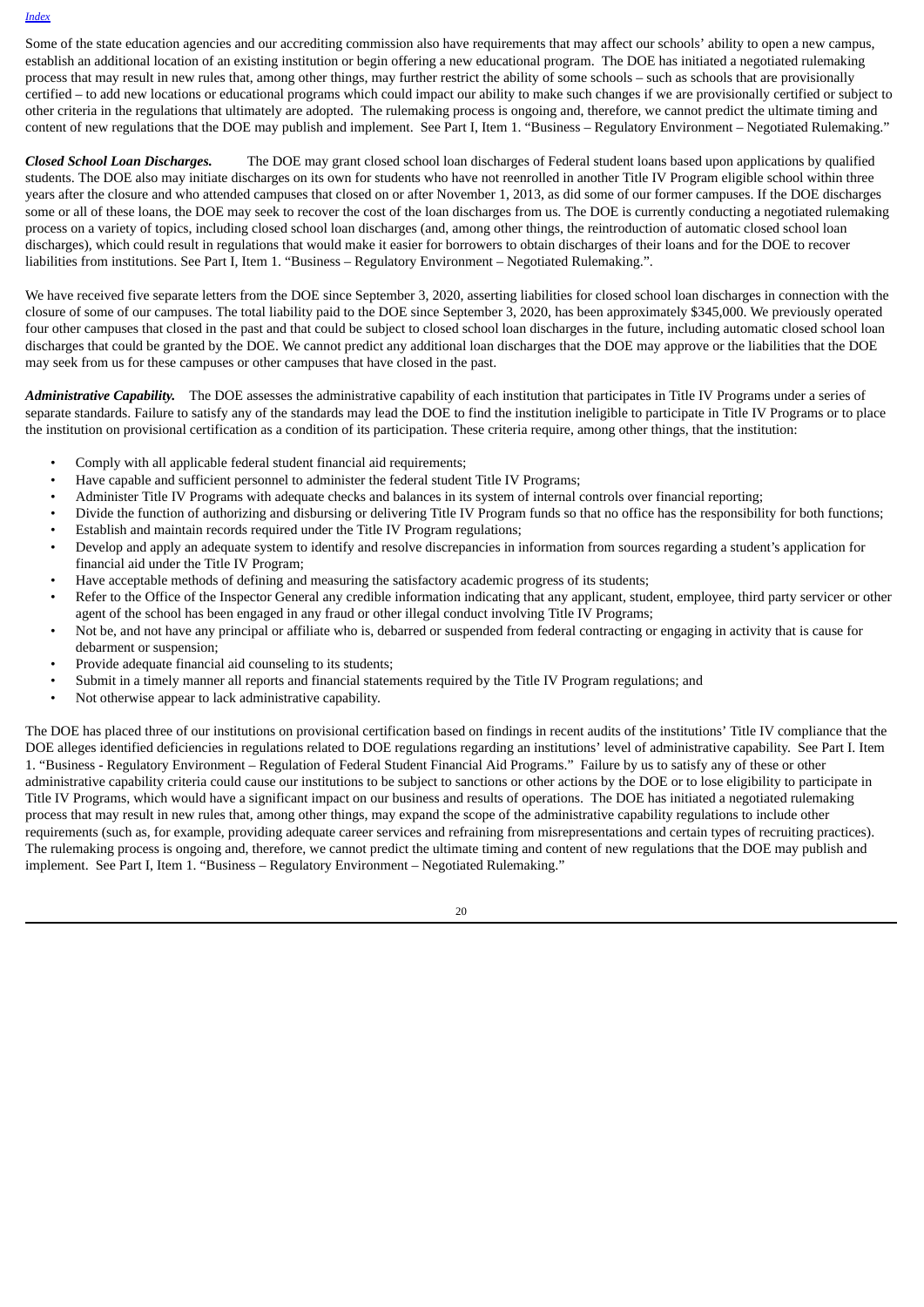*Restrictions on Payment of Commissions, Bonuses and Other Incentive Payments.* An institution participating in Title IV Programs may not provide any commission, bonus or other incentive payment based directly or indirectly on success in securing enrollments or financial aid to any person or entity engaged in any student recruiting or admission activities or in making decisions regarding the awarding of Title IV Program funds. The DOE's regulations established twelve "safe harbors" identifying types of compensation that could be paid without violating the incentive compensation rule. On October 29, 2010, the DOE adopted final rules that took effect on July 1, 2011 and amended the incentive compensation rule by, among other things, eliminating the twelve safe harbors (thereby reducing the scope of permissible compensatory payments under the rule) and expanding the scope of compensatory payments and employees subject to the rule. We cannot predict how the DOE will interpret and enforce the revised incentive compensation rule and the limited published guidance that the DOE has provided, nor how it will apply the rule and guidance to our past, present, and future compensation practices. The implementation of the final regulations required us to change our compensation practices and has had and will continue to have a significant impact the productivity of our employees, on the retention of our employees and on our business and results of operations.

*Compliance with Regulatory Standards and Effect of Regulatory Violations.* Our schools are subject to audits, program reviews, site visits, and other reviews by various federal and state regulatory agencies, including, but not limited to, the DOE, the DOE's Office of Inspector General ("OIG"), state education agencies and other state regulators, the U.S. Department of Veterans Affairs and other federal agencies (such as, for example, the Federal Trade Commission ("FTC") or the Consumer Financial Protection Board ("CFPB")), and by our accrediting commissions. In addition, each of our institutions must retain an independent certified public accountant to conduct an annual audit of the institution's administration of Title IV Program funds. The institution must submit the resulting audit report to the DOE for review. Some of the findings in the annual Title IV Program compliance audits for some of our institutions resulted in the DOE placing those institutions on provisional certification. See Part I. Item 1. "Business - Regulatory Environment – Regulation of Federal Student Financial Aid Programs."

In 2021, our New Britain, Iselin and Indianapolis institutions received final audit determination letters from the DOE in connection with the Title IV Program compliance audits conducted for the 2020 fiscal year. The letters contain findings of alleged noncompliance with certain Title IV Program requirements for each institution. The total amount of questioned funds in the reports were immaterial and had been repaid prior to the issuance of the final audit determination letters. In addition to the payment of the questioned amounts, the letters require the institutions to correct all of the deficiencies noted in the audit reports and require the auditor to comment in the 2021 fiscal year audit on the actions taken by the institutions in response to the findings and required actions. The letters indicate that repeat findings in future audits or failure to satisfactorily resolve the findings of the audit could lead to an adverse action. Each letter also notes that, due to the seriousness of one or more of the findings, the letter has been referred to a separate office within the DOE for consideration of possible adverse action including the possible imposition of a fine; the limitation, suspension, or termination of the institution's Title IV Program eligibility; the revocation of the institution's provisional program participation agreement; or the denial of a future application for renewal of the institution's Title IV Program certification. Each letter indicates that the DOE will notify the institution if the DOE initiates an adverse action and will notify the institution of its appeal rights and procedures on how to contest the action if any is taken. We are continuing to cooperate with the audit process and to respond to the DOE's requests for information in connection with the audits.

On December 16, 2020, the OIG began an audit of our Indianapolis institution to ensure that we used the funds provided under the Higher Education Emergency Relief Fund ("HEERF") for allowable and intended purposes and to perform limited work on the institution's cash management practices and HEERF reporting. We have been cooperating with the OIG during its audit of the institution. In September 2021, the OIG issued a final audit report containing 3 findings of alleged non-compliance and 2 additional topics that were each classified as an "other matter." The final report is inclusive of our response to the findings and other matters. The final audit report has been sent to the DOE for further consideration. We cannot predict the outcome of the audit, any liabilities or other actions the DOE might initiate in response to the audit findings, or the outcome of any appeal that might result in response to a DOE action related to the findings. We are continuing to cooperate with the ongoing audit process.

If one of our schools fails to comply with accrediting or state licensing requirements, such school and its main and/or branch campuses could be subject to the loss of state licensure or accreditation, which in turn could result in a loss of eligibility to participate in Title IV Programs. If the DOE or another agency determined that one of our institutions improperly disbursed Title IV Program funds or violated a provision of the HEA or DOE regulations, the institution could be required to repay such funds and related costs to the DOE and lenders, and could be assessed an administrative fine. The DOE could also place the institution on provisional certification status and/or transfer the institution to the reimbursement or cash monitoring system of receiving Title IV Program funds, under which an institution must disburse its own funds to students and document the students' eligibility for Title IV Program funds before receiving such funds from the DOE. See Part I, Item 1. "Business - Regulatory Environment – Financial Responsibility Standards."

Significant violations of Title IV Program requirements by the Company or any of our institutions could be the basis for the DOE to limit, suspend, terminate, revoke, or decline to renew the participation of the affected institution in Title IV Programs or to seek civil or criminal penalties. Generally, a termination of Title IV Program eligibility extends for 18 months before the institution may apply for reinstatement of its participation. There is no DOE proceeding pending to fine any of our institutions or to limit, suspend or terminate any of our institutions' participation in Title IV Programs, nor has the DOE notified us of an intent to revoke or decline to renew any of our institutions' participation in Title IV Programs.

We and our schools are also subject to claims and lawsuits relating to regulatory compliance brought not only by federal and state regulatory agencies and our accrediting bodies, but also by third parties, such as present or former students or employees and other members of the public. If we are unable to successfully resolve or defend against any such claim or lawsuit, we may be required to pay money damages or be subject to fines, limitations, loss of federal funding, injunctions or other penalties. Moreover, even if we successfully resolve or defend against any such claim or lawsuit, we may have to devote significant financial and management resources in order to reach such a result.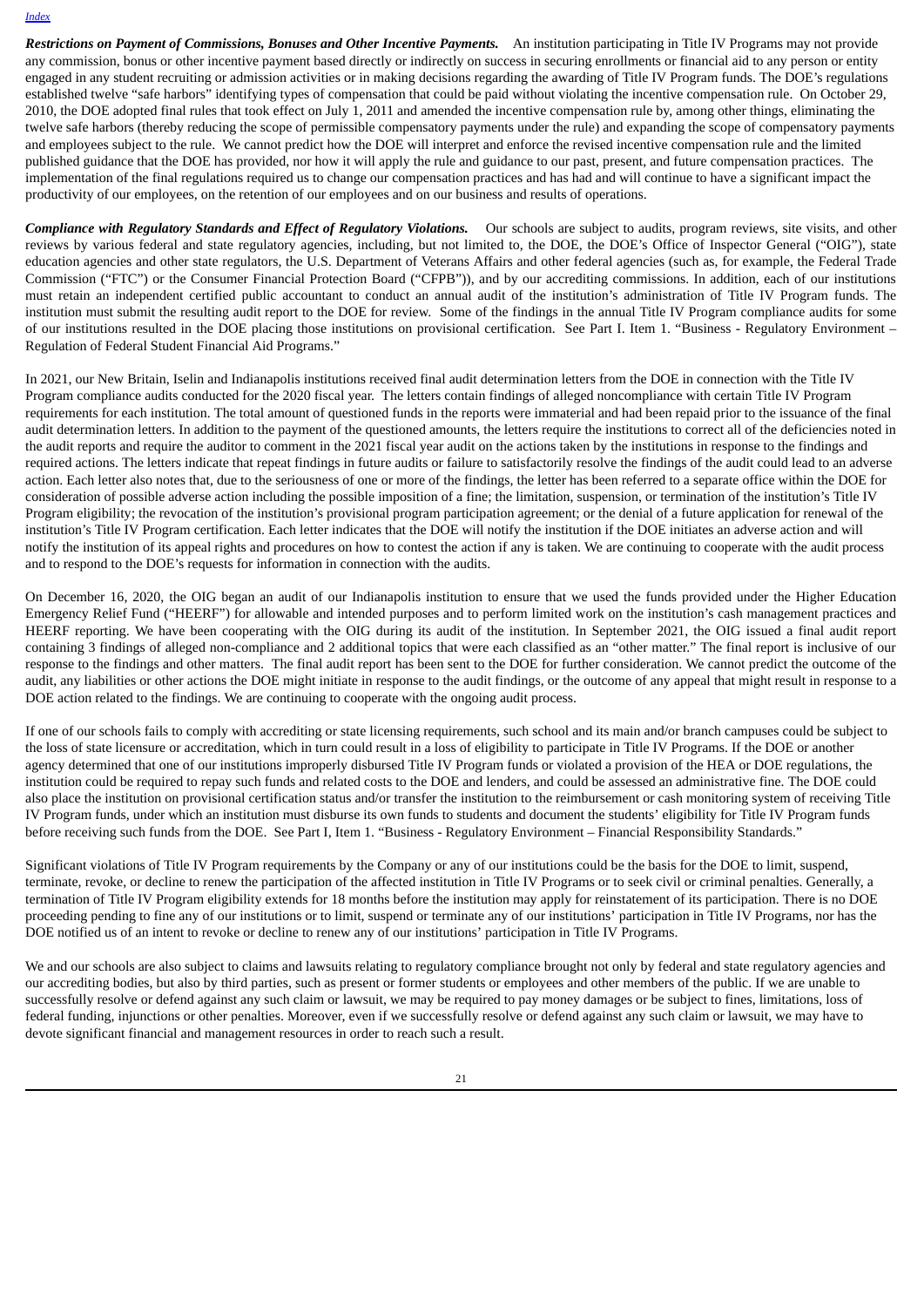*Scrutiny of the For-Profit Postsecondary Education Sector.* In recent years, Congress, the DOE, state legislatures, accrediting agencies, the CFPB, the FTC, state attorneys general and the media have scrutinized the for-profit postsecondary education sector. Congressional hearings and roundtable discussions were held regarding various aspects of the education industry, including issues surrounding student debt as well as publicly reported student outcomes that may be used as part of an institution's recruiting and admissions practices, and reports were issued that are highly critical of for-profit colleges and universities. A group of influential U.S. senators, consumer advocacy groups and some media outlets have strongly and repeatedly encouraged agencies such as the DOE, the FTC, the CFPB, the Department of Defense and the Department of Veterans Affairs and its state approving agencies to take action to limit or terminate the participation of institutions such as ours in existing tuition assistance programs. Both major political parties have conveyed significantly different views on how they would propose to reauthorize the Title IV Programs and the various conditions on program or institutional eligibility they would require. As a result of the election of President Biden and the new leadership of the DOE, there is an increased likelihood of scrutiny of our institutions by federal agencies. It is not possible to know how this may affect the Company, however, any actions that limit our participation in Title IV Programs or the amount of student financial aid for which our students are eligible would negatively impact our business.

On December 21, 2021, we received a letter from the Consumer Financial Protection Bureau ("CFPB") stating that the CFPB is assessing whether we are subject to CFPB's supervisory authority based on its activities related to consumer lending. The letter states that the CFPB has the authority to supervise certain entities in the private education loan market and certain other consumer financial products and services. The CFPB requested a list of information from us in order to conduct its assessment. We have provided the requested information to the CFPB and are waiting for the CFPB to respond. See Part I. Item 1. "Business - Regulatory Environment – Other Financial Assistance Programs."

On October 6, 2021, the FTC issued an announcement regarding its plan to target false claims by for-profit colleges on topics such as promises about graduates' job and earnings prospects and other outcomes, its intent to impose "significant financial penalties" on violators, and its intent to monitor the market carefully with federal and state partners. The FTC indicated in the announcement that it had put 70 for-profit higher education institutions on notice that the agency would be "cracking down" on any such false promises. All of our institutions were among the 70 institutions who received this notice. Although the FTC stated that a school's presence on the list of 70 institutions does not reflect any assessment as to whether they have engaged in deceptive or unfair conduct, the FTC's announcement and its issuance of notices to schools could lead to further scrutiny, investigations, and potential attempted enforcement actions by the FTC and other regulators against for-profit schools, including our schools.

On October 8, 2021, the DOE announced the establishment of an Office of Enforcement within the Federal Student Aid office that oversees institutions participating in the Title IV programs. The action restored an office that previously was established in 2016 but deprioritized during the prior presidential administration. The office will comprise four existing divisions including the Administrative Actions and Appeals Services Group (which among other things initiates adverse actions against institutions), the Borrower Defense Group (which analyzes borrower defense to repayment claims), the Investigations Group (which evaluates and investigates potential institutional noncompliance and collaborates with other federal and state regulators), and the Resolution and Referral Management Group (which tracks and resolves referrals, allegations and complaints about institutions and other parties that participate in the Title IV programs). The establishment of the Office of Enforcement could result in an increase in enforcement actions and other activities against for-profit schools and school companies, including us.

*Coronavirus Aid, Relief, and Economic Security ("CARES").* On March 27, 2020, the CARES Act was signed into law, which includes a \$2 trillion federal economic relief package providing financial assistance and other relief to individuals and businesses impacted by the spread of COVID-19. The CARES Act includes provisions for financial assistance and other regulatory relief benefitting students and their postsecondary institutions.

Among other things, the CARES Act includes a \$14 billion HEERF funds for the DOE to distribute directly to institutions of higher education. Institutions are required to use at least half of the HEERF funds for emergency grants to students for expenses related to disruptions in campus operations (e.g., food, housing, etc.). Institutions are permitted to use the remainder of the funds for additional emergency grants to students or to cover institutional costs associated with significant changes to the delivery of instruction due to the COVID-19 emergency, provided that those costs do not include payment to contractors for the provision of pre-enrollment recruitment activities, endowments, or capital outlays associated with facilities related to athletics, sectarian instruction, or religious worship. The law requires institutions receiving funds to continue to the greatest extent practicable to pay its employees and contractors during the period of any disruptions or closures related to the COVID-19 emergency.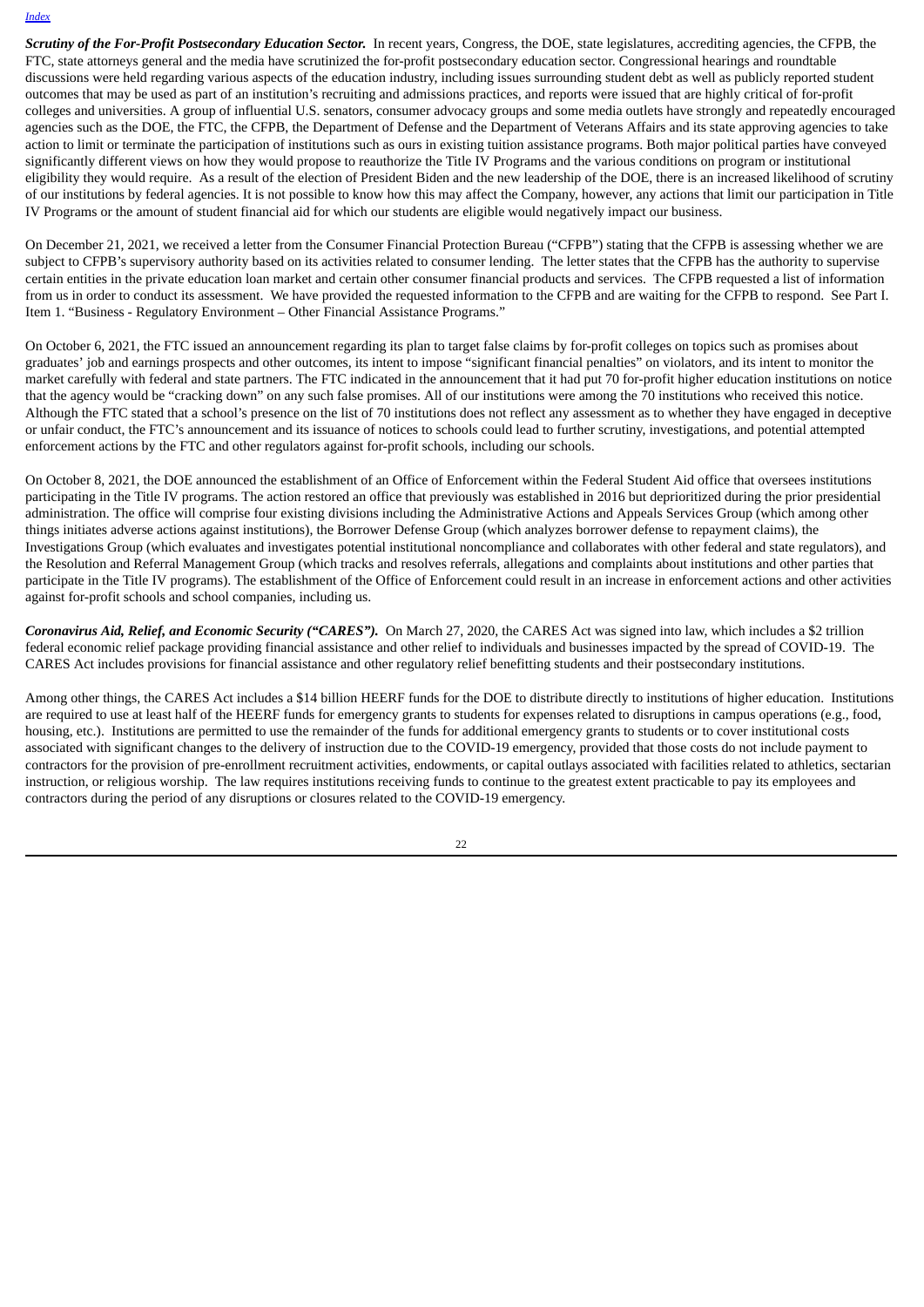The DOE has allocated funds to each institution of higher education based on a formula contained in the CARES Act. The formula is heavily weighted toward institutions with large numbers of Pell Grant recipients. The DOE allocated \$27.4 million to our schools distributed in two equal installments and required them to be utilized by April 30, 2021 and May 14, 2021, respectively. The Company has distributed the full \$13.7 million of its first installment as emergency grants to students and has utilized the full \$13.7 million of its second installment. If the funds are not spent or accounted for in accordance with applicable requirements, we could be required to return funds or be subject to other sanctions. The DOE is currently reviewing a final audit report issued by the OIG on September 24, 2021 regarding several matters including whether we used HEERF funds for allowable and intended purposes. See Part I. Item 1. "Business - Regulatory Environment – Compliance with Regulatory Standards and Effect of Regulatory Violations."

*Coronavirus Response and Relief Supplemental Appropriations Act, 2021 ("CRRSAA") and ARPA.* On December 27, 2020, the Consolidated Appropriations Act, 2021 was signed into law. This annual appropriations bill contained the CRRSAA. CRRSAA provided an additional \$81.9 billion to the Education Stabilization Fund including \$22.7 billion for the HEERF, which were originally created by the CARES Act in March 2020. The higher education provisions of the CRRSAA are intended in part to provide additional financial assistance benefitting students and their postsecondary institutions in the wake of the spread of COVID-19 across the country and its impact on higher educational institutions. In March 2021, the \$1.9 trillion American Rescue Plan Act of 2021 ("ARPA") was signed into law. Among other things, the ARPA provides \$40 billion in relief funds that will go directly to colleges and universities with \$395.8 million going to for-profit institutions. The DOE has allocated a total of \$24.4 million to our schools from the funds made available under CRRSAA and ARPA. As of December 31, 2021, the Company has drawn down and distributed to our students \$14.8 million of these allocated funds. The remainder of the funds are on hold by the DOE and will be distributed to the students upon release. Failure to comply with requirements for the usage and reporting of these funds could result in requirements to repay some or all of the allocated funds and in other sanctions.

#### **Available Information**

Our Annual Report on Form 10-K, Quarterly Reports on Form 10-Q, Current Reports on Form 8-K and amendments to those reports filed or furnished pursuant to Section 13(a) or 15(d) of the Exchange Act are available free of charge on our website at www.lincolntech.edu under the "Investor Relations -Financial Information - SEC Filings" captions, as soon as reasonably practicable after we electronically file such materials with, or furnish them to, the SEC. Reports of our executive officers, directors and any other persons required to file securities ownership reports under Section 16(a) of the Exchange Act are also available through our website. Information contained on our website is not a part of this Annual Report on Form 10-K and is not incorporated herein by reference.

#### <span id="page-26-0"></span>**Item 1A. RISK FACTORS**

The risk factors described below and other information included elsewhere in this Annual Report on Form 10-K are among the numerous risks faced by our Company and should be carefully considered before deciding to invest in, sell or retain shares of our common stock. These are factors that, individually or in the aggregate, could cause our actual results to differ materially from expected and historical results and the risks and uncertainties described below are not the only ones we face. Investors should understand that it is not possible to predict or identify all such risks and, as such, should not consider the following to be a complete discussion of all potential risks and uncertainties that may affect the Company. Investors should consider carefully the risks and uncertainties described below in addition to other information contained in this Annual Report on Form 10-K, including our consolidated financial statements and related notes.

#### **RISKS RELATED TO COVID-19**

Public health outbreaks, epidemics and pandemics such as the COVID-19 pandemic can have far-reaching and negative impacts on world economies. The pandemic caused by COVID-19 has had a significant impact on the U.S. economy which has continued through 2021 and could **have a materially adverse impact on our business, results of operations, financial condition and/or cash flows.**

The COVID-19 pandemic has caused significant disruption to the U.S. and world economies, including the closing of many schools and businesses for extended periods of time, significantly higher unemployment and underemployment, significantly lower interest rates and equity market valuations, and extreme volatility in the U.S. and world financial markets. The impact of the COVID-19 pandemic on the U.S. economy has continued to be significant during 2021.

The extent to which the COVID-19 pandemic, including its variants, continues to impact our business, results of operations, financial condition and/or cash flows will depend on future developments, which are highly uncertain, unpredictable and largely beyond our control, including, among others: the scope and duration of COVID-19 and its variants; the number of our employees, students, and vendors adversely affected by the pandemic; the broader public health and economic dislocations resulting from the pandemic; any legislative or regulatory changes or other actions taken by governmental authorities to limit the public health, financial and economic impacts of the COVID-19 pandemic; any reputational damage related to the public perception of our or our industry's response to the COVID-19 pandemic; and the impact of the COVID-19 pandemic on local, and U.S. economies.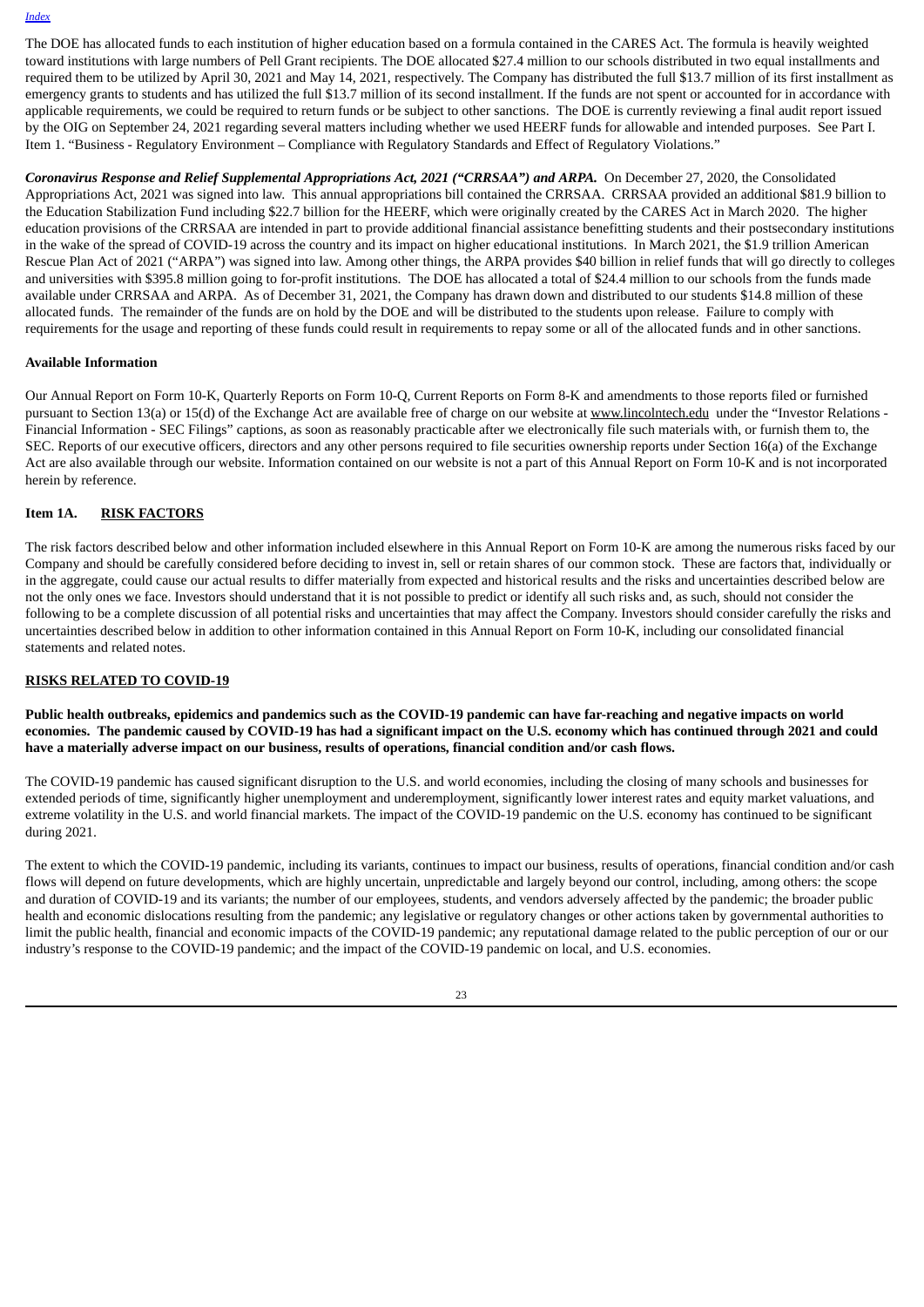## **RISKS RELATED TO OUR INDUSTRY**

## Our failure to comply with the extensive regulatory requirements for participation in Title IV Programs and school operations could result in financial penalties, restrictions on our operations and loss of external financial aid funding, which could affect our revenues and impose significant **operating restrictions on us.**

Our industry is highly regulated by federal and state governmental agencies and by accrediting commissions. The various regulatory agencies applicable to our business periodically revise their requirements and modify their interpretations of existing requirements and restrictions. We cannot predict with certainty how any of these regulatory requirements will be applied or whether each of our schools will be able to comply with such revised requirements in the future. Given the complex nature of the regulations and the fact that they are subject to interpretation, it is reasonable to conclude that in the conduct of our business, we may inadvertently violate such regulations. In particular, the HEA and DOE regulations specify extensive criteria and numerous standards that an institution must satisfy to establish to participate in the Title IV Programs. For a description of these federal, state, and accrediting agency criteria, see Part I, Item 1. "Business - Regulatory Environment."

If we are found not to have satisfied the HEA or the DOE's requirements for Title IV Programs funding, one or more of our institutions, including its additional locations, could be limited in its access to, or lose, Title IV Program funding, which could adversely affect our revenue, as we received approximately 75% of our revenue (calculated based on cash receipts) from Title IV Programs in 2021, and have a significant impact on our business and results of operations. If any of our schools fail to comply with applicable HEA or regulatory requirements, our regulators could take a variety of adverse actions against us, and our schools could be subject to, among other things, a) the loss of, or placement of material restrictions or conditions on (i) state licensure or accreditation, (ii) eligibility to participate in and receive funds under the Title IV Programs or other federal or state financial assistance programs, or (iii) capacity to grant degrees, diplomas and certificates or b) the imposition of liabilities or monetary penalties, any of which could have a material adverse effect on academic or operational initiatives, revenues or financial condition, and impose significant operating restrictions upon us. See Part I, Item 1. "Business – Regulatory Environment – Compliance with Regulatory Standards and Effect of Regulatory Violations."

## **If we fail to demonstrate "administrative capability" to the DOE, our business could suffer.**

DOE regulations specify extensive criteria an institution must satisfy to establish that it has the requisite "administrative capability" to participate in Title IV Programs, and the DOE is currently engaged in a rulemaking process that may expand the number and scope of these criteria. For a description of these criteria, see Part I, Item 1. "Business - Regulatory Environment – Administrative Capability."

If we are found not to have satisfied the DOE's "administrative capability" requirements, or otherwise failed to comply with one or more DOE requirements, one or more of our institutions and its additional locations, could be limited in its access to, or lose, Title IV Program funding. This could adversely affect our revenue, as we received approximately 75% of our revenue (calculated based on cash receipts) from Title IV Programs in 2021, which would have a significant impact on our business and results of operations. The DOE has placed all of our institutions on provisional certification based on findings in recent audits of the institutions' Title IV compliance that the DOE alleges identified deficiencies in regulations related to DOE regulations regarding an institutions' level of administrative capability. See Part I. Item 1. "Business - Regulatory Environment – Regulation of Federal Student Financial Aid Programs."

## Congress and the DOE may make changes to the laws and regulations applicable to, or reduce funding for, Title IV Programs, which could reduce **our student population, revenues or profit margin.**

Congress periodically revises the HEA and other laws governing Title IV Programs and annually determines the funding level for each Title IV Program. We cannot predict what, if any, legislative or other actions will be taken or proposed by Congress in connection with the reauthorization of the HEA or other such activities of Congress, although Congress recently made a change to the 90/10 rule that will make it harder for schools like ours that are subject to the rule to comply with the rule. See Part I, Item 1. "Business - Regulatory Environment – Congressional Action." Because a significant percentage of our revenues are derived from the Title IV Programs, any action by Congress or the DOE that significantly reduces funding for Title IV Programs or that limits the ability of our schools, programs, or students to receive funding through such programs or that imposes new restrictions upon our business or operations could reduce our student enrollment and our revenues, increase our administrative costs, require us to arrange for alternative sources of financial aid for our students, and require us to modify our practices in order to fully comply. In addition, current requirements for Title IV Program participation may change or the present Title IV Programs could be replaced by other programs with materially different eligibility requirements. The potential for changes that may be adverse to us and other for-profit schools like ours may increase as a result of the change in administration and changes in Congress. The DOE is currently engaged in a process to establish new regulations that are expected to increase the number and scope of regulatory requirements applicable to our schools. See Part I, Item 1. "Business – Regulatory Environment – Negotiated Rulemaking." If we cannot comply with the provisions of the HEA and the regulations of the DOE, as they may be revised, or if the cost of such compliance is excessive, or if funding is materially reduced, our revenues or profit margin could be materially adversely affected.

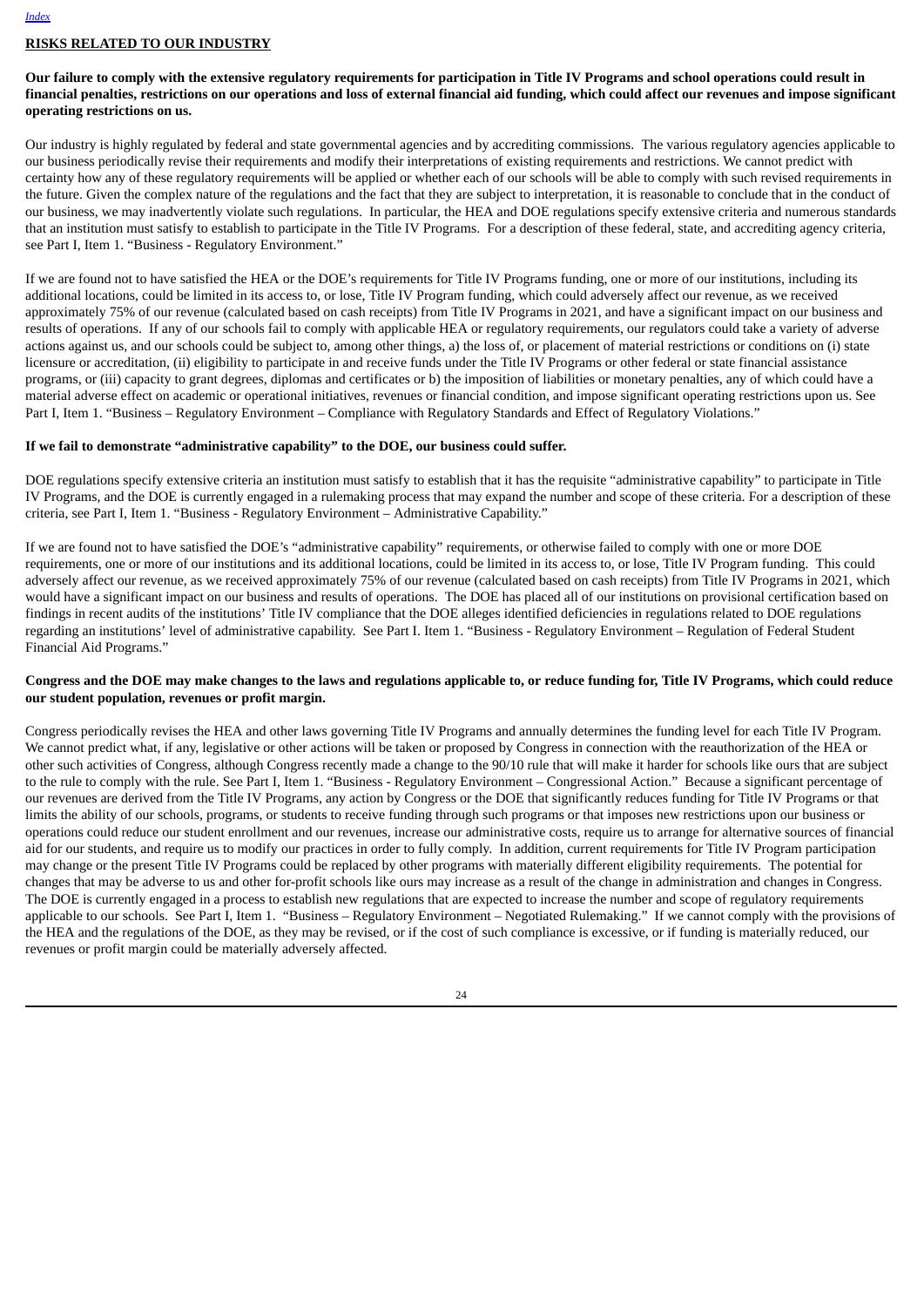#### We could be subject to liabilities, letter of credit requirements, and other sanctions under the DOE's Borrower Defense to Repayment Regulations.

On July 1, 2020, the DOE's published final Borrower Defense to Repayment regulations became effective. Among other things, these new regulations amend the processes for borrowers to receive from DOE a discharge of the obligation to repay certain Title IV Program loans first disbursed on or after July 1, 2020 based on certain acts or omissions by the institution or a covered party. The new and existing DOE regulations establish detailed procedures and standards for the loan discharge processes for periods prior to July 1, 2017, between July 1, 2017 and June 30, 2020, and on or after July 1, 2020, including the information required for borrowers to receive a loan discharge, and the authority of the DOE to seek recovery from the institution of the amount of discharged loans. See Part I, Item 1. "Business - Regulatory Environment – Borrower Defense to Repayment Regulations." The regulations also modify certain components of the financial responsibility regulations, including the list of triggering events that could result in the DOE determining that the institution lacks financial responsibility and must submit to the DOE a letter of credit or other form of acceptable financial protection and accept other conditions on the institution's Title IV Program eligibility. See Part I, Item 1. "Business - Regulatory Environment – Financial Responsibility Standards." The DOE is currently engaged in a process to establish additional regulations that could make it easier for borrowers to obtain loan discharges and for the DOE to impose liabilities and other sanctions on schools based on the discharge of loans and that could increase the number and scope of financial responsibility requirements. See Part I, Item 1. "Business – Regulatory Environment – Negotiated Rulemaking."

## The DOE has changed its regulations, and may make other changes in the future, in a manner which could require us to incur additional costs in connection with our administration of the Title IV Programs, affect our ability to remain eligible to participate in the Title IV Programs, impose restrictions on our participation in the Title IV Programs, affect the rate at which students enroll in our programs, or otherwise have a significant **impact on our business and results of operations.**

The DOE periodically issues new regulations and guidance that can have an adverse effect on our institutions. We cannot predict the timing and content of any new regulations or guidance that the DOE may seek to impose or whether and to what extent the DOE under the new administration may issue new regulations and guidance that could adversely impact for-profit schools including our institutions. The DOE recently published new regulations on a variety of topics on November 1, 2019 with a general effective date of July 1, 2020 and published additional regulations on additional topics on September 2, 2020 with a general effective date of July 1, 2021. The DOE is currently engaged in a rulemaking process that is expected to result in new regulations on a broad range of topics that could adversely impact institutions including our institutions. See Part I, Item 1, "Business – Regulatory Environment – Negotiated Rulemaking. If we cannot comply with the provisions of these or other regulations, as they currently exist or may be revised, or if the cost of such compliance is excessive, or if funding is materially reduced, our revenues or profit margin could be materially adversely affected.

We cannot predict how the DOE would interpret and enforce current or future regulations or how these regulations, or any regulations that may arise out of a negotiated rulemaking process or any other regulations that DOE may promulgate, may impact our schools' participation in the Title IV Programs; however, current or future regulations could have a material adverse effect on our schools' business and results of operations, and the broad sweep of the recent rules and the rules that the Department is currently developing may, in the future, require our schools to submit a letter of credit based on expanded standards of financial responsibility.

## If we or our eligible institutions do not meet the financial responsibility standards prescribed by the DOE, we may be required to post letters of credit or our eligibility to participate in Title IV Programs could be terminated or limited, which could significantly reduce our student population **and revenues.**

To participate in Title IV Programs, an eligible institution must satisfy specific measures of financial responsibility prescribed by the DOE or post a letter of credit in favor of the DOE and possibly accept other conditions on its participation in Title IV Programs. The DOE published new regulations that establish expanded standards of financial responsibility that could result in a requirement that we submit to the DOE a substantial letter of credit or other form of financial protection in an amount determined by the DOE, and be subject to other conditions and requirements, based on any one of an extensive list of triggering circumstances. See Part I, Item 1. "Business - Regulatory Environment – Financial Responsibility Standards." The DOE is currently engaged in a rulemaking process that is expected to result in new regulations that, among other things, may increase the number and scope of financial responsibility requirements and triggering circumstances that could lead to a letter of credit requirement or other sanctions. Any obligation to post one or more letters of credit would increase our costs of regulatory compliance. Our inability to obtain a required letter of credit or limitations on, or termination or revocation of, our participation in Title IV Programs could limit our students' access to various government-sponsored student financial aid programs, which could significantly reduce our student population and revenues.

#### We are subject to fines and other sanctions if we make incentive payments to individuals involved in certain recruiting, admissions or financial aid activities, which could increase our cost of regulatory compliance and adversely affect our results of operations.

An institution participating in Title IV Programs may not provide any commission, bonus or other incentive payment based directly or indirectly on success in enrolling students or securing financial aid to any person involved in any student recruiting or admission activities or in making decisions regarding the awarding of Title IV Program funds. See Part I, Item 1. "Business - Regulatory Environment -- Restrictions on Payment of Commissions, Bonuses and Other Incentive Payments." We cannot predict how the DOE will interpret and enforce the incentive compensation rule and the limited published guidance that the DOE has provided, nor how it will apply the rule and guidance to our past, present, and future compensation practices. These regulations have had and may continue to have a significant impact on the rate at which students enroll in our programs and on our business and results of operations. If we are found to have violated this law, we could be fined or otherwise sanctioned by the DOE or we could face litigation filed under the *qui tam* provisions of the Federal False Claims Act.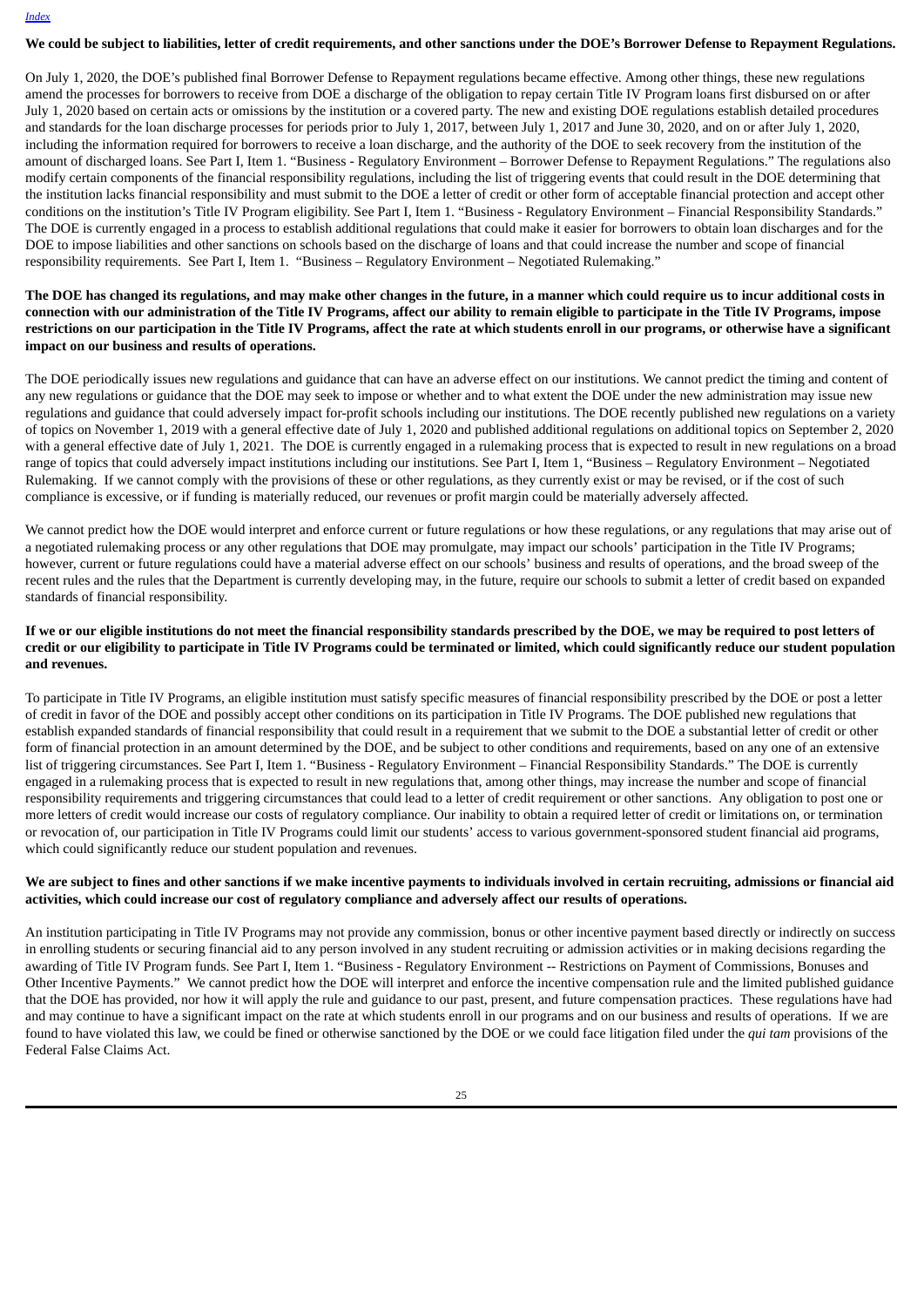## If our schools do not maintain their state licensure and accreditation, they may not participate in Title IV Programs, which could adversely affect **our student population and revenues.**

An institution must be accredited by an accrediting commission recognized by the DOE and by applicable state educational agencies in order to participate in Title IV Programs. See Part I, Item 1. "Business - Regulatory Environment – State Authorization" and "Business – Regulatory Environment – Accreditation." Our schools are currently on financial reporting status with ACCSC. If any of our schools fails to comply with accrediting commission requirements, the institution and its main and/or branch campuses are subject to the loss of accreditation or may be placed on probation or a special monitoring or reporting status which, if the noncompliance with accrediting commission requirements is not resolved, could result in loss of accreditation. Loss of accreditation by any of our main campuses would result in the termination of that school's eligibility and all of its branch campuses to participate in Title IV Programs and could cause us to close the school and its branches, which could have a significant adverse impact on our business and operations.

On October 28, 2021, the DOE announced that it had notified ACCSC that a decision on the recognition by the DOE of ACCSC as an accrediting agency was being deferred pending the submission of additional information about ACCSC's monitoring, evaluation, and actions related to high-risk institutions. See Part 1, Item 1. "Business – Regulatory Environment – Accreditation." If the DOE declines to continue its recognition of ACCSC and if the subsequent period for obtaining accreditation from another DOE-recognized accrediting agency lapses before we obtain accreditation from another DOE-recognize accrediting agency (or if the DOE does not provide such a period for institutions to obtain other accreditation), our schools could lose our Title IV eligibility. We cannot predict the timing and outcome of the DOE's decision on the continuation of its recognition of ACCSC, the timing and outcome of any appeal that ACCSC might pursue in the event of an adverse decision, or the duration and conditions of any period the DOE may elect to provide to institutions to obtain accreditation from another DOE-recognized accrediting agency.

Programmatic accreditation is the process through which specific programs are reviewed and approved by industry- and program-specific accrediting entities. Although programmatic accreditation is not generally necessary for Title IV Program eligibility, such accreditation may be required to allow students to sit for certain licensure exams or to work in a particular profession or career or to meet other requirements. Failure to obtain or maintain such programmatic accreditation may lead to a decline in enrollments in such programs.

#### Our institutions would lose eligibility to participate in Title IV Programs if the percentage of their revenues derived from those programs exceeds **90%, which could reduce our student population and revenues.**

A proprietary institution that derives more than 90% of its total revenue from Title IV Programs for two consecutive fiscal years becomes immediately ineligible to participate in Title IV Programs and may not reapply for eligibility until the end of at least two fiscal years. An institution with revenues exceeding 90% for a single fiscal year will be placed on provisional certification and may be subject to other enforcement measures. If Congress or the DOE were to amend the 90/10 Rule to treat other forms of federal financial aid as Title IV Program revenue for 90/10 Rule purposes, lower the 90% threshold, or otherwise change the calculation methodology, or make other changes to the 90/10 Rule, those changes could make it more difficult for our institutions to comply with the 90/10 Rule. See Part I, Item 1. "Business - Regulatory Environment – 90/10 Rule." If any of our institutions loses eligibility to participate in Title IV Programs, that loss would cause an event of default under our credit agreement, would also adversely affect our students' access to various government-sponsored student financial aid programs, and would have a significant impact on the rate at which our students enroll in our programs and on our business and results of operations.

In March 2021, the ARPA amended the 90/10 rule by treating other "Federal funds that are disbursed or delivered to or on behalf of a student to be used to attend such institution" in the same way as Title IV funds are currently treated in the 90/10 rule calculation. See Part I, Item 1. "Business – Regulatory Environment – 90/10 Rule." The ARPA states that the amendments to the 90/10 rule apply to institutional fiscal years beginning on or after January 1, 2023 and are subject to the HEA's negotiated rulemaking process. The DOE initiated a negotiated rulemaking process to amend the 90/10 rule in January 2022. We cannot predict the ultimate timing and content of the final regulations, but the future regulations on 90/10 could have a materially adverse effect on us and other schools like ours. See Part I, Item 1. "Business – Regulatory Environment – 90/10 Rule" and "Business – Regulatory Environment – Negotiated Rulemaking."

## Our institutions would lose eligibility to participate in Title IV Programs if their former students defaulted on repayment of their federal student **loans in excess of specified levels, which could reduce our student population and revenues.**

An institution may lose its eligibility to participate in some or all Title IV Programs if the rates at which the institution's current and former students default on their federal student loans exceed specified percentages. See Part I, Item 1. "Business - Regulatory Environment – Student Loan Defaults." If former students defaulted on repayment of their federal student loans in excess of specified levels, our institutions would lose eligibility to participate in Title IV Programs, would cause an event of default under our credit agreement, would also adversely affect our students' access to various government-sponsored student financial aid programs, and would have a significant impact on the rate at which our students enroll in our programs and on our business and results of operations.

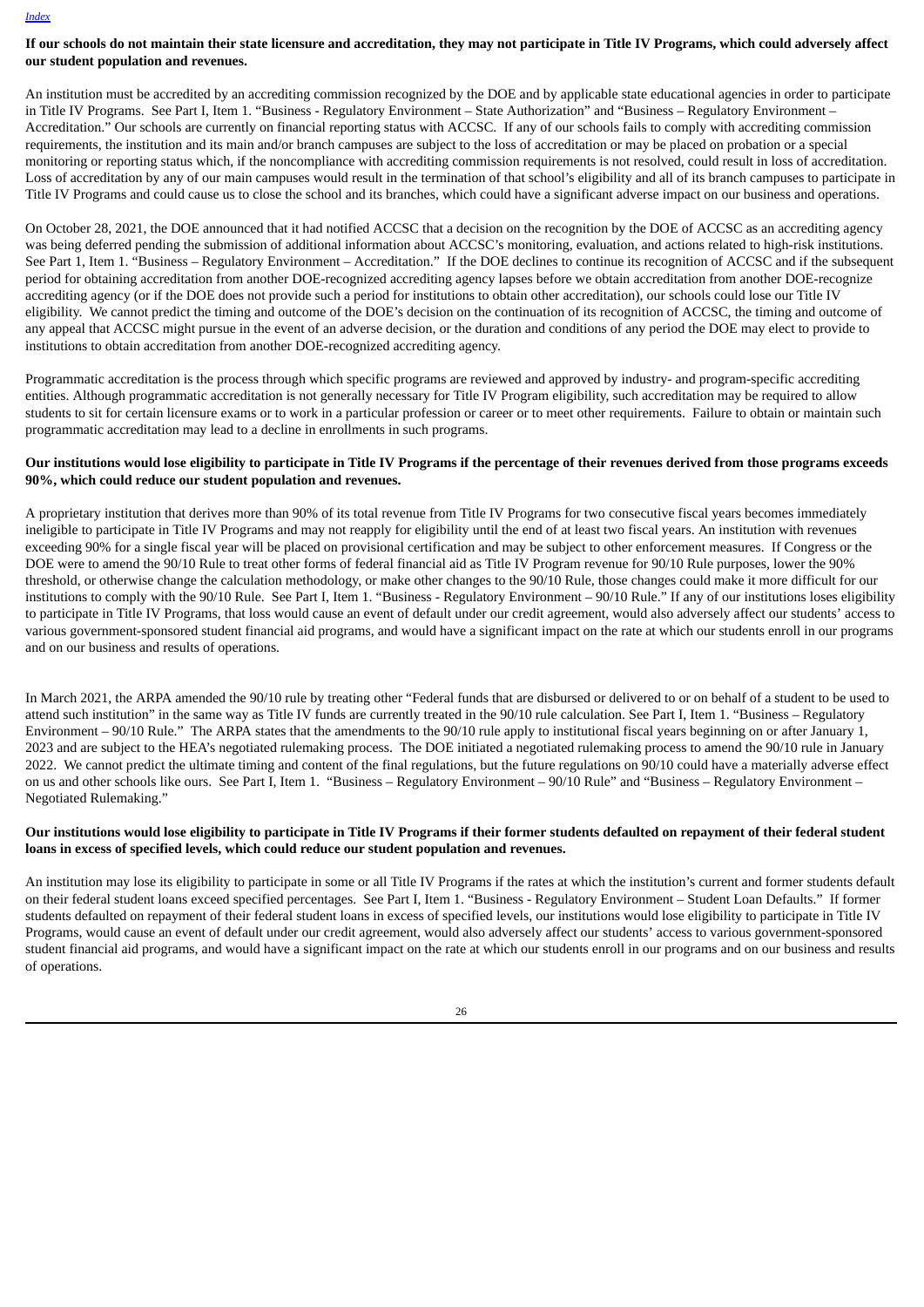## We are subject to sanctions if we fail to correctly calculate and timely return Title IV Program funds for students who withdraw before completing their educational program, which could increase our cost of regulatory compliance and decrease our profit margin.

An institution participating in Title IV Programs must correctly calculate the amount of unearned Title IV Program funds that have been credited to students who withdraw from their educational programs before completing them and must return those unearned funds in a timely manner, generally within 45 days of such student's withdrawal. If the unearned funds are not properly calculated and timely returned, we may have to post a letter of credit in favor of the DOE or may be otherwise sanctioned by the DOE, which could increase our cost of regulatory compliance and adversely affect our results of operations. Based upon the findings of an annual Title IV Program compliance audit of our Columbia and Iselin institutions, we are required to submit a letter of credit in the amount of \$600,020 to the DOE. See Part I, Item 1. "Business - Regulatory Environment – Return of Title IV Program Funds."

## We are subject to sanctions if we fail to comply with the DOE's regulations regarding prohibitions against substantial misrepresentations, which **could increase our cost of regulatory compliance and decrease our profit margin.**

The DOE's regulations prohibit an institution that participates in the Title IV Programs from engaging in substantial misrepresentation of the nature of its educational programs, financial charges, graduate employability or its relationship with the DOE. The DOE has initiated a negotiated rulemaking process that may result in, among other things, an expansion of the categories of conduct deemed to be a misrepresentation and that also may result in new prohibitions on certain types of recruiting tactics and conduct that the DOE deems to be aggressive or deceptive. See Part I, Item 1. "Business - Regulatory Environment – Substantial Misrepresentation" and "Business – Regulatory Environment – Negotiated Rulemaking." If the DOE determines that one of our institutions has engaged in substantial misrepresentation, the DOE may impose sanctions or other conditions upon the institution including, but not limited to, initiating an action to fine the institution or limit, suspend, or terminate its eligibility to participate in the Title IV Programs and may seek to discharge students' loans and impose liabilities upon the institution.

#### All of our institutions are provisionally certified by the DOE which may make them more vulnerable to unfavorable DOE action and place **additional regulatory burdens on its operations.**

All of our institutions are provisionally certified by the DOE. See Part I, Item 1. "Business - Regulatory Environment – Regulation of Federal Student Financial Aid Programs." The DOE typically places an institution on provisional certification following a change in ownership resulting in a change of control, and may provisionally certify an institution for other reasons including, but not limited to, failure to comply with certain standards of administrative capability or financial responsibility. During the time when an institution is provisionally certified, it may be subject to adverse action with fewer due process rights than those afforded to other institutions. In addition, an institution that is provisionally certified must apply for and receive approval from the DOE for certain substantive changes including, but not limited to, the establishment of an additional location, an increase in the level of academic offerings or the addition of new programs. The DOE is currently engaged in a negotiated rulemaking process that is considering, among other issues, establishing rules to authorize additional conditions and restrictions on provisionally certified institutions. See Part I, Item 1. "Business – Regulatory Environment – Negotiated Rulemaking." Any adverse action by the DOE or increased regulatory burdens as a result of the provisional status of one of our institutions could have a material adverse effect on enrollments and our revenues, financial condition, cash flows and results of operations.

## Regulatory agencies or third parties may conduct compliance reviews, bring claims or initiate litigation against us. If the results of these reviews or claims are unfavorable to us, our results of operations and financial condition could be adversely affected.

Because we operate in a highly regulated industry, we are subject to compliance reviews and claims of noncompliance and lawsuits by government agencies and third parties. We may be subject to further reviews related to, among other things, issues of noncompliance identified in recent audits and reviews related to our institutions' compliance with Title IV Program requirements or related to liabilities for the discharge of loans to certain students who attended campuses of our institutions that are now closed. See Part I, Item 1. "Business - Regulatory Environment – Compliance with Regulatory Standards and Effect of Regulatory Violations." If the results of these reviews or proceedings are unfavorable to us, or if we are unable to defend successfully against third-party lawsuits or claims, we may be required to pay money damages or be subject to fines, limitations on the operations of our business, loss of federal and state funding, injunctions or other penalties. Even if we adequately address issues raised by an agency review or successfully defend a third-party lawsuit or claim, we may have to divert significant financial and management resources from our ongoing business operations to address issues raised by those reviews or defend those lawsuits or claims. Certain of our institutions are subject to ongoing reviews and proceedings. See Part I, Item 1. "Business – Regulatory Environment – Accreditation," "Regulatory Environment – Other Financial Assistance Programs," "Regulatory Environment – Borrower Defense to Repayment," "Regulatory Environment - Compliance with Regulatory Standards and Effect of Regulatory Violations," and "Regulatory Environment - Scrutiny of the For-Profit Postsecondary Education Sector."

#### Our business could be adversely impacted by additional legislation, regulations, or investigations regarding private student lending because **students attending our schools rely on private student loans to pay tuition and other institutional charges.**

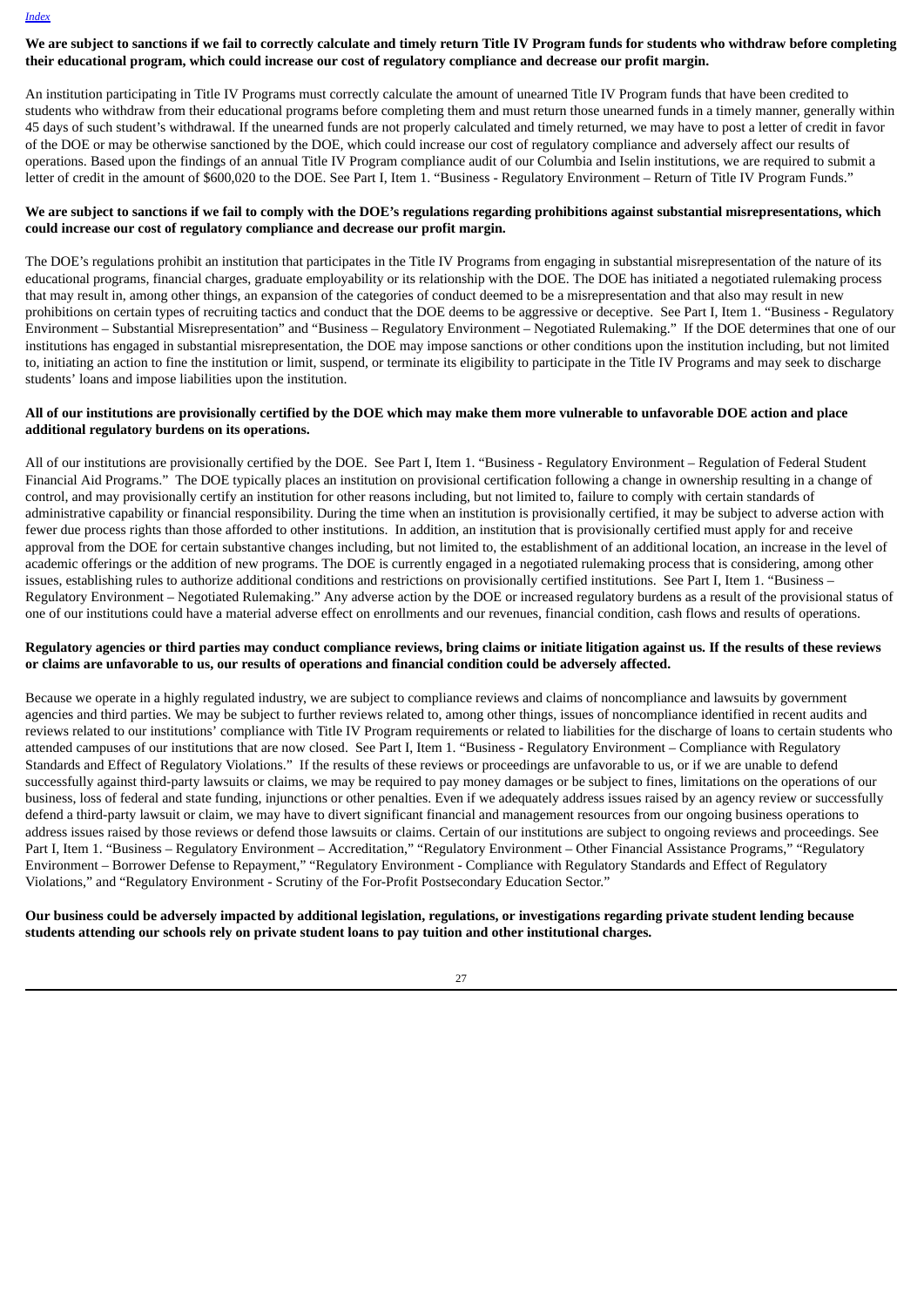The U.S. Consumer Financial Protection Bureau ("CFPB"), under the Dodd-Frank Wall Street Reform and Consumer Protection Act of 2010, has exercised supervisory authority over private education loan providers. The CFPB has been active in conducting investigations into the private student loan market and issuing several reports with findings that are critical of the private student loan market. The CFPB has initiated investigations into the lending practices of other institutions in the for-profit education sector and has indicated to the Company that it is assessing whether we are subject to CFPB's supervisory authority based on our activities related to consumer lending. We have provided requested information to the CFPB and are waiting for the CFPB to respond. We cannot predict whether the CFPB or other regulators will conduct further reviews or take actions that could require us to change private lending to students at our schools or have a material adverse impact on our operations. See Part I, Item 1. "Business – Regulatory Environment – Other Financial Assistance Programs." We cannot predict whether any of this activity, or other activities, will result in Congress, the DOE, the CFPB or other regulators adopting new legislation or regulations, or conducting additional investigations, into the private student loan market or into the loans received by our students to attend our institutions. Any new legislation, regulations, or investigations regarding private student lending could limit the availability of private student loans to our students, which could have a significant impact on our business and operations.

## Changes in the executive branch of our federal government as a result of the outcome of elections or other events could result in further **legislation, appropriations, regulations and enforcement actions that could materially or adversely affect our business.**

Our industry is subject to an intensive ongoing federal and state regulatory environment that affects our industry. The composition of federal and state executive offices, executive agencies and legislatures that are subject to change based on the results of elections, appointments and other events, may adversely impact our industry through constant changes in that regulatory environment resulting from the disparate views towards the for-profit education industry. See Part I, Item 1. "Business – Regulatory Environment – Scrutiny of the For-Profit Postsecondary Education Sector." Any laws that are adopted that limit our or our students' participation in Title IV Programs or in programs to provide funds for active duty service members and veterans or the amount of student financial aid for which our students are eligible, or any decreases in enrollment related to the Congressional activity concerning this sector, could have a material adverse effect on our academic or operational initiatives, cash flows, results of operations, or financial condition.

## Adverse publicity arising from scrutiny of us or other for-profit postsecondary schools may negatively affect us or our schools.

In recent years, Congress, the DOE, state legislatures, accrediting agencies, the CFPB, the FTC, state attorneys general and the media have scrutinized the for-profit postsecondary education sector. See Part I, Item 1. "Business – Regulatory Environment – Scrutiny of the For-Profit Postsecondary Education Sector." Adverse publicity regarding any past, pending, or future investigations, claims, settlements, and/or actions against us or other for-profit postsecondary schools could negatively affect our reputation, student enrollment levels, revenue, profit, and/or the market price of our common stock. Unresolved investigations, claims, and actions, or adverse resolutions or settlements thereof, could also result in additional inquiries, administrative actions or lawsuits, increased scrutiny, the loss or withholding of accreditation, state licensure, or eligibility to participate in the Title IV Programs or other financial assistance programs, and/or the imposition of other sanctions by federal, state, or accrediting agencies which, individually or in the aggregate, could have a material adverse effect on our business, financial condition, results of operations, and cash flows and result in the imposition of significant restrictions on us and our ability to operate.

## **RISKS RELATED TO OUR BUSINESS**

## Our success depends in part on our ability to update and expand the content of existing programs and develop new programs in a cost-effective **manner and on a timely basis.**

Prospective employers of our graduates increasingly demand that their entry-level employees possess appropriate technological skills. These skills are becoming more sophisticated in line with technological advancements in the automotive, diesel, information technology, and skilled trades. Accordingly, educational programs at our schools must keep pace with those technological advancements. The expansion of our existing programs and the development of new programs may not be accepted by our students, prospective employers or the technical education market. Even if we are able to develop acceptable new programs, we may not be able to introduce these new programs as quickly as our students require or as competitors or employers demand. If we are unable to adequately respond to changes in market requirements due to financial or regulatory constraints, unusually rapid technological changes or other factors, our ability to attract and retain students could be impaired, our placement rates could suffer and our revenues could be adversely affected.

In addition, if we are unable to adequately anticipate the requirements of the employers we serve, we may offer programs that do not teach skills useful to prospective employers, which could affect our placement rates and our ability to attract and retain students, causing our revenues to be adversely affected.

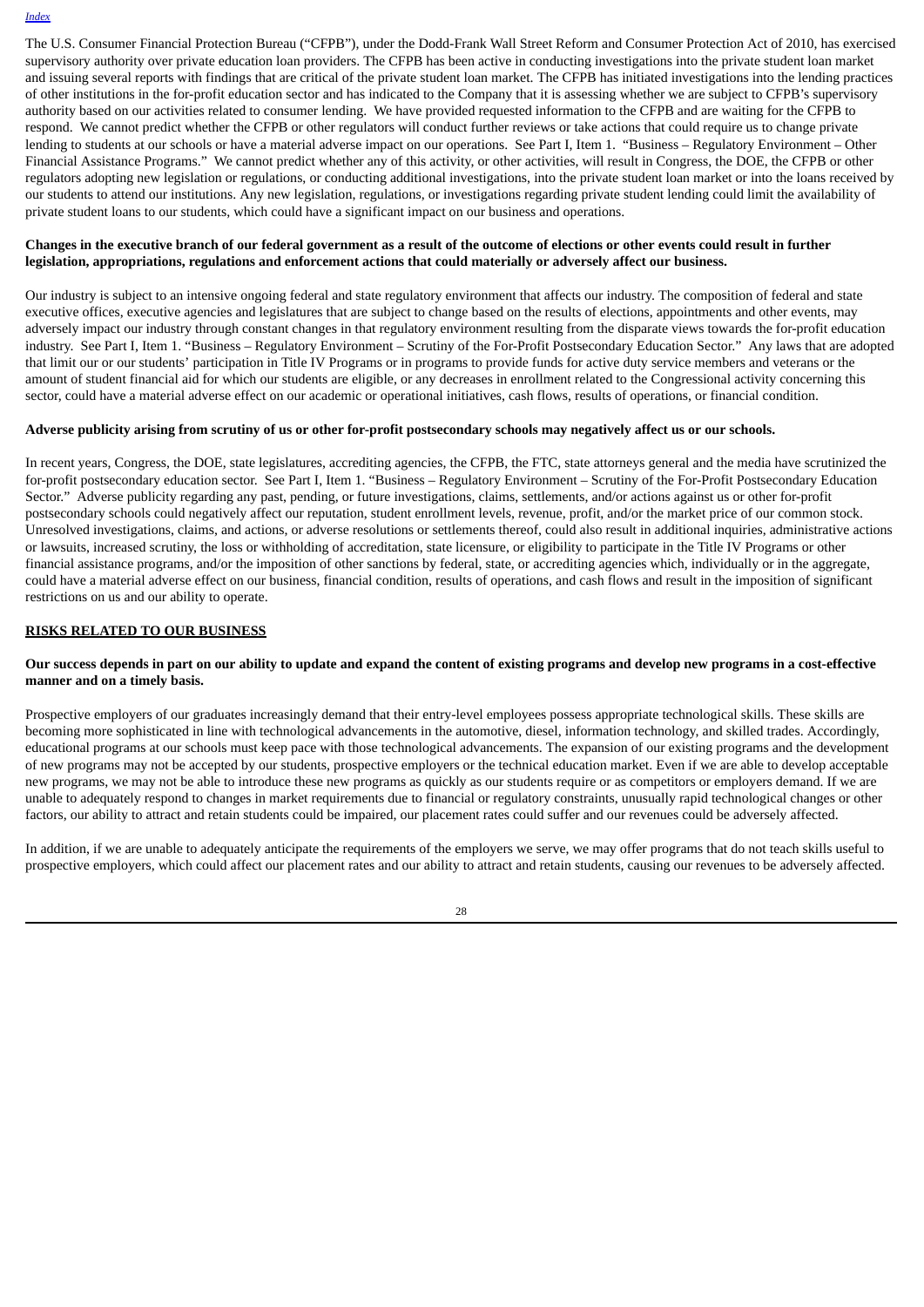#### **Competition could decrease our market share and cause us to lower our tuition rates.**

The post-secondary education market is highly competitive. We compete for students and faculty with traditional public and private two-year and four-year colleges and universities and other proprietary schools, many of which have greater financial resources than we do. Some traditional public and private colleges and universities, as well as other private career-oriented schools, offer programs that may be perceived by students to be similar to ours. Most public institutions are able to charge lower tuition than our schools, due in part to government subsidies and other financial resources not available to forprofit schools. Some of our competitors also have substantially greater financial and other resources than we have which may, among other things, allow our competitors to secure strategic relationships with some or all of our existing strategic partners or develop other high profile strategic relationships, or devote more resources to expanding their programs and their school network, or provide greater financing alternatives to their students, all of which could affect the success of our marketing programs. In addition, some of our competitors have a larger network of schools and campuses than we do, enabling them to recruit students more effectively from a wider geographic area. This strong competition could adversely affect our business.

We may be required to reduce tuition or increase spending in response to competition in order to retain or attract students or pursue new market opportunities. As a result, our market share, revenues and operating margin may be decreased. We cannot be sure that we will be able to compete successfully against current or future competitors or that the competitive pressures we face will not adversely affect our revenues and profitability.

## Our financial performance depends in part on our ability to continue to develop awareness and acceptance of our programs among high school **graduates and working adults looking to return to school.**

The awareness of our programs among high school graduates and working adults looking to return to school is critical to the continued acceptance and growth of our programs. Our inability to continue to develop awareness of our programs could reduce our enrollments and impair our ability to increase our revenues or maintain profitability. The following are some of the factors that could prevent us from successfully marketing our programs:

- Student dissatisfaction with our programs and services;
- Diminished access to high school student populations;
- Our failure to maintain or expand our brand or other factors related to our marketing or advertising practices; and
- Our inability to maintain relationships with employers in the automotive, diesel, skilled trades and IT services industries.

#### **An increase in interest rates could adversely affect our ability to attract and retain students.**

Our students and their families have benefitted from historic lows on student loan interest rates in recent years. Much of the financing our students receive is tied to floating interest rates. Recently, however, student loan interest rates have been edging higher, making borrowing for education more expensive. Increases in interest rates result in a corresponding increase in the cost to our existing and prospective students of financing their education, which could result in a reduction in the number of students attending our schools and could adversely affect our results of operations and revenues. Higher interest rates could also contribute to higher default rates with respect to our students' repayment of their education loans. Higher default rates may in turn adversely impact our eligibility for Title IV Program participation or the willingness of private lenders to make private loan programs available to students who attend our schools, which could result in a reduction in our student population.

#### A substantial decrease in student financing options, or a significant increase in financing costs for our students, could have a significant impact on **our student population, revenues and financial results.**

The consumer credit markets in the United States have recently suffered from increases in default rates and foreclosures on mortgages. Adverse market conditions for consumer and federally guaranteed student loans could result in providers of alternative loans reducing the attractiveness and/or decreasing the availability of alternative loans to post-secondary students, including students with low credit scores who would not otherwise be eligible for creditbased alternative loans. Prospective students may find that these increased financing costs make borrowing prohibitively expensive and abandon or delay enrollment in post-secondary education programs. Private lenders could also require that we pay them new or increased fees in order to provide alternative loans to prospective students. If any of these scenarios were to occur, our students' ability to finance their education could be adversely affected and our student population could decrease, which could have a significant impact on our financial condition, results of operations and cash flows.

In addition, any actions by the U.S. Congress or by states that significantly reduce funding for Title IV Programs or other student financial assistance programs, or the ability of our students to participate in these programs, or establish different or more stringent requirements for our schools to participate in those programs, could have a significant impact on our student population, results of operations and cash flows.

## We cannot predict our future capital needs, and if we are unable to secure additional financing when needed, our operations and revenues would **be adversely affected.**

We may need to raise additional capital in the future to fund acquisitions, working capital requirements, expand our markets and program offerings or respond to competitive pressures or perceived opportunities. We cannot be sure that additional financing will be available to us on favorable terms, or at all. If adequate funds are unavailable when required or on acceptable terms, we may be forced to forego attractive acquisition opportunities, cease operations and, even if we are able to continue our operations, our ability to increase student enrollment and revenues would be adversely affected.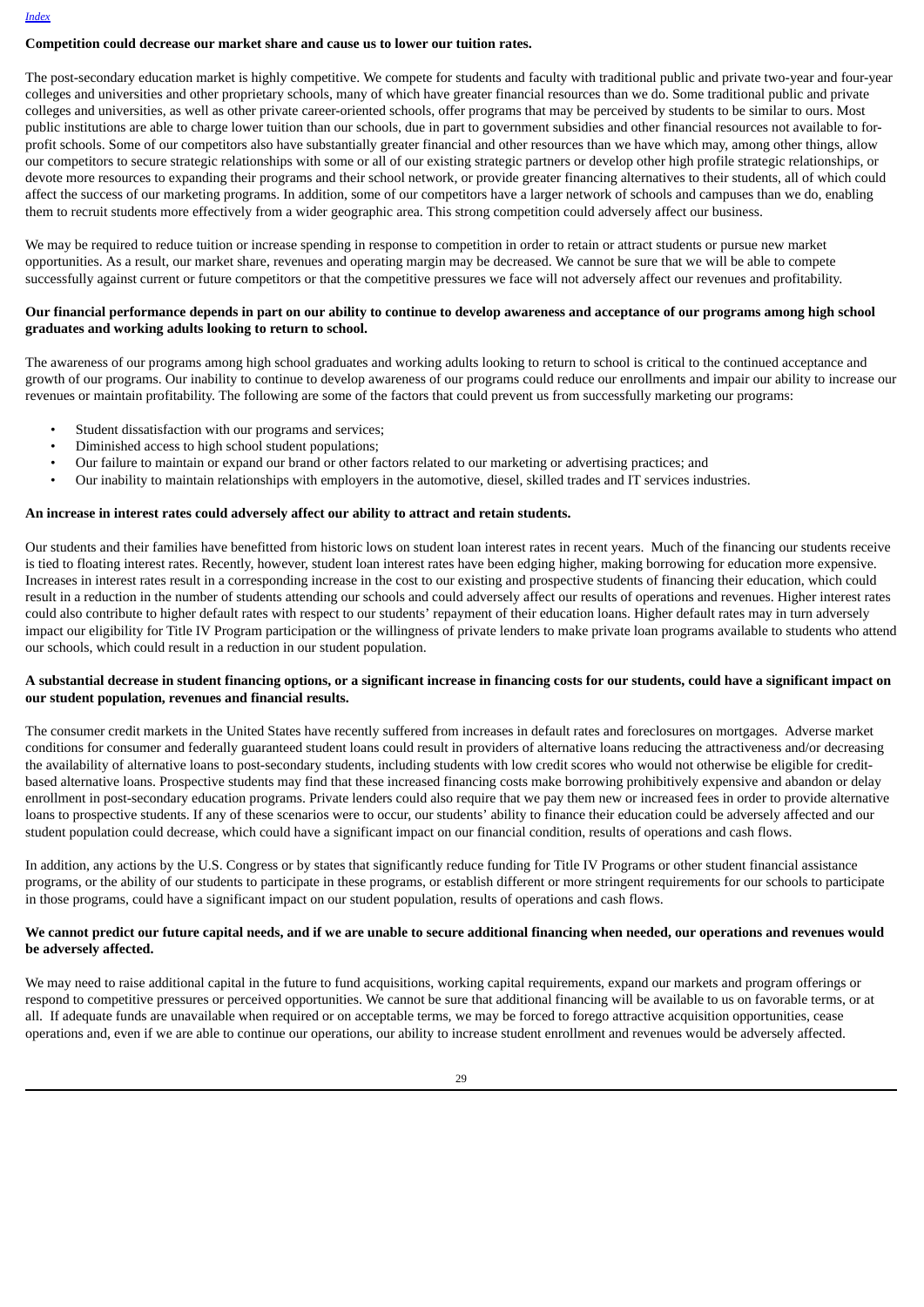#### We may not be able to retain our key personnel or hire and retain the personnel we need to sustain and grow our business.

Our success has depended, and will continue to depend, largely on the skills, efforts and motivation of our executive officers who generally have significant experience within the post-secondary education industry. Our success also depends in large part upon our ability to attract and retain highly qualified faculty, school directors, administrators and corporate management. Due to the nature of our business, we face significant competition in the attraction and retention of personnel who possess the skill sets that we seek. In addition, key personnel may leave us and subsequently compete against us. Furthermore, we do not currently carry "key man" life insurance on any of our employees. The loss of the services of any of our key personnel, or our failure to attract and retain other qualified and experienced personnel on acceptable terms, could have an adverse effect on our ability to operate our business efficiently and to execute our growth strategy.

## Strikes by our employees may disrupt our ability to hold classes as well as our ability to attract and retain students, which could materially adversely affect our operations. In addition, we contribute to multiemployer benefit plans that could result in liabilities to us if these plans are **terminated or we withdraw from them.**

As of December 31, 2021, the teaching professionals at six of our campuses are represented by unions and covered by collective bargaining agreements that expire between 2022 and 2024. Although we believe that we have good relationships with these unions and with our employees, any strikes or work stoppages by our employees could adversely impact our relationships with our students, hinder our ability to conduct business and increase costs.

We also contribute to multiemployer pension plans for some employees covered by collective bargaining agreements. These plans are not administered by us, and contributions are determined in accordance with provisions of negotiated labor contracts. The Employee Retirement Income Security Act of 1974, as amended by the Multiemployer Pension Plan Amendments Act of 1980, imposes certain liabilities upon employers who are contributors to a multiemployer plan in the event of the employer's withdrawal from, or upon termination of, such plan. We do not routinely review information on the net assets and actuarial present value of the multiemployer pension plans' unfunded vested benefits allocable to us, if any, and we are not presently aware of any material amounts for which we may be contingently liable if we were to withdraw from any of these plans. In addition, if any of these multiemployer plans enters "critical status" under the Pension Protection Act of 2006, we could be required to make significant additional contributions to those plans.

#### System disruptions to our technology infrastructure could impact our ability to generate revenue and could damage the reputation of our **institutions.**

The performance and reliability of our technology infrastructure is critical to our reputation and to our ability to attract and retain students. We license the software and related hosting and maintenance services for our online platform and our student information system from third-party software providers. Any system error or failure, or a sudden and significant increase in bandwidth usage, could result in the unavailability of systems to us or our students or result in delays and/or errors in processing student financial aid and related disbursements. Any such system disruptions could impact our ability to generate revenue and affect our ability to access information about our students and could also damage the reputation of our institutions. Any of the cyber-attacks, breaches or other disruptions or damage described above could interrupt our operations, result in theft of our and our students' data or result in legal claims and proceedings, liability and penalties under privacy laws and increased cost for security and remediation, each of which could adversely affect our business and financial results. We may be required to expend significant resources to protect against system errors, failures or disruptions or to repair problems caused by any actual errors, disruptions or failures.

#### We are subject to privacy and information security laws and regulations due to our collection and use of personal information, and any violations of those laws or regulations, or any breach, theft or loss of that information, could adversely affect our reputation and operations.

Our efforts to attract and enroll students result in us collecting, using and storing substantial amounts of personal information regarding applicants, our students, their families and alumni, including social security numbers and financial data. We also maintain personal information about our employees in the ordinary course of our activities. Our services, the services of many of our health plan and benefit plan vendors, and other information can be accessed globally through the Internet. We rely extensively on our network of interconnected applications and databases for day to day operations as well as financial reporting and the processing of financial transactions. Our computer networks and those of our vendors that manage confidential information for us or provide services to our student may be vulnerable to computer hackers, organized cyber-attacks and physical or electronic breaches or unauthorized access, acts of vandalism, ransomware, software viruses and other similar types of malicious activities. Regular patching of our computer systems and frequent updates to our virus detection and prevention software with the latest virus and malware signatures may not catch newly introduced malware and viruses or "zero-day" viruses, prior to their infecting our systems and potentially disrupting our data integrity, taking sensitive information or affecting financial transactions. While we utilize security and business controls to limit access to and use of personal information, any breach of student or employee privacy or errors in storing, using or transmitting personal information could violate privacy laws and regulations resulting in fines or other penalties. A wide range of high profile data breaches in recent years has led to renewed interest in federal data and cybersecurity legislation that could increase our costs and/or require changes in our operating procedures or systems. A breach, theft or loss of personal information held by us or our vendors, or a violation of the laws and regulations governing privacy could have a material adverse effect on our reputation or result in lawsuits, additional regulation, remediation and compliance costs or investments in additional security systems to protect our computer networks, the costs of which may be substantial. We cannot assure you that a breach, loss, or theft of personal information will not occur.

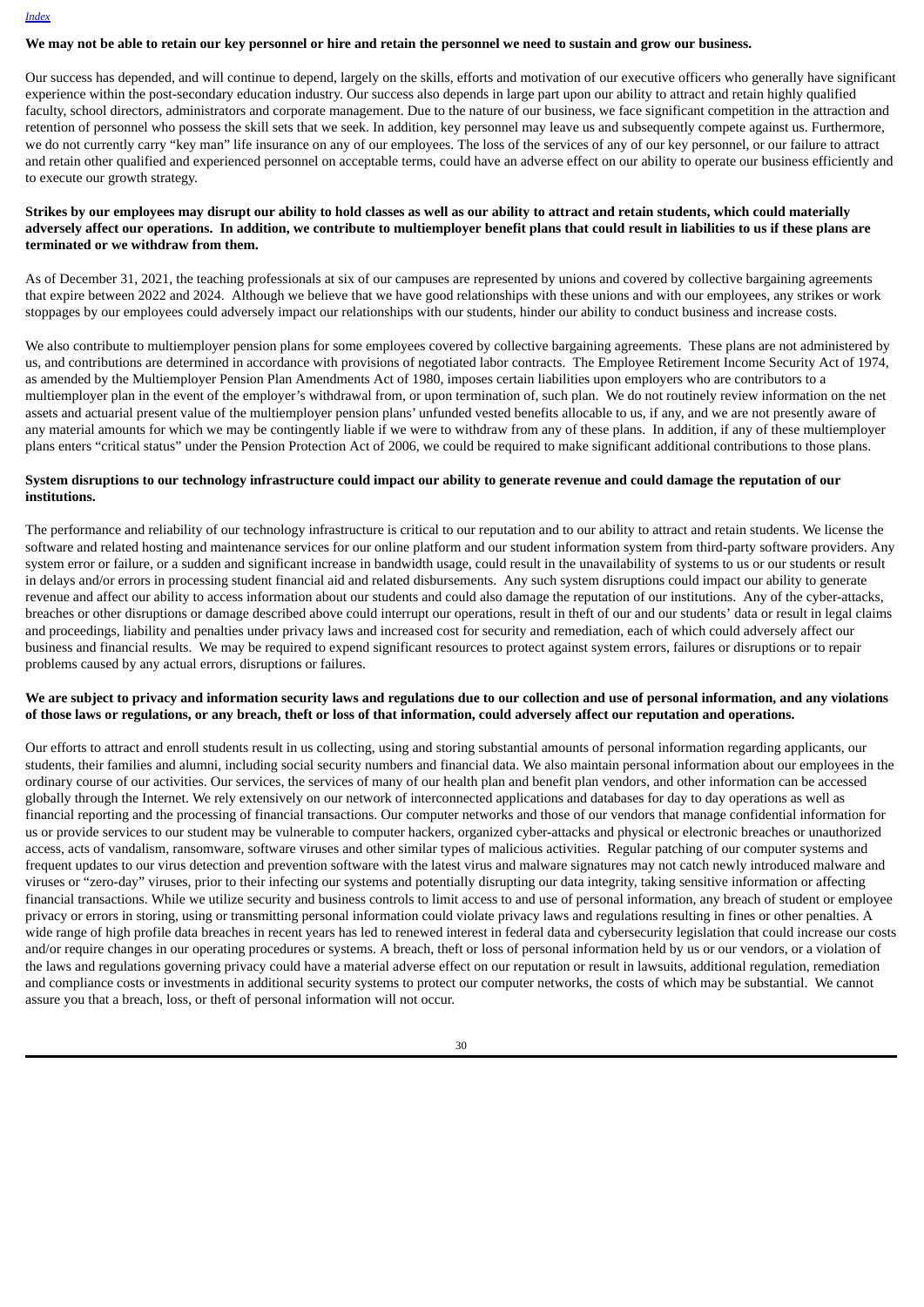#### Changes in U.S. tax laws or adverse outcomes from examination of our tax returns could have an adverse effect upon our financial results.

We are subject to income tax requirements in various jurisdictions in the United States. Legislation or other changes in the tax laws of the jurisdictions where we do business could increase our liability and adversely affect our after-tax profitability. In addition, we are subject to examination of our income tax returns by the Internal Revenue Service and the taxing authorities of various states. We regularly assess the likelihood of adverse outcomes resulting from tax examinations to determine the adequacy of our provision for income taxes and we have accrued tax and related interest for potential adjustments to tax liabilities for prior years. However, there can be no assurance that the outcomes from these tax examinations will not have a material effect, either positive or negative, on our business, financial conditions and results of operation.

## **RISKS RELATED TO OUR CAPITAL STRUCTURE**

The current holders of our Series A Preferred Stock, Juniper Investment Company Inc. and Talanta Investment Group, Inc., with their affiliates, beneficially own approximately 18% and 7%, respectively, of our outstanding common stock on an "as converted basis." As such, each holder of Series A Preferred Stock possesses significant voting power over the common stock, and there can be no assurance that their interests will align **with the interests of the other common shareholders.**

In November 2019, we issued shares of Series A Preferred Stock to two investors that requires us to obtain the approval of the holders of a majority of the outstanding Series A Preferred Stock to authorize numerous actions, including to pay dividends on our common stock, repurchase our common stock, issue certain new classes of preferred stock, and incur indebtedness. There can be no assurance that we will be able to obtain such approval should we seek to take an action requiring their approval.

In addition to the blocking rights noted above, the holders of the Series A Preferred Stock vote with the holders of shares of common stock and not as a separate class, at any annual or special meeting of shareholders of our Company, and may act by written consent in the same manner as the holders of common stock, on an as-converted basis, but in all cases each holder of Series A Preferred Stock together with its affiliates, may not vote more than 19.99% of the total number of shares of common stock outstanding after giving effect to the shares being voted by the holder (the "Hard Cap"), unless prior shareholder approval is obtained or no longer required by the rules of the Nasdaq Stock Market. The current holders of our Series A Preferred Stock, Juniper Investment Company Inc. and Talanta Investment Group, Inc., with their affiliates, beneficially own approximately 18% and 7%, respectively, of our outstanding common stock on an "as converted basis." As such, each holder of Series A Preferred Stock possesses significant voting power over the common stock, and there can be no assurance that their interests will align with the interests of the other common shareholders.

In addition to possessing significant common stock voting power on any matter put to a vote of the common shareholders, which includes the appointment of directors, the holders of Series A Preferred Stock, voting as a separate class, have the right to appoint one director to the Company's Board of Directors (the "Series A Director") who may serve on any committees of the Board, until the later of (i) the time that the shares of Series A Preferred Stock have been converted into common stock or (ii) the time that a holder still owns shares of Series A Preferred Stock that are subject to conversion and the sum of such shares plus any other shares of common stock represent at least 10% of the total outstanding shares of common stock. John A. Bartholdson currently serves as the Series A Director.

#### **We have an obligation to pay dividends on our shares of Series A Preferred Stock.**

Beginning on September 30, 2020, dividends on the Series A Preferred Stock ("Series A Dividends"), at the initial annual rate of 9.6% are paid, in advance, from the date of issuance quarterly on each December 31, March 31, June 30 and September 30. The Company, at its option, may pay dividends in cash or by increasing the number of shares of common stock issuable upon conversion of the Series A Preferred Stock (the "Conversion Shares"). The value of any dividend paid in Conversion Shares will increase the dollar amount subject to the dividend rate and thereby increase subsequent dividend amounts.

The dividend rate is subject to increase (a) by 2.4% per annum on the fifth anniversary of the issuance of the Series A Preferred Stock and (b) by 2% per annum but in no event above 14% per annum should the Company fail to perform certain obligations owed to the holders of our Series A Preferred Stock. In order to pay Series A Dividends in cash, we require the approval of our lender under our credit agreement and there can be no assurance that even were we able to pay Series A Dividends in cash, we would be able to secure the necessary lender approvals to do so.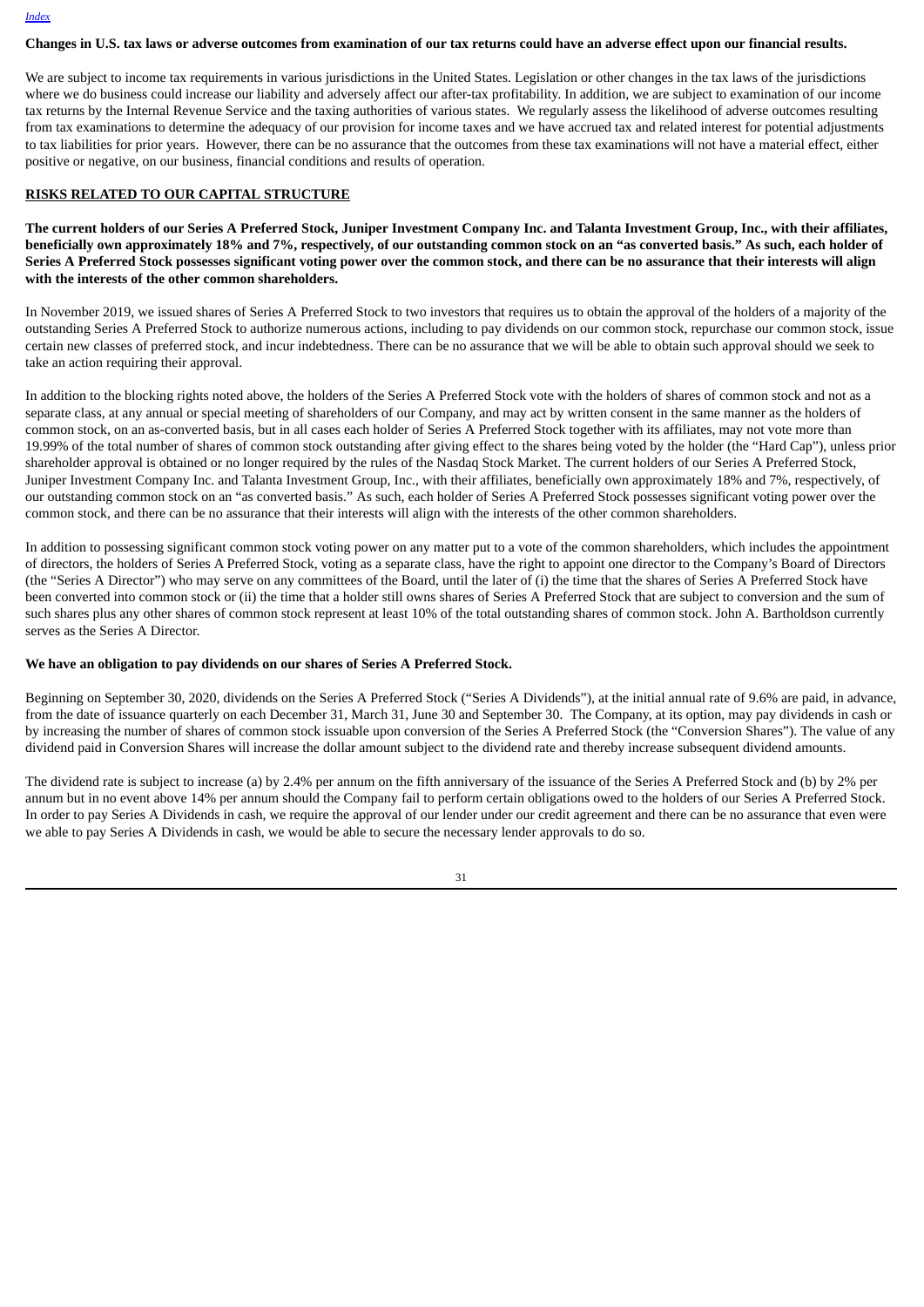While we have not paid dividends to our common shareholders since February 2015 and we do not foresee doing so in the future, in addition to obtaining the approval of the holders of the Series A Preferred Stock, of which there can be no assurance, the holders of the Series A Preferred Stock are required to participate in any such cash dividend on an "as converted basis" thereby diluting any such dividend payment to the common shareholders.

## **The Series A Preferred Stock is perpetual.**

The Series A Preferred Stock is perpetual having no fixed maturity date. However, on and after November 14, 2024, the Company may redeem all or any of the Series A Preferred Stock for a cash price (the "Liquidation Preference") equal to the greater of (i) the sum of \$1,000 (subject to adjustment) plus the dollar amount of any declared Series A Dividends not paid in cash and (ii) the value of the Conversion Shares were such shares of Series A Preferred Stock converted. There can be no assurance that we will have sufficient funds or available financing sources to redeem the Series A Preferred Stock, or if we had the necessary funding we would be able to obtain the consent of our then lender to redeem the Series A Preferred Stock. It is therefore possible that the Series A Preferred Stock will be outstanding for an indefinite period of time.

## **We may not be able to force the conversion of the Series A Preferred Stock.**

Each share of Series A Preferred Stock, at any time, is convertible into a number of shares of common stock equal to the quotient of (i) the sum of (A) \$1,000 (subject to adjustment) plus (B) the dollar amount of any declared Series A Dividends not paid in cash divided by (ii) the Series A Conversion Price as of the applicable Conversion Date, but subject to the Hard Cap. The initial Conversion Price is \$2.36 (the "Convertible Formula").

If, at any time following November 14, 2022, the volume weighted average price of the Company's common stock for a period of 20 consecutive trading days and on each such trading day at least 20,000 shares of common stock was traded, equals or exceeds \$5.31 per share (2.25 times the Conversion Price) the Company may, at its option and subject to the Hard Cap, require that any or all of the then outstanding shares of Series A Preferred Stock be automatically converted into shares of common stock at the then applicable Convertible Formula. To the extent that we satisfy our Series A Dividend obligation by increasing the number of common shares issuable upon conversion of the Series A Preferred Stock, that would further dilute our common stock and likely result in downward pressure on the trading price of our common stock. There can be no assurance that our common stock will trade at the per share price, for the necessary period of time and with the required volume to cause the conversion of the Series A Preferred Stock into common stock, at any time or at all.

#### **Registration of the Conversion Shares may cause overhang.**

The holders of the Series A Preferred Stock are entitled to unlimited registration rights for the Conversion Shares, including 2 of which that may require us to effectuate an underwritten offering. Although unless our stock price significantly increases, it is likely that the Series A Holders will hold their Series A Preferred Stock and not convert them into shares of common stock, we were obligated to file with the SEC by November 13, 2020 a registration statement for the shelf covering the Conversion Shares (the "Resale Shelf") and use our commercially reasonable efforts to cause the Resale Shelf to be declared effective by the SEC not later than 60 days after the filing thereof. The filing of the Resale Shelf covering the Conversion Shares may create market overhang on our common stock and thereby downward pressure on the price of our common stock. Should we be unable to maintain the effectiveness of the Resale Shelf (and certain other registration statements concerning the Conversion Shares), or certain other events occur with respect to such registration statements, some of which are beyond our control, we will be required to pay the holders of Series A Preferred Stock an amount equal to 1.5% of the value of the Conversion Shares covered thereby for each 30 day period that such registration statements are not effective, up to a maximum of 7.5%.

#### Shareholders of Series A Preferred Stock may transfer their shares after November 13, 2020 without our approval.

The holders of Series A Preferred Stock may, subject to compliance with the securities laws, sell their Series A Preferred Stock to any purchaser, without our prior approval. While we believe we have a good relationship with the current holders of Series A Preferred Stock, there can be no assurance that we will continue to enjoy good relations with them or with any purchaser of their Series A Preferred Stock.

## In the event of certain changes of control, holders of Series A Preferred Stock shall be entitled to receive a liquidation preference.

In the event of certain changes of control, some of which are not within the Company's control (as defined in the Company's amended and restated certificate of incorporation as a "Fundamental Change" or a "Liquidation"), the holders of Series A Preferred Stock shall be entitled to receive the Liquidation Preference, unless such Fundamental Change is a stock merger in which certain value and volume requirements are met, in which case the Series A Preferred Stock will be converted into common stock in connection with such stock merger. As a result, this provision (along with the other provisions of the Series A Preferred Stock) may make the Company less attractive to a potential acquirer.

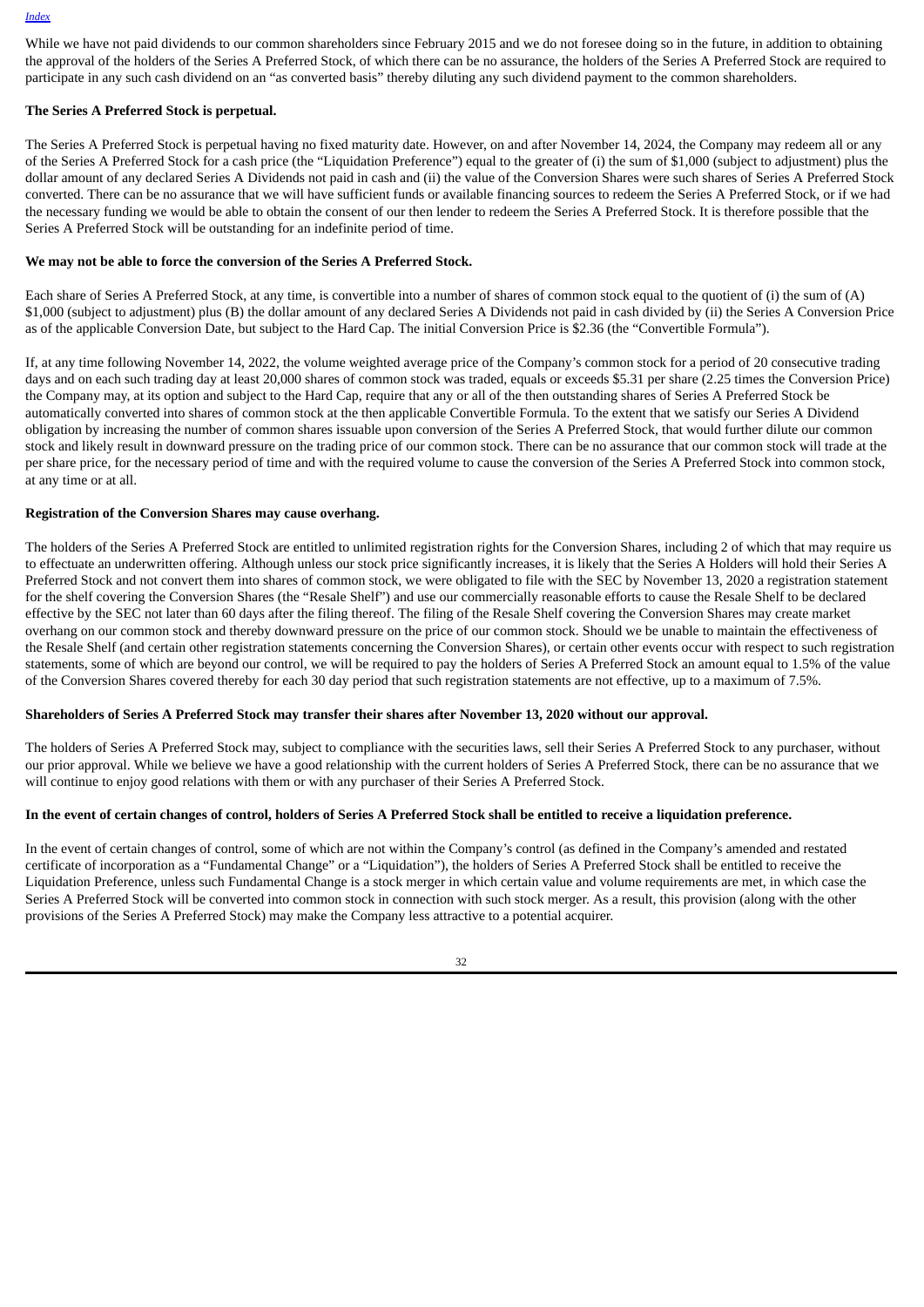#### Our principal shareholder owns a significant percentage of our capital stock and is able to influence certain corporate matters.

As of December 31, 2021, Juniper Investment Company, LLC and its affiliates ("Juniper") beneficially owned, in the aggregate, approximately 3% of our outstanding common stock and 88% of our outstanding Series A Preferred Stock, which votes on an as-converted basis subject to a voting cap, as described below. The voting power of Juniper, including the common stock and the as-converted preferred stock with the voting cap described below, was approximately 19% as of December 31, 2021.

Each share of Series A Preferred Stock is convertible, at any time, into a number of shares of common stock equal to ("Convertible Formula") the quotient of (i) the sum of (A) \$1,000 (subject to adjustment as provided in the Company's certificate of incorporation, as amended) plus (B) the dollar amount of any dividends applicable to the Series A Preferred Stock and not paid in cash divided by (ii) the Series A Conversion Price (as defined and adjusted in the Company's certificate of incorporation) as of the applicable date of conversion. The initial conversion price is \$2.36. At all times, however, the number of shares of common stock that can be issued to any holder of Series A Preferred Stock may not result in such holder and its affiliates owning more than 19.99% of the total number of shares of common stock outstanding after giving effect to the conversion (the "Hard Cap"), unless prior shareholder approval is obtained or no longer required by the rules of the Nasdaq Stock Market. If, at any time following November 14, 2022 the volume weighted average price of the Company's common stock equals or exceeds 2.25 times the conversion price for a period of 20 consecutive trading days and on each such trading day at least 20,000 shares of common stock was traded, the Company may, at its option and subject to the Hard Cap, require that any or all of the then outstanding shares of Series A Preferred Stock be automatically converted into shares of common stock at the then applicable Convertible Formula.

The holders of Series A Preferred Stock, voting as a separate class, have the right to appoint one director to the Company's Board of Directors (the "Series A Director") who may serve on any committees of the Board, until such time as the later of (i) the shares of Series A Preferred Stock have been converted into common stock or (ii) a holder still owns shares of Series A Preferred Stock that are subject to conversion and the sum of such shares plus any other shares of common stock represent at least 10% of the total outstanding shares of common stock.

Holders of shares of Series A Preferred Stock are entitled to vote with the holders of shares of common stock and any other class or series similarly entitled to vote with the holders of common stock and not as a separate class, at any annual or special meeting of shareholders of our Company, and may act by written consent in the same manner as the holders of common stock, on an as-converted basis, in all cases subject to the Hard Cap. In addition, a majority of the voting power of the Series A Preferred Stock must approve certain significant actions of the Company, including (i) declaring a dividend or otherwise redeeming or repurchasing any shares of common stock and other junior securities, if any, subject to certain exceptions, (ii) incurring indebtedness, except for certain permitted indebtedness and (iii) creating a subsidiary other than a wholly-owned subsidiary.

### Anti-takeover provisions in our amended and restated certificate of incorporation, our bylaws and New Jersey law could discourage a change of **control that our shareholders may favor, which could negatively affect our stock price.**

In addition to the Series A Preferred Stock, provisions in our amended and restated certificate of incorporation and our bylaws and applicable provisions of the New Jersey Business Corporation Act may make it more difficult and expensive for a third party to acquire control of the Company even if a change of control would be beneficial to the interests of our shareholders. These provisions could discourage potential takeover attempts and could adversely affect the market price of our common stock. For example, applicable provisions of the New Jersey Business Corporation Act may discourage, delay or prevent a change in control by prohibiting us from engaging in a business combination with an interested shareholder for a period of five years after the person becomes an interested shareholder. Furthermore, our amended and restated certificate of incorporation and bylaws:

- authorize the issuance of blank check preferred stock that could be issued by our board of directors to thwart a takeover attempt;
- prohibit cumulative voting in the election of directors, which would otherwise allow holders of less than a majority of stock to elect some directors<sup>.</sup>
- require super-majority voting to effect amendments to certain provisions of our amended and restated certificate of incorporation;
- limit who may call special meetings of both the board of directors and shareholders;
- prohibit shareholder action by non-unanimous written consent and otherwise require all shareholder actions to be taken at a meeting of the shareholders;
- establish advance notice requirements for nominating candidates for election to the board of directors or for proposing matters that can be acted upon by shareholders at shareholders' meetings; and
- require that vacancies on the board of directors, including newly created directorships, be filled only by a majority vote of directors then in office.

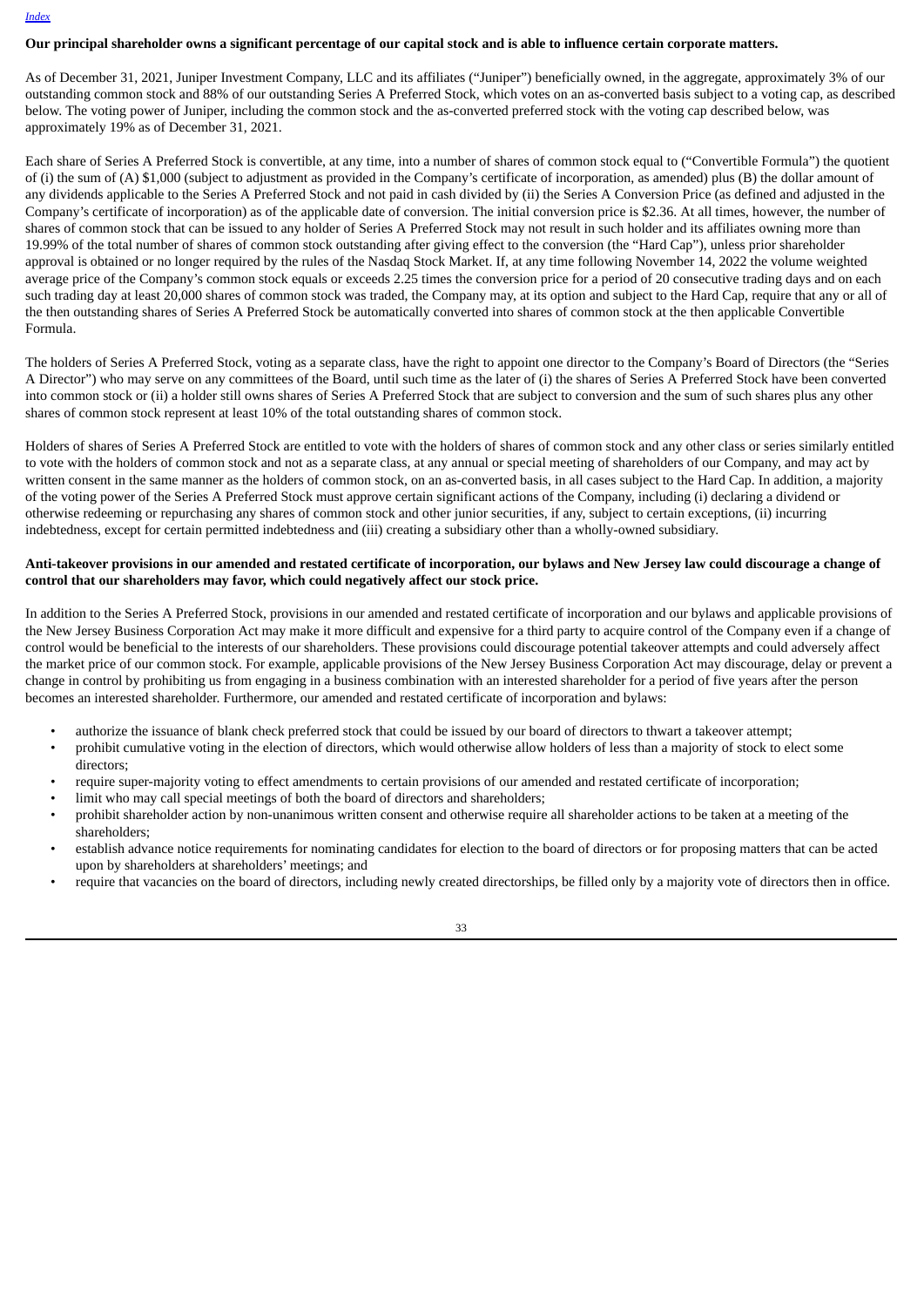We can issue shares of preferred stock without general shareholder approval (thought approval of the holders of Series A Preferred Stock would be necessary), which could adversely affect the rights of common shareholders.

Our amended and restated certificate of incorporation permits us to establish the rights, privileges, preferences and restrictions, including voting rights, of future series of our preferred stock and to issue such stock without approval from our shareholders. The rights of holders of our common stock may suffer as a result of the rights granted to holders of preferred stock that may be issued in the future. In addition, we could issue preferred stock to prevent a change in control of our Company, depriving common shareholders of an opportunity to sell their stock at a price in excess of the prevailing market price.

#### **The trading price of our common stock may continue to fluctuate substantially in the future.**

Our stock price has declined substantially over the past five years and has and may fluctuate significantly as a result of a number of factors, some of which are not in our control. These factors include:

- general economic conditions;
- general conditions in the for-profit, post-secondary education industry;
- negative media coverage of the for-profit, post-secondary education industry;
- failure of certain of our schools or programs to maintain compliance under the gainful employment regulation, 90-10 Rule or with financial responsibility standards;
- the impact of DOE rulemaking and other changes in the highly regulated environment in which we operate;
- the initiation, pendency or outcome of litigation, accreditation reviews and regulatory reviews, inquiries and investigations;
- loss of key personnel;
- quarterly variations in our operating results;
- our ability to meet or exceed, or changes in, expectations of investors and analysts, or the extent of analyst coverage of us; and decisions by any significant investors to reduce their investment in our common stock.

In addition, the trading volume of our common stock is relatively low. This may cause our stock price to react more to these factors and various other factors and may impact an investor's ability to sell our common stock at the desired time at a price considered satisfactory. Any of these factors may adversely affect the trading price of our common stock, regardless of our actual operating performance, and could prevent an investor from selling shares of our common stock at or above the price at which the investor purchased them.

#### **ITEM 1B. UNRESOLVED STAFF COMMENTS**

None.

#### 34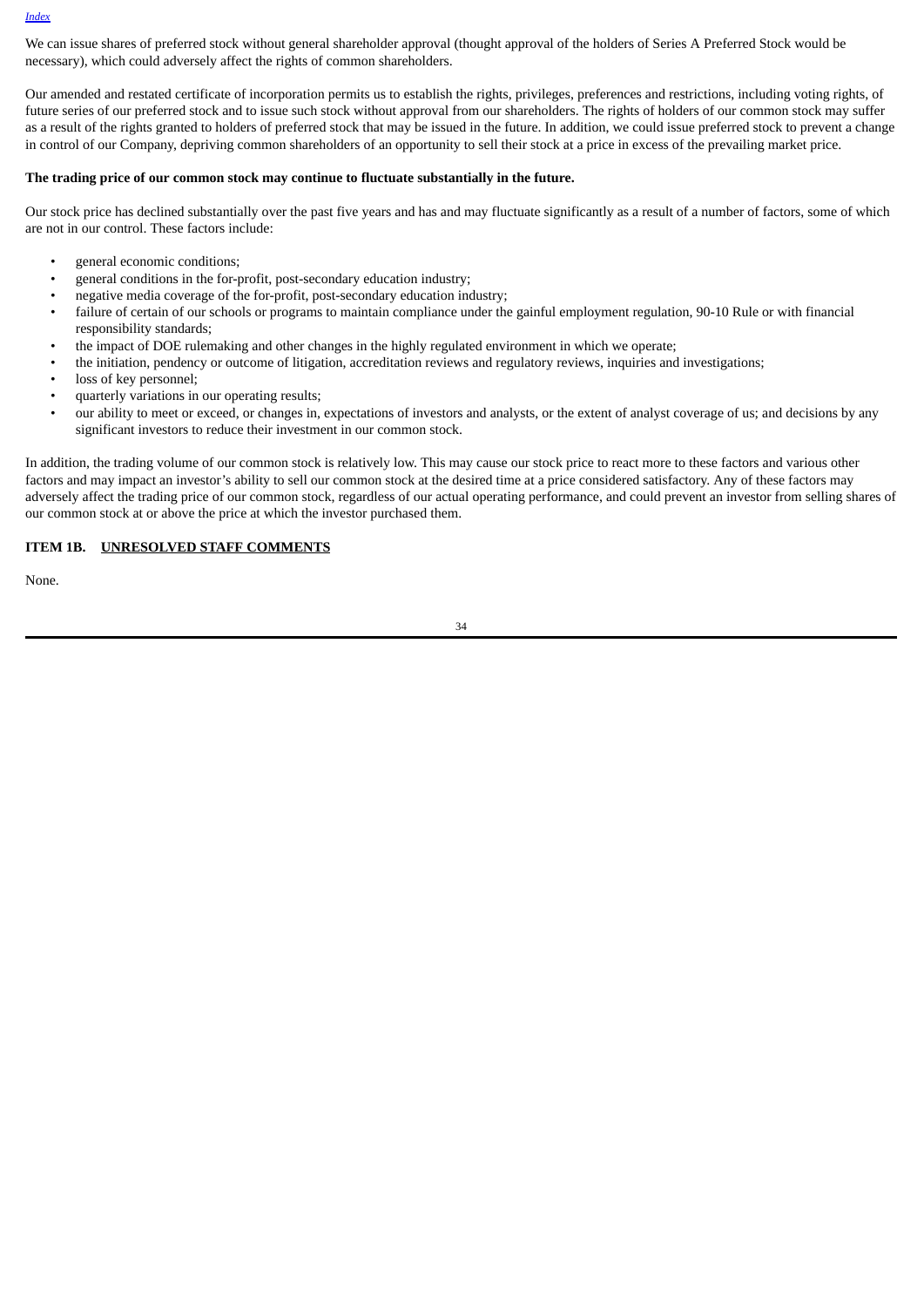# **ITEM 2. PROPERTIES**

As of December 31, 2021, we leased all of our facilities, except for our campuses in Nashville, Tennessee and former school property in Suffield, Connecticut, all of which we own. We continue to re-evaluate our facilities to maximize our facility utilization and efficiency and to allow us to introduce new programs and attract more students. As of December 31, 2021, all of our existing leases expire between 2022 and 2041.

The following table provides information relating to our facilities as of December 31, 2021, including our corporate office:

| Location                     | <b>Brand</b>                                     | <b>Approximate Square Footage</b> |
|------------------------------|--------------------------------------------------|-----------------------------------|
| Las Vegas, Nevada            | Euphoria Institute                               | 23,000                            |
| Columbia, Maryland           | Lincoln College of Technology                    | 111,000                           |
| Denver, Colorado             | <b>Lincoln College of Technology</b>             | 213,000                           |
| Grand Prairie, Texas         | Lincoln College of Technology                    | 157,000                           |
| Indianapolis, Indiana        | <b>Lincoln College of Technology</b>             | 126,000                           |
| Marietta, Georgia            | <b>Lincoln College of Technology</b>             | 30,000                            |
| Melrose Park, Illinois       | Lincoln College of Technology                    | 88,000                            |
| Allentown, Pennsylvania      | Lincoln Technical Institute                      | 25,000                            |
| East Windsor, Connecticut    | <b>Lincoln Technical Institute</b>               | 289,000                           |
| Iselin, New Jersey           | Lincoln Technical Institute                      | 32,000                            |
| Lincoln, Rhode Island        | Lincoln Technical Institute                      | 39,000                            |
| Mahwah, New Jersey           | Lincoln Technical Institute                      | 79,000                            |
| Moorestown, New Jersey       | Lincoln Technical Institute                      | 35,000                            |
| New Britain, Connecticut     | Lincoln Technical Institute                      | 36,000                            |
| Paramus, New Jersey          | Lincoln Technical Institute                      | 30,000                            |
| Philadelphia, Pennsylvania   | Lincoln Technical Institute                      | 30,000                            |
| Queens, New York             | Lincoln Technical Institute                      | 48,000                            |
| Shelton, Connecticut         | Lincoln Technical Institute and Lincoln Culinary | 47,000                            |
|                              | Institute                                        |                                   |
| Somerville, Massachusetts    | Lincoln Technical Institute                      | 33,000                            |
| South Plainfield, New Jersey | Lincoln Technical Institute                      | 60,000                            |
| Union, New Jersey            | Lincoln Technical Institute                      | 56,000                            |
| Nashville, Tennessee         | Lincoln College of Technology                    | 350,000                           |
| Parsippany, New Jersey       | Corporate Office                                 | 17,000                            |
| Suffield, Connecticut        | Former Lincoln Technical Institute               | 132,000                           |

We believe that our facilities are suitable for their present intended purposes.

### **ITEM 3. LEGAL PROCEEDINGS**

In the ordinary conduct of our business, we are subject to periodic lawsuits, investigations and claims, including, but not limited to, claims involving students or graduates and routine employment matters. Although we cannot predict with certainty the ultimate resolution of lawsuits, investigations and claims asserted against us, we do not believe that any currently pending legal proceeding to which we are a party will have a material effect on our business, financial condition, results of operations or cash flows.

Following a wave of hundreds of class action lawsuits being served upon colleges and universities across the country by students in connection with transitioning from in-person to online classes due to COVID-19, a class action lawsuit, captioned John Gaviria vs. Lincoln Educational Services Corporation, was filed against the Company in New Jersey Federal District Court and served on December 21, 2020. Like most of the other similar lawsuits across the country, the suit alleged breach of contract, unjust enrichment and conversion. In lieu of an answer, on January 25, 2021, the Company filed a Motion to Dismiss Plaintiff's Complaint for Failure to State a Claim. On July 9, 2021, the court granted the Company's Motion to Dismiss three of the four claims finding that the ruling on the claim for student and technology fees was premature. In response to the Company's Motion for Reconsideration as to the remaining claim, the court granted the Company's Motion to Dismiss the lawsuit in its entirety whereupon the Plaintiff filed an appeal to the Third Circuit Court. On January 27, 2022, counsel for the Plaintiff contacted the Company's counsel to request a voluntary dismissal of the case and the Company agreed to and accepted the dismissal with prejudice.

As reported elsewhere under Part I, Item 1. Business – Regulatory Environment, in December 2021, we received a letter from the Consumer Financial Protection Bureau ("CFPB") stating that the CFPB is assessing whether we are subject to CFPB's supervisory authority based on our activities related to certain extensions of credit to our students and requesting certain information. The letter states that the CFPB has the authority to supervise certain entities in the private education loan market and certain other consumer financial products and services. We have provided the requested information to the CFPB and are waiting for the CFPB to respond.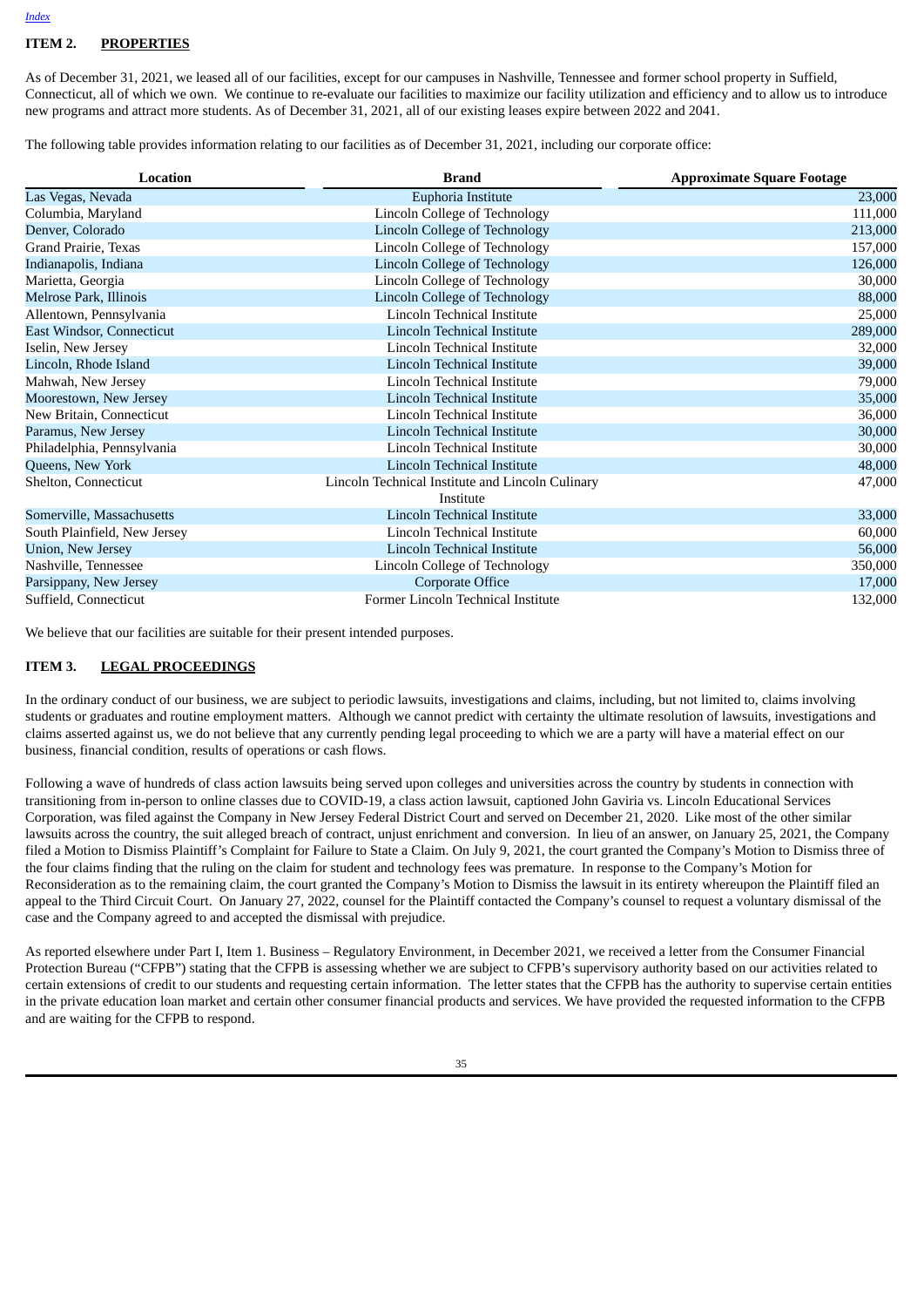# **ITEM 4. MINE SAFETY DISCLOSURES**

Not applicable.

*[Index](#page-2-0)*

### **PART II.**

# **ITEM 5. MARKET FOR REGISTRANT'S COMMON EQUITY, RELATED STOCKHOLDER MATTERS AND ISSUER PURCHASES OF EQUITY SECURITIES**

#### **Market for our Common Stock**

Our common stock, no par value per share, is quoted on the Nasdaq Global Select Market under the symbol "LINC".

On March 1, 2022, the last reported sale price of our common stock on the Nasdaq Global Select Market was \$7.71 per share. As of March 1, 2022, based on the information provided by Continental Stock Transfer & Trust Company, there were 63 shareholders of record of our common stock.

#### **Dividend Policy**

The Company has not declared or paid any cash dividends on its common stock since the Company's Board of Directors discontinued our quarterly cash dividend program in February 2015. The Company has no current intentions to resume the payment of cash dividends on its common stock in the foreseeable future.

However, during the year ended December 31, 2021, the Company paid a \$1.2 million cash dividend to its Series A preferred shareholders pursuant to the Securities Purchase Agreement entered into on November 14, 2019 and the Company's Amended and Restated Certificate of Incorporation.

#### **Share Repurchases**

The Company did not repurchase any shares of our common stock during the fourth quarter of the fiscal year ended December 31, 2021.

#### **Equity Compensation Plan Information**

We have various equity compensation plans under which equity securities are authorized for issuance. Information regarding these securities as of December 31, 2021 is as follows:

| <b>Plan Category</b>                                       | Number of<br><b>Securities to</b><br>be issued upon<br>exercise of<br>outstanding<br>options,<br>warrants and<br>rights<br>(a) | Weighted-<br>average<br>exercise price<br>of outstanding<br>options,<br>warrants and<br>rights | Number of<br>securities<br>remaining<br>available for<br>future<br>issuance<br>under equity<br>compensation<br>plans<br><i>(excluding)</i><br>securities<br>reflected in<br>column (a)) |
|------------------------------------------------------------|--------------------------------------------------------------------------------------------------------------------------------|------------------------------------------------------------------------------------------------|-----------------------------------------------------------------------------------------------------------------------------------------------------------------------------------------|
| Equity compensation plans approved by security holders     | 81,000                                                                                                                         | \$<br>7.79                                                                                     | 1,447,757                                                                                                                                                                               |
| Equity compensation plans not approved by security holders |                                                                                                                                |                                                                                                |                                                                                                                                                                                         |
| Total                                                      | 81,000                                                                                                                         | \$<br>7.79                                                                                     | 1,447,757                                                                                                                                                                               |

# **ITEM 6. [RESERVED]**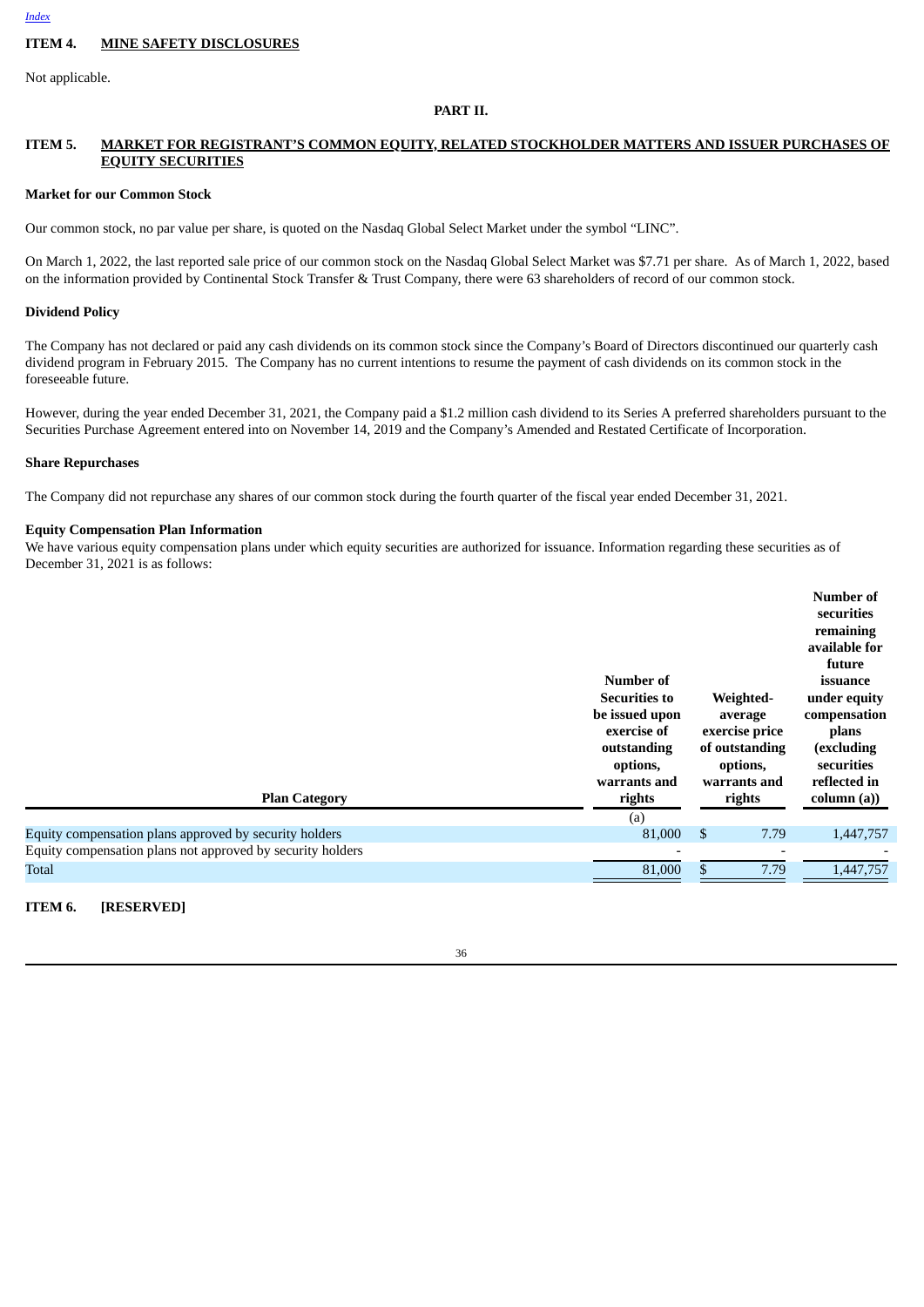#### **ITEM 7. MANAGEMENT'S DISCUSSION AND ANALYSIS OF FINANCIAL CONDITION AND RESULTS OF OPERATIONS**

You should read the following discussion together with the "Forward-Looking Statements" and the consolidated financial statements and the related notes thereto included elsewhere in this Annual Report on Form 10-K. This discussion contains forward-looking statements that are based on management's current expectations, estimates and projections about our business and operations. Our actual results may differ materially from those currently anticipated and expressed in such forward-looking statements as a result of a number of factors, including those we discuss under "Risk Factors" and *"Forward-Looking Statements" and elsewhere in this Annual Report on Form 10-K.*

### **GENERAL**

Lincoln Educational Services Corporation and its subsidiaries (collectively, the "Company", "we", "our" and "us", as applicable) provide diversified career-oriented post-secondary education to recent high school graduates and working adults. The Company, which currently operates 22 schools in 14 states, offers programs in skilled trades (which include HVAC, welding and computerized numerical control and electrical and electronic systems technology, among other programs), automotive technology, healthcare services (which include nursing, dental assistant and medical administrative assistant, among other programs), hospitality services (which include culinary, therapeutic massage, cosmetology and aesthetics) and information technology (which includes information technology). The schools operate under Lincoln Technical Institute, Lincoln College of Technology, Lincoln Culinary Institute, and Euphoria Institute of Beauty Arts and Sciences and associated brand names. Most of the campuses serve major metropolitan markets and each typically offers courses in multiple areas of study. Five of the campuses are destination schools, which attract students from across the United States and, in some cases, from abroad. The Company's other campuses primarily attract students from their local communities and surrounding areas. All of the campuses are nationally accredited and are eligible to participate in federal financial aid programs administered by the U.S. Department of Education (the "DOE") and applicable state education agencies and accrediting commissions which allow students to apply for and access federal student loans as well as other forms of financial aid.

Our business is organized into two reportable business segments: (a) Transportation and Skilled Trades, and (b) Healthcare and Other Professions ("HOPS").

As of December 31, 2021, we had 13,059 students enrolled at 22 campuses.

Our campuses, a majority of which serve major metropolitan markets, are located throughout the United States. Five of our campuses are destination schools, which attract students from across the United States and, in some cases, from abroad. Our other campuses primarily attract students from their local communities and surrounding areas. All of our schools are nationally accredited and are eligible to participate in federal financial aid programs.

Our revenues consist primarily of student tuition and fees derived from the programs we offer. Our revenues are reduced by scholarships granted by us to some of our students. We recognize revenues from tuition and one-time fees, such as application fees, ratably over the length of a program, including internships or externships that take place prior to graduation. We also earn revenues from our bookstores, dormitories, cafeterias and contract training services. These non-tuition revenues are recognized upon delivery of goods or as services are performed and represent less than 10% of our revenues.

Our revenues are directly dependent on the average number of students enrolled in our schools and the courses in which they are enrolled. Our average enrollment is impacted by the number of new students starting, re-entering, graduating and withdrawing from our schools. Our diploma/certificate programs range in duration from 19 to 136 weeks, our associate's degree programs range in duration from 64 to 98 weeks, and students attend classes for different amounts of time per week depending on the school and program in which they are enrolled. Because we start new students every month, our total student population changes monthly. The number of students enrolling or re-entering our programs each month is driven by the demand for our programs, the effectiveness of our marketing and advertising, the availability of financial aid and other sources of funding, the number of recent high school graduates, the job market and seasonality. Our retention and graduation rates are influenced by the quality and commitment of our teachers and student services personnel, the effectiveness of our programs, the placement rate and success of our graduates and the availability of financial aid and other sources of funding. Although similar courses have comparable tuition rates, the tuition rates vary among our numerous programs.

The majority of students enrolled at our schools rely on funds received under various government-sponsored student financial aid programs to pay a substantial portion of their tuition and other education-related expenses. The largest of these programs are Title IV Programs which represented approximately 75% and 77% of our revenue on a cash basis while the remainder is primarily derived from state grants and cash payments made by students during 2021 and 2020, respectively. The Higher Education Act of 1965, as amended (the "HEA") requires institutions to use the cash basis of accounting when determining its compliance with the 90/10 Rule. Part I, Item 1. "Business - Regulatory Environment."

37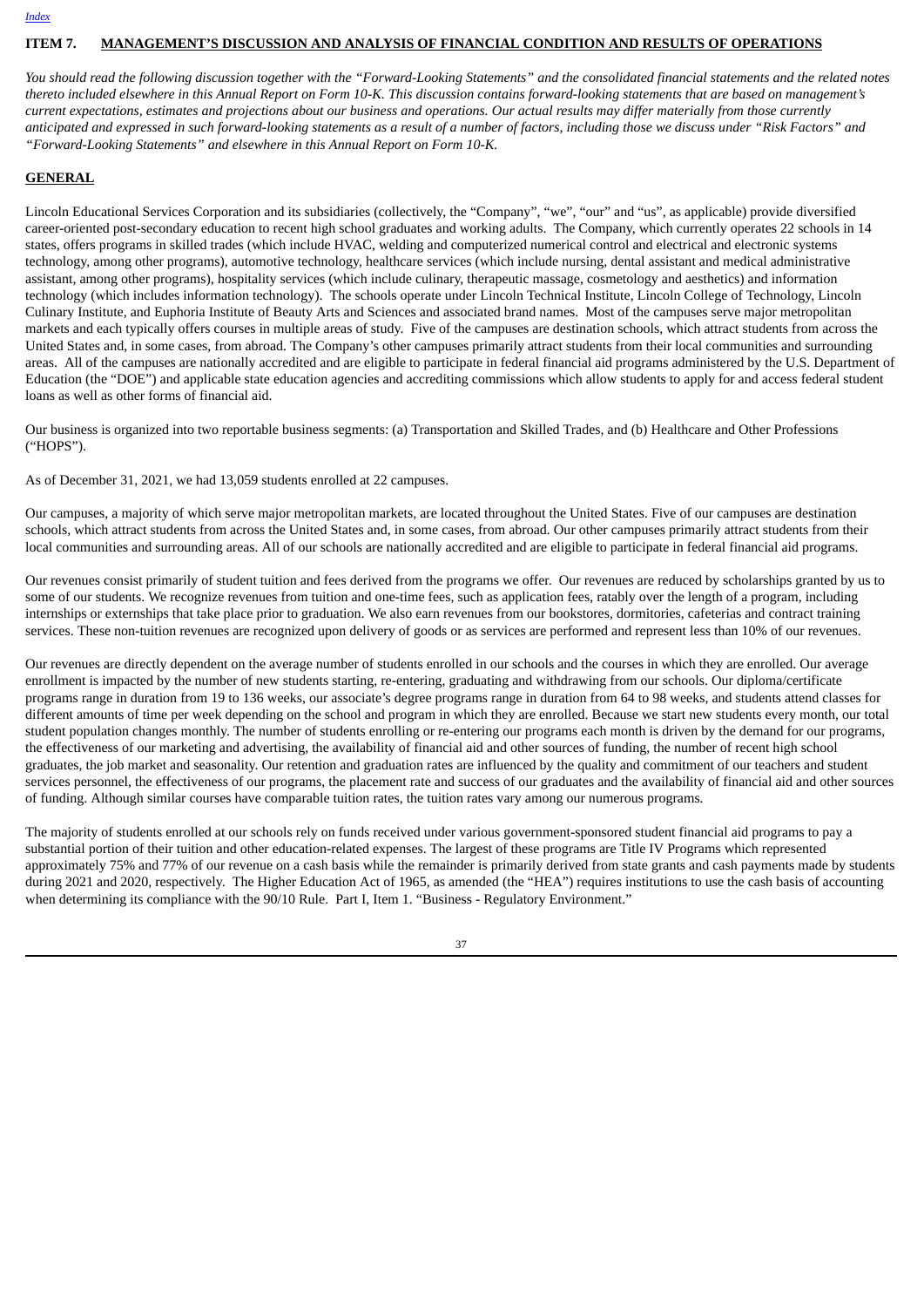We extend credit for tuition and fees to many of our students that attend our campuses. Our credit risk is mitigated by the students' participation in federally funded financial aid programs unless students withdraw prior to the receipt by us of Title IV Program funds for those students. Under Title IV Programs, the government funds a certain portion of a student's tuition, with the remainder, referred to as "the gap," financed by the students themselves under private party loans and extended financing agreements offered by us. The gap amount has continued to increase over the last several years as we have raised tuition on average for the last several years by 2-3% per year.

The additional financing that we are providing to students may expose us to greater credit risk and can impact our liquidity. However, we believe that these risks are somewhat mitigated by the following:

- our internal financing is provided to students only after all other funding resources have been exhausted; thus, by the time this funding is available, students have completed approximately two-thirds of their curriculum and are more likely to graduate and, as a consequence, more likely to pay outstanding tuition amounts;
- funding for students who interrupt their education is typically covered by Title IV Program funds as long as they have been properly packaged for financial aid; and
- the requirement that students meet creditworthiness criteria to demonstrate a student's ability to pay.

The operating expenses associated with an existing school do not increase or decrease proportionally as the number of students enrolled at the school increases or decreases. We categorize our operating expenses as:

- *Educational services and facilities.* Major components of educational services and facilities expenses include faculty compensation and benefits, expenses of books and tools, facility rent, maintenance, utilities, depreciation and amortization of property and equipment used in the provision of education services and other costs directly associated with teaching our programs excluding student services which is included in selling, general and administrative expenses.
- *Selling, general and administrative.* Selling, general and administrative expenses include compensation and benefits of employees who are not directly associated with the provision of educational services (such as executive management and school management, finance and central accounting, legal, human resources and business development), marketing and student enrollment expenses (including compensation and benefits of personnel employed in sales and marketing and student admissions), costs to develop curriculum, costs of professional services, bad debt expense, rent for our corporate headquarters, depreciation and amortization of property and equipment that is not used in the provision of educational services and other costs that are incidental to our operations. Selling, general and administrative expenses also includes the cost of all student services including financial aid and career services. All marketing and student enrollment expenses are recognized in the period incurred.

#### **Property Sale Agreements**

#### *Property Sale Agreement - Nashville, Tennessee Campus*

On September 24, 2021, Nashville Acquisition, LLC, a subsidiary of the Company ("Nashville Acquisition"), entered into a Contract for the Purchase of Real Estate (the "Nashville Contract") to sell the property located at 524 Gallatin Road, Nashville, Tennessee, at which the Company operates its Nashville campus, to SLC Development, LLC, a subsidiary of Southern Land Company ("SLC"), for an aggregate sale price of \$34.5 million, subject to customary adjustments at closing. The Company intends to relocate its Nashville campus to a more efficient and technologically advanced facility in the Nashville metropolitan area but has not yet determined a location. The closing of the sale transaction is expected to occur in the first half of 2022 subject to various closing conditions which must be satisfied or waived including the satisfactory completion by the buyer of its due diligence review. During the due diligence period, SLC has the right to terminate the Nashville Contract for any reason at its discretion; therefore, there can be no assurance that the sale will be consummated on a timely basis or at all. Upon closing, Nashville Acquisition would be permitted to occupy the property and continue to operate the Nashville campus on a rent-free basis for a lease-back period of 12 months, and, thereafter, will have the option to extend the lease-back period for one 90 day term and three additional 30-day terms pursuant to a lease agreement currently being negotiated by the parties.g The Nashville property is included in assets held for sale in the consolidated balance sheet as of December 31, 2021.

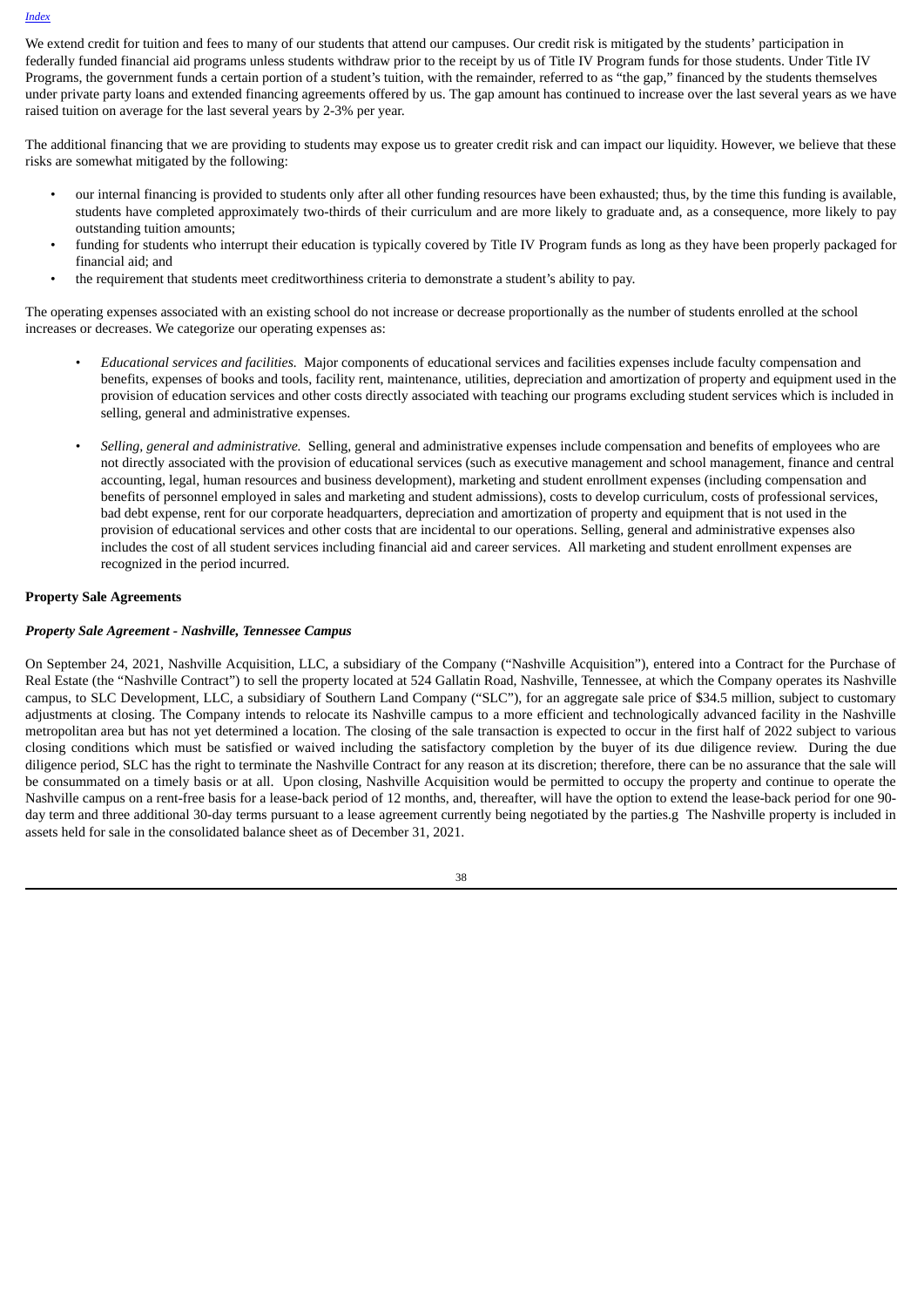### *Sale-Leaseback Transaction - Denver, Colorado and Grand Prairie, Texas Campuses*

On September 24, 2021, Lincoln Technical Institute, Inc. and LTI Holdings, LLC, each a wholly-owned subsidiary of the Company (collectively, "Lincoln"), entered into an Agreement for Purchase and Sale of Property for the sale of the properties located at 11194 E. 45th Avenue, Denver, Colorado 80239 and 2915 Alouette Drive, Grand Prairie, Texas 75052, at which the Company operates its Denver and Grand Prairie campuses, respectively, to LNT Denver (Multi) LLC, a subsidiary of LCN Capital Partners ("LNT"), for an aggregate sale price of \$46.5 million, subject to customary adjustments at closing. Closing of the sale occurred on October 29, 2021. Concurrently with consummation of the sale, the parties entered into a triple-net lease agreement for each of the properties pursuant to which the properties are being leased back to Lincoln Technical Institute, Inc. for a twenty-year term at an initial annual base rent, payable quarterly in advance, of approximately \$2.6 million for the first year with annual 2.00% increases thereafter and includes four subsequent five-year renewal options in which the base rent is reset at the commencement of each renewal term at then current fair market rent for the first year of each renewal term with annual 2.00% increases thereafter in each such renewal term. The lease, in each case, provides Lincoln with a right of first offer should LNT wish to sell the property. The Company has provided a guaranty of the financial and other obligations of Lincoln Technical Institute, Inc. under each lease. The Company evaluated factors in Accounting Standards Codification ("ASC") Topic 606, *Revenue Recognition*, to conclude that the transaction qualified as a sale. This included analyzing the right of first offer clause to determine whether it represents a repurchase agreement that would preclude the transaction from being accounted for as a successful sale. The Company recognized a gain on sale of assets of \$22.5 million. Additionally, the Company evaluated factors in ASC Topic 842, *Leases*, and concluded that the newly created leases met the definition an operating lease. The Company recorded Right of Use ("ROU") Asset and lease liabilities of \$40.1 million. The sale lease-back transaction provided the Company with net proceeds of approximately \$45.4 million with the proceeds partially used for the repayment of the Company's outstanding term loan of \$16.2 million and swap termination fee of \$0.5 million.

### **CRITICAL ACCOUNTING POLICIES AND ESTIMATES**

Our discussions of our financial condition and results of operations are based upon our consolidated financial statements, which have been prepared in accordance with accounting principles generally accepted in the United States of America, or GAAP. The preparation of financial statements in conformity with GAAP requires management to make estimates and assumptions that affect the reported amounts of assets and liabilities and disclosure of contingent assets and liabilities at the date of the consolidated financial statements and the reported amounts of revenues and expenses during the period. On an ongoing basis, we evaluate our estimates and assumptions, including those related to revenue recognition, bad debts, goodwill and income taxes. Actual results could differ from those estimates. The critical accounting policies discussed herein are not intended to be a comprehensive list of all of our accounting policies. In many cases, the accounting treatment of a particular transaction is specifically dictated by GAAP and does not result in significant management judgment in the application of such principles. We believe that the following accounting policies are most critical to us in that they represent the primary areas where financial information is subject to the application of management's estimates, assumptions and judgment in the preparation of our consolidated financial statements.

#### *Revenue recognition.*

Substantially all of our revenues are considered to be revenues from contracts with students. The related accounts receivable balances are recorded in our balance sheets as student accounts receivable. We do not have significant revenue recognized from performance obligations that were satisfied in prior periods, and we do not have any transaction price allocated to unsatisfied performance obligations other than in our unearned tuition. We record revenue for students who withdraw from our schools only to the extent that it is probable that a significant reversal in the amount of cumulative revenue recognized will not occur. Unearned tuition represents contract liabilities primarily related to our tuition revenue. We have elected not to provide disclosure about transaction prices allocated to unsatisfied performance obligations if original contract durations are less than one-year, or if we have the right to consideration from a student in an amount that corresponds directly with the value provided to the student for performance obligations completed to date in accordance with ASC Topic 606, *Revenue from Contract with Customers*. We have assessed the costs incurred to obtain a contract with a student and determined them to be immaterial.

*Allowance for uncollectible accounts.* Based upon experience and judgment, we establish an allowance for uncollectible accounts with respect to tuition receivables. We use an internal group of collectors in our collection efforts. In establishing our allowance for uncollectible accounts, we consider, among other things, current and expected economic conditions, a student's status (in-school or out-of-school), whether or not a student is currently making payments, and overall collection history. Changes in trends in any of these areas may impact the allowance for uncollectible accounts. The receivables balances of withdrawn students with delinquent obligations are reserved for based on our collection history. Although we believe that our reserves are adequate, if the financial condition of our students deteriorates, resulting in an impairment of their ability to make payments, additional allowances may be necessary, which will result in increased selling, general and administrative expenses in the period such determination is made.

Our bad debt expense as a percentage of revenues for the years ended December 31, 2021 and 2020 was 8.0% and 9.2%, respectively. A 1% increase in our bad debt expense as a percentage of revenues for the years ended December 31, 2021 and 2020 would have resulted in an increase in bad debt expense of \$3.4 million and \$2.9 million, respectively.

We do not believe that there is any direct correlation between tuition increases, the credit we extend to students and our financing commitments. The extended financing plans we offer to our students are made on a student-by-student basis and are predominantly a function of the specific student's financial condition. We only extend credit to the extent there is a financing gap between the tuition and fees charged for the program and the amount of grants, loans and parental loans each student receives. Each student's funding requirements are unique. Factors that determine the amount of aid available to a student include whether they are dependent or independent students, Pell grants awarded, Federal Direct loans awarded, Plus loans awarded to parents and the student's personal resources and family contributions. As a result, it is extremely difficult to predict the number of students that will need us to extend credit to them.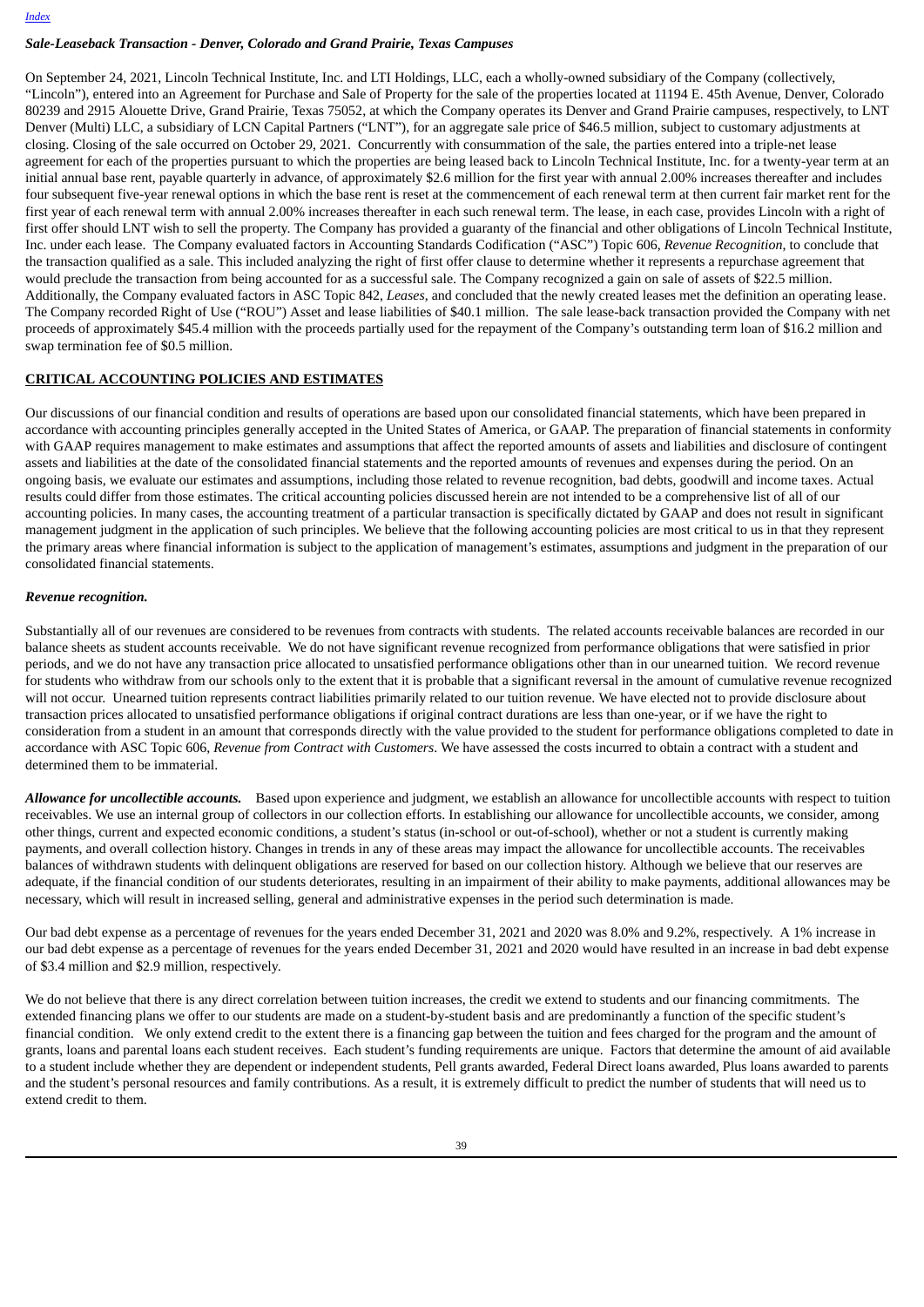Because a substantial portion of our revenues are derived from Title IV Programs, any legislative or regulatory action that significantly reduces the funding available under Title IV Programs or the ability of our students or schools to participate in Title IV Programs could have a material effect on the realizability of our receivables.

Goodwill. Goodwill represents the excess of the cost of an acquired business (reporting unit) over the estimated carrying value, assets net of liabilities. Lincoln tests goodwill for impairment annually, in the fourth quarter of each year, unless there are events or changes in circumstances that indicate an impairment may have occurred. Impairment may result from deterioration in performance, adverse market conditions, adverse changes in laws or regulations, the restriction of activities associated with the acquired business, and/or a variety of other circumstances. If we determine that impairment has occurred, we record a write-down of the carrying value and charge the impairment as an operating expense in the period the determination is made.

As of December 31, 2021, goodwill was approximately \$14.5 million, or 4.9%, of our total assets. The goodwill is allocated among nine reporting units within the Transportation and Skilled Trades Segment.

When Lincoln performs our annual goodwill impairment assessment we first assess a number of qualitative factors to determine whether it is more likely than not that the fair value of a reporting unit is less than its carrying value. If we conclude based on our qualitative review that it is more likely than not that the fair value of the reporting unit is less than the carrying value, we proceed with a quantitative impairment test.

Our qualitative assessment is subjective, it includes a review of macroeconomic and industry factors, review of the financial performance of applicable reporting units, and assessment of adverse events that may negatively impact a reporting units carrying value. Adverse events would include, but are not limited to, difficulty in accessing capital, a greater competitive environment, decline in market-dependent multiples or metrics, regulatory or political developments, change in key personnel, strategy, or customers, or litigation.

When we perform our quantitative impairment test we believe the most critical assumptions and estimates in determining the estimated fair value of our reporting units include, but are not limited to, future tuition revenues, operating costs, working capital changes, capital expenditures and a discount rate. The assumptions used in determining our expected future cash flows consider various factors such as historical operating trends particularly in student enrollment and pricing and long-term operating strategies and initiatives.

If Lincoln determines that quantitative tests are necessary, these tests are performed using projected future operating results and cash flows on a weighted scale, 50% based on Discounted Cash Flows (Income Approach) and 50% on based EBITDA multipliers (Market Approach). Management judgment is necessary in forecasting future cash flows and operating results, critical assumptions include growth rates, changes in operating costs, capital expenditures, and changes in weighted average costs of capital. Additionally, Lincoln obtains independent market metrics for the industry and our peers to assist in the development of these key assumptions. This process is consistent with our internal forecasts and operating plans.

Lincoln has completed our 2021 goodwill impairment assessment and determined that it was more likely than not that the fair value of the reporting units exceeded their carrying value. As such, we concluded that goodwill was not impaired.

*Income taxes.* We account for income taxes in accordance with ASC Topic 740, "*Income Taxes*" ("ASC 740") which requires an asset and a liability approach for measuring deferred taxes based on temporary differences between the financial statement and tax bases of assets and liabilities existing at each balance sheet date using enacted tax rates for years in which taxes are expected to be paid or recovered.

In accordance with ASC 740, we assess our deferred tax asset to determine whether all or any portion of the asset is more likely than not unrealizable. A valuation allowance is required to be established or maintained when, based on currently available information, it is more likely than not that all or a portion of a deferred tax asset will not be realized. In accordance with ASC 740, our assessment considers whether there has been sufficient income in recent years and whether sufficient income is expected in future years in order to utilize the deferred tax asset. In evaluating the realizability of deferred income tax assets we considered, among other things, historical levels of income, expected future income, the expected timing of the reversals of existing temporary reporting differences, and the expected impact of tax planning strategies that may be implemented to prevent the potential loss of future income tax benefits. Significant judgment is required in determining the future tax consequences of events that have been recognized in our consolidated financial statements and/or tax returns. Differences between anticipated and actual outcomes of these future tax consequences could have a material impact on our consolidated financial position or results of operations. Changes in, among other things, income tax legislation, statutory income tax rates, or future income levels could materially impact our valuation of income tax assets and liabilities and could cause our income tax provision to vary significantly among financial reporting periods.

We recognize accrued interest and penalties related to unrecognized tax benefits in income tax expense. During the years ended December 31, 2021 and 2020, we did not record any interest and penalties expense associated with uncertain tax positions.

40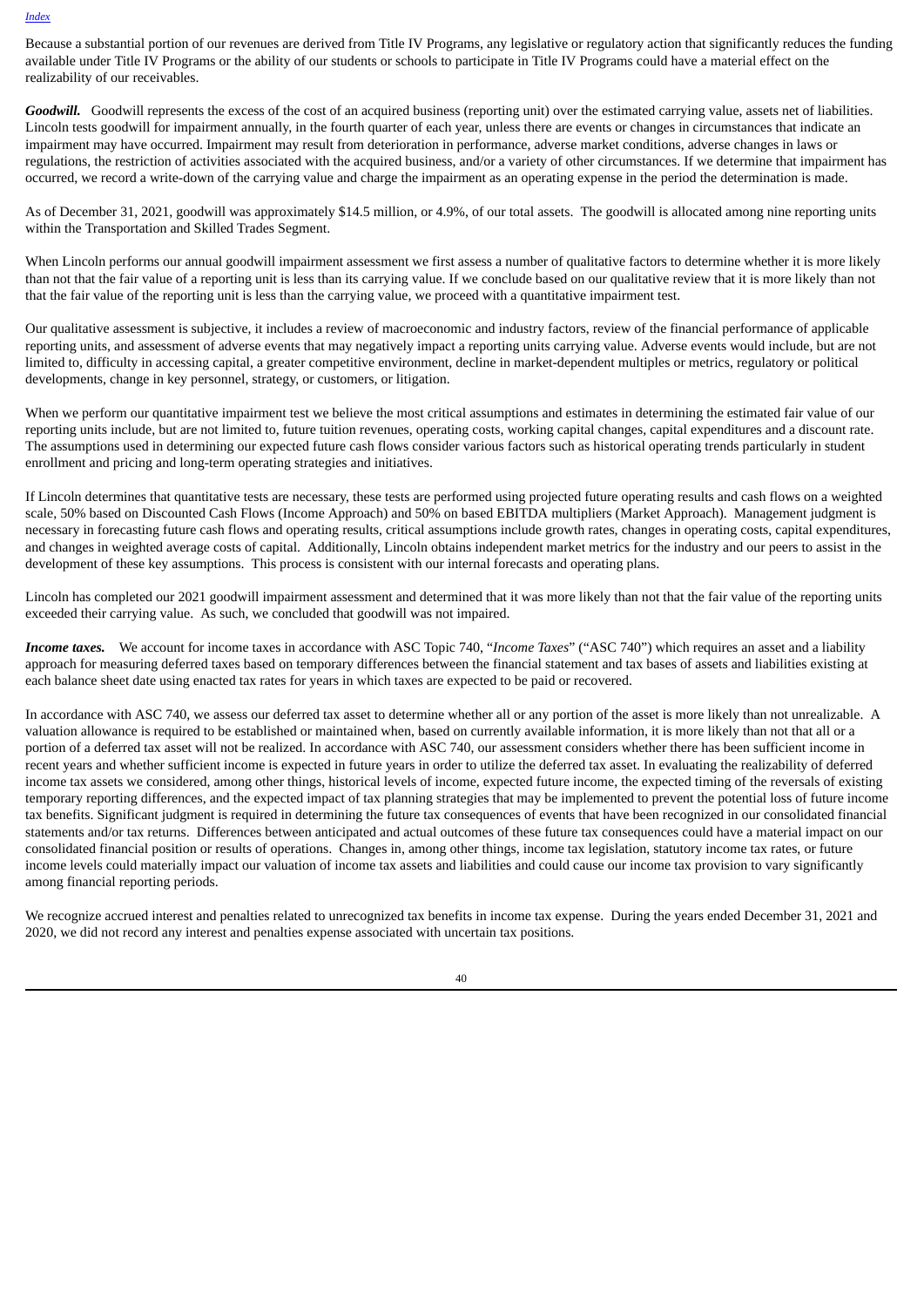### **Results of Operations for the Two Years Ended December 31, 2021**

The following table sets forth selected consolidated statements of operations data as a percentage of revenues for each of the periods indicated: **Year Ended Dec 31,**

|                                            | rear Eingen der 91, |          |  |  |
|--------------------------------------------|---------------------|----------|--|--|
|                                            | 2021                | 2020     |  |  |
| Revenue                                    | 100.0%              | 100.0%   |  |  |
| Costs and expenses:                        |                     |          |  |  |
| Educational services and facilities        | 41.4%               | 41.7%    |  |  |
| Selling, general and administrative        | 50.4%               | 53.3%    |  |  |
| Gain on sale of assets                     | $-6.7\%$            | $0.0\%$  |  |  |
| Impairment of long-lived assets            | 0.2%                | $0.0\%$  |  |  |
| Total costs and expenses                   | 85.3%               | 95.0%    |  |  |
| Operating income                           | 14.7%               | 5.0%     |  |  |
| Interest expense, net                      | $-0.6%$             | $-0.4%$  |  |  |
| Income from operations before income taxes | 14.1%               | 4.6%     |  |  |
| Provision (benefit) for income taxes       | 3.7%                | $-12.0%$ |  |  |
| Net income                                 | 10.4%               | 16.6%    |  |  |

#### **Year Ended December 31, 2021 Compared to Year Ended December 31, 2020**

#### **Consolidated Results of Operations**

*Revenue.* Revenue increased \$42.2 million, or 14.4% to \$335.3 million for the year ended December 31, 2021 from \$293.1 million in the prior year. The increase in revenue was the result of a 10% increase in average student population, driven by student start growth of 7.5% in combination with starting the year with approximately 1,000 more students than in the prior year comparable period. Further contributing to the increase was the normalization of our revenue stream driven by the return to in-person instruction at all of our campuses as well as a 4.0% increase in average revenue per student.

The prior year financial results reflect the unprecedented impact from the COVID-19 pandemic which started in March of 2020. As a result, certain financial and operational comparisons year over year may be distorted as a result of the impact of COVID-19.

*Educational services and facilities expense.* Our educational services and facilities expense increased \$16.7 million, or 13.7% to \$138.9 million for the year ended December 31, 2021 from \$122.2 million in the prior year. Increased costs were mainly concentrated in instructional expense, books and tools expense and facilities expense. Instructional expense increases were primarily driven by a larger average student population, up 10%, which also drove increases in books and tools expense. Also contributing to the increase in instructional expenses were increased instructor salaries driven by inflationary pressure and widespread instructor shortages in addition to increases in consumable supplies, primarily in our welding programs. Facility expense increases were driven by additional rent expense due to the elimination of one-time rent reductions in the prior year resulting from campus closures due to COVID-19 in combination with additional rent expense in the current year as a result of the sale leaseback transaction consummated during the fourth quarter of 2021.

Educational services and facilities expense, as a percentage of revenue, decreased slightly to 41.4% from 41.7% for the year ended December 31, 2021 and 2020, respectively.

*Selling, general and administrative expense.* Our selling general and administrative expense increased \$12.7 million, or 8.1% to \$168.9 million for the year ended December 31, 2021 from \$156.2 million in the prior year. The increase was driven by several factors including increased spend in administrative expense in combination with investments in marketing and sales expense. Partially offsetting the increase was a slight reduction in bad debt expense.

Administrative expense increases were primarily driven by salaries and benefits expense resulting from the normalization of business operations in the current year.

Marketing investments increased from additional expenditures primarily in paid social media channels utilizing video and display advertising to reach a younger audience demographic, while sales expense increases were the result of additional salaries and benefits driven by an expanded sales force due in part by the return to in-person instruction and the normalization of operations in the current year.

Despite both the additional investments in marketing and increases in sales expense, the cost per start is down year-over-year demonstrating both the efficiency and effectiveness of marketing initiatives.

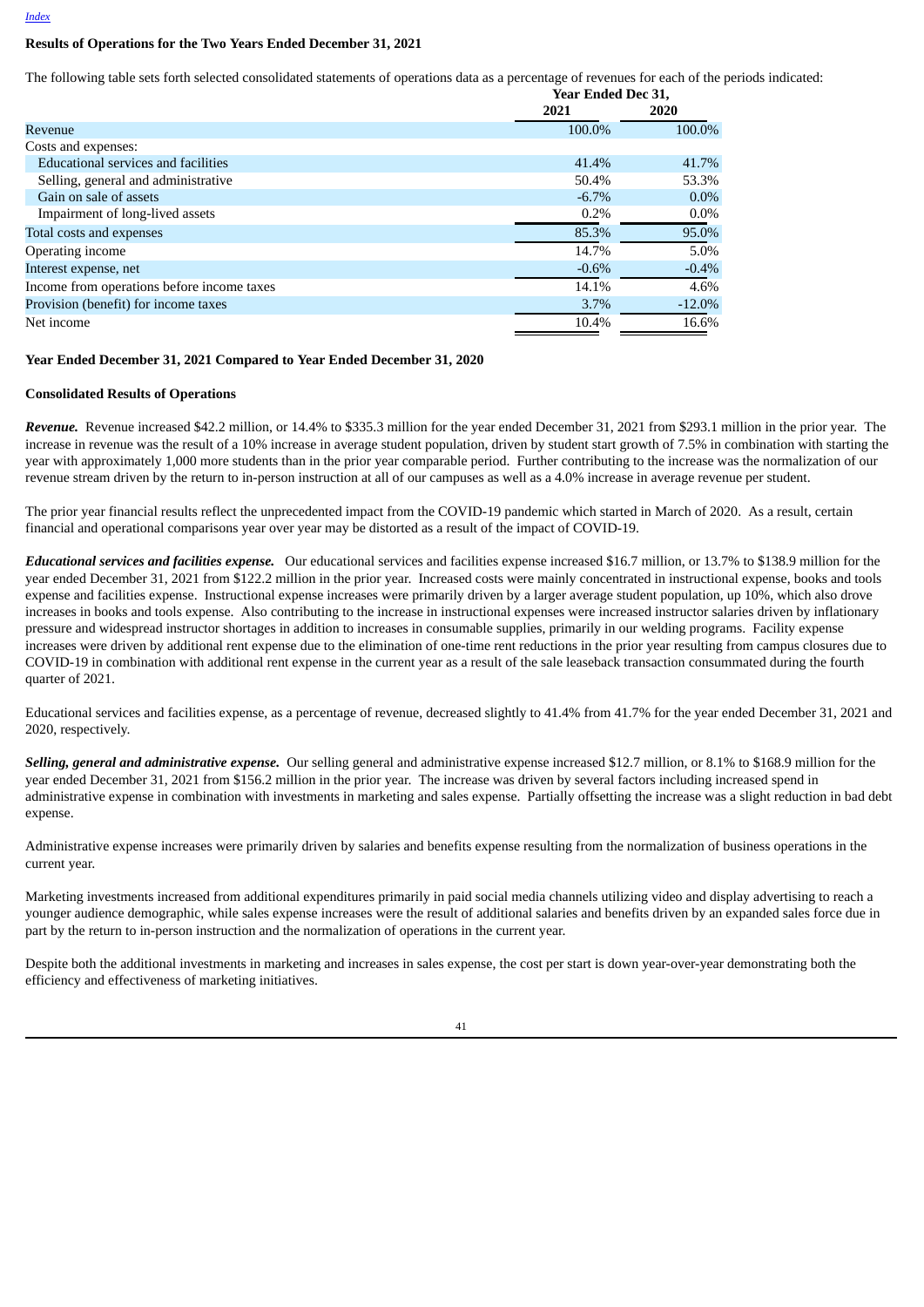Bad debt expense for the year ended December 31, 2021 was favorable compared to the prior year by \$0.1 million, as a result of an adjustment to qualifying student accounts receivables following guidance published on March 19, 2021 by the Department of Education.

In accordance with this guidance, we combined applicable HEERF funding with Company's funds to provide financial relief to students who dropped from school due to COVID-19 related circumstances with unpaid accounts receivable balances during the period from March 15, 2020 to March 31, 2021. The relief resulted in a net benefit to bad debt expense of approximately \$3.0 million. Without this adjustment bad debt expense for 2021, as a percentage of total revenue, would have been comparable with prior year.

Selling, general and administrative expense, as a percentage of revenue, decreased to 50.4% for the year ended December 31, 2021, from 53.3% in the prior year.

*Impairment of long-lived assets* **–** Impairment of long-lived assets was \$0.7 million, resulting from a one-time non-cash impairment charge triggered by an adjustment to fair market value for a campus that was closed several years ago.

*Gain on sale of assets.* Gain on sale of assets for the year ended December 31, 2021 was \$22.5 million, driven by the sale leaseback transaction consummated in the fourth quarter of the current year.

*Net interest expense.* Net interest expense for the year ended December 31, 2021 increased \$0.7 million, or 58.0% to \$2.0 million from \$1.3 million in the prior year comparable period. Additional expense incurred as a result of the debt payoff which included fees for the termination of our cash flow hedge of \$0.5 million and the write-off of previously capitalized deferred financing fees totaling \$0.5 million. Excluding the additional expenses resulting from the debt payoff, interest expense year-over-year would have decreased by approximately 28.0%, or \$0.4 million resulting from a lower loan balance in the current year.

*Income taxes.* Our income tax provision for the year ended December 31, 2021 was \$12.5 million compared to an income tax benefit of \$35.1 million in the prior year. The tax benefit primarily related to a full release of our valuation allowance on deferred tax assets as of December 31, 2020. Our effective tax rate was 26.5% for the year ended December 31, 2021.

### **Segment Results of Operations**

We operate our business in two reportable operating segments: (a) the Transportation and Skilled Trades segment; and (b) the Healthcare and Other Professions ("HOPS") segment. Our reportable operating segments have been determined based on a method by which we now evaluate performance and allocate resources. Each reportable operating segment represents a group of post-secondary education providers that offer a variety of degree and nondegree academic programs. These segments are organized by key market segments to enhance operational alignment within each segment to more effectively execute our strategic plan. Each of the Company's schools is a reporting unit and an operating segment. Our operating segments are described below.

*Transportation and Skilled Trades* – The Transportation and Skilled Trades segment offers academic programs mainly in the career-oriented disciplines of transportation and skilled trades (e.g. automotive, diesel, HVAC, welding and manufacturing).

*Healthcare and Other Professions* – The Healthcare and Other Professions segment offers academic programs in the career-oriented disciplines of health sciences, hospitality and business and information technology (e.g. dental assistant, medical assistant, practical nursing, culinary arts and cosmetology).

The Company also utilizes the Transitional segment solely when and if it closes a school.

We evaluate segment performance based on operating results. Adjustments to reconcile segment results to consolidated results are included under the caption "Corporate," which primarily includes unallocated corporate activity.

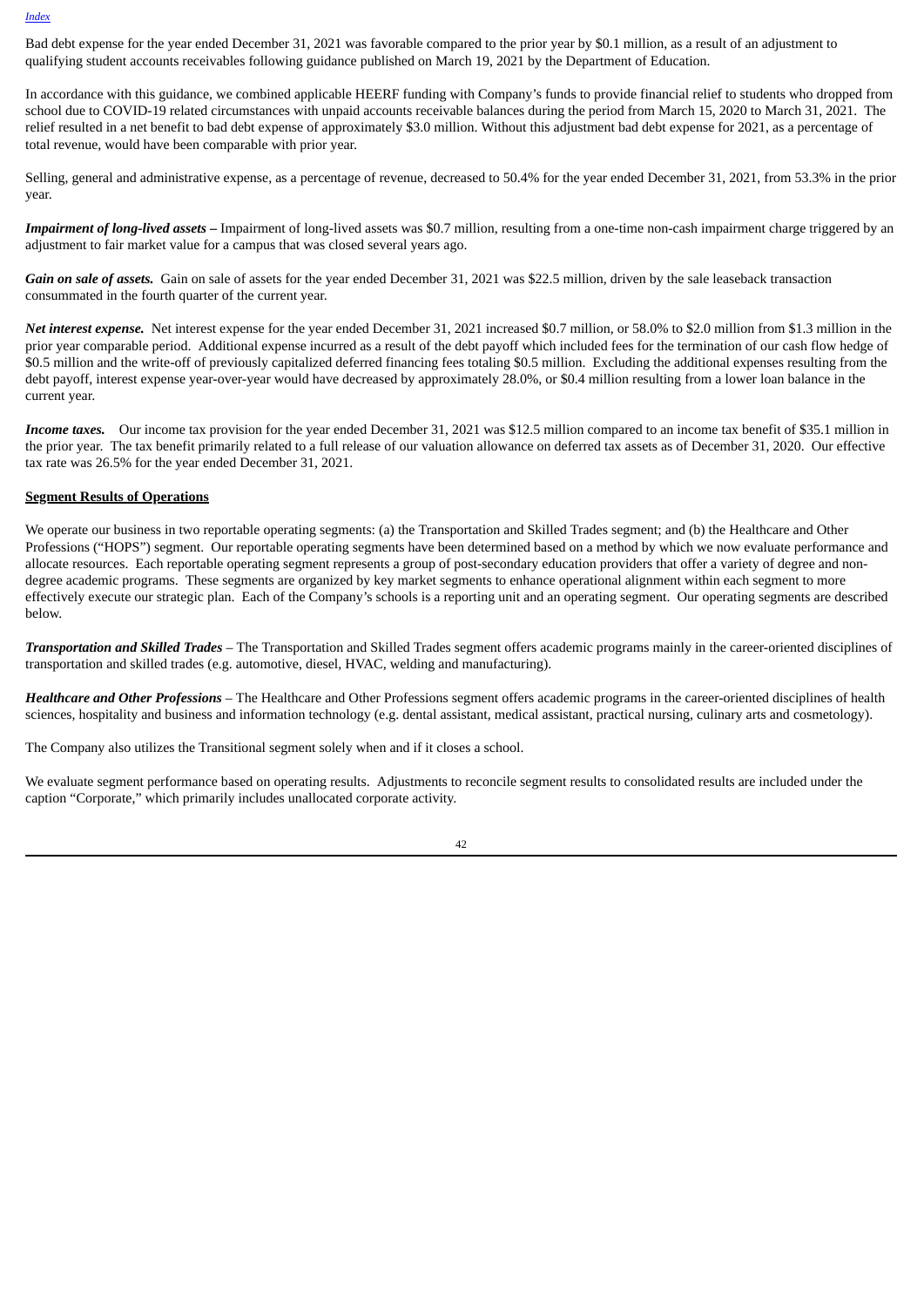The following table presents results for the activity for our reportable operating segments for the years ended December 31, 2021 and 2020:

|                                                                         | <b>Twelve Months Ended December 31,</b> |           |                         |           |          |
|-------------------------------------------------------------------------|-----------------------------------------|-----------|-------------------------|-----------|----------|
|                                                                         |                                         | 2021      |                         | 2020      | % Change |
| Revenue:                                                                |                                         |           |                         |           |          |
| <b>Transportation and Skilled Trades</b>                                | \$                                      | 240,531   | $\mathbb{S}$            | 207,434   | 16.0%    |
| <b>HOPS</b>                                                             |                                         | 94,805    |                         | 85,661    | 10.7%    |
| <b>Total</b>                                                            | \$                                      | 335,336   | $\sqrt[6]{\frac{1}{2}}$ | 293,095   | 14.4%    |
| <b>Operating Income:</b>                                                |                                         |           |                         |           |          |
| <b>Transportation and Skilled Trades</b>                                | \$                                      | 52,055    | \$                      | 34,458    | 51.1%    |
| <b>Healthcare and Other Professions</b>                                 |                                         | 11,845    |                         | 11,068    | 7.0%     |
| Corporate                                                               |                                         | (14, 639) |                         | (30, 745) | 52.4%    |
| <b>Total</b>                                                            | \$                                      | 49,261    | \$                      | 14,781    | 233.3%   |
| Starts:                                                                 |                                         |           |                         |           |          |
| <b>Transportation and Skilled Trades</b>                                |                                         | 10,291    |                         | 9,442     | 9.0%     |
| <b>Healthcare and Other Professions</b>                                 |                                         | 5,111     |                         | 4,879     | 4.8%     |
| Total                                                                   |                                         | 15,402    |                         | 14,321    | 7.5%     |
| <b>Average Population:</b>                                              |                                         |           |                         |           |          |
| <b>Transportation and Skilled Trades</b>                                |                                         | 8,505     |                         | 7,872     | 8.0%     |
| Leave of Absence - COVID-19                                             |                                         | (12)      |                         | (219)     | 94.5%    |
| Transportation and Skilled Trades Excluding Leave of Absence - COVID-19 |                                         | 8,493     |                         | 7.653     | 11.0%    |
| <b>Healthcare and Other Professions</b>                                 |                                         | 4,439     |                         | 4,232     | 4.9%     |
| Leave of Absence - COVID-19                                             |                                         | (33)      |                         | (156)     | 78.8%    |
| Healthcare and Other Professions Excluding Leave of Absence - COVID-19  |                                         | 4,406     |                         | 4,076     | 8.1%     |
| Total                                                                   |                                         | 12,944    |                         | 12,104    | 6.9%     |
| Total Excluding Leave of Absence - COVID-19                             |                                         | 12,899    |                         | 11,729    | 10.0%    |
| <b>End of Period Population:</b>                                        |                                         |           |                         |           |          |
| <b>Transportation and Skilled Trades</b>                                |                                         | 8,648     |                         | 7,917     | 9.2%     |
| Leave of Absence - COVID-19                                             |                                         |           |                         | (22)      | 100.0%   |
| Transportation and Skilled Trades Excluding Leave of Absence - COVID-19 |                                         | 8,648     |                         | 7,895     | 9.5%     |
| <b>Healthcare and Other Professions</b>                                 |                                         | 4,411     |                         | 4,402     | 0.2%     |
| Leave of Absence - COVID-19                                             |                                         |           |                         | (80)      | 100.0%   |
| Healthcare and Other Professions Excluding Leave of Absence - COVID-19  |                                         | 4,411     |                         | 4,322     | 2.1%     |
| <b>Total</b>                                                            |                                         | 13,059    |                         | 12,319    | 6.0%     |
| Total Excluding Leave of Absence - COVID-19                             |                                         | 13,059    |                         | 12,217    | 6.9%     |

# **Year Ended December 31, 2021 Compared to Year Ended December 31, 2020**

# *Transportation and Skilled Trades*

Student start results increased 9.0% to 10,291 for the year ended December 31, 2021 from 9,442 in the prior year.

Operating income increased \$17.6 million, or 51.1% to \$52.1 million for the year ended December 31, 2021 from \$34.5 million in the prior year. The increase year over year was mainly driven by the following factors: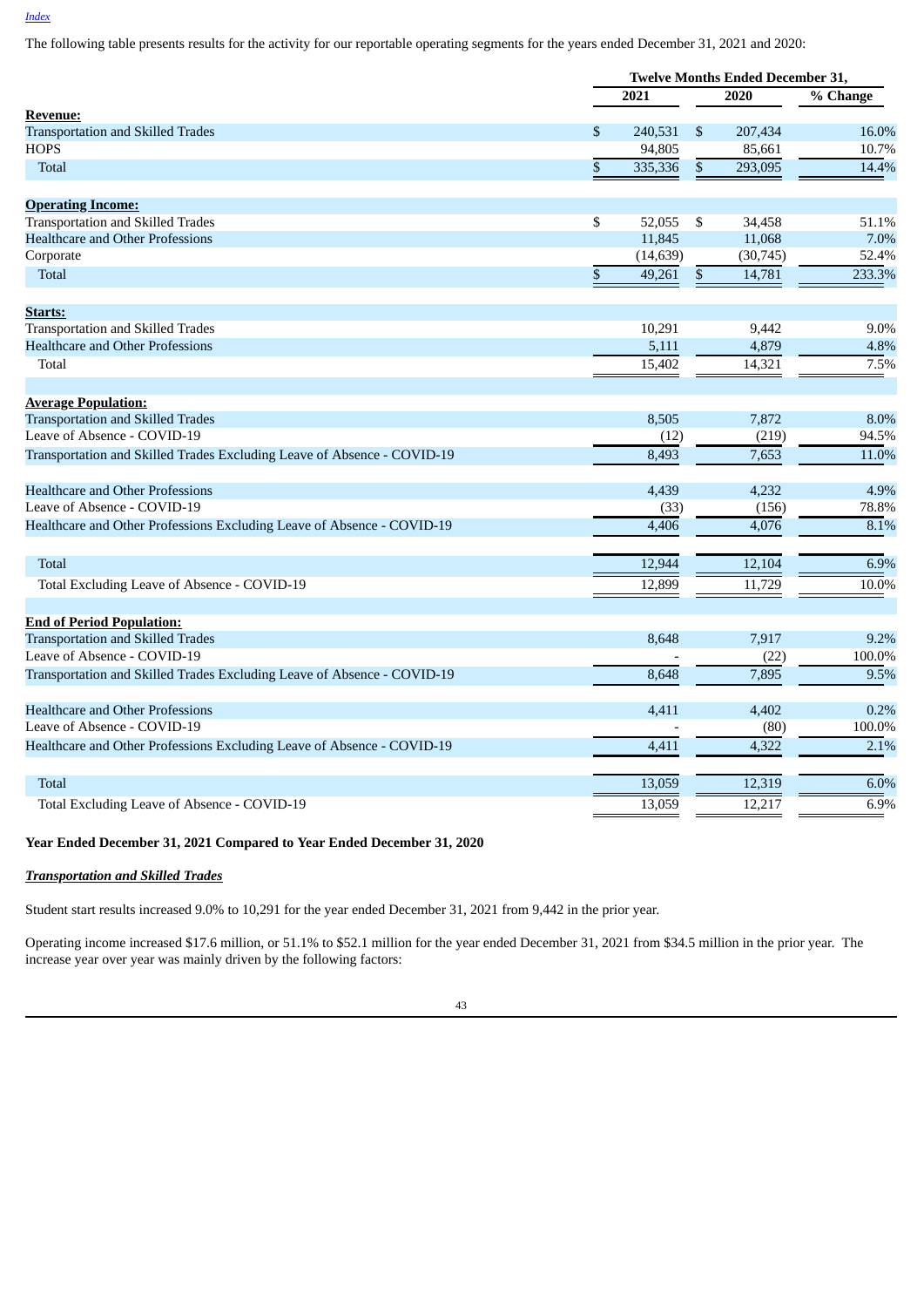- Revenue increased \$33.1 million, or 16.0% to \$240.5 million for the year ended December 31, 2021 from \$207.4 million in the prior year. The increase in revenue was primarily due to an 11.0% increase in average student population, driven by a 9.0% increase in student starts year over year. Further contributing to the increase was the normalization of our revenue stream driven by the return to in-person instruction at all of our campuses as well as a 4.5% increase in average revenue per student.
- Educational services and facilities expense increased \$11.3 million, or 13.5% to \$94.7 million for the year ended December 31, 2021 from \$83.4 million in the prior year. The higher costs were mainly concentrated in instructional expense, books and tools expense and facilities expense. Instructional expense increases were primarily driven by a larger average student population, up 11.0%, which also drove increases in books and tools expense. Also contributing to the increase in instructional expenses were increased instructor salaries driven by inflationary pressure and widespread instructor shortages in addition to increases in consumable supplies, primarily in welding programs. Facility expense increases were driven by additional rent expense resulting from one-time rent reductions in the prior year resulting from campus closures due to COVID-19 in combination with additional rent expense in the current year as a result of the sale leaseback transaction entered into during the fourth quarter of 2021.
- Selling, general and administrative expense increased \$4.1 million, or 4.6% to \$93.7 million for the year ended December 31, 2021 from \$89.6 million in the prior year. The increase was driven by additional administrative expenses in combination with increased investments in marketing and sales expense. Partially offsetting the increase was a reduction in bad debt expense, all of which are discussed above in the consolidated results of operations.

### *Healthcare and Other Professions*

Student start results increased 4.8% to 5,111 for the year ended December 31, 2021 from 4,879 in the prior year.

Operating income increased 7.0% to \$11.8 million for the year ended December 31, 2021 from \$11.1 million in the prior year. The \$0.7 million increase was mainly driven by the following factors:

- Revenue increased by \$9.1 million, or 10.7% to \$94.8 million for the year ended December 31, 2021 from \$85.7 million in the prior year. The increase in revenue was primarily due to an 8.1% increase in average student population, driven by a 4.8% increase in student starts year over year. Further contributing to the increase was the normalization of our revenue stream driven by the return to in-person instruction at all of our campuses as well as a 2.4% increase in average revenue per student.
- Educational services and facilities expense increased \$5.4 million, or 14.0% to \$44.2 million for the year ended December 31, 2021 from \$38.8 million in the prior year. Increased costs were primarily concentrated in instructional expense, books and tools expense, and facilities expense. Instructional expense increases were primarily driven by a larger average student population, up 8.1%, which also drove increases in books and tools expense. Also contributing to the increase in instructional expense were increased instructor salaries driven by inflationary pressure and widespread instructor shortages in addition to increases in consumable supplies. Facility expense increases were driven by additional rent expense resulting from one-time rent reductions in the prior year resulting from campus closures due to COVID-19 in combination with additional rent expense in the current year as a result of the sale leaseback transaction entered into during the fourth quarter of 2021. Facility expense increases were driven by additional rent expense due to one-time rent reductions in the prior year resulting from campus closures due to COVID-19 coupled with overall facilities savings during campus closures as a result of COVID-19.
- Selling, general and administrative expense increased \$2.9 million, or 8.2% to \$38.7 million for the year ended December 31, 2021 from \$35.8 million in the prior year. The increase was driven by additional administrative expenses in combination with increased investments in marketing and sales expense, all of which are discussed above in the consolidated results of operations.

#### *Corporate and Other*

This category includes unallocated expenses incurred on behalf of the entire Company. Corporate and other expenses were \$14.6 million and \$30.7 million for the years ended December 31, 2021 and 2020, respectively. Included in the current year is a \$22.5 million gain realized as a result of entering into a sale leaseback transaction, partially offset by a one-time non-cash impairment charge of \$0.7 million. Excluding the sale leaseback transaction and the impairment charge, corporate and other expenses would have been \$36.4 million as of December 31, 2021. The additional expense over prior year was due to increased benefits expense driven primarily by an uptick in medical claims in combination with a slight increase in salary expense.

44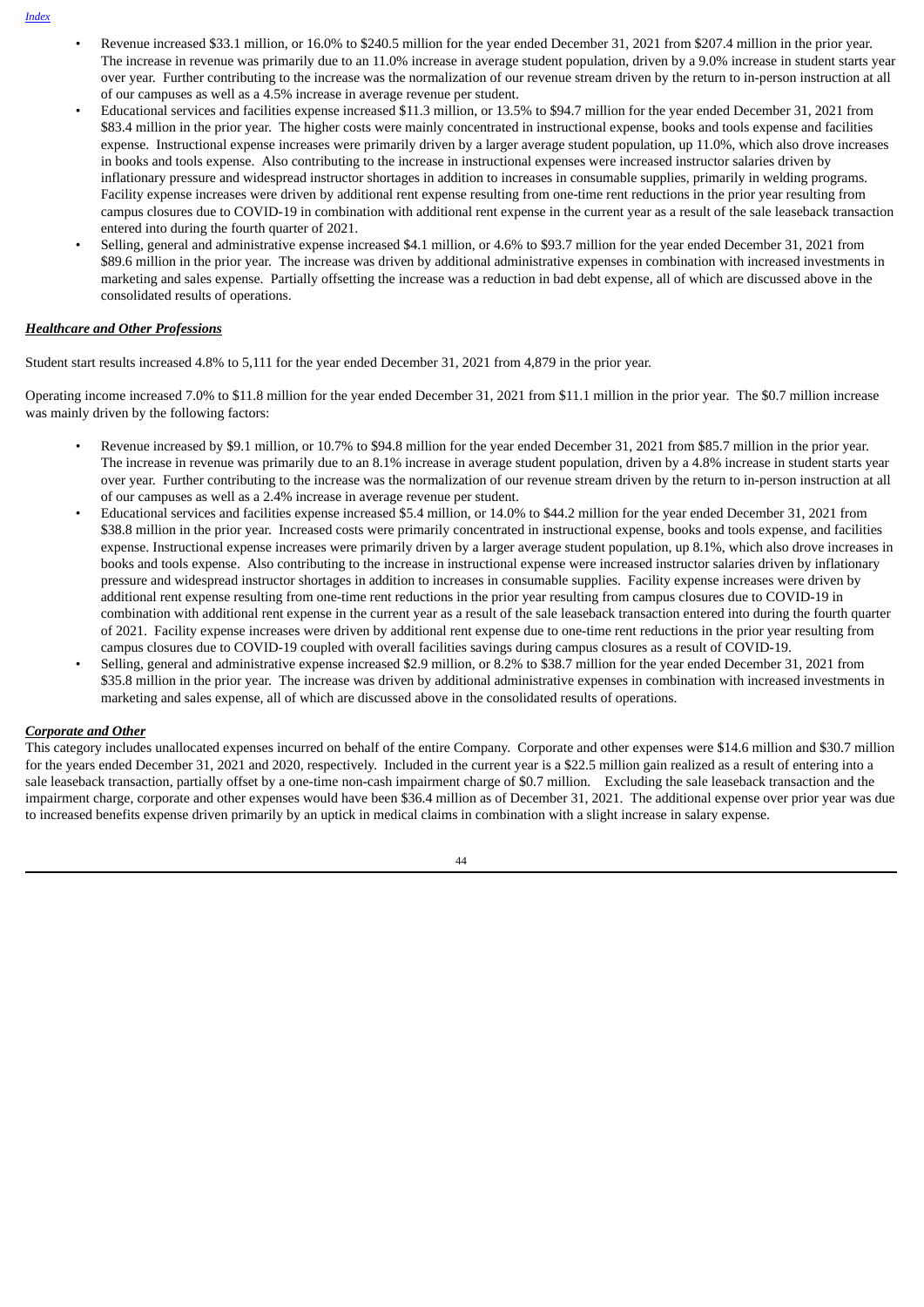# **LIQUIDITY AND CAPITAL RESOURCES**

Our primary capital requirements are for maintenance and expansion of our facilities and the development of new programs. Our principal sources of liquidity have been cash provided by operating activities and borrowings under our credit facility. The following chart summarizes the principal elements of our cash flow for each of the two fiscal years in the period ended December 31, 2021:

|                                                     | <b>Cash Flow Summary</b><br><b>Year Ended December 31,</b> |                |  |          |
|-----------------------------------------------------|------------------------------------------------------------|----------------|--|----------|
|                                                     | 2021                                                       | 2020           |  |          |
|                                                     |                                                            | (In thousands) |  |          |
| Net cash provided by operating activities           | S                                                          | 27,447         |  | 23,485   |
| Net cash provided by (used in) investing activities | S                                                          | 37.848         |  | (5, 483) |
| Net cash used in financing activities               | \$                                                         | (20, 014)      |  | (18,620) |

As of December 31, 2021, the Company had a net cash balance of \$83.3 million compared to \$20.8 million in the prior year comparable period. The net cash balance is calculated as our cash and cash equivalents less both short and long-term portion of the credit agreement. Cash at December 31, 2021 benefited from net income and the consummation of a sale leaseback transaction entered into during the fourth quarter involving the Company's Denver, Colorado and Grand Prairie, Texas campuses. The gross sale price for both properties totaled \$46.5 million and, upon consummation of the sale, the Company entered into a triple-net lease agreement for each property.

Our primary source of cash is tuition collected from our students. The majority of students enrolled at our schools rely on funds received under various government-sponsored student financial aid programs to pay a substantial portion of their tuition and other education-related expenses. The most significant source of student financing is Title IV Programs, which represented approximately 75% of our cash receipts relating to revenues in 2021. Pursuant to applicable regulations, students must apply for a new loan for each academic period. Federal regulations dictate the timing of disbursements of funds under Title IV Programs and loan funds are generally provided by lenders in two disbursements for each academic year. The first disbursement is usually received approximately 31 days after the start of a student's academic year and the second disbursement is typically received at the beginning of the sixteenth week from the start of the student's academic year. Certain types of grants and other funding are not subject to a 31-day delay. In certain instances, if a student withdraws from a program prior to a specified date, any paid but unearned tuition or prorated Title IV Program financial aid is refunded according to federal, state and accrediting agency standards.

As a result of the significant amount of Title IV Program funds received by our students, we are highly dependent on these funds to operate our business. Any reduction in the level of Title IV Program funds that our students are eligible to receive for tuition payment to us or any restriction on our eligibility to receive Title IV Program funds would have a significant impact on our operations and our financial condition. For more information, see Part I, Item 1A. "Risk Factors - Risks Related to Our Industry".

### *Operating Activities*

Net cash provided by operating activities was \$27.4 million and \$23.5 million for the years ended December 31, 2021 and 2020, respectively. The increase year over year was due primarily to increased operating income, up \$34.5 million which includes a gain on the sale of assets of \$22.5 million over the prior year.

#### *Investing Activities*

Net cash provided by investing activities was \$37.8 million for the year ended December 31, 2021 compared to net cash used in investing activities of \$5.5 million in the prior year comparable period. The increase of \$43.3 million was primarily driven by proceeds of \$45.4 million resulting from the consummation of a sale leaseback transaction during the fourth quarter of the current year.

One of our primary uses of cash in investing activities was capital expenditures associated with investments in training technology, classroom furniture, and new program buildouts.

We currently lease a majority of our campuses. We own our real property in Nashville, Tennessee, which is subject to a sale-leaseback agreement which is expected to be consummated in the first half of the year and our former school property located in Suffield, Connecticut.

Capital expenditures were 2% of revenues in 2021 and are expected to approximate 2% of revenues in 2022. We expect to fund future capital expenditures with cash generated from operating activities and cash on hand.

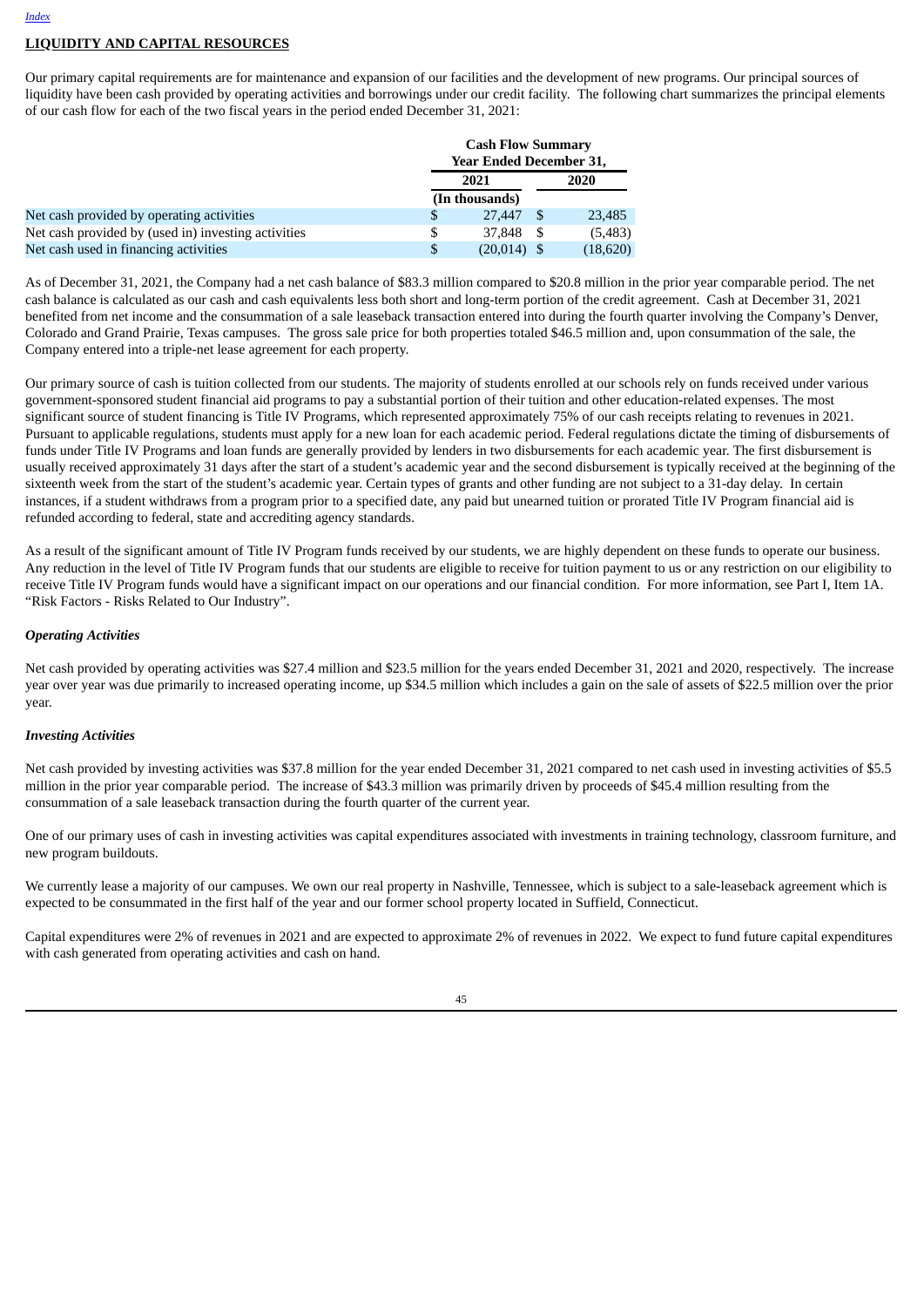### *Financing Activities*

Net cash used in financing activities was \$20.0 million for the year ended December 31, 2021 compared to \$18.6 million in the prior year. The increase of \$1.4 million was the result of the retirement of our term loan using proceeds from the sale leaseback transaction involving the Company's Denver, Colorado and Grand Prairie, Texas campuses pursuant to agreement with our lending institution. Cash paid to retire the loan was \$16.3 million with additional payments made during the year of \$1.5 million. In the prior year, net payments on borrowings were \$17.0 million.

Net payments on borrowings in the prior year consisted of: (a) total borrowings to date under our secured credit facility of \$11.0 million; and (b) \$28.0 million in total repayments made by the Company.

#### *Credit Facility*

As reported elsewhere in this Annual Report on Form 10-K, in connection with the sale leaseback transactions involving the Company's Denver and Grand Prairie campuses, the Company retired its term loan and, as of December 31, 2021, the Company has no debt outstanding. The Company had \$4.0 million in letters of credit outstanding as of December 31, 2021. The Company is in negotiations with respect to a new credit facility.

Long-term debt consists of the following:

|                         |      | At December 31, |         |  |  |
|-------------------------|------|-----------------|---------|--|--|
|                         | 2021 |                 | 2020    |  |  |
| Credit agreement        |      | -               | 17,833  |  |  |
| Deferred financing fees |      |                 | (621)   |  |  |
|                         |      |                 | 17,212  |  |  |
| Less current maturities |      |                 | (2,000) |  |  |
|                         |      |                 | 15.212  |  |  |

We had outstanding financing principal commitments to our active students of \$30.0 million and \$21.7 million as of December 31, 2021 and 2020, respectively. These are extended financing plans and no cash is advanced to students. The full amount is not guaranteed unless the student completes the program. The extended financing plans are considered commitments because the students are packaged to fund their education using these funds and they are not reported on our financials.

#### **Climate Change**

Climate change has not had and is not expected to have a significant impact on our operations.

#### **Contractual Obligations**

*Current portion of Long-Term Debt, Long-Term Debt and Lease Commitments.* As of December 31, 2021, we have no debt outstanding. We lease offices, educational facilities and various items of equipment for varying periods through the year 2041 at basic annual rentals.

As of December 31, 2021, there were 2 new leases and 9 lease modifications that resulted in noncash re-measurements of the related ROU asset and operating lease liability of \$45.5 million which included the sale leaseback transactions of our campuses in Grand Prairie, Texas and Denver, Colorado.

We had no off-balance sheet arrangements as of December 31, 2021, except for surety bonds. We are required to post surety bonds on behalf of our campuses and education representatives with multiple states to maintain authorization to conduct our business. At December 31, 2021, we posted surety bonds in the aggregate amount of approximately \$12.8 million. These off-balance sheet arrangements do not adversely impact our liquidity or capital resources.

# **SEASONALITY AND OUTLOOK**

#### *Seasonality*

Our revenue and operating results normally fluctuate as a result of seasonal variations in our business, principally due to changes in total student population. Student population varies as a result of new student enrollments, graduations and student attrition. Historically, our schools have had lower student populations in our first and second quarters and we have experienced larger class starts in the third quarter and higher student attrition in the first half of the year. Our second half growth is largely dependent on a successful high school recruiting season. We recruit our high school students several months ahead of their scheduled start dates and, thus, while we have visibility on the number of students who have expressed interest in attending our schools, we cannot predict with certainty the actual number of new student enrollments and the related impact on revenue. Our expenses, however, typically do not vary significantly over the course of the year with changes in our student population and revenue.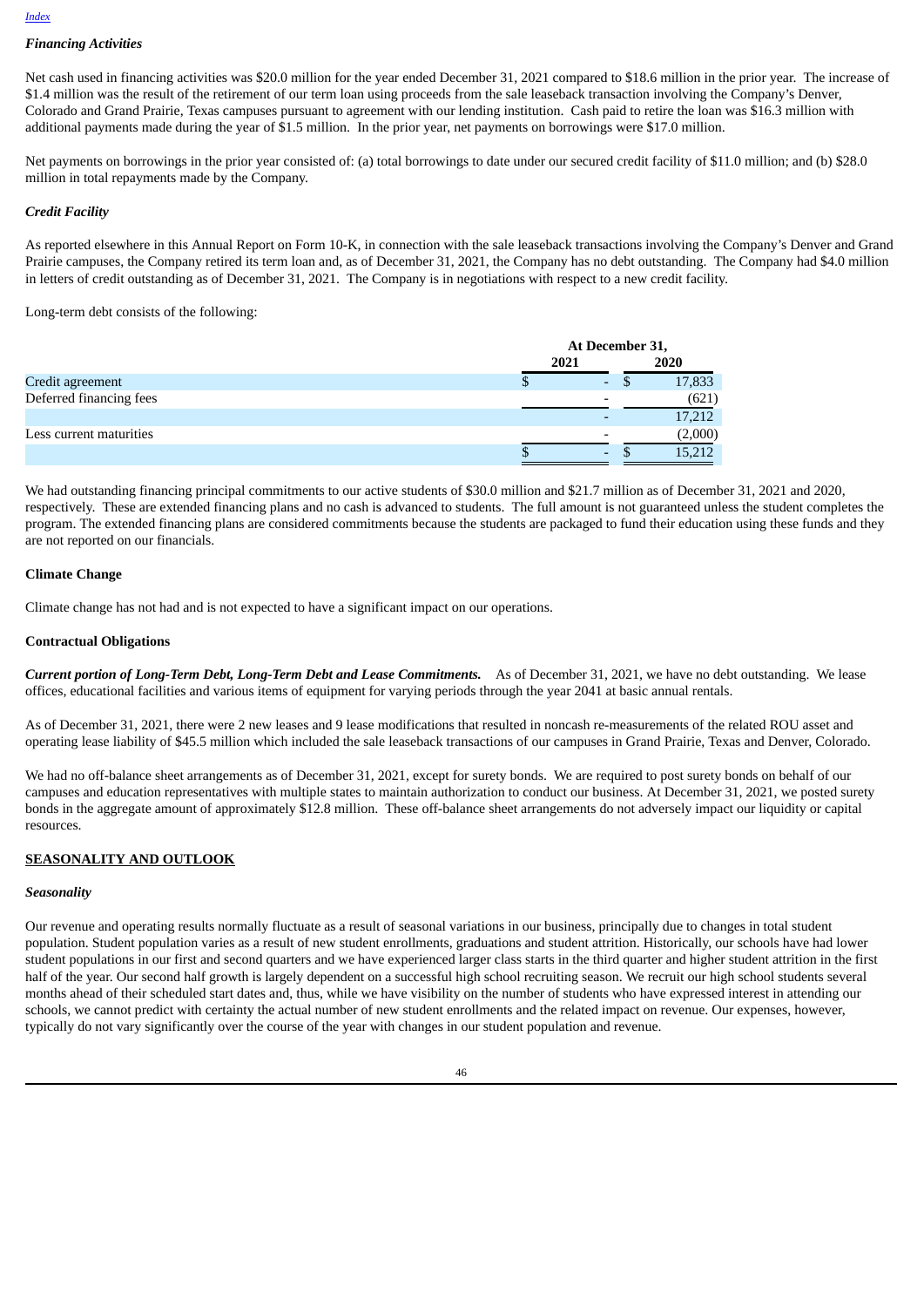### **Effect of Inflation**

Inflation has not had a material effect on our operations except for some inflationary pressures on certain instructor salaries.

#### **ITEM 7A. QUANTITATIVE AND QUALITATIVE DISCLOSURES ABOUT MARKET RISK**

We are a smaller reporting company as defined by Rule 12b-2 of the Exchange Act and are not required to provide the information otherwise required under this item.

#### **ITEM 8. FINANCIAL STATEMENTS AND SUPPLEMENTARY DATA**

See "Index to Consolidated Financial Statements" on page F-1 of this Annual Report on Form 10-K.

# **ITEM 9. CHANGES IN AND DISAGREEMENTS WITH ACCOUNTANTS ON ACCOUNTING AND FINANCIAL DISCLOSURE**

None.

#### **ITEM 9A. CONTROLS AND PROCEDURES**

#### **Evaluation of Disclosure Controls and Procedures**

Our Chief Executive Officer and Chief Financial Officer, after evaluating, together with management, the effectiveness of our disclosure controls and procedures (as defined in Securities Exchange Act Rule 13a-15(e)) as of December 31, 2021 have concluded that our disclosure controls and procedures are effective to reasonably ensure that material information required to be disclosed by us in the reports that we file or submit under the Securities Exchange Act of 1934, as amended, is recorded, processed, summarized and reported within the time periods specified by Securities and Exchange Commissions' Rules and Forms and that such information is accumulated and communicated to our management, including our Chief Executive Officer and Chief Financial Officer, as appropriate, to allow timely decisions regarding required disclosure.

#### **Internal Control Over Financial Reporting**

During the quarter ended December 31, 2021, there has been no change in our internal control over financial reporting that has materially affected, or is reasonably likely to materially affect, our internal control over financial reporting.

# Management's Annual Report on Internal Control over Financial Reporting and Attestation Report of Independent Registered Public Accounting **Firm**

The management of the Company is responsible for establishing and maintaining adequate internal control over financial reporting as defined in Rule 13a-15(f) under the Securities Exchange Act of 1934, as amended. The Company's internal control system was designed to provide reasonable assurance to the Company's management and Board of Directors regarding the reliability of financial reporting and the preparation of financial statements for external purposes in accordance with generally accepted accounting principles.

Management assessed the effectiveness of the Company's internal control over financial reporting as of December 31, 2021, based on the framework set forth by the Committee of Sponsoring Organizations of the Treadway Commission (COSO) in *Internal Control—Integrated Framework (2013)*. Based on its assessment, management believes that, as of December 31, 2021, the Company's internal control over financial reporting is effective.

Because of its inherent limitations, internal control over financial reporting may not prevent or detect misstatements. Also, projections of any evaluation of effectiveness to future periods are subject to the risk that controls may become inadequate because of changes in conditions, or that the degree of compliance with the policies or procedures may deteriorate.

The Company's independent auditors, Deloitte & Touche LLP, an independent registered public accounting firm, audited the Company's internal control over financial reporting as of December 31, 2021, as stated in their report included in this Form 10-K that follows.

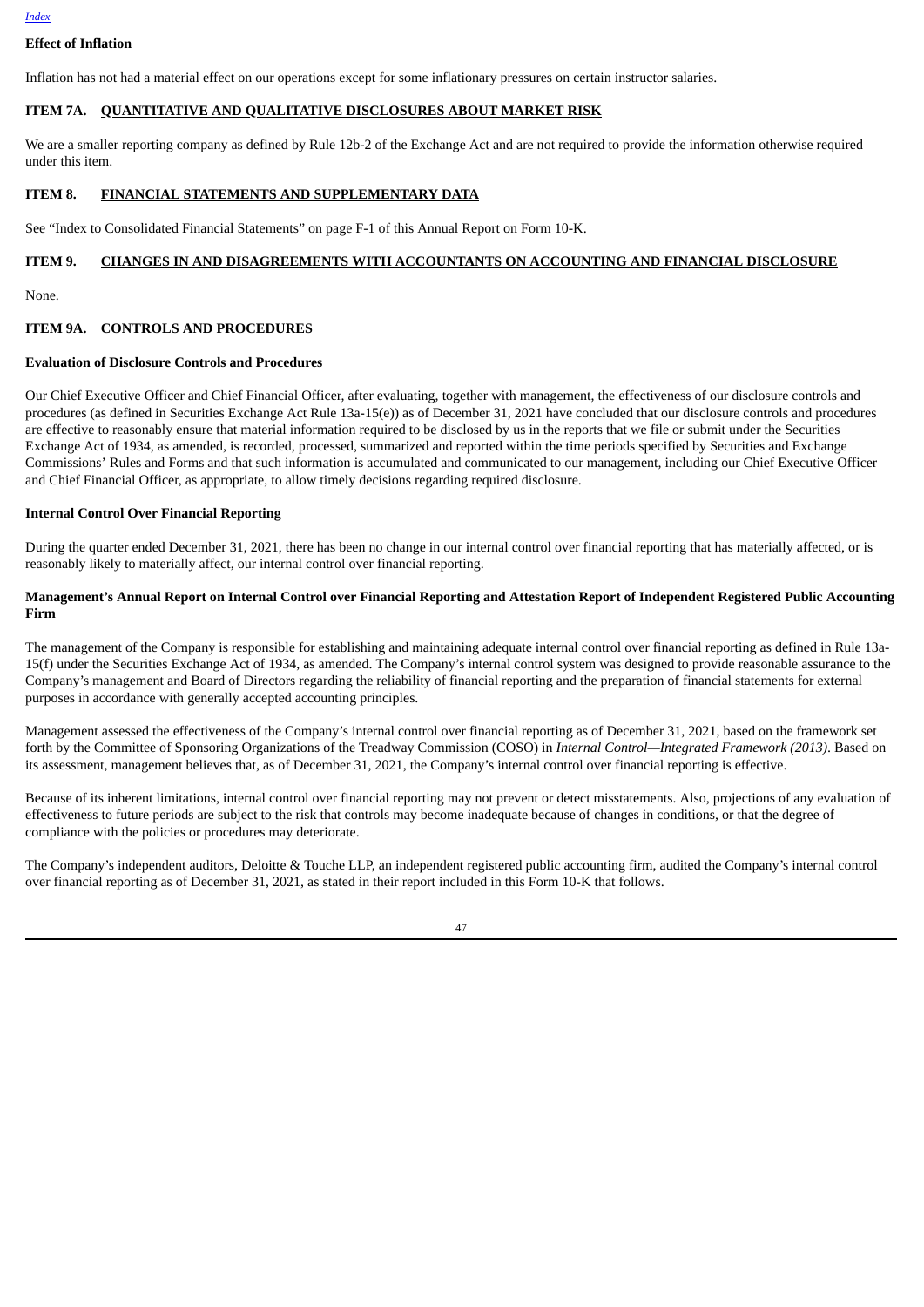# **ITEM 9B. OTHER INFORMATION**

None.

# **ITEM 9C. DISCLOSURES REGARDING FOREIGN JURISDICTIONS THAT PREVENT INSPECTIONS**

None.

#### **PART III.**

Certain information required by this item will be included in a definitive proxy statement for the Company's annual meeting of shareholders or an amendment to this Annual Report on Form 10-K, in either case filed with the Securities and Exchange Commission within 120 days after December 31, 2021, and is incorporated by reference herein.

#### **ITEM 10. DIRECTORS, EXECUTIVE OFFICERS AND CORPORATE GOVERNANCE**

### **Directors and Executive Officers**

Certain information required by this Item 10 of Part III is incorporated by reference from a definitive proxy statement or an amendment to this Annual Report on Form 10-K that will be filed with the Securities and Exchange Commission within 120 days after December 31, 2021.

#### **Code of Ethics**

We have adopted a Code of Conduct and Ethics applicable to our directors, officers and employees and certain other persons, including our Chief Executive Officer and Chief Financial Officer. A copy of our Code of Ethics is available on our website at *www.lincolntech.edu*. If any amendments to or waivers from the Code of Conduct are made, we will disclose such amendments or waivers on our website.

### **ITEM 11. EXECUTIVE COMPENSATION**

The information required by this Item 11 of Part III is incorporated by reference from a definitive proxy statement or an amendment to this Annual Report on Form 10-K that will be filed with the Securities and Exchange Commission within 120 days after December 31, 2021.

### **ITEM 12. SECURITY OWNERSHIP OF CERTAIN BENEFICIAL OWNERS AND MANAGEMENT AND RELATED STOCKHOLDER MATTERS**

The information required by this Item 12 of Part III is incorporated by reference from a definitive proxy statement or an amendment to this Annual Report on Form 10-K that will be filed with the Securities and Exchange Commission within 120 days after December 31, 2021.

#### **ITEM 13. CERTAIN RELATIONSHIPS AND RELATED TRANSACTIONS, AND DIRECTOR INDEPENDENCE**

The information required by this Item 13 of Part III is incorporated by reference from a definitive proxy statement or an amendment to this Annual Report on Form 10-K that will be filed with the Securities and Exchange Commission within 120 days after December 31, 2021.

#### **ITEM 14. PRINCIPAL ACCOUNTING FEES AND SERVICES**

The information required by this Item 14 of Part III is incorporated by reference from a definitive proxy statement or an amendment to this Annual Report on Form 10-K that will be filed with the Securities and Exchange Commission within 120 days after December 31, 2021.

48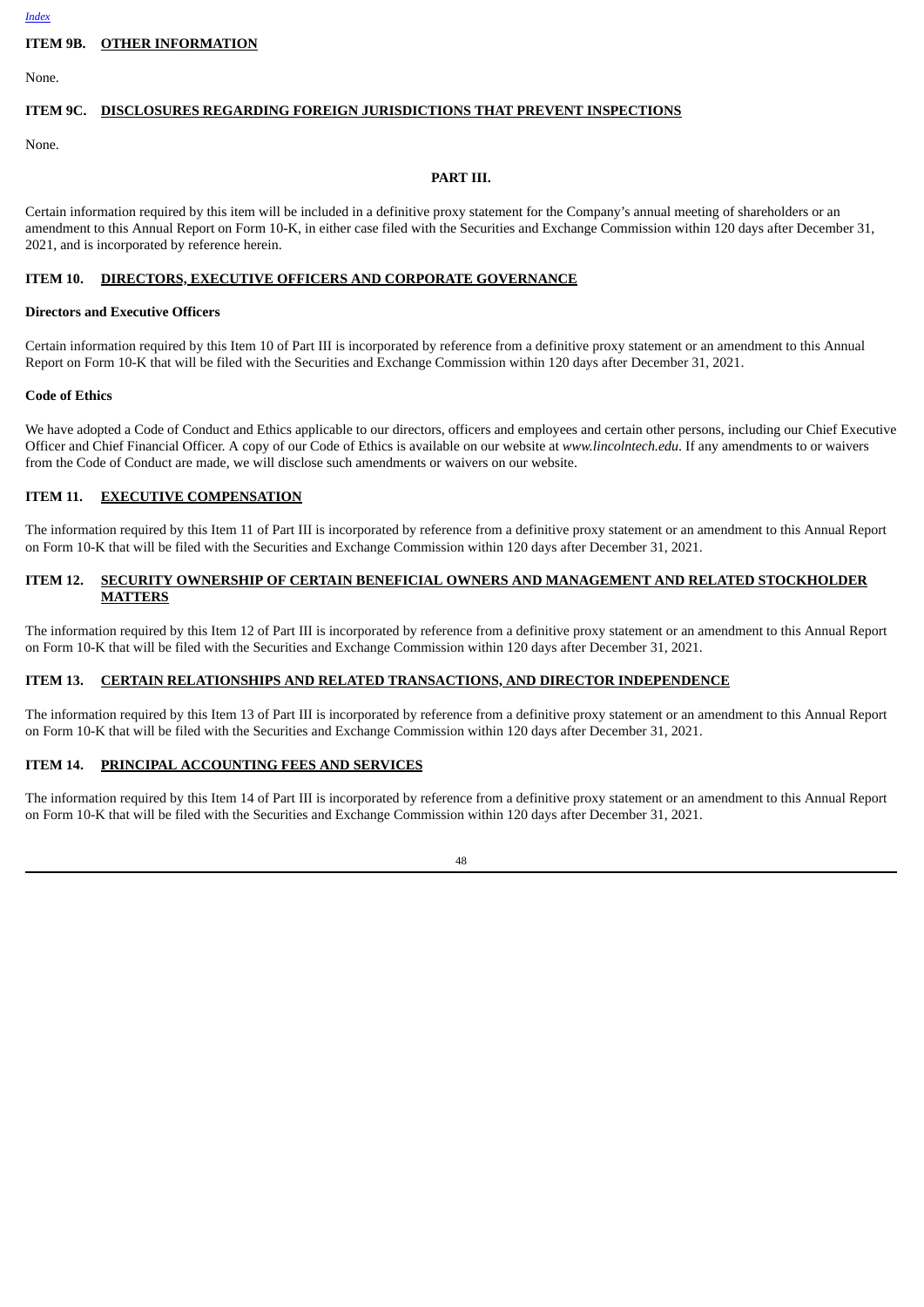**PART IV.**

### **ITEM 15. EXHIBITS AND FINANCIAL STATEMENT SCHEDULES**

### **1. Financial Statements**

See "Index to Consolidated Financial Statements" on page F-1 of this Annual Report on Form 10-K.

#### **2. Financial Statement Schedule**

See "Index to Consolidated Financial Statements" on page F-1 of this Annual Report on Form 10-K.

#### **3. Exhibits Required by Securities and Exchange Commission Regulation S-K**

Exhibit Number Description [3.1](https://www.sec.gov/Archives/edgar/data/1286613/000104746905016616/a2158903zex-3_2.htm) Amended and Restated Certificate of Incorporation of the Company (incorporated by reference to the Company's Registration Statement on Form S-1/A (Registration No. 333-123644) filed June 7, 2005. [3.2](https://www.sec.gov/Archives/edgar/data/1286613/000101905620000522/ex3_2.htm) Certificate of Amendment, dated November 14, 2019, to the Amended and Restated Certificate of Incorporation of the Company (incorporated by reference to Exhibit 3.2 of the Company's Registration Statement on Form S-3 filed October 6, 2020). [3.3](https://www.sec.gov/Archives/edgar/data/1286613/000110465905030164/a05-11114_3ex3d1.htm) Bylaws of the Company, as amended on March 8, 2019 (incorporated by reference to Exhibit 3.1 of the Company's Form 8-K filed April 30, 2020). [4.1](https://www.sec.gov/Archives/edgar/data/1286613/000104746905017781/a2159767zex-4_1.htm) Specimen Stock Certificate evidencing shares of common stock (incorporated by reference to the Company's Registration Statement on Form S-1/A (Registration No. 333-123644) filed June 21, 2005). [4.2](https://www.sec.gov/Archives/edgar/data/1286613/000114036119020643/ex10_2.htm) Registration Rights Agreement, dated as of November 14, 2019, between the Company and the investors parties thereto (incorporated by reference to Exhibit 10.2 of the Company's Quarterly Report on Form 10-Q filed November 14, 2019). [4.3](https://www.sec.gov/Archives/edgar/data/1286613/000114036121007700/brhc10021355_ex4-3.htm) Description of Securities of the Company (incorporated by reference to Exhibit 4.3 of the Company's Form 10-K filed March 9, 2021). [10.1+](https://www.sec.gov/Archives/edgar/data/1286613/000114036120028175/brhc10017872_ex10-1.htm) Employment Agreement, dated as of December 10, 2020, between the Company and Scott M. Shaw (incorporated by reference to Exhibit 10.1 of the Company's Current Report on Form 8-K filed December 11, 2020). [10.2+](https://www.sec.gov/Archives/edgar/data/1286613/000114036118042837/ex10_3.htm) Employment Agreement, dated as of November 7, 2018, between the Company and Scott M. Shaw (incorporated by reference to Exhibit 10.3 of the Company's Quarterly Report on Form 10-Q filed November 9, 2018). [10.3+](https://www.sec.gov/Archives/edgar/data/1286613/000114036120028175/brhc10017872_ex10-2.htm) Employment Agreement, dated as of December 10, 2020, between the Company and Brian K. Meyers (incorporated by reference to Exhibit 10.2 of the Company's Current Report on Form 8-K filed December 11, 2020). [10.4+](https://www.sec.gov/Archives/edgar/data/1286613/000114036118042837/ex10_4.htm) Employment Agreement, dated as of November 7, 2018, between the Company and Brian K. Meyers (incorporated by reference to Exhibit 10.2 of the Company's Quarterly Report on Form 10-Q filed November 9, 2018). [10.5+](https://www.sec.gov/Archives/edgar/data/1286613/000114036120028175/brhc10017872_ex10-3.htm) Employment Agreement, dated as of December 10, 2020, between the Company and Stephen M. Buchenot (incorporated by reference to Exhibit 10.3 of the Company's Current Report on Form 8-K filed December 11, 2020). [10.6+](https://www.sec.gov/Archives/edgar/data/1286613/000114036119006635/ex10_1.htm) Employment Agreement dated April 3, 2019 between the Company and Stephen M. Buchenot (incorporated by reference to Exhibit 10.1 of the Company's Current Report on Form 8-K filed April 5, 2019).

49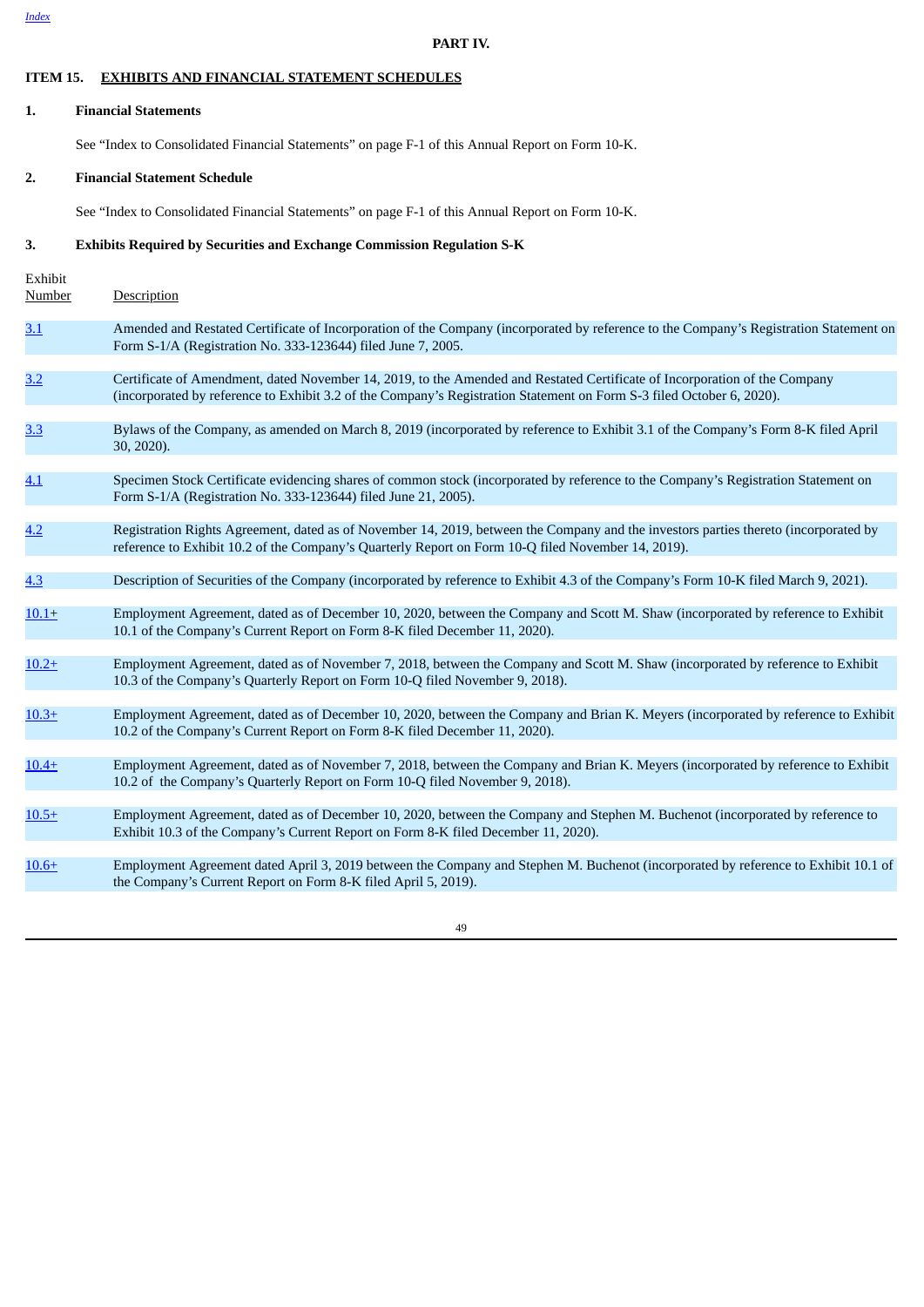| <b>Index</b>   |                                                                                                                                                                                                                                                                                                                                                                                                                                                                                                                                       |
|----------------|---------------------------------------------------------------------------------------------------------------------------------------------------------------------------------------------------------------------------------------------------------------------------------------------------------------------------------------------------------------------------------------------------------------------------------------------------------------------------------------------------------------------------------------|
| $10.7+$        | Lincoln Educational Services Corporation 2020 Long-Term Incentive Plan (incorporated by reference to Exhibit 10.16 of the Current<br>Report on Form 8-K dated June 5, 2020).                                                                                                                                                                                                                                                                                                                                                          |
| <u> 10.11</u>  | Securities Purchase Agreement, dated as of November 14, 2019, between the Company and the investor parties thereto (incorporated by<br>reference to Exhibit 10.1 of the Company's Quarterly Report on Form 10-Q filed November 14, 2019).                                                                                                                                                                                                                                                                                             |
| <u>10.12</u>   | Credit Agreement, dated as of November 14, 2019, among the Company, Lincoln Technical Institute, Inc. and its subsidiaries, and Sterling<br>National Bank (incorporated by reference to Exhibit 10.3 of the Company's Quarterly Report on Form 10-Q filed November 14, 2019).                                                                                                                                                                                                                                                         |
| <u>10.13</u>   | First Amendment to Credit Agreement, dated as of November 10, 2020, among the Company, Lincoln Technical Institute, Inc. and its<br>subsidiaries, and Sterling National Bank (incorporated by reference to Exhibit 10.1 of the Company's Quarterly Report on Form 10-Q filed<br>November 12, 2020).                                                                                                                                                                                                                                   |
| <u>10.14</u>   | Consent and Waiver Letter Agreement, dated as of September 23, 2021, by and among the Company and certain of its subsidiaries, and<br>Sterling National Bank (incorporated by reference to Exhibit 10.3 of the Company's Current Report on Form 8-K filed September 28,<br>2021).                                                                                                                                                                                                                                                     |
| 10.15          | Contract for the Purchase of Real Estate, dated as of September 24, 2021, by and between Nashville Acquisition, LLC and SLC<br>Development, LLC (incorporated by reference to Exhibit 10.1 of the Company's Current Report on Form 8-K filed September 28, 2021).                                                                                                                                                                                                                                                                     |
| <u> 10.16</u>  | Agreement for Purchase and Sale of Property, dated as of September 24, 2021 by and between Lincoln Technical Institute, Inc. and LNT<br>Denver (Multi) LLC (incorporated by reference to Exhibit 10.2 of the Company's Current Report on Form 8-K filed September 28, 2021).                                                                                                                                                                                                                                                          |
| <u>10.17</u>   | Form of Indemnification Agreement between the Company and each director of the Company (incorporated by reference to Exhibit 10.4 of<br>the Company's Quarterly Report on Form 10-Q filed November 14, 2019).                                                                                                                                                                                                                                                                                                                         |
| 10.18          | Indemnification Agreement between the Company and John A. Bartholdson (incorporated by reference to Exhibit 10.5 of the Company's<br>Quarterly Report on Form 10-Q filed November 14, 2019).                                                                                                                                                                                                                                                                                                                                          |
| $21.1*$        | Subsidiaries of the Company.                                                                                                                                                                                                                                                                                                                                                                                                                                                                                                          |
| <u> 23*</u>    | Consent of Independent Registered Public Accounting Firm.                                                                                                                                                                                                                                                                                                                                                                                                                                                                             |
| <u>24*</u>     | Power of Attorney (included on the Signature page of this Annual Report on Form 10-K).                                                                                                                                                                                                                                                                                                                                                                                                                                                |
| 31.1 *         | Certification of Chief Executive Officer pursuant to Section 302 of the Sarbanes-Oxley Act of 2002.                                                                                                                                                                                                                                                                                                                                                                                                                                   |
| <u>31.2 * </u> | Certification of Chief Financial Officer pursuant to Section 302 of the Sarbanes-Oxley Act of 2002.                                                                                                                                                                                                                                                                                                                                                                                                                                   |
| $32 *$         | Certification of Chief Executive Officer and Chief Financial Officer pursuant to 18 U.S.C. 1350, as adopted pursuant to Section 906 of the<br>Sarbanes-Oxley Act of 2002.                                                                                                                                                                                                                                                                                                                                                             |
| $101*$         | The following financial statements from Lincoln Educational Services Corporation's Annual Report on Form 10-K for the year ended<br>December 31, 2021, formatted in XBRL: (i) Consolidated Statements of Operations, (ii) Consolidated Balance Sheets, (iii) Consolidated<br>Statements of Cash Flows, (iv) Consolidated Statements of Comprehensive (Loss) Income, (v) Consolidated Statement of Changes in<br>Stockholders' Equity and (vi) the Notes to Consolidated Financial Statements, tagged as blocks of text and in detail. |
| 104            | Cover Page Interactive Data File (formatted as Inline XBRL and contained in Exhibit 101*.                                                                                                                                                                                                                                                                                                                                                                                                                                             |
|                |                                                                                                                                                                                                                                                                                                                                                                                                                                                                                                                                       |

\* Filed herewith.

+ Indicates management contract or compensatory plan or arrangement required to be filed or incorporated by reference as an exhibit to this Form 10-K pursuant to Item 15(b) of Form 10-K.

**\*\*** As provided in Rule 406T of Regulation S-T, this information is furnished and not filed for purposes of Sections 11 and 12 of the Securities Act of 1933 and Section 18 of the Securities Exchange Act of 1934.

# **ITEM 16. FORM 10-K SUMMARY**

None.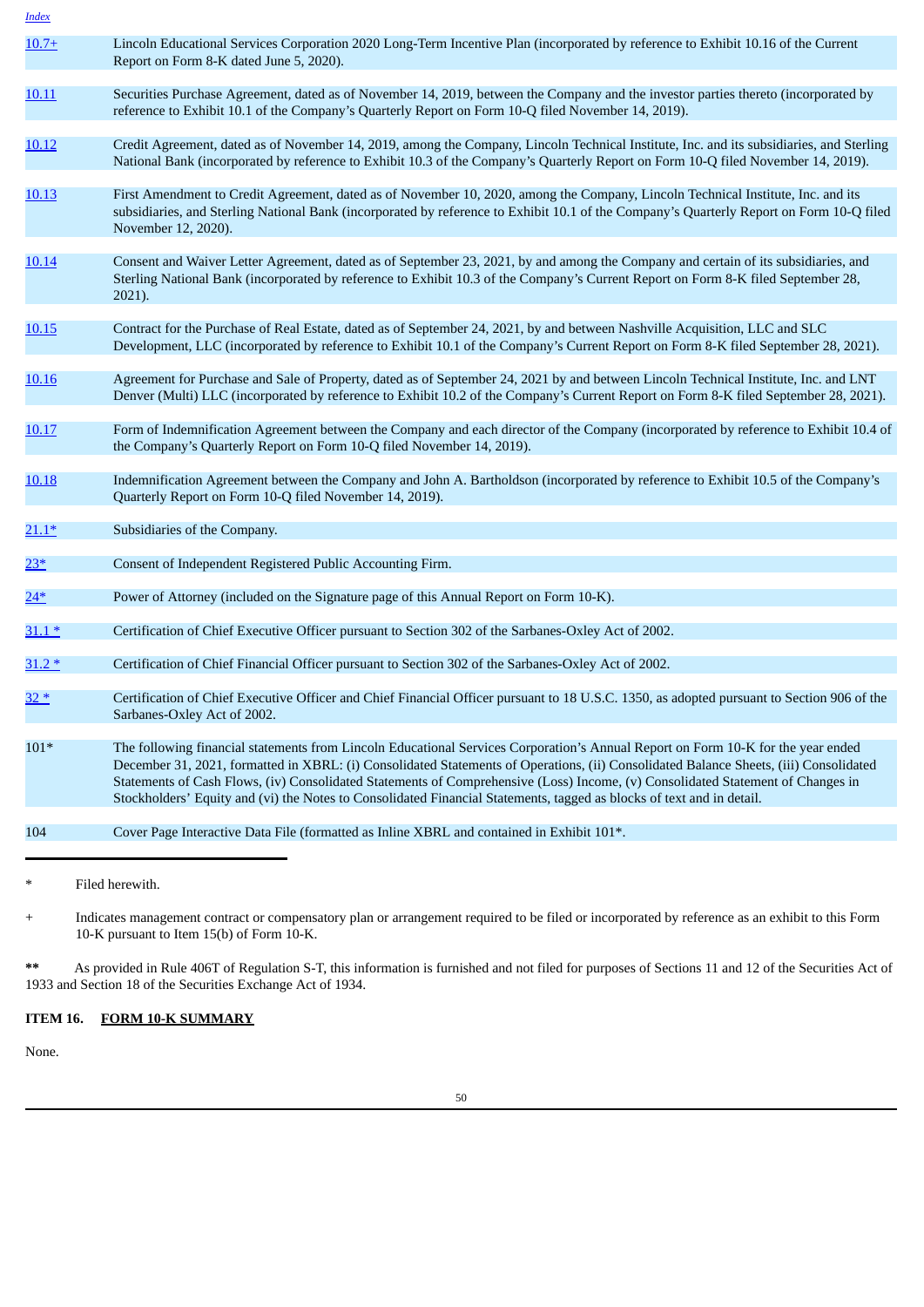#### **SIGNATURES**

<span id="page-54-0"></span>Pursuant to the requirements of Section 13 or 15(d) of the Securities Exchange Act of 1934, the registrant has duly caused this report to be signed on its behalf by the undersigned, thereunto duly authorized.

Date: March 3, 2022

### LINCOLN EDUCATIONAL SERVICES CORPORATION

By: /s/ Brian Meyers

Brian Meyers Executive Vice President, Chief Financial Officer and Treasurer (Principal Accounting and Financial Officer)

### **POWER OF ATTORNEY**

KNOW ALL PERSONS BY THESE PRESENTS, that each of the undersigned constitutes and appoints Scott M. Shaw and Brian K. Meyers, and each of them, as attorneys-in-fact and agents, with full power of substitution and re-substitution, for and in the name, place and stead of the undersigned, in any and all capacities, to sign any and all amendments to this Annual Report on Form 10-K, and to file the same, with all exhibits thereto and all other documents in connection therewith, with the Securities and Exchange Commission, granting unto said attorneys-in-fact and agents full power and authority to do and perform each and every act and thing requisite and necessary to be done in and about the premises, as fully to all intents and purposes as the undersigned might or could do in person, hereby ratifying and confirming all that each of said attorney-in-fact or substitute or substitutes, may lawfully do or cause to be done by virtue hereof.

Pursuant to the requirements of the Securities Exchange Act of 1934, this report has been signed below by the following persons on behalf of the registrant and in the capacities and on the dates indicated.

| Signature                                      | <b>Title</b>                                                                                                    | <b>Date</b>   |
|------------------------------------------------|-----------------------------------------------------------------------------------------------------------------|---------------|
| /s/ Scott M. Shaw<br>Scott M. Shaw             | Chief Executive Officer and Director                                                                            | March 3, 2022 |
| /s/ Brian K. Meyers<br>Brian K. Meyers         | Executive Vice President, Chief Financial Officer and Treasurer<br>(Principal Accounting and Financial Officer) | March 3, 2022 |
| /s/ John A. Bartholdson<br>John A. Bartholdson | Director                                                                                                        | March 3, 2022 |
| /s/ James J. Burke, Jr.<br>James J. Burke, Jr. | <b>Director</b>                                                                                                 | March 3, 2022 |
| /s/ Kevin M. Carney<br>Kevin M. Carney         | Director                                                                                                        | March 3, 2022 |
| /s/ Ronald E. Harbour<br>Ronald E. Harbour     | <b>Director</b>                                                                                                 | March 3, 2022 |
| /s/ J. Barry Morrow<br>J. Barry Morrow         | Director                                                                                                        | March 3, 2022 |
| /s/ Michael A. Plater<br>Michael A. Plater     | Director                                                                                                        | March 3, 2022 |
| /s/ Felecia J. Pryor<br>Felecia J. Pryor       | <b>Director</b>                                                                                                 | March 3, 2022 |
| /s/ Carlton Rose<br><b>Carlton Rose</b>        | <b>Director</b>                                                                                                 | March 3, 2022 |
|                                                |                                                                                                                 |               |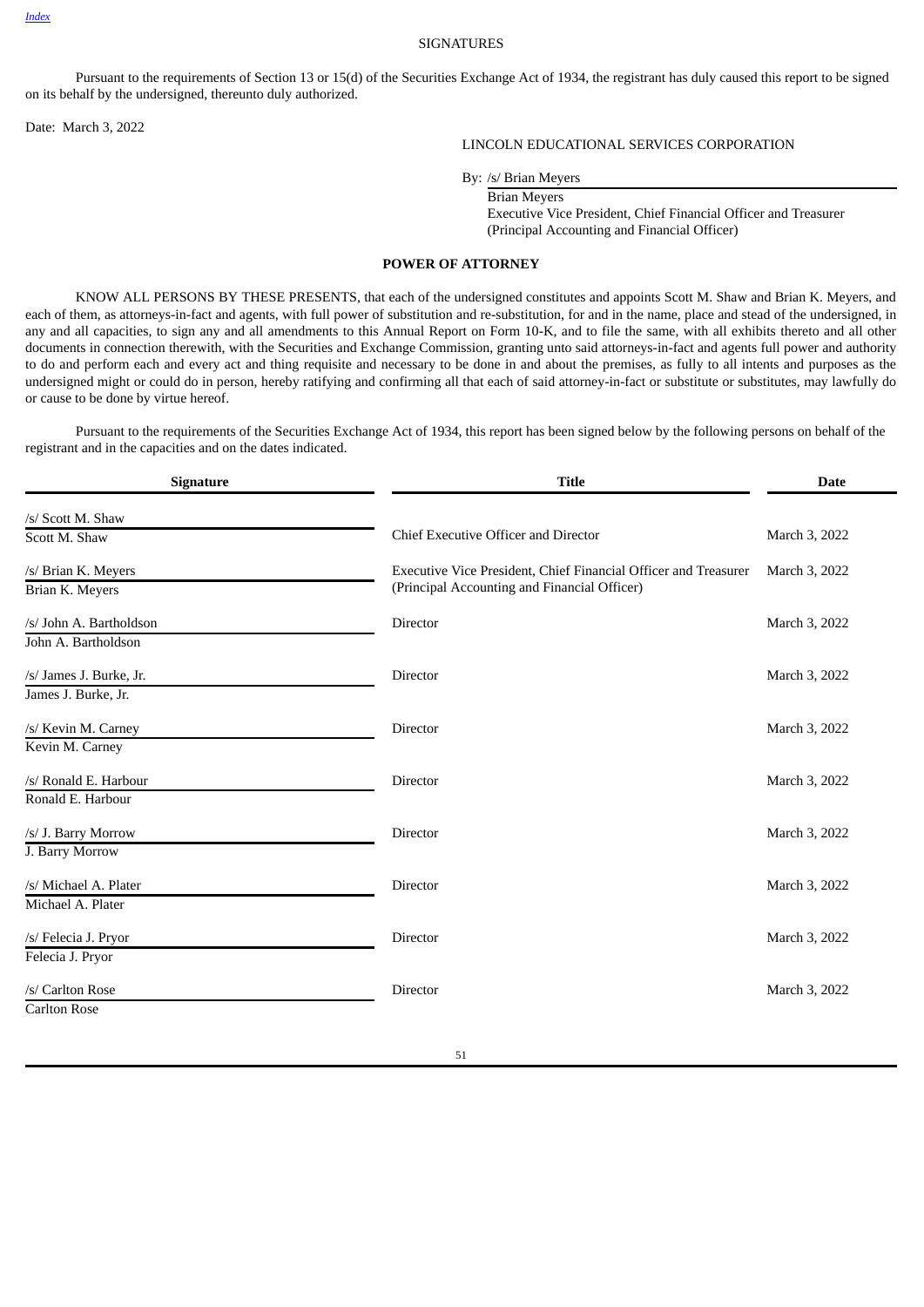# **INDEX TO CONSOLIDATED FINANCIAL STATEMENTS**

# **Page Number** Reports of Independent Registered Public Accounting Firm - Report of Independent Registered Public Accounting Firm (PCAOB ID No. 34) F-2 Consolidated Balance Sheets as of December 31, 2021 and 2020 F-5

| Consolidated Statements of Operations for the years ended December 31, 2021 and 2020                                             | $F-7$  |
|----------------------------------------------------------------------------------------------------------------------------------|--------|
| Consolidated Statements of Other Comprehensive Income for the years ended December 31, 2021 and 2020                             | $F-8$  |
| Consolidated Statements of Changes in Convertible Preferred Stock and Stockholders' Equity for the years ended December 31, 2021 |        |
| and 2020                                                                                                                         | $F-9$  |
| Consolidated Statements of Cash Flows for the years ended December 31, 2021 and 2020                                             | $F-10$ |
| Notes to Consolidated Financial Statements                                                                                       | $F-12$ |
| Schedule II-Valuation and Qualifying Accounts                                                                                    | F-33   |
|                                                                                                                                  |        |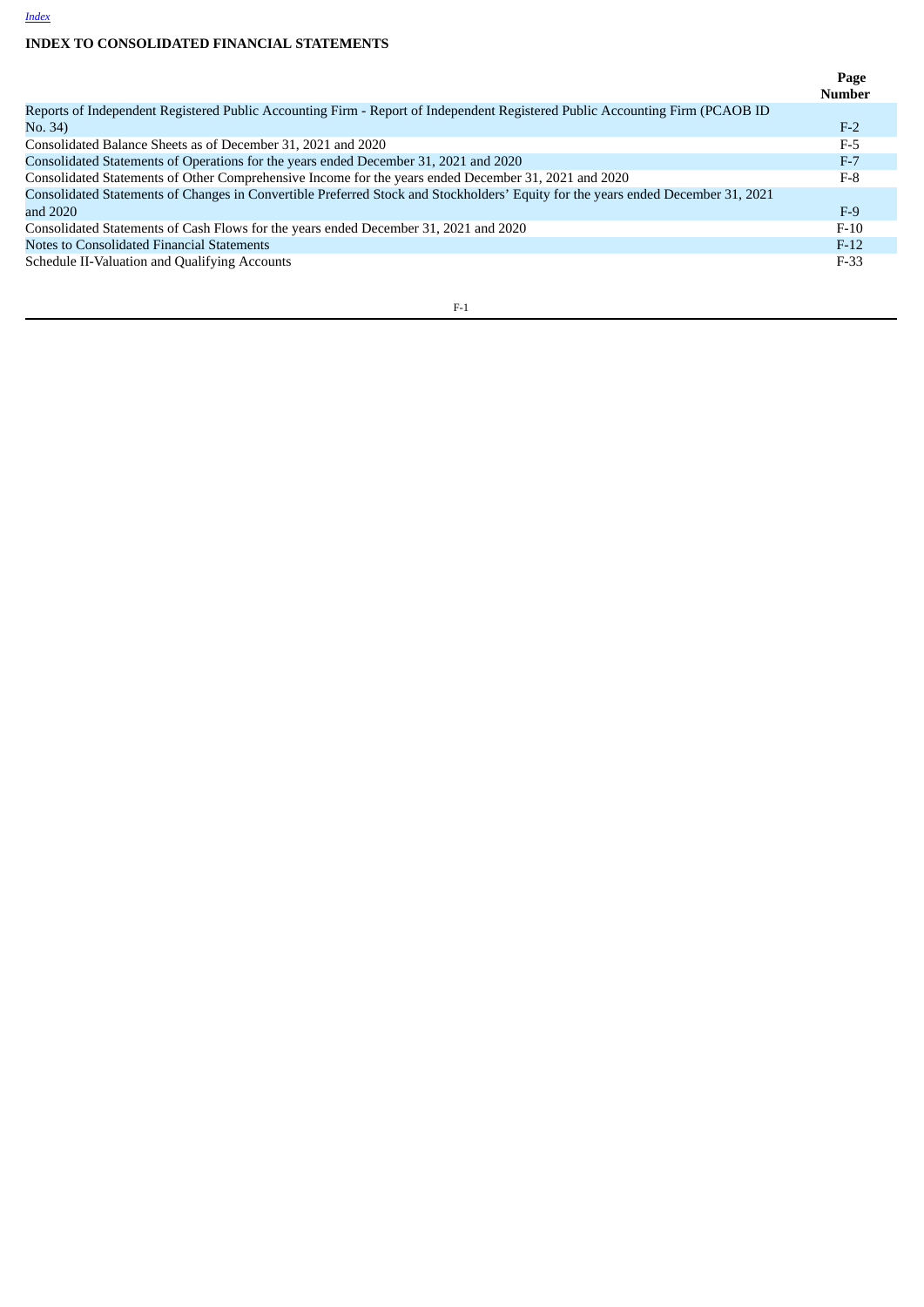# **REPORT OF INDEPENDENT REGISTERED PUBLIC ACCOUNTING FIRM**

To the Stockholders and Board of Directors of Lincoln Educational Services Corporation

#### **Opinion on the Financial Statements**

We have audited the accompanying consolidated balance sheets of Lincoln Educational Services Corporation and subsidiaries (the "Company") as of December 31, 2021 and 2020, and the related consolidated statements of operations, comprehensive income, changes in convertible preferred stock and stockholders' equity, and cash flows, for each of the two years in the period ended December 31, 2021, and the related notes and the schedule listed in the Index at Item 15 (collectively referred to as the "financial statements"). In our opinion, the financial statements present fairly, in all material respects, the financial position of the Company as of December 31, 2021 and 2020, and the results of its operations and its cash flows for each of the two years in the period ended December 31, 2021, in conformity with accounting principles generally accepted in the United States of America.

We have also audited, in accordance with the standards of the Public Company Accounting Oversight Board (United States) (PCAOB), the Company's internal control over financial reporting as of December 31, 2021, based on criteria established in *Internal Control — Integrated Framework (2013)* issued by the Committee of Sponsoring Organizations of the Treadway Commission and our report dated March 3, 2022*,* expressed an unqualified opinion on the Company's internal control over financial reporting.

#### **Basis for Opinion**

These financial statements are the responsibility of the Company's management. Our responsibility is to express an opinion on the Company's financial statements based on our audits. We are a public accounting firm registered with the PCAOB and are required to be independent with respect to the Company in accordance with the U.S. federal securities laws and the applicable rules and regulations of the Securities and Exchange Commission and the PCAOB.

We conducted our audits in accordance with the standards of the PCAOB. Those standards require that we plan and perform the audit to obtain reasonable assurance about whether the financial statements are free of material misstatement, whether due to error or fraud. Our audits included performing procedures to assess the risks of material misstatement of the financial statements, whether due to error or fraud, and performing procedures that respond to those risks. Such procedures included examining, on a test basis, evidence regarding the amounts and disclosures in the financial statements. Our audits also included evaluating the accounting principles used and significant estimates made by management, as well as evaluating the overall presentation of the financial statements. We believe that our audits provide a reasonable basis for our opinion.

#### **Critical Audit Matter**

The critical audit matter communicated below is a matter arising from the current-period audit of the financial statements that was communicated or required to be communicated to the audit committee and that (1) relates to accounts or disclosures that are material to the financial statements and (2) involved our especially challenging, subjective, or complex judgments. The communication of critical audit matters does not alter in any way our opinion on the financial statements, taken as a whole, and we are not, by communicating the critical audit matter below, providing a separate opinion on the critical audit matter or on the accounts or disclosures to which it relates.

#### Sale-Leaseback Transaction - Denver, Colorado and Grand Prairie, Texas Campuses - Refer to Note 7 to the financial statements **Critical Audit Matter Description**

The Company consummated a sale leaseback transaction on October 29, 2021, whereby they sold properties in Denver, Colorado, and Grand Prairie, Texas. Concurrently with the closing of the sale, the parties entered into a triple-net lease agreement for each of the properties pursuant to which the properties are being leased back to a subsidiary of the Company. The leases, in each case, provide Lincoln with a right of first offer ("ROFO") should the purchaser wish to sell the property. This transaction resulted in a \$22.5M gain on sale of assets recognized within the Consolidated Statement of Operations for the year ended December 31, 2021.

The Company's recognition of the leases as operating leases and the related gain on sale is premised on the transaction achieving successful sale accounting. In making this determination, the Company evaluated factors in Accounting Standards Codification ("ASC") Topic 606, *Revenue Recognition*, to conclude that the transaction qualified as a sale. This included analyzing the ROFO clause to determine whether it represents a repurchase agreement that would preclude the transaction from being accounted for as a successful sale. Additionally, the Company evaluated factors in ASC Topic 842, *Leases*, to confirm the newly created leases met the definition an operating lease. The Company also determined an Incremental Borrowing Rate ("IBR") that was utilized in the new operating lease calculations. Given the judgements necessary in evaluating this transaction, performing audit procedures to evaluate the reasonableness of management's position required a high degree of auditor judgment and an increased extent of effort, including the need to consult with professionals in our firm with expertise in sale-leaseback transactions.

#### **How the Critical Audit Matter was addressed in the Audit**

Our audit procedures related to evaluating the accounting interpretation and recognition of the transaction, included the following among others:

- We tested the operating effectiveness of controls over Management's accounting evaluation specific to the sale leaseback transaction.
- We tested the operating effectiveness of controls over the new lease measurement, including those over Management's review of the IBR.
- We obtained the executed lease agreement and transaction closing details and evaluated the terms to evaluate whether the transaction met the definition of an operating lease and a successful sale, which included consultation with professionals in our firm with expertise in sale-leaseback transactions.
- We inspected third party market data to determine whether the overall transaction was at fair value.
- With the assistance of our fair value specialists, we evaluated the reasonableness of the Company's IBR.
- We tested the calculation of the gain on sale of assets and the measurement of the right of use ("ROU") assets and lease liabilities related to the operating lease.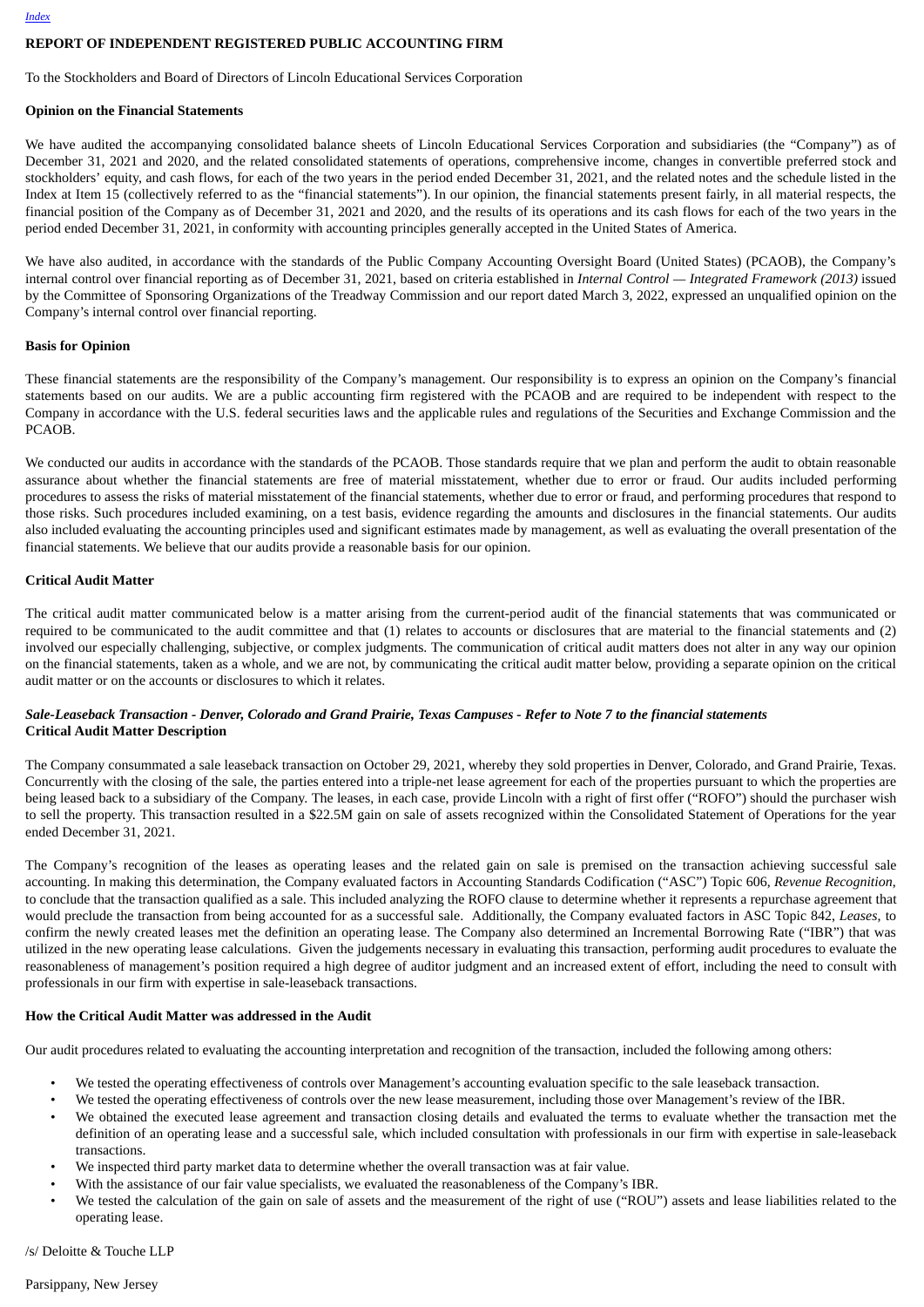March 3, 2022 We have served as the Company's auditor since 1999.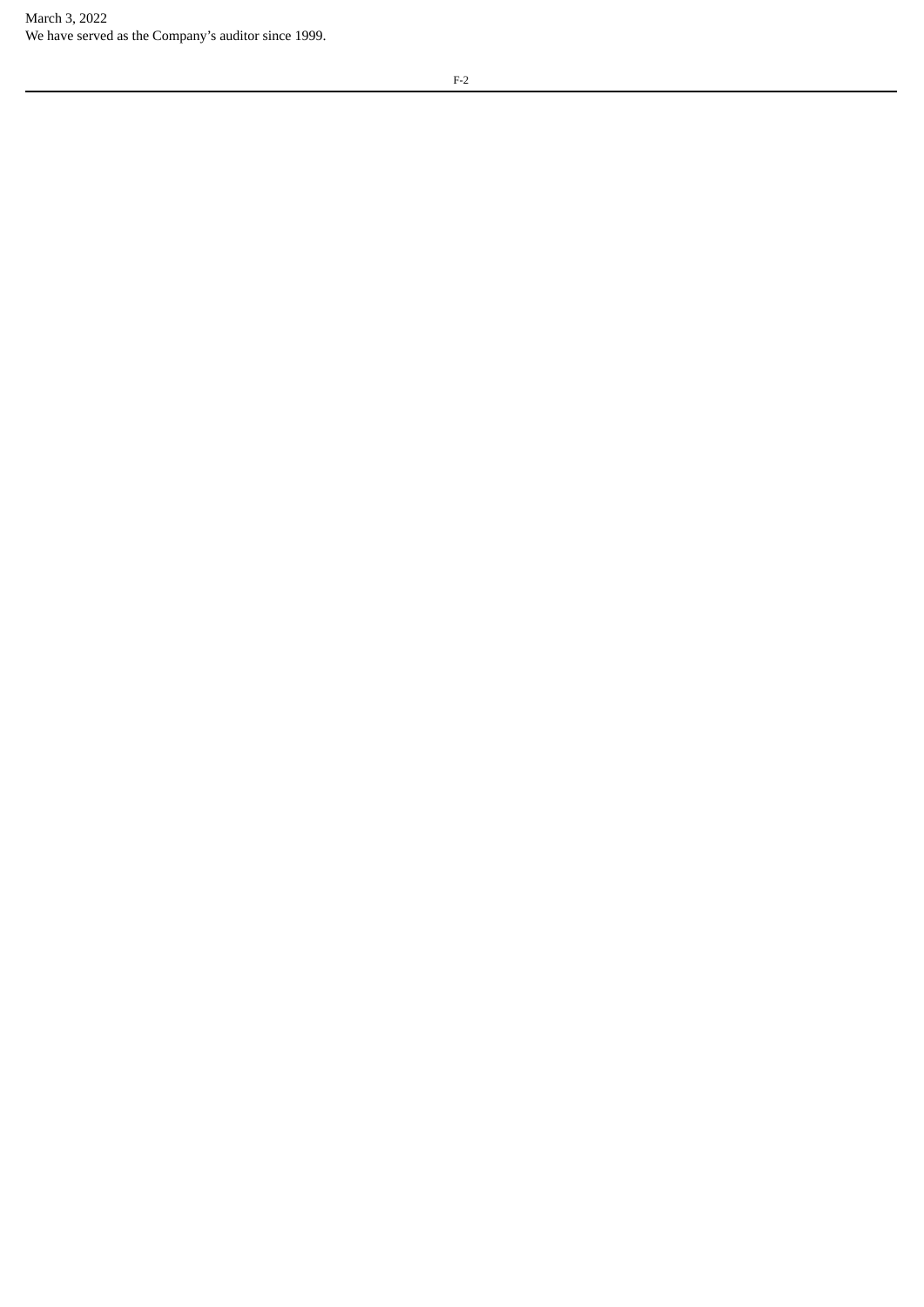### **REPORT OF INDEPENDENT REGISTERED PUBLIC ACCOUNTING FIRM**

To the Stockholders and Board of Directors of Lincoln Educational Services Corporation

#### **Opinion on Internal Control over Financial Reporting**

We have audited the internal control over financial reporting of Lincoln Educational Services Corporation and subsidiaries (the "Company") as of December 31, 2021, based on criteria established in *Internal Control — Integrated Framework (2013)* issued by the Committee of Sponsoring Organizations of the Treadway Commission (COSO). In our opinion, the Company maintained, in all material respects, effective internal control over financial reporting as of December 31, 2021, based on criteria established in *Internal Control — Integrated Framework (2013)* issued by COSO.

We have also audited, in accordance with the standards of the Public Company Accounting Oversight Board (United States) (PCAOB), the consolidated financial statements as of and for the year ended December 31, 2021, of the Company and our report dated March 3, 2022, expressed an unqualified opinion on those financial statements.

#### **Basis for Opinion**

The Company's management is responsible for maintaining effective internal control over financial reporting and for its assessment of the effectiveness of internal control over financial reporting, included in the accompanying Management's Report on Internal Control Over Financial Reporting. Our responsibility is to express an opinion on the Company's internal control over financial reporting based on our audit. We are a public accounting firm registered with the PCAOB and are required to be independent with respect to the Company in accordance with the U.S. federal securities laws and the applicable rules and regulations of the Securities and Exchange Commission and the PCAOB.

We conducted our audit in accordance with the standards of the PCAOB. Those standards require that we plan and perform the audit to obtain reasonable assurance about whether effective internal control over financial reporting was maintained in all material respects. Our audit included obtaining an understanding of internal control over financial reporting, assessing the risk that a material weakness exists, testing and evaluating the design and operating effectiveness of internal control based on the assessed risk, and performing such other procedures as we considered necessary in the circumstances. We believe that our audit provides a reasonable basis for our opinion.

#### **Definition and Limitations of Internal Control over Financial Reporting**

A company's internal control over financial reporting is a process designed to provide reasonable assurance regarding the reliability of financial reporting and the preparation of financial statements for external purposes in accordance with generally accepted accounting principles. A company's internal control over financial reporting includes those policies and procedures that (1) pertain to the maintenance of records that, in reasonable detail, accurately and fairly reflect the transactions and dispositions of the assets of the company; (2) provide reasonable assurance that transactions are recorded as necessary to permit preparation of financial statements in accordance with generally accepted accounting principles, and that receipts and expenditures of the company are being made only in accordance with authorizations of management and directors of the company; and (3) provide reasonable assurance regarding prevention or timely detection of unauthorized acquisition, use, or disposition of the company's assets that could have a material effect on the financial statements.

Because of its inherent limitations, internal control over financial reporting may not prevent or detect misstatements. Also, projections of any evaluation of effectiveness to future periods are subject to the risk that controls may become inadequate because of changes in conditions, or that the degree of compliance with the policies or procedures may deteriorate.

/s/ Deloitte & Touche LLP

Parsippany, New Jersey March 3, 2022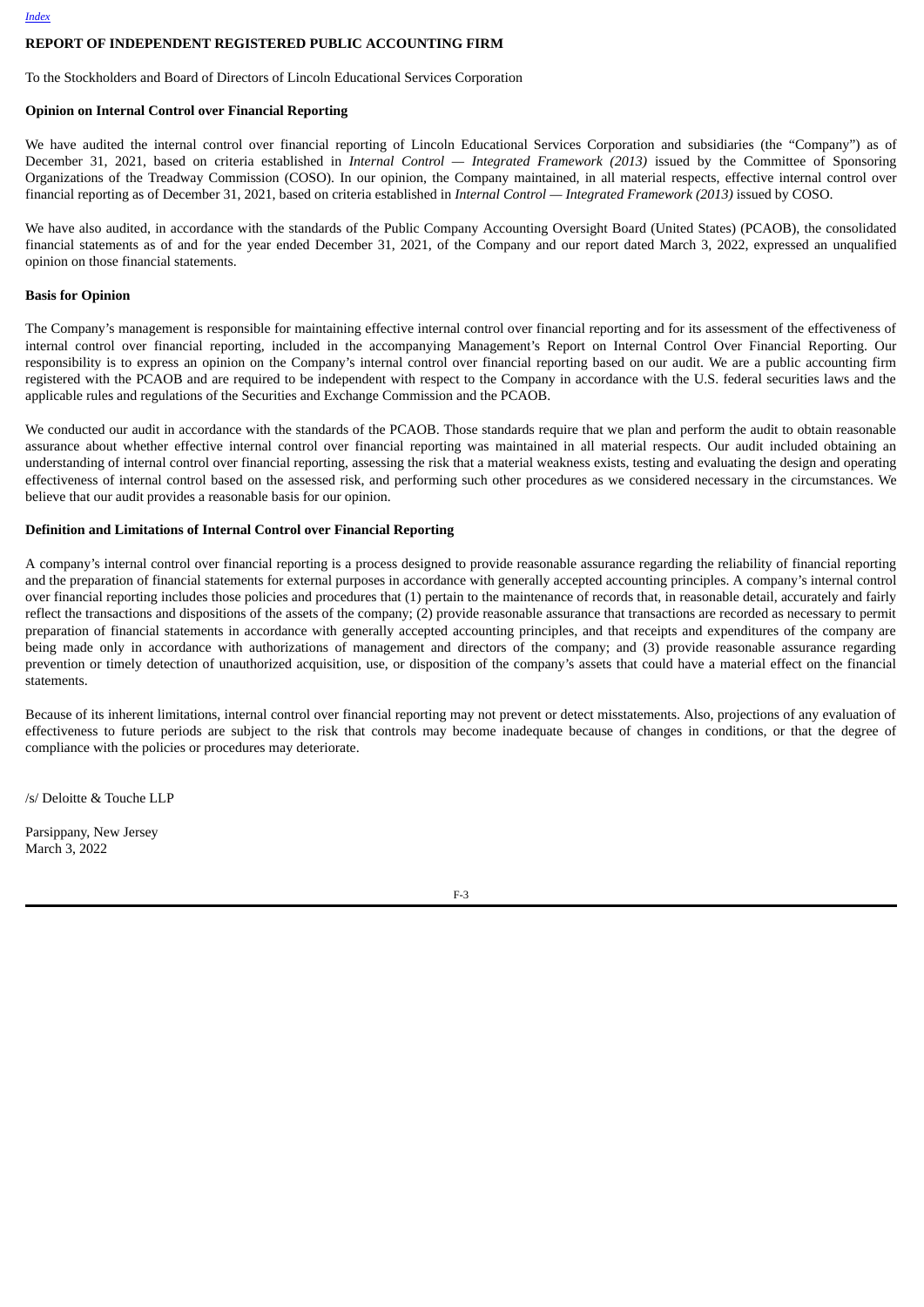# **CONSOLIDATED BALANCE SHEETS**

# **(In thousands, except share amounts)**

|                                                                                                                                                                          | December 31, |         |     |         |
|--------------------------------------------------------------------------------------------------------------------------------------------------------------------------|--------------|---------|-----|---------|
|                                                                                                                                                                          |              | 2021    |     | 2020    |
| <b>ASSETS</b>                                                                                                                                                            |              |         |     |         |
| <b>CURRENT ASSETS:</b>                                                                                                                                                   |              |         |     |         |
| Cash and cash equivalents                                                                                                                                                | \$           | 83,307  | -\$ | 38,026  |
| Accounts receivable, less allowance of \$26,837 and \$25,174 at December 31, 2021 and 2020, respectively                                                                 |              | 26,159  |     | 30,021  |
| Inventories                                                                                                                                                              |              | 2,721   |     | 2,394   |
| Prepaid expenses and other current assets                                                                                                                                |              | 4,881   |     | 3,723   |
| Asset held for sale                                                                                                                                                      |              | 4,559   |     |         |
| Total current assets                                                                                                                                                     |              | 121,627 |     | 74,164  |
|                                                                                                                                                                          |              |         |     |         |
| PROPERTY, EQUIPMENT AND FACILITIES - At cost, net of accumulated depreciation and amortization of<br>\$153,335 and \$176,300 at December 31, 2021 and 2020, respectively |              | 23,119  |     | 48,388  |
| <b>OTHER ASSETS:</b>                                                                                                                                                     |              |         |     |         |
| Noncurrent receivables, less allowance of \$5,084 and \$3,465 at December 31, 2021 and 2020, respectively                                                                |              | 20,028  |     | 16,463  |
| Deferred income taxes, net                                                                                                                                               |              | 23,708  |     | 35,718  |
| Operating lease right-of-use assets                                                                                                                                      |              | 91,487  |     | 55,187  |
| Goodwill                                                                                                                                                                 |              | 14,536  |     | 14,536  |
| Other assets, net                                                                                                                                                        |              | 794     |     | 734     |
| Total other assets                                                                                                                                                       |              | 150,553 |     | 122,638 |
| <b>TOTAL ASSETS</b>                                                                                                                                                      |              | 295,299 |     | 245,190 |

See notes to consolidated financial statements.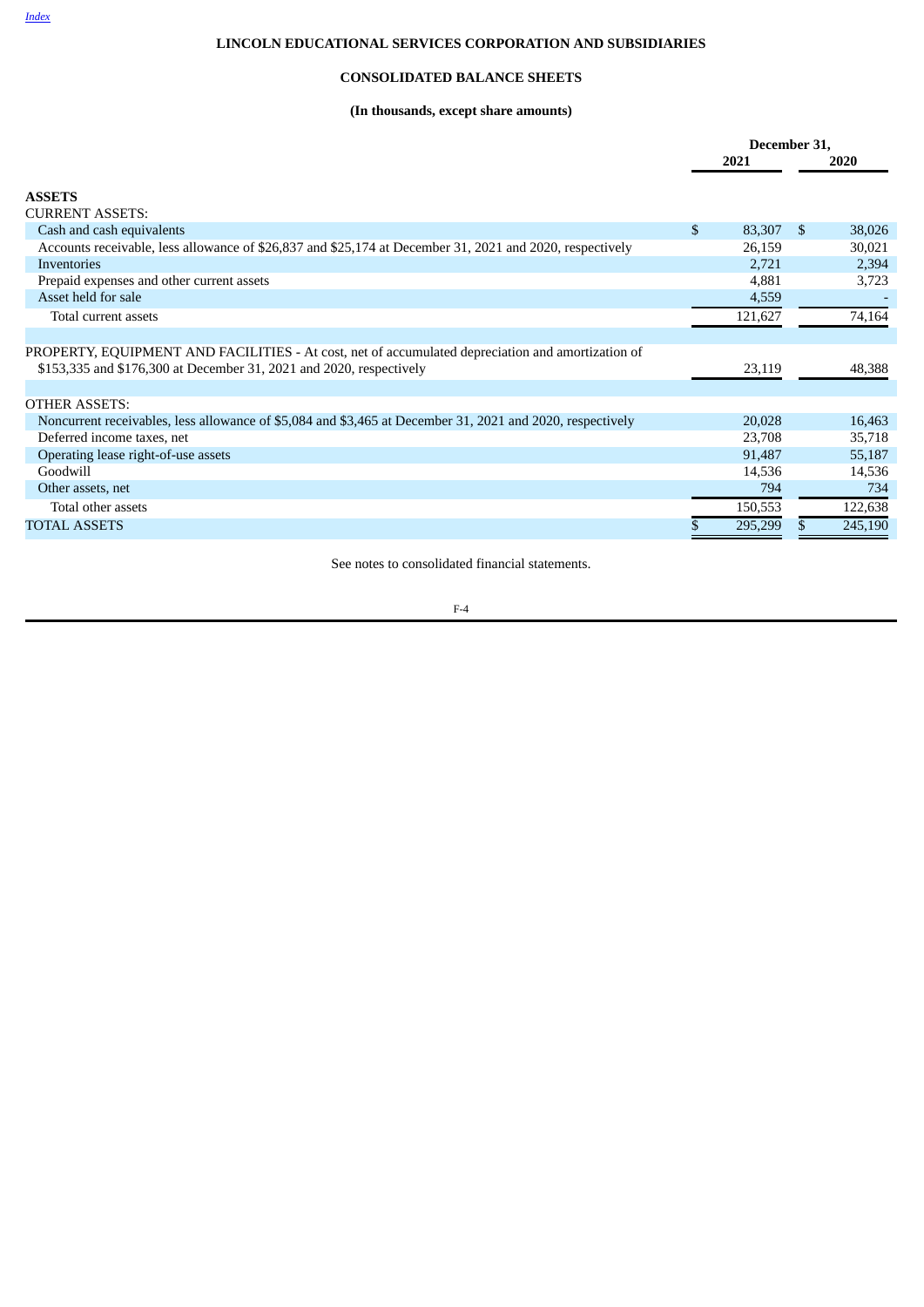# **LINCOLN EDUCATIONAL SERVICES CORPORATION AND SUBSIDIARIES**

# **CONSOLIDATED BALANCE SHEETS**

# **(In thousands, except share amounts)**

# **(Continued)**

|                                                                                                                    | December 31, |                |                |           |
|--------------------------------------------------------------------------------------------------------------------|--------------|----------------|----------------|-----------|
|                                                                                                                    |              | 2021           |                | 2020      |
|                                                                                                                    |              |                |                |           |
| LIABILITIES, SERIES A CONVERTIBLE PREFERRED STOCK AND STOCKHOLDERS' EQUITY                                         |              |                |                |           |
| <b>CURRENT LIABILITIES:</b>                                                                                        |              |                |                |           |
| Current portion of credit agreement                                                                                | \$           | $\blacksquare$ | $\mathfrak{s}$ | 2,000     |
| Unearned tuition                                                                                                   |              | 25,405         |                | 23,453    |
| Accounts payable                                                                                                   |              | 12,297         |                | 15,676    |
| Accrued expenses                                                                                                   |              | 15,669         |                | 16,692    |
| Income taxes payable                                                                                               |              | 1,017          |                | 491       |
| Current portion of operating lease liabilities                                                                     |              | 11,479         |                | 8,504     |
| Other short-term liabilities                                                                                       |              | 15             |                | 26        |
| Total current liabilities                                                                                          |              | 65,882         |                | 66,842    |
|                                                                                                                    |              |                |                |           |
| <b>NONCURRENT LIABILITIES:</b>                                                                                     |              |                |                |           |
| Long-term credit agreement                                                                                         |              |                |                | 15,212    |
| Pension plan liabilities                                                                                           |              | 1.607          |                | 4,252     |
| Long-term portion of operating lease liabilities                                                                   |              | 86,410         |                | 52,702    |
| Other long-term liabilities                                                                                        |              |                |                | 3,133     |
| <b>Total liabilities</b>                                                                                           |              | 153.899        |                | 142,141   |
|                                                                                                                    |              |                |                |           |
| <b>COMMITMENTS AND CONTINGENCIES</b>                                                                               |              |                |                |           |
| <b>SERIES A CONVERTIBLE PREFERRED STOCK</b>                                                                        |              |                |                |           |
| Preferred stock, no par value - 10,000,000 shares authorized, Series A convertible preferred shares, 12,700 shares |              |                |                |           |
| issued and outstanding as of each December 31, 2021 and 2020                                                       |              | 11,982         |                | 11,982    |
|                                                                                                                    |              |                |                |           |
| STOCKHOLDERS' EQUITY:                                                                                              |              |                |                |           |
| Common stock, no par value - authorized 100,000,000 shares at December 31, 2021 and 2020, issued and               |              |                |                |           |
| outstanding 27,000,687 shares at December 31, 2021 and 26,476,329 shares at December 31, 2020                      |              | 141,377        |                | 141,377   |
| Additional paid-in capital                                                                                         |              | 32,439         |                | 30,512    |
| Treasury stock at cost - 5,910,541 shares at December 31, 2021 and 2020                                            |              | (82, 860)      |                | (82, 860) |
| Retained earnings                                                                                                  |              | 39,702         |                | 6,203     |
| Accumulated other comprehensive loss                                                                               |              | (1,240)        |                | (4,165)   |
| Total stockholders' equity                                                                                         |              | 129,418        |                | 91,067    |
|                                                                                                                    |              |                |                |           |
| TOTAL LIABILITIES, SERIES A CONVERTIBLE PREFERRED STOCK AND STOCKHOLDERS' EQUITY                                   | \$           | 295,299        | $\mathfrak{S}$ | 245,190   |

See notes to consolidated financial statements.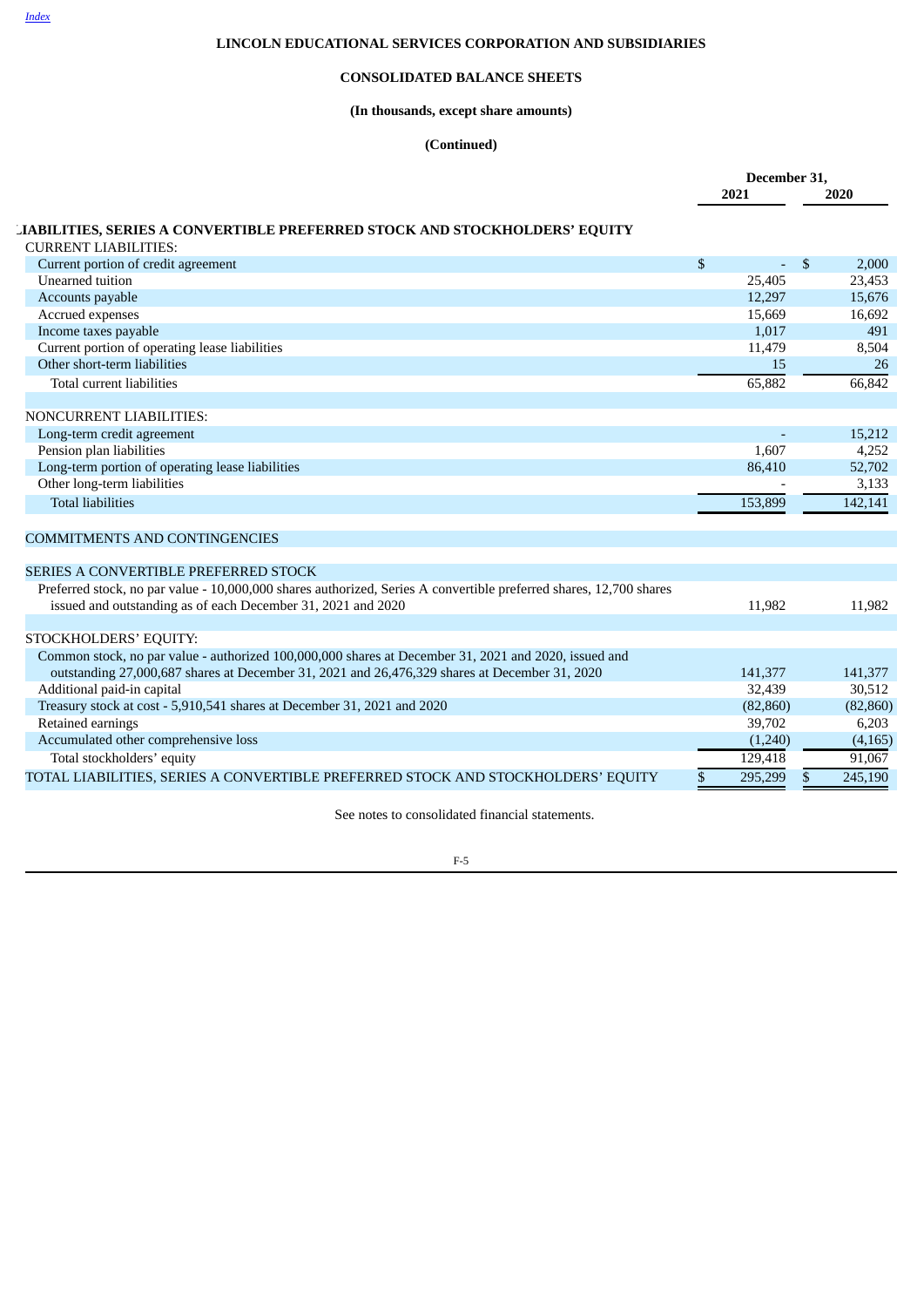# **CONSOLIDATED STATEMENTS OF OPERATIONS**

# **(In thousands, except per share amounts)**

|                                                       | <b>Year Ended December 31,</b><br>2021 | 2020          |
|-------------------------------------------------------|----------------------------------------|---------------|
| <b>REVENUE</b>                                        | \$<br>335,336                          | -S<br>293,095 |
| <b>COSTS AND EXPENSES:</b>                            |                                        |               |
| <b>Educational services and facilities</b>            | 138,931                                | 122,196       |
| Selling, general and administrative                   | 168,923                                | 156,199       |
| Gain on sale of assets                                | (22, 479)                              | (81)          |
| Impairment of long-lived assets                       | 700                                    |               |
| Total costs and expenses                              | 286,075                                | 278,314       |
| <b>OPERATING INCOME</b>                               | 49,261                                 | 14,781        |
| <b>OTHER:</b>                                         |                                        |               |
| Interest expense                                      | (2,015)                                | (1,275)       |
| <b>INCOME BEFORE INCOME TAXES</b>                     | 47,246                                 | 13,506        |
| PROVISION (BENEFIT) FOR INCOME TAXES                  | 12,528                                 | (35,059)      |
| <b>NET INCOME</b>                                     | 34,718                                 | 48,565        |
| PREFERRED STOCK DIVIDENDS                             | 1,219                                  | 1,378         |
| INCOME AVAILABLE TO COMMON STOCKHOLDERS               | 33,499<br>S.                           | 47,187<br>\$  |
| <b>Basic and Diluted</b>                              |                                        |               |
| Net income per share                                  | \$<br>1.04                             | \$.<br>1.49   |
| Weighted average number of common shares outstanding: |                                        |               |
| <b>Basic and Diluted</b>                              | 25,081                                 | 24,748        |
|                                                       |                                        |               |

See notes to consolidated financial statements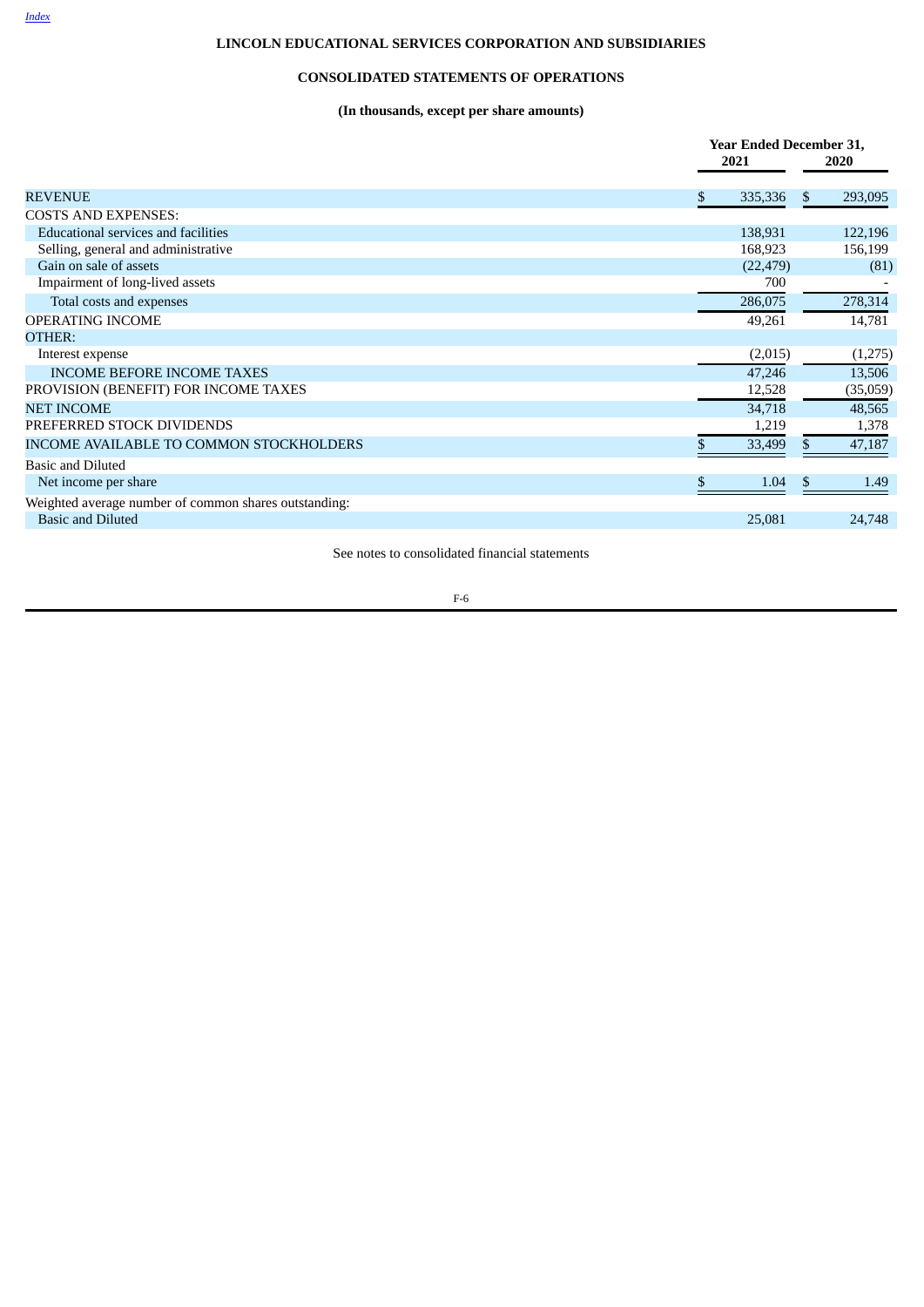# **CONSOLIDATED STATEMENTS OF OTHER COMPREHENSIVE INCOME**

# **(In thousands)**

|                                                                | December 31, |        |  |
|----------------------------------------------------------------|--------------|--------|--|
|                                                                | 2021         | 2020   |  |
| Net income                                                     | 34,718       | 48,565 |  |
| Other comprehensive income                                     |              |        |  |
| Derivative qualifying as a cash flow hedge, net of taxes (nil) | 878          | (703)  |  |
| Employee pension plan adjustments, net of taxes (746)          | 2.047        | (6)    |  |
| Comprehensive income                                           | 37.643       | 47,856 |  |

See notes to consolidated financial statements

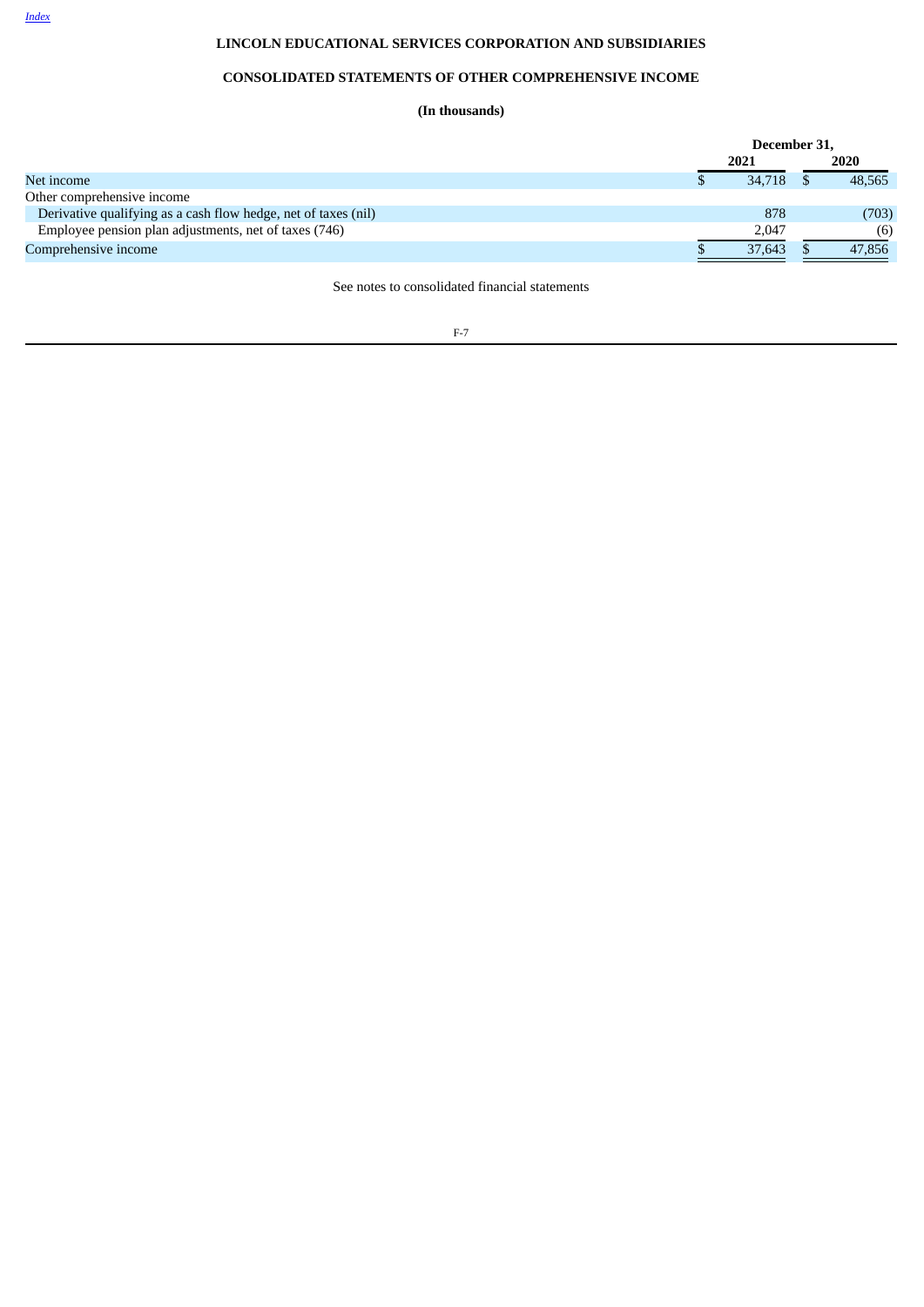# **CONSOLIDATED STATEMENTS OF CHANGES IN CONVERTIBLE PREFERRED STOCK AND STOCKHOLDERS' EQUITY**

# **(In thousands, except share amounts)**

|                                                       | <b>Stockholders' Equity</b> |               |                              |                       |                                                             |                                              |                     |                                                          |                  |
|-------------------------------------------------------|-----------------------------|---------------|------------------------------|-----------------------|-------------------------------------------------------------|----------------------------------------------|---------------------|----------------------------------------------------------|------------------|
|                                                       | <b>Common Stock</b>         |               | <b>Additional</b><br>Paid-in |                       | <b>Retained</b><br><b>Earnings</b><br>Treasury (Accumulated | <b>Accumulated</b><br>Other<br>Comprehensive |                     | <b>Series A</b><br>Convertible<br><b>Preferred Stock</b> |                  |
|                                                       | <b>Shares</b>               | <b>Amount</b> | Capital                      | <b>Stock</b>          | Deficit)                                                    | Income (Loss)                                | Total               | Shares                                                   | <b>Amount</b>    |
| BALANCE - January 1, 2019                             | 25,231,710 \$141,377 \$     |               | 30,145                       | $$ (82,860)$ \$       | $(42,058)$ \$                                               | $(3,456)$ \$                                 | 43,148              | 12,700                                                   | 11,982           |
| Net income                                            |                             |               |                              |                       | 48,565                                                      |                                              | 48,565              |                                                          |                  |
| Preferred stock dividend                              |                             | ۰             | (1,074)                      |                       | (304)                                                       | $\overline{\phantom{0}}$                     | (1,378)             |                                                          |                  |
| Employee pension plan adjustments                     |                             |               |                              |                       |                                                             | (6)                                          | (6)                 | $\blacksquare$                                           |                  |
| Derivative qualifying as cash flow hedge              |                             |               |                              |                       |                                                             | (703)                                        | (703)               |                                                          |                  |
| Stock-based compensation expense                      |                             |               |                              |                       |                                                             |                                              |                     |                                                          |                  |
| <b>Restricted stock</b>                               | 1,319,734                   |               | 1,686                        |                       |                                                             | ٠                                            | 1,686               |                                                          |                  |
| Net share settlement for                              |                             |               |                              |                       |                                                             |                                              |                     |                                                          |                  |
| equity-based compensation                             | (75, 115)                   |               | (245)                        |                       |                                                             |                                              | (245)               |                                                          |                  |
| BALANCE - December 31, 2020                           | 26,476,329                  | 141,377       | 30,512                       | (82, 860)             | 6,203                                                       | (4, 165)                                     | 91,067              | 12,700                                                   | 11,982           |
| Net income                                            |                             |               |                              |                       | 34,718                                                      |                                              | 34,718              |                                                          |                  |
| Preferred stock dividend                              |                             |               |                              |                       | (1,219)                                                     |                                              | (1,219)             |                                                          |                  |
| Employee pension plan adjustments                     |                             |               |                              |                       |                                                             | 2,047                                        | 2,047               |                                                          |                  |
| Derivative qualifying as cash flow hedge              |                             |               |                              |                       |                                                             | 878                                          | 878                 |                                                          |                  |
| Stock-based compensation expense                      |                             |               |                              |                       |                                                             |                                              |                     |                                                          |                  |
| <b>Restricted stock</b>                               | 679,331                     |               | 2,889                        |                       |                                                             |                                              | 2,889               |                                                          |                  |
| Net share settlement for<br>equity-based compensation | (154, 973)                  |               | (962)                        |                       |                                                             |                                              | (962)               |                                                          |                  |
| BALANCE - December 31, 2021                           | 27,000,687 \$141,377 \$     |               |                              | 32,439 \$ (82,860) \$ | 39,702 \$                                                   |                                              | $(1,240)$ \$129,418 |                                                          | 12,700 \$ 11,982 |

See notes to consolidated financial statements.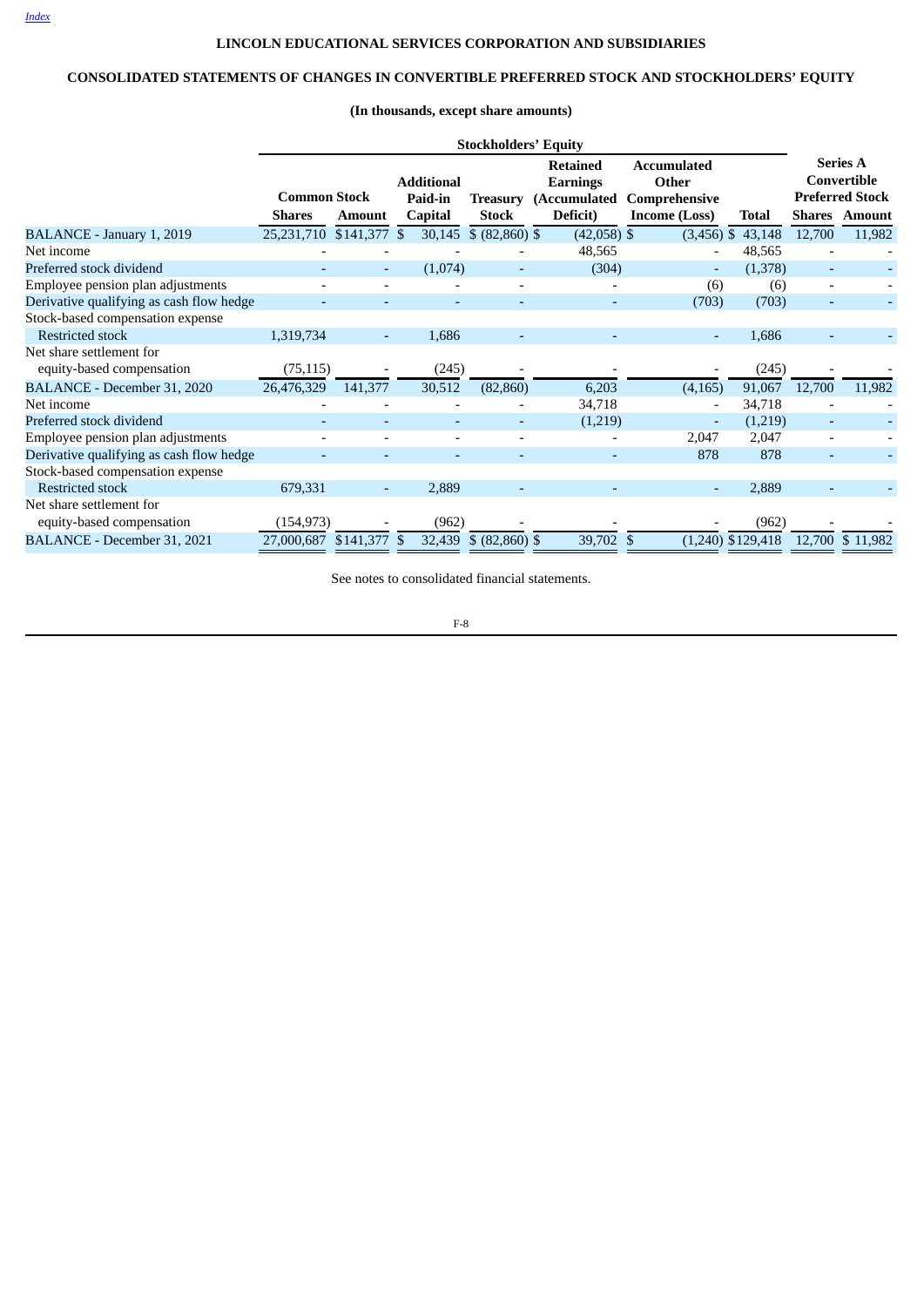# **CONSOLIDATED STATEMENTS OF CASH FLOWS**

# **(In thousands)**

|                                                                                   | Year Ended December 31,<br>2021 |                | 2020      |  |
|-----------------------------------------------------------------------------------|---------------------------------|----------------|-----------|--|
| CASH FLOWS FROM OPERATING ACTIVITIES:                                             |                                 |                |           |  |
| Net income                                                                        | \$<br>34,718                    | $\mathfrak{L}$ | 48,565    |  |
| Adjustments to reconcile net income to net cash provided by operating activities: |                                 |                |           |  |
| Depreciation and amortization                                                     | 7,140                           |                | 7,400     |  |
| Amortization of deferred finance fees                                             | 136                             |                | 181       |  |
| Write-off of deferred finance fees                                                | 485                             |                |           |  |
| Deferred income taxes                                                             | 12,010                          |                | (35, 871) |  |
| Gain on sale of assets                                                            | (22, 479)                       |                | (81)      |  |
| Impairment of long-lived assets                                                   | 700                             |                |           |  |
| Fixed asset donation                                                              | (2,058)                         |                | (334)     |  |
| Provision for doubtful accounts                                                   | 26,794                          |                | 26,888    |  |
| Stock-based compensation expense                                                  | 2,889                           |                | 1,686     |  |
| (Increase) decrease in assets:                                                    |                                 |                |           |  |
| Accounts receivable                                                               | (26, 497)                       |                | (37, 383) |  |
| Inventories                                                                       | (327)                           |                | (786)     |  |
| Prepaid income taxes and income taxes receivable                                  |                                 |                | 383       |  |
| Prepaid expenses and current assets                                               | (1,235)                         |                | 158       |  |
| Other assets                                                                      | (487)                           |                | 193       |  |
| Increase (decrease) in liabilities:                                               |                                 |                |           |  |
| Accounts payable                                                                  | (3,677)                         |                | 856       |  |
| Accrued expenses                                                                  | (1,023)                         |                | 8,823     |  |
| <b>Unearned</b> tuition                                                           | 1,952                           |                | 42        |  |
| Income taxes payable                                                              | 526                             |                | 491       |  |
| Other liabilities                                                                 | (2, 120)                        |                | 2,274     |  |
| Total adjustments                                                                 | (7,271)                         |                | (25,080)  |  |
| Net cash provided by operating activities                                         | 27,447                          |                | 23,485    |  |
| CASH FLOWS FROM INVESTING ACTIVITIES:                                             |                                 |                |           |  |
| Capital expenditures                                                              | (7,531)                         |                | (5,580)   |  |
| Proceeds from insurance settlement                                                |                                 |                | 97        |  |
| Proceeds from sale of property and equipment                                      | 45,379                          |                |           |  |
| Net cash provided by (used in) investing activities                               | 37,848                          |                | (5, 483)  |  |
| CASH FLOWS FROM FINANCING ACTIVITIES:                                             |                                 |                |           |  |
| Proceeds from borrowings                                                          |                                 |                | 11,000    |  |
| Payments on borrowings                                                            | (17, 833)                       |                | (28,000)  |  |
| Credit of deferred finance fees                                                   |                                 |                | 3         |  |
| Net share settlement for equity-based compensation                                | (962)                           |                | (245)     |  |
| Dividend payment for preferred stock                                              | (1,219)                         |                | (1,378)   |  |
| Net cash used in financing activities                                             | (20, 014)                       |                | (18, 620) |  |
| NET INCREASE (DECREASE) IN CASH, CASH EQUIVALENTS AND RESTRICTED CASH             | 45,281                          |                |           |  |
|                                                                                   |                                 |                | (618)     |  |
| CASH, CASH EQUIVALENTS AND RESTRICTED CASH-Beginning of year                      | 38,026                          |                | 38,644    |  |
| CASH, CASH EQUIVALENTS AND RESTRICTED CASH-End of year                            | 83,307<br>\$                    | \$             | 38,026    |  |

See notes to consolidated financial statements.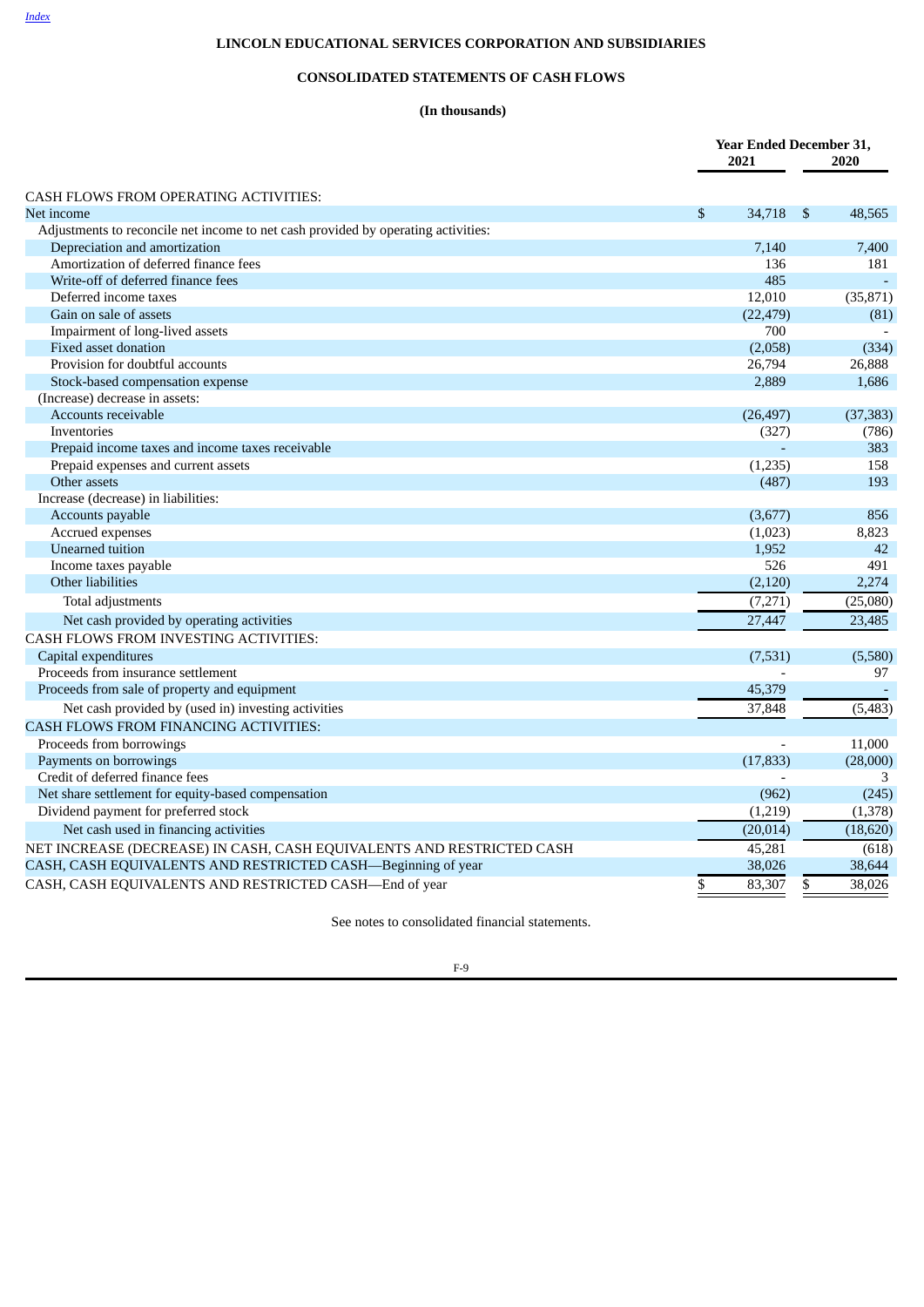# **LINCOLN EDUCATIONAL SERVICES CORPORATION AND SUBSIDIARIES**

# **CONSOLIDATED STATEMENTS OF CASH FLOWS**

# **(In thousands)**

# **(Continued)**

|                                                                                      |  | 2021  |    | <b>Year Ended December 31,</b><br><b>2020</b> |  |
|--------------------------------------------------------------------------------------|--|-------|----|-----------------------------------------------|--|
| SUPPLEMENTAL DISCLOSURES OF CASH FLOW INFORMATION:<br>Cash paid during the year for: |  |       |    |                                               |  |
| Interest                                                                             |  | 1.532 |    | 1,110                                         |  |
| Income taxes                                                                         |  | 737   |    | 179                                           |  |
| SUPPLEMENTAL SCHEDULE OF NONCASH INVESTING AND FINANCING ACTIVITIES:                 |  |       |    |                                               |  |
| Liabilities accrued for or noncash purchases of property and equipment               |  | 2.649 | £. | 975                                           |  |
|                                                                                      |  |       |    |                                               |  |

See notes to consolidated financial statements.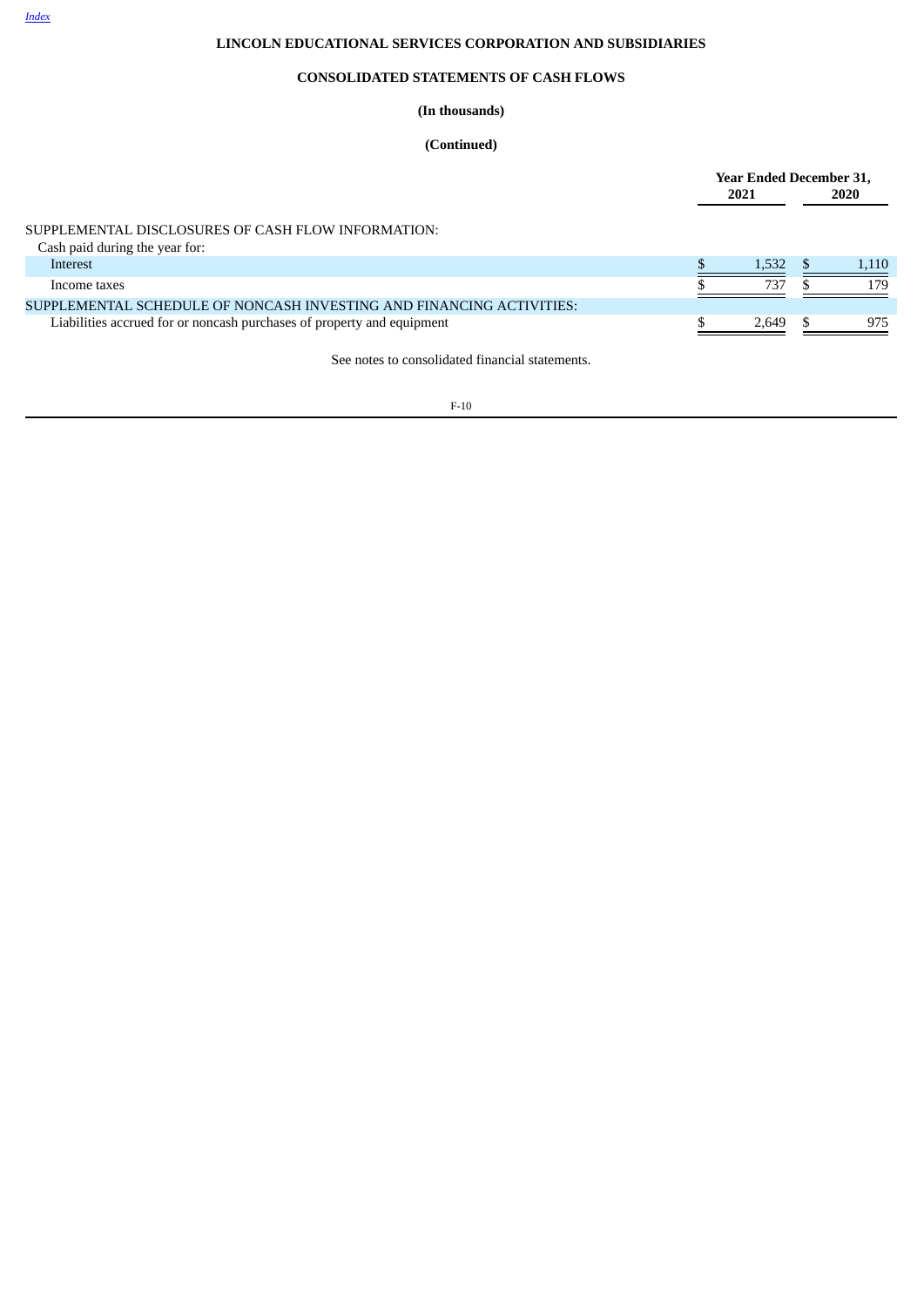#### **NOTES TO CONSOLIDATED FINANCIAL STATEMENTS**

# **AS OF DECEMBER 31, 2021 AND 2020 AND FOR THE TWO YEARS ENDED DECEMBER 31, 2021**

#### **(In thousands, except share and per share amounts, schools, campuses and unless otherwise stated)**

#### **1. SUMMARY OF SIGNIFICANT ACCOUNTING POLICIES**

*Business Activities*—Lincoln Educational Services Corporation and its subsidiaries (collectively, the "Company", "we", "our" and "us", as applicable) provide diversified career-oriented post-secondary education to recent high school graduates and working adults. The Company, which currently operates 22 schools in 14 states, offers programs in skilled trades (which include HVAC, welding and computerized numerical control and electrical and electronic systems technology, among other programs), automotive technology, healthcare services (which include nursing, dental assistant and medical administrative assistant, among other programs), hospitality services (which include culinary, therapeutic massage, cosmetology and aesthetics) and information technology. The schools operate under Lincoln Technical Institute, Lincoln College of Technology, Lincoln Culinary Institute, and Euphoria Institute of Beauty Arts and Sciences and associated brand names. Most of the campuses serve major metropolitan markets and each typically offers courses in multiple areas of study. Five of the campuses are destination schools, which attract students from across the United States and, in some cases, from abroad. The Company's other campuses primarily attract students from their local communities and surrounding areas. All of the campuses are nationally accredited and are eligible to participate in federal financial aid programs by the U.S. Department of Education (the "DOE") and applicable state education agencies and accrediting commissions which allow students to apply for and access federal student loans as well as other forms of financial aid.

The Company's business is organized into two reportable business segments: (a) Transportation and Skilled Trades, and (b) Healthcare and Other Professions ("HOPS").

*Liquidity*—As of December 31, 2021, the Company had cash and cash equivalents of \$83.3 million. As of December 31, 2020, the Company had cash and cash equivalents of \$38.0 million. As of December 31, 2020, the Company had a net cash balance of \$20.8 million calculated as cash and cash equivalents, less both the short-term and long-term portions of the Company's Credit Facility (defined below). The Company believes that its likely sources of cash should be sufficient to fund operations for the next twelve months and thereafter for the foreseeable future.

*Principles of Consolidation*—The accompanying consolidated financial statements include the accounts of Lincoln Educational Services Corporation and its wholly-owned subsidiaries. All intercompany accounts and transactions have been eliminated.

*Cash and Cash Equivalents*—Cash and cash equivalents include all cash balances and highly liquid short-term investments, which contain original maturities within three months of purchase. Pursuant to the DOE's cash management requirements, the Company retains funds from financial aid programs under Title IV of the Higher Education Act in segregated cash management accounts. The segregated accounts do not require a restriction on use of the cash and, as such, these amounts are classified as cash and cash equivalents on the consolidated balance sheet.

*Accounts Receivable*—The Company reports accounts receivable at net realizable value, which is equal to the gross receivable less an estimated allowance for uncollectible accounts. Noncurrent accounts receivable represent amounts due from graduates in excess of 12 months from the balance sheet date.

*Allowance for Uncollectible Accounts*—Based upon experience and judgment, an allowance is established for uncollectible accounts with respect to tuition receivables. In establishing the allowance for uncollectible accounts, the Company considers, among other things, current and expected economic conditions, a student's status (in-school or out-of-school), whether or not a student is currently making payments, and overall collection history. Changes in trends in any of these areas may impact the allowance for uncollectible accounts. The receivables balances of withdrawn students with delinquent obligations are reserved for based on our collection history.

*Inventories*—Inventories consist mainly of textbooks, computers, tools and supplies. Inventories are valued at the lower of cost or market on a first-in, first-out basis.

*Property, Equipment and Facilities*—*Depreciation and Amortization*—Property, equipment and facilities are stated at cost. Major renewals and improvements are capitalized, while repairs and maintenance are expensed when incurred. Upon the retirement, sale or other disposition of assets, costs and related accumulated depreciation are eliminated from the accounts and any gain or loss is reflected in operating income. For financial statement purposes, depreciation of property and equipment is computed using the straight-line method over the estimated useful lives of the assets, and amortization of leasehold improvements is computed over the lesser of the term of the lease or its estimated useful life.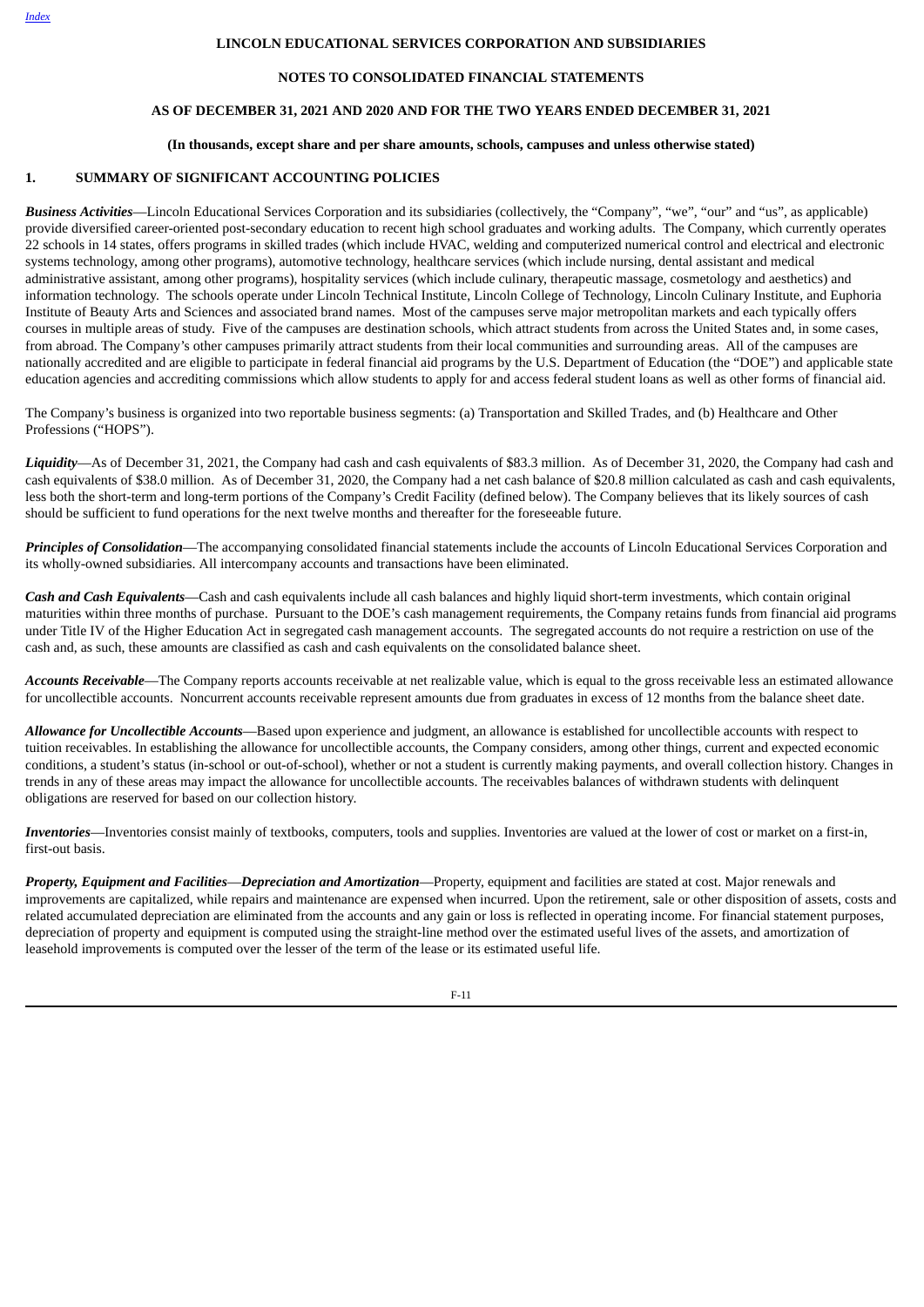*Advertising Costs*—Costs related to advertising are expensed as incurred and approximated \$33.1 million and \$31.2 million for the years ended December 31, 2021 and 2020, respectively. These amounts are included in selling, general and administrative expenses in the consolidated statements of operations.

Goodwill—Goodwill represents the excess of the cost of an acquired business (reporting unit) over the estimated carrying value, assets net of liabilities. Lincoln tests goodwill for impairment annually, in the forth quarter of each year, unless there are events or changes in circumstances that indicate an impairment may have occurred. Impairment may result from deterioration in performance, adverse market conditions, adverse changes in laws or regulations, the restriction of activities associated with the acquired business, and/or a variety of other circumstances. If we determine that impairment has occurred, we record a write-down of the carrying value and charge the impairment as an operating expense in the period the determination is made.

As of December 31, 2021, goodwill was approximately \$14.5 million, or 4.9%, of our total assets. The goodwill is allocated among nine reporting units within the Transportation and Skilled Trades Segment.

When Lincoln performs our annual goodwill impairment assessment we first assess a number of qualitative factors to determine whether it is more likely than not that the fair value of a reporting unit is less than its carrying value. If we conclude based on our qualitative review that it is more likely than not that the fair value of the reporting unit is less than the carrying value we proceed with a quantitative impairment test.

Our qualitative assessment is subjective, it includes a review of macroeconomic and industry factors, review of the financial performance of applicable reporting units, and assessment of adverse events that may negatively impact a reporting units carrying value. Adverse events would include, but are not limited to, difficulty in accessing capital, a greater competitive environment, decline in market-dependent multiples or metrics, regulatory or political developments, change in key personnel, strategy, or customers, or litigation.

When we perform the quantitative impairment test we believe the most critical assumptions and estimates in determining the estimated fair value of our reporting units include, but are not limited to, future tuition revenues, operating costs, working capital changes, capital expenditures and a discount rate. The assumptions used in determining our expected future cash flows consider various factors such as historical operating trends particularly in student enrollment and pricing and long-term operating strategies and initiatives.

If Lincoln determines that quantitative tests are necessary, these tests are performed using projected future operating results and cash flows on a weighted scale, 50% based on Discounted Cash Flows (Income Approach) and 50% on based EBITDA multipliers (Market Approach). Management judgment is necessary in forecasting future cash flows and operating results, critical assumptions include growth rates, changes in operating costs, capital expenditures, and changes in weighted average costs of capital. Additionally, Lincoln obtains independent market metrics for the industry and our peers to assist in the development of these key assumptions. This process is consistent with our internal forecasts and operating plans.

Lincoln has completed our 2021 goodwill impairment assessment and determined that it was more likely than not that the fair value of the reporting units exceeded their carrying value. As such, we concluded that goodwill was not impaired.

*Impairment of Long-Lived Assets***—**The Company reviews the carrying value of its long-lived assets and identifiable intangibles for possible impairment whenever events or changes in circumstances indicate that the carrying amounts may not be recoverable. For other long-lived assets, including right-of-use lease assets, the Company evaluates assets for recoverability when there is an indication of potential impairment. If the undiscounted cash flows from a group of assets being evaluated is less than the carrying value of that group of assets, the fair value of the asset group is determined and the carrying value of the asset group is written down to fair value.

When we perform the quantitative impairment test for long-lived assets, we examine estimated future cash flows using Level 3 inputs. These cash flows are evaluated by using weighted probability techniques as well as comparisons of past performance against projections. Assets may also be evaluated by identifying independent market values. If the Company determines that an asset's carrying value is impaired, it will record a write-down of the carrying value of the asset and charge the impairment as an operating expense in the period in which the determination is made.

The Company concluded that for the year ended December 31, 2021 there was an impairment of our property in Suffield, Connecticut of \$0.7 million. The impairment was the result of an assessment of the current market value, obtained via 3rd party engagement, as compared to the current carrying value of the assets. Lincoln had a carrying value for the Suffield, Connecticut property of approximately \$2.9 million. The fair value estimate provided indicated that the current value of the property was approximately \$2.2 million. As such, the aforementioned \$0.7 million impairment was recorded and the assets carrying value reduced. There were no other long-lived asset impairments for the year ended December 31, 2021.

The Company concluded that for the year ended December 31, 2020 there were no long-lived asset impairments.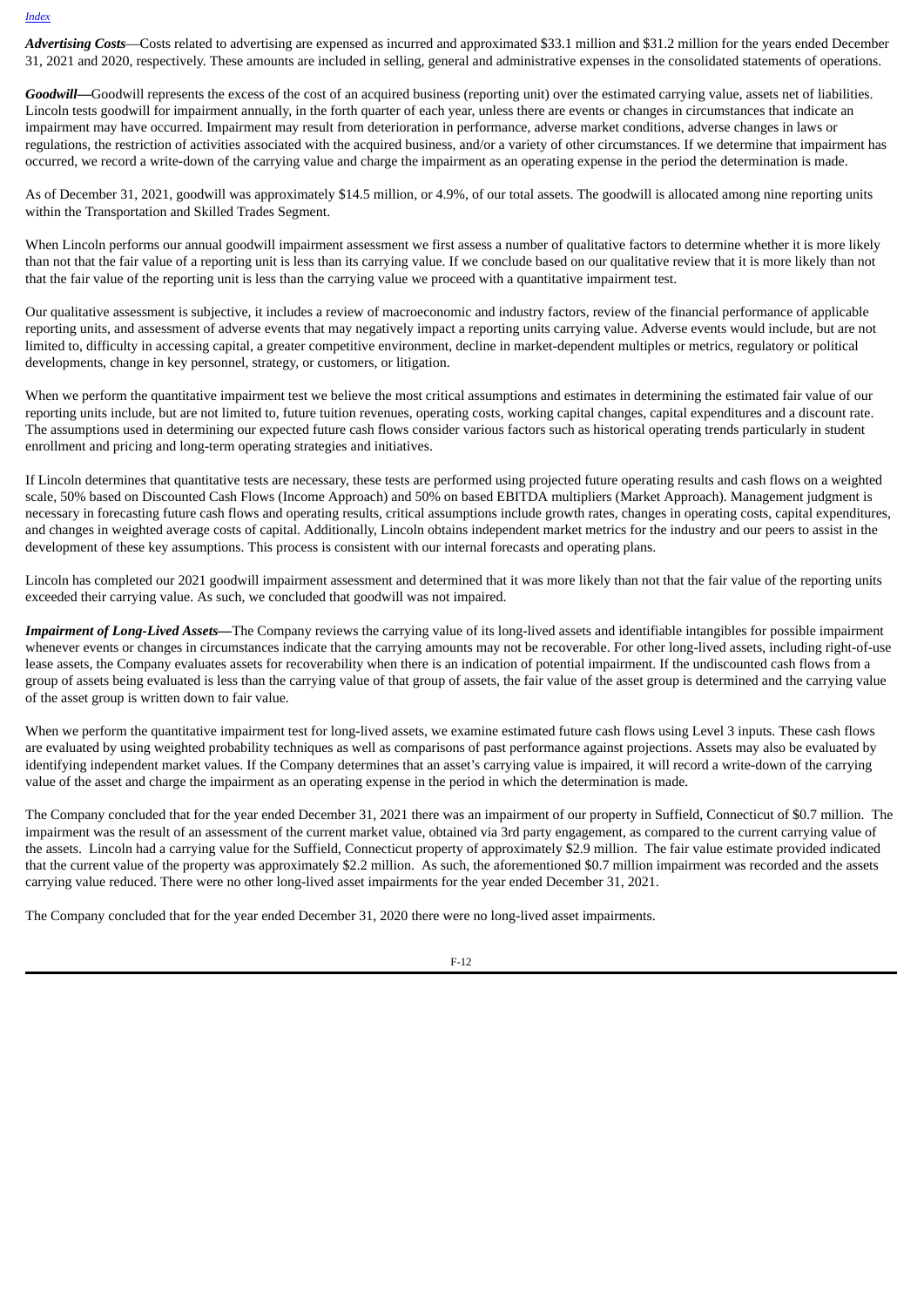*Concentration of Credit Risk*—Financial instruments that potentially subject the Company to concentrations of credit risk consist principally of temporary cash investments. The Company places its cash and cash equivalents with high credit quality financial institutions. The Company's cash balances with financial institutions typically exceed the Federal Deposit Insurance Corporation ("FDIC") limit of \$0.25 million. The Company's cash balances on deposit at December 31, 2021, exceeded the balance insured by the FDIC by approximately \$82.7 million. The Company has not experienced any losses to date on its invested cash.

The Company extends credit for tuition and fees to many of its students. The credit risk with respect to these accounts receivable is mitigated by the students' participation in federally funded financial aid programs unless students withdraw prior to the receipt of federal funds for those students. In addition, the remaining tuition receivables are primarily comprised of smaller individual amounts due from students.

With respect to student receivables, the Company had no significant concentrations of credit risk as of each of December 31, 2021 and 2020.

*Use of Estimates in the Preparation of Financial Statements*—The preparation of financial statements in conformity with generally accepted accounting principles in the United States ("GAAP") requires management to make estimates and assumptions that affect the reported amounts of assets and liabilities and disclosure of contingent assets and liabilities at the date of the consolidated financial statements and the reported amounts of revenues and expenses during the period. On an ongoing basis, the Company evaluates the estimates and assumptions, including those used to determine the incremental borrowing rate to calculate lease liabilities and right-of-use ("ROU") assets, lease term to calculate lease cost, revenue recognition, bad debts, impairments, fixed assets, income taxes, benefit plans and certain accruals. Actual results could differ from those estimates.

*Income Taxes***—**The Company accounts for income taxes in accordance with Accounting Standards Codification ("ASC") Topic 740, "*Income Taxes*" ("ASC 740"). This statement requires an asset and a liability approach for measuring deferred taxes based on temporary differences between the financial statement and tax bases of assets and liabilities existing at each balance sheet date using enacted tax rates for years in which taxes are expected to be paid or recovered.

In accordance with ASC 740, the Company assesses our deferred tax asset to determine whether all or any portion of the asset is more likely than not unrealizable. A valuation allowance is required to be established or maintained when, based on currently available information, it is more likely than not that all or a portion of a deferred tax asset will not be realized. In accordance with ASC 740, our assessment considers whether there has been sufficient income in recent years and whether sufficient income is expected in future years in order to utilize the deferred tax asset. In evaluating the realizability of deferred income tax assets, the Company considered, among other things, historical levels of income, expected future income, the expected timing of the reversals of existing temporary reporting differences, and the expected impact of tax planning strategies that may be implemented to prevent the potential loss of future income tax benefits. Significant judgment is required in determining the future tax consequences of events that have been recognized in our consolidated financial statements and/or tax returns. Differences between anticipated and actual outcomes of these future tax consequences could have a material impact on the Company's consolidated financial position or results of operations. Changes in, among other things, income tax legislation, statutory income tax rates, or future income levels could materially impact the Company's valuation of income tax assets and liabilities and could cause our income tax provision to vary significantly among financial reporting periods.

The Company recognizes accrued interest and penalties related to unrecognized tax benefits in income tax expense. During the years ended December 31, 2021 and 2020, we did not record any interest and penalties expense associated with uncertain tax positions.

*Derivative Instruments*—The Company records the fair value of derivative instruments as either assets or liabilities on the balance sheet. The accounting for gains and losses resulting from changes in fair value is dependent on the use of the derivative and whether it is designated and qualifies for hedge accounting.

All qualifying hedging activities are documented at the inception of the hedge and must meet the definition of highly effective in offsetting changes to future cash. The Company utilizes the change in variable cash flows method to evaluate hedge effectiveness quarterly. We record the fair value of the qualifying hedges in other long-term liabilities (for derivative liabilities) and other assets (for derivative assets). All unrealized gains and losses on derivatives that are designated and qualify for hedge accounting are reported in other comprehensive income (loss) and recognized when the underlying hedged transaction affects earnings. Changes in the fair value of these derivatives are recognized in other comprehensive income. The Company classifies the cash flows from a cash flow hedge within the same category as the cash flows from the items being hedged.

*Start-up Costs***—**Costs related to the start of new campuses are expensed as incurred.

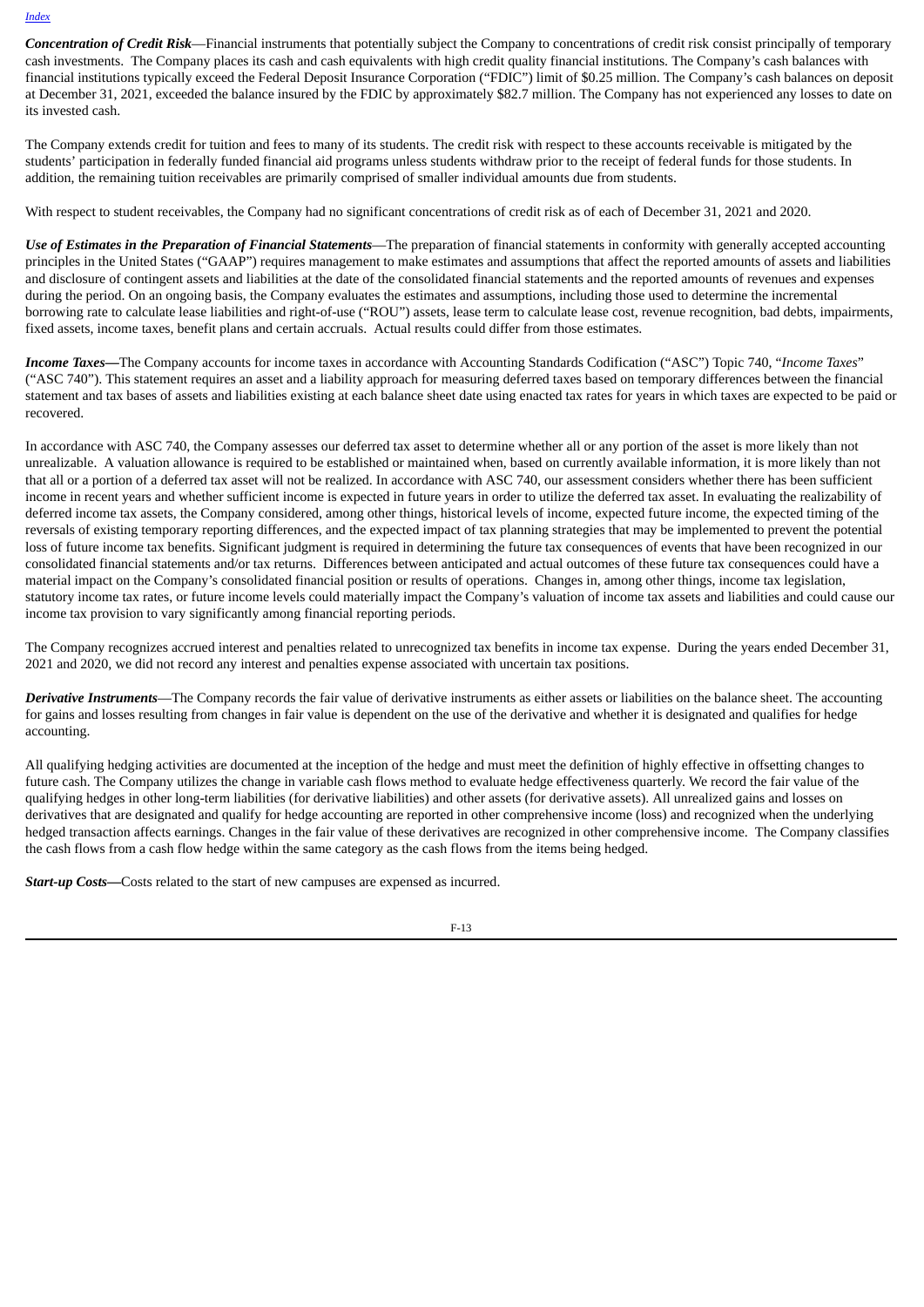# *New Accounting Pronouncements*

In March 2020, the Financial Accounting Standards Board ("FASB") issued Accounting Standards Update ("ASU") No. 2020-04, "Reference Rate Reform (Topic 848): Facilitation of the Effects of Reference Rate Reform on Financial Reporting." These amendments provide temporary optional guidance to ease the potential burden in accounting for reference rate reform. The ASU provides optional expedients and exceptions for applying generally accepted accounting principles to contract modifications and hedging relationships, subject to meeting certain criteria, that reference LIBOR or another reference rate expected to be discontinued. It is intended to help stakeholders during the global market-wide reference rate transition period. In January 2021, the FASB issued ASU 2021-01, "Reference Rate Reform (Topic 848): Scope" which clarifies that certain optional expedients and exceptions in Topic 848 for contract modifications and hedge accounting apply to derivatives that are affected by the discounting transition. The guidance is effective for all entities as of March 12, 2020 through December 31, 2022. The Company is implementing a transition plan to identify and modify its loans and other financial instruments with attributes that are either directly or indirectly influenced by LIBOR. The Company is continuing to assess ASU 2020-04 and its impact on the Company's transition away from LIBOR for its loan and other financial instruments. In October 2020, the FASB issued ASU 2020-10, "Codification Improvements", which makes minor technical corrections and clarifications to the ASU. The amendments in Sections B and C of the ASU are effective for annual periods beginning after December 15, 2020, for public business entities. This update did not have an impact on the Company's consolidated financial statements.

In August 2020, the FASB issued ASU 2020-06, *"Accounting for Convertible Instruments and Contracts in an Entity's Own Equity"*. This ASU simplifies the accounting for certain financial instruments with characteristics of liabilities and equity, including convertible instruments and contracts on an entity's own equity. The ASU removes separation models for (1) convertible debt with a cash conversion feature and (2) convertible instruments with a beneficial conversion feature and hence most of the instruments will be accounted for as a single model (either debt or equity). The ASU also states that entities must apply the if-converted method to all convertible instruments for calculation of diluted EPS and the treasury stock method is no longer available. An entity can use either a full or modified retrospective approach to adopt the ASU's guidance. ASU No. 2020-06 is effective for the Company as a smaller reporting company for fiscal years beginning after December 15, 2023, and interim periods within those fiscal years. For convertible instruments that include a down-round feature, entities may early adopt the amendments that apply to the down-round features if they have not yet adopted the amendments in ASU 2017-11. The Company is currently assessing the impact that this ASU will have on its consolidated financial statements and related disclosures.

In December 2019, the FASB issued ASU 2019-12, "Simplifying the Accounting for Income Taxes", which simplifies the accounting for income taxes by removing certain exceptions to the general principles of ASC 740, "Income Taxes". ASU 2019-12 also clarifies and amends GAAP for other areas of Topic 740. This ASU is effective for fiscal years beginning after December 15, 2020 and early adoption is permitted. Depending on the amendment, adoption may be applied on a retrospective, modified retrospective or prospective basis. The Company adopted ASU 2019-12 on January 1, 2021, which did not have a material impact on the Company's consolidated financial statements and related disclosures.

In June 2016, the FASB issued ASU 2016-13, *"Financial Instruments—Credit Losses (Topic 326): Measurement of Credit Losses on Financial Instruments"* and subsequently issued additional guidance that modified ASU 2016-13. The ASU and the subsequent modifications are identified as Accounting Standards Codification ("ASC") Topic 326. The standard requires an entity to change its accounting approach in determining impairment of certain financial instruments, including trade receivables, from an "incurred loss" to a "current expected credit loss" model. Further, the FASB issued ASU No. 2019-04, ASU No. 2019-05 and ASU 2019-11 to provide additional guidance on the credit losses standard. In November 2019, FASB issued ASU No. 2019-10, "Financial Instruments - Credit Losses (Topic 326), Derivatives and Hedging (Topic 815), and Leases (Topic 842)". This ASU defers the effective date of ASU 2016-13 for public companies that are considered smaller reporting companies as defined by the SEC to fiscal years beginning after December 15, 2022, including interim periods within those fiscal years. Additionally, in February and March 2020, the FASB issued ASU 2020-02, "Financial Instruments—Credit Losses (Topic 326) and Leases (Topic 842): Amendments to SEC Paragraphs Pursuant to SEC Staff Accounting Bulletin No. 119 and Update to SEC Section on Effective Date Related to Accounting Standards Update No. 2016-02, Leases (Topic 842)" ASU 2020-02 adds a SEC paragraph pursuant to the issuance of SEC Staff Accounting Bulletin No. 119 on loan losses to FASB Codification Topic 326 and also updates the SEC section of the Codification for the change in the effective date of Topic 842. Early adoption is permitted. We are currently assessing the impact that these ASUs will have on our consolidated financial statements and related disclosures.

#### **2. FINANCIAL AID AND REGULATORY COMPLIANCE**

#### **Financial Aid**

The Company's schools and students participate in a variety of government-sponsored financial aid programs that assist students in paying for the cost of their education. The largest source of such support is the federal programs of student financial assistance under Title IV of the Higher Education Act of 1965, as amended, commonly referred to as the Title IV Programs, which are administered by the DOE. During the years ended December 31, 2021 and 2020, approximately 75% and 77%, respectively, of net revenues on a cash basis were indirectly derived from funds distributed under Title IV Programs.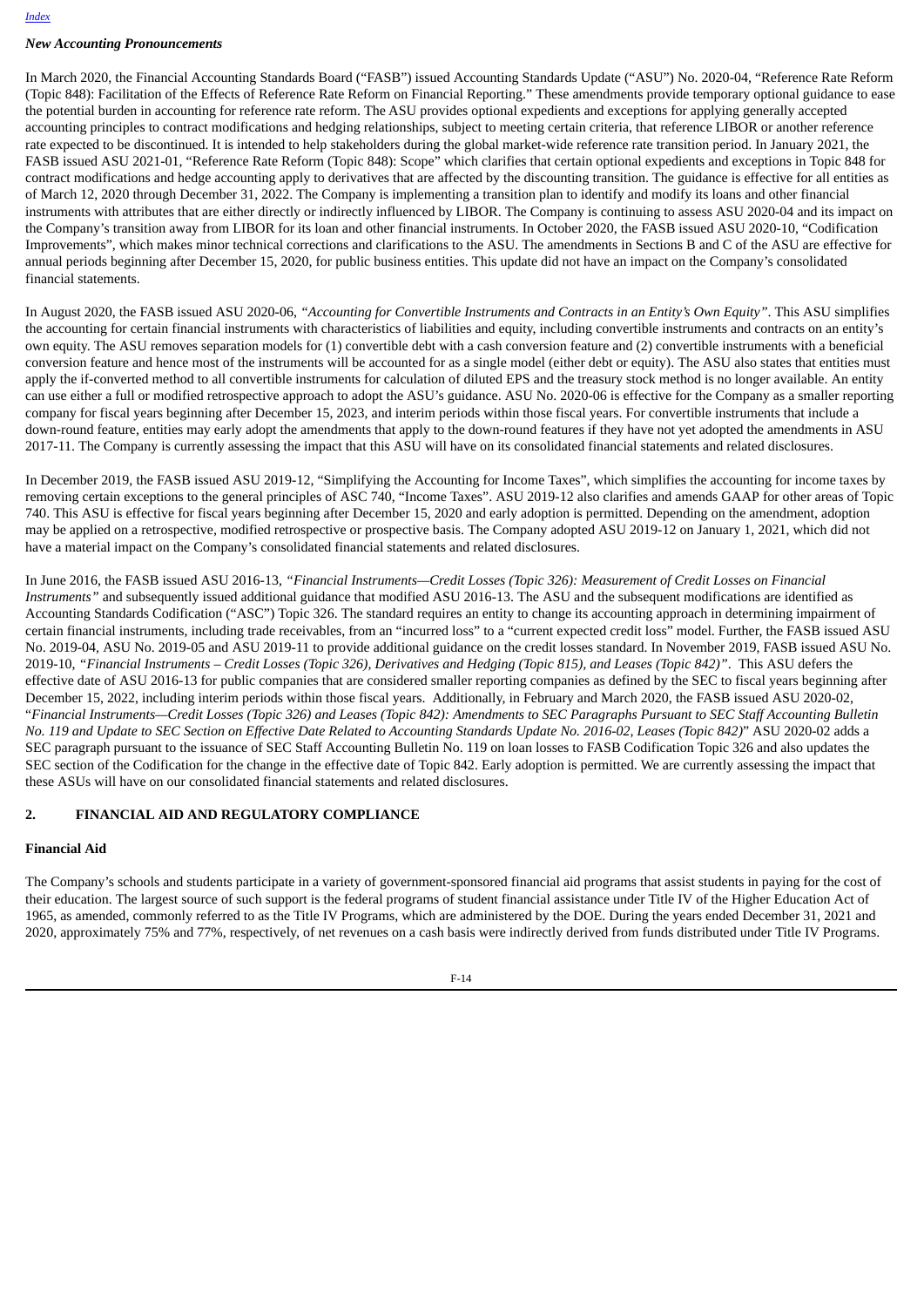For the years ended December 31, 2021 and 2020, the Company calculated that no individual DOE reporting entity received more than 90% of its revenue, determined on a cash basis pursuant to DOE regulations, from the Title IV Program funds. The Company's calculations may be subject to review by the DOE. Under DOE regulations, a proprietary institution that derives more than 90% of its total revenue from the Title IV Programs for two consecutive fiscal years becomes immediately ineligible to participate in the Title IV Programs and may not reapply for eligibility until the end of two fiscal years. An institution with revenues exceeding 90% of its total revenue for a single fiscal year, will be placed on provisional certification and may be subject to other enforcement measures. If one of the Company's institutions violated the 90/10 Rule and became ineligible to participate in Title IV Programs but continued to disburse Title IV Program funds, the DOE would require the institution to repay all Title IV Program funds received by the institution after the effective date of the loss of eligibility.

### **Regulatory Compliance**

All institutions participating in Title IV Programs must satisfy specific standards of financial responsibility. The DOE evaluates institutions for compliance with these standards each year, based on the institution's annual audited financial statements, as well as following a change in ownership resulting in a change of control of the institution.

The most significant financial responsibility measurement is the institution's composite score, which is calculated by the DOE based on three ratios:

- The equity ratio, which measures the institution's capital resources, ability to borrow and financial viability;
- The primary reserve ratio, which measures the institution's ability to support current operations from expendable resources; and
- The net income ratio, which measures the institution's ability to operate at a profit.

The DOE assigns a strength factor to the results of each of these ratios on a scale from negative 1.0 to positive 3.0, with negative 1.0 reflecting financial weakness and positive 3.0 reflecting financial strength. The DOE then assigns a weighting percentage to each ratio and adds the weighted scores for the three ratios together to produce a composite score for the institution. The composite score must be at least 1.5 for the institution to be deemed financially responsible without the need for further oversight.

If an institution's composite score is below 1.5, but is at least 1.0, it is in a category denominated by the DOE as "the zone." Under the DOE regulations, institutions that are in the zone typically may be permitted by the DOE to continue to participate in the Title IV Programs by choosing one of two alternatives: 1) the "Zone Alternative" under which an institution is required to make disbursements to students under the Heightened Cash Monitoring 1 ("HCM1") payment method, or a different payment method other than the advance payment method, and to notify the DOE within 10 days after the occurrence of certain oversight and financial events or 2) submit a letter of credit to the DOE equal to 50 percent of the Title IV Program funds received by the institution during its most recent fiscal year. The DOE permits an institution to participate under the "Zone Alternative" for a period of up to three consecutive fiscal years. Under the HCM1 payment method, the institution is required to make Title IV Program disbursements to eligible students and parents before it requests or receives funds for the amount of those disbursements from the DOE. As long as the student accounts are credited before the funding requests are initiated, an institution is permitted to draw down funds through the DOE's electronic system for grants management and payments for the amount of disbursements made to eligible students. Unlike the Heightened Cash Monitoring 2 ("HCM2") and the reimbursement payment methods, the HCM1 payment method typically does not require schools to submit documentation to the DOE and wait for DOE approval before drawing down Title IV Program funds. Effective July 1, 2016, a school under HCM1, HCM2 or reimbursement payment methods must also pay any credit balances due to a student before drawing down funds for the amount of those disbursements from the DOE, even if the student or parent provides written authorization for the school to hold the credit balance.

If an institution's composite score is below 1.0, the institution is considered by the DOE to lack financial responsibility. If the DOE determines that an institution does not satisfy the DOE's financial responsibility standards, depending on its composite score and other factors, that institution may establish its eligibility to participate in the Title IV Programs on an alternative basis by, among other things:

- Posting a letter of credit in an amount equal to at least 50% of the total Title IV Program funds received by the institution during the institution's most recently completed fiscal year; or
- Posting a letter of credit in an amount equal to at least 10% of the Title IV Program funds received by the institution during its most recently completed fiscal year accepting provisional certification; complying with additional DOE monitoring requirements and agreeing to receive Title IV Program funds under an arrangement other than the DOE's standard advance funding arrangement.

The DOE has evaluated the financial responsibility of our institutions on a consolidated basis. We submitted to the DOE our audited financial statements for the 2018 fiscal year reflecting a composite score of 1.1 based upon our calculations. The DOE indicated in a January 13, 2020 letter its determination that our institutions are "in the zone" based on our composite score for the 2018 fiscal year and that we are required to operate under the Zone Alternative requirements, including the requirement to make disbursements under the HCM1 payment method and to notify the DOE within 10 days of the occurrence of certain oversight and financial events. We also were required to submit to the DOE bi-weekly cash balance submissions outlining our available cash on hand, monthly actual and projected cash flow statements, and monthly student rosters.

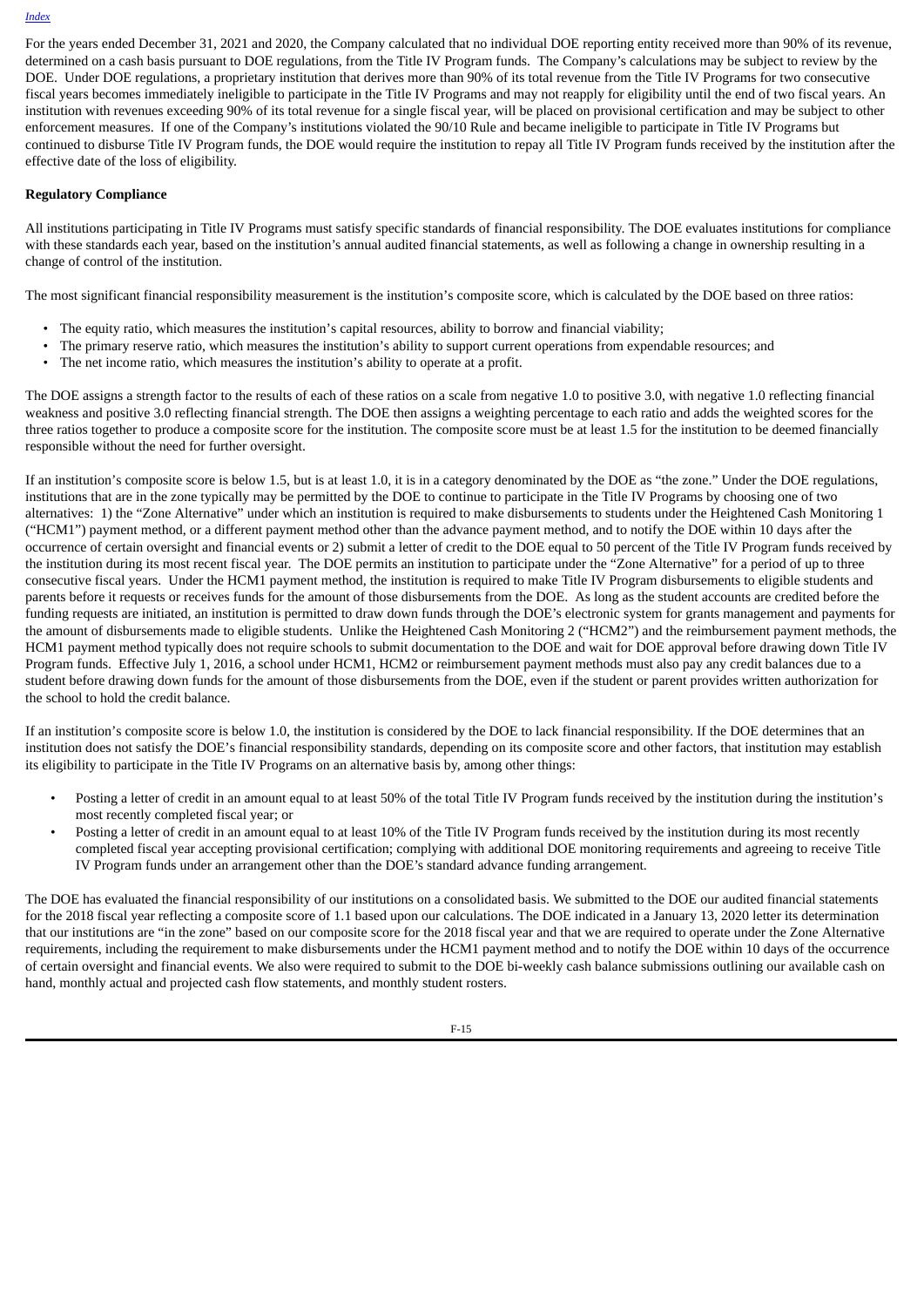On February 16, 2021, we received a letter from the DOE confirming our composite score of 1.5 for fiscal year 2019 as well as removing the Company from the Zone Alternative requirements. On August 26, 2021, the DOE sent us correspondence stating that our three institutions had performed all of the requirements of the February 16, 2021 letter and notifying us that the DOE had returned our institutions to advance pay on August 19, 2021.

For the 2020 and 2021 fiscal years, we calculated our composite score to be 2.7 and 3.0, respectively. These scores are subject to determination by the DOE based on its review of our consolidated audited financial statements for the 2020 and 2021 fiscal years, but we believe it is likely that the DOE will determine that our institutions comply with the composite score requirement.

### **3. NET INCOME PER SHARE**

The Company presents basic and diluted income per common share using the two-class method which requires all outstanding Series A Preferred Stock and unvested restricted stock that contain rights to non-forfeitable dividends and therefore participate in undistributed income with common shareholders to be included in computing income per common share. Under the two-class method, net income is reduced by the amount of dividends declared in the period for each class of common stock and participating security. The remaining undistributed income is then allocated to common stock and participating securities, based on their respective rights to receive dividends. Series A Preferred Stock and unvested restricted stock contain non-forfeitable rights to dividends on an if-converted basis and on the same basis as common shares, respectively, and are considered participating securities. The Series A Preferred Stock and unvested restricted stock are not included in the computation of basic income per common share in periods in which we have a net loss, as the Series A Preferred Stock and unvested restricted stock are not contractually obligated to share in our net losses. However, the cumulative dividends on preferred stock for the period decreases the income or increases the net loss allocated to common shareholders unless the dividend is paid in the period. Basic income per common share has been computed by dividing net income allocated to common shareholders by the weighted-average number of common shares outstanding. The basic and diluted net income amounts are the same for the years ended December 31, 2021 and 2020 as a result of the anti-dilutive impact of the potentially dilutive securities.

The following is a reconciliation of the numerator and denominator of the diluted net income per share computations for the periods presented below:

| 2021<br>2020<br>(in thousands, except share data)<br>Numerator:<br>Net income<br>\$<br>34,718<br>-\$<br>48,565<br>Less: preferred stock dividend<br>(1,219)<br>(1,378)<br>Less: allocation to preferred stockholders<br>(5,601)<br>(8,224)<br>Less: allocation to restricted stockholders<br>(1,796)<br>(2, 150)<br>Net income allocated to common stockholders<br>26,102<br>36,813<br>SБ.<br><b>Basic net income per share:</b><br><b>Denominator:</b> | <b>Year Ended December 31,</b> |  |
|---------------------------------------------------------------------------------------------------------------------------------------------------------------------------------------------------------------------------------------------------------------------------------------------------------------------------------------------------------------------------------------------------------------------------------------------------------|--------------------------------|--|
|                                                                                                                                                                                                                                                                                                                                                                                                                                                         |                                |  |
|                                                                                                                                                                                                                                                                                                                                                                                                                                                         |                                |  |
|                                                                                                                                                                                                                                                                                                                                                                                                                                                         |                                |  |
|                                                                                                                                                                                                                                                                                                                                                                                                                                                         |                                |  |
|                                                                                                                                                                                                                                                                                                                                                                                                                                                         |                                |  |
|                                                                                                                                                                                                                                                                                                                                                                                                                                                         |                                |  |
|                                                                                                                                                                                                                                                                                                                                                                                                                                                         |                                |  |
|                                                                                                                                                                                                                                                                                                                                                                                                                                                         |                                |  |
|                                                                                                                                                                                                                                                                                                                                                                                                                                                         |                                |  |
| Weighted average common shares outstanding<br>25,080,789<br>24,748,496                                                                                                                                                                                                                                                                                                                                                                                  |                                |  |
| Basic net income per share<br>1.04                                                                                                                                                                                                                                                                                                                                                                                                                      | 1.49                           |  |
| Diluted net income per share:                                                                                                                                                                                                                                                                                                                                                                                                                           |                                |  |
| <b>Denominator:</b>                                                                                                                                                                                                                                                                                                                                                                                                                                     |                                |  |
| Weighted average number of:                                                                                                                                                                                                                                                                                                                                                                                                                             |                                |  |
| Common shares outstanding<br>25,080,789<br>24,748,496                                                                                                                                                                                                                                                                                                                                                                                                   |                                |  |
| Dilutive potential common shares outstanding:                                                                                                                                                                                                                                                                                                                                                                                                           |                                |  |
| <b>Series A Preferred Stocck</b>                                                                                                                                                                                                                                                                                                                                                                                                                        |                                |  |
| Unvested restricted stock                                                                                                                                                                                                                                                                                                                                                                                                                               |                                |  |
| Stock options                                                                                                                                                                                                                                                                                                                                                                                                                                           |                                |  |
| Dilutive shares outstanding<br>25,080,789<br>24,748,496                                                                                                                                                                                                                                                                                                                                                                                                 |                                |  |
| Diluted net income per share<br>1.04<br>S.                                                                                                                                                                                                                                                                                                                                                                                                              | 1.49                           |  |

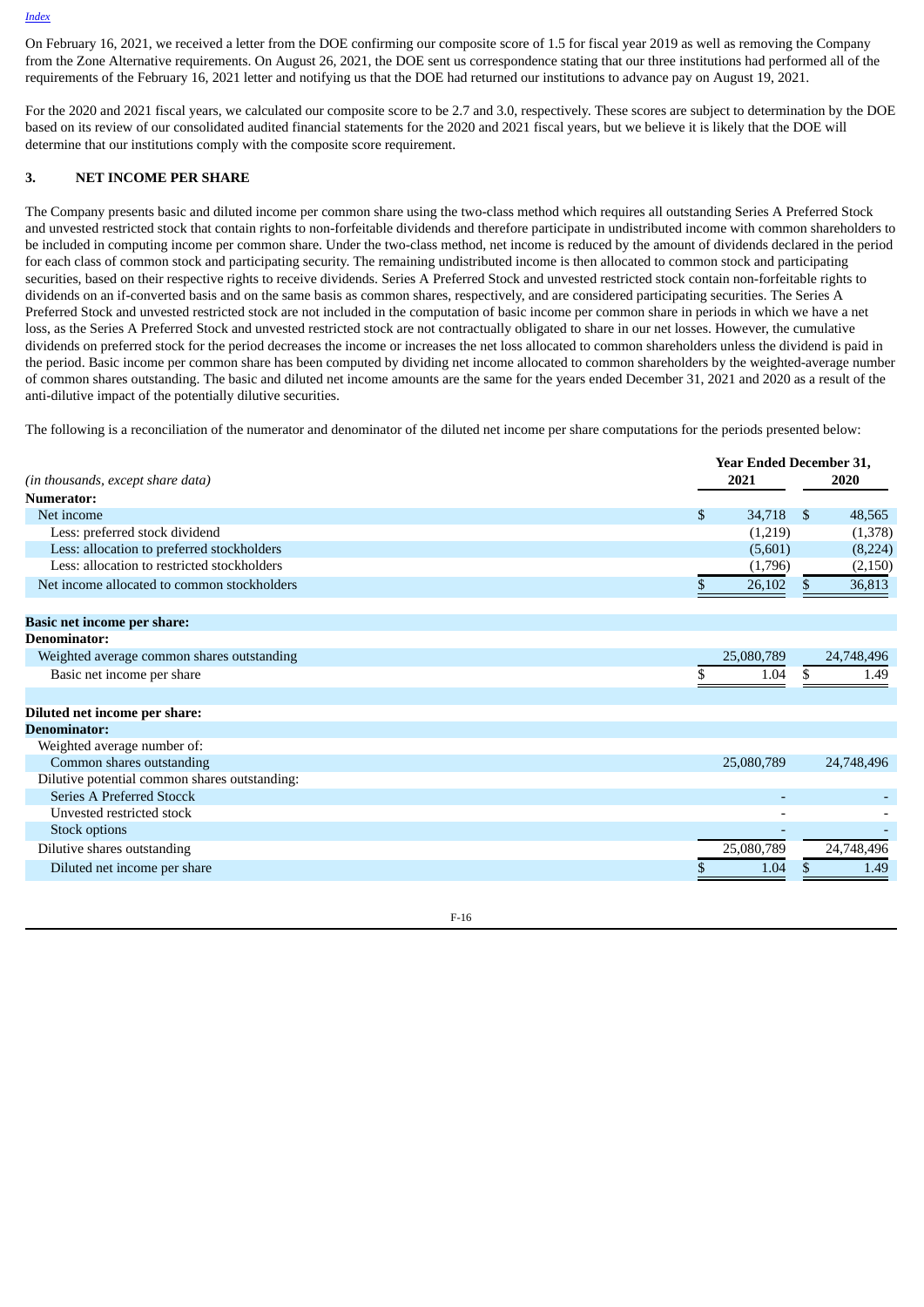The following table summarizes the potential weighted average shares of common stock that were excluded from the determination of our diluted shares outstanding as they were anti-dilutive:

|                           | <b>Year Ended December 31,</b> |           |
|---------------------------|--------------------------------|-----------|
|                           | 2021                           | 2020      |
| Series A preferred stock  | 5,381,356                      | 5,381,356 |
| Unvested restricted stock | 825.569                        | 632,693   |
|                           | 6,206,925                      | 6.014.049 |

#### **4. REVENUE RECOGNITION**

Substantially all of our revenues are considered to be revenues from contracts with students. The related accounts receivable balances are recorded in our balance sheets as student accounts receivable. We do not have significant revenue recognized from performance obligations that were satisfied in prior periods, and we do not have any transaction price allocated to unsatisfied performance obligations other than in our unearned tuition. We record revenue for students who withdraw from our schools only to the extent that it is probable that a significant reversal in the amount of cumulative revenue recognized will not occur. Unearned tuition represents contract liabilities primarily related to our tuition revenue. We have elected not to provide disclosure about transaction prices allocated to unsatisfied performance obligations if original contract durations are less than one-year, or if we have the right to consideration from a student in an amount that corresponds directly with the value provided to the student for performance obligations completed to date in accordance with Accounting Standards Codification ("ASC") 606, "Revenue from Contracts with Customer". We have assessed the costs incurred to obtain a contract with a student and determined them to be immaterial.

Unearned tuition in the amount of \$25.4 million and \$23.5 million is recorded in the current liabilities section of the accompanying consolidated balance sheets as of December 31, 2021 and 2020, respectively. The change in this contract liability balance during the year ended December 31, 2021 is the result of payments received in advance of satisfying performance obligations, offset by revenue recognized during that period. Revenue recognized for the year ended December 31, 2021 that was included in the contract liability balance at the beginning of the year was \$22.8 million.

The following table depicts the timing of revenue recognition:

|                                         |                              |                                  | Year ended December 31, 2021 |                                      |    |              |
|-----------------------------------------|------------------------------|----------------------------------|------------------------------|--------------------------------------|----|--------------|
|                                         |                              |                                  |                              | <b>Healthcare</b>                    |    |              |
|                                         | <b>Transportation</b><br>and |                                  |                              | and                                  |    |              |
|                                         |                              |                                  | Other                        |                                      |    |              |
|                                         |                              | <b>Skilled Trades</b><br>Segment |                              | <b>Professions</b><br><b>Segment</b> |    | Consolidated |
| <b>Timing of Revenue Recognition</b>    |                              |                                  |                              |                                      |    |              |
| Services transferred at a point in time | \$.                          | 17,393                           | - S                          | 5,686                                | -S | 23,079       |
| Services transferred over time          |                              | 223,138                          |                              | 89,119                               |    | 312,257      |
| Total revenues                          |                              | 240,531                          |                              | 94,805                               |    | 335,336      |

|                                         |                                                                  |    | Year ended December 31, 2020                                              |              |         |  |
|-----------------------------------------|------------------------------------------------------------------|----|---------------------------------------------------------------------------|--------------|---------|--|
|                                         | <b>Transportation</b><br>and<br><b>Skilled Trades</b><br>Segment |    | <b>Healthcare</b><br>and<br>Other<br><b>Professions</b><br><b>Segment</b> | Consolidated |         |  |
| <b>Timing of Revenue Recognition</b>    |                                                                  |    |                                                                           |              |         |  |
| Services transferred at a point in time | \$<br>12,519                                                     | -S | 4,718                                                                     | - 5          | 17,237  |  |
| Services transferred over time          | 194,915                                                          |    | 80,943                                                                    |              | 275,858 |  |
| Total revenues                          | 207,434                                                          |    | 85,661                                                                    |              | 293,095 |  |

#### **5. LEASES**

The Company determines if an arrangement is a lease at inception. The Company considers any contract where there is an identified asset and that it has the right to control the use of such asset in determining whether the contract contains a lease. An operating lease right-of-use ("ROU") asset represents the Company's right to use an underlying asset for the lease term and lease liabilities represent its obligation to make lease payments arising from the lease. Operating lease ROU assets and liabilities are to be recognized at the commencement date based on the present value of lease payments over the lease term. As all of the Company's operating leases do not provide an implicit rate, the Company uses an incremental borrowing rate based on the information available on the adoption date in determining the present value of lease payments. We estimate the incremental borrowing rate based on a yield curve analysis, utilizing the interest rate derived from the fair value analysis of our credit facility and adjusting it for factors that appropriately reflect the profile of secured borrowing over the expected term of the lease. The operating lease ROU assets include any lease payments made prior to the rent commencement date and exclude lease incentives. Our leases have remaining lease terms of one year to 20 years. Lease terms may include options to extend the lease term used in determining the lease obligation when it is reasonably certain that the Company will exercise that option. Lease expense for lease payments are recognized on a straight-line basis over the lease term for operating leases.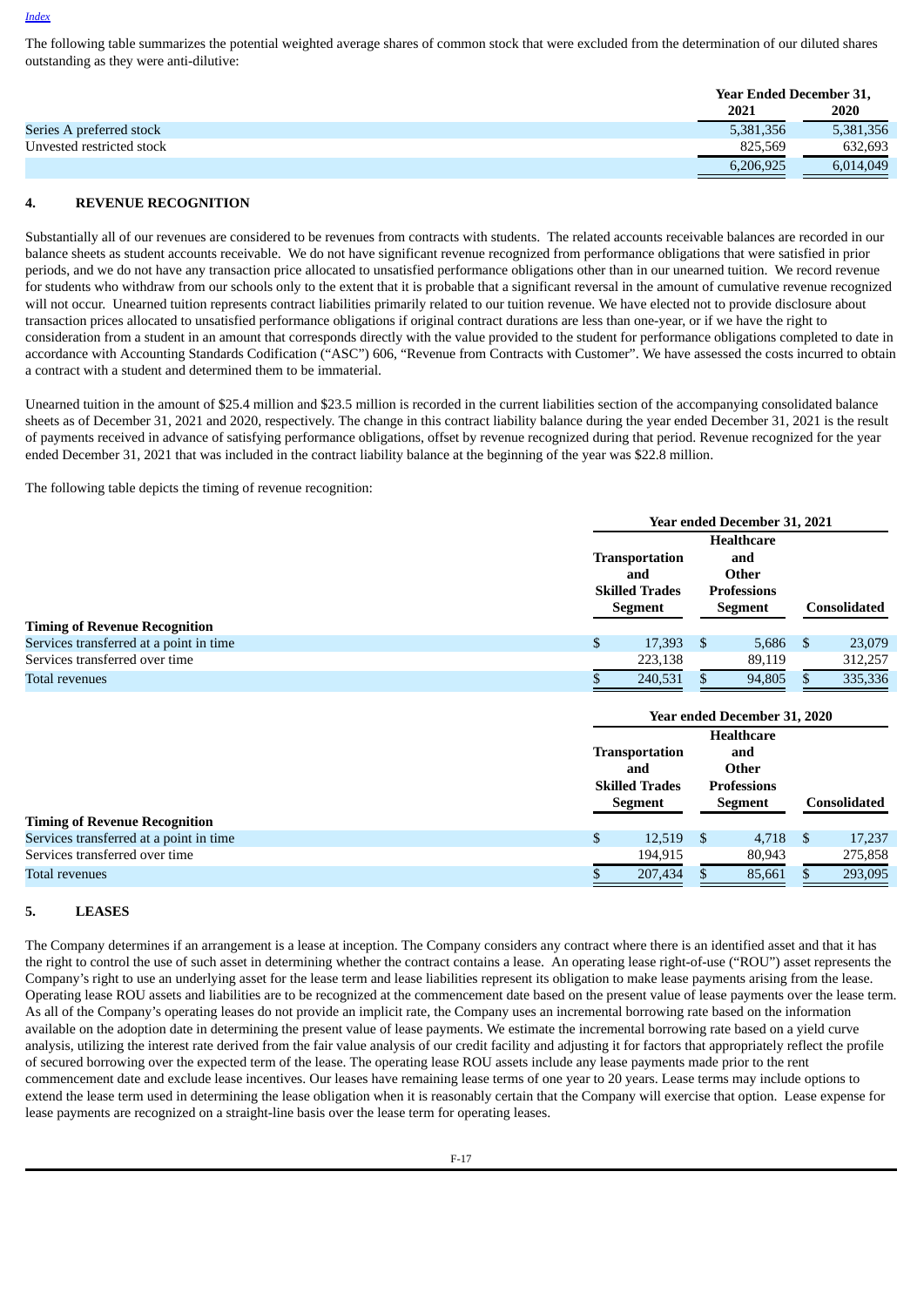Our operating lease cost for the years ended December 31, 2021 and 2020 was \$15.8 million and \$15.3 million, respectively. Our variable lease cost for the years ended December 31, 2021 and 2020 was zero and \$0.6 million, respectively. The net change in ROU asset and operating lease liability are included in other assets in the consolidated cash flows for the years ended December 31, 2021 and 2020.

During the year ended December 31, 2020, the Company withheld portions of and/or delayed payments to certain of its landlords as the Company sought to renegotiate payment terms, in order to further maintain liquidity given the temporary closures of its facilities. In some instances, the negotiations with landlords have led to agreements for rent abatements or rental deferrals, while. Total payments withheld or deferred as of December 31, 2020 were approximately \$0.5 million and were repaid as of December 31, 2021.

In accordance with the FASB's Staff Q&A regarding rent concessions related to the effects of the COVID-19 pandemic, the Company has elected to account for agreed concessions by landlords that do not result in a substantial increase in the rights of the landlord or the obligations of the Company, as lessee, as though enforceable rights and obligations for those concessions existed in the original lease agreements and the Company has elected not to remeasure the related lease liabilities and right-of-use assets associated with rent concessions due to COVID-19. For qualifying rent abatement concessions, the Company has recorded negative lease expense for the amount of the concession during the period of relief, and for qualifying deferrals of rental payments, the Company has recognized a payable in lieu of recognizing a decrease in cash for the lease payment that would have been made based on the original terms of the lease agreement, which will be reduced when the deferred payment is made in the future. During the year ended December 31, 2020, the Company recognized \$0.6 million of negative lease expense related to rent abatement concessions.

Supplemental cash flow information and non-cash activity related to our operating leases are as follows:

|                                                                                  | December 31, |             |  |        |  |
|----------------------------------------------------------------------------------|--------------|-------------|--|--------|--|
|                                                                                  |              | 2021        |  | 2020   |  |
| <b>Operating cash flow information:</b>                                          |              |             |  |        |  |
| Cash paid for amounts included in the measurement of operating lease liabilities |              | $15.404$ \$ |  | 15,390 |  |
| <b>Non-cash activity:</b>                                                        |              |             |  |        |  |
| Lease liabilities arising from obtaining right-of-use assets                     |              | 45.456      |  | 14.890 |  |

As of December 31, 2021, there were 2 new leases and 9 lease modifications that resulted in noncash re-measurements of the related ROU asset and operating lease liability of \$45.5 million. Approximately \$40 million of this related to the sale leaseback transaction discussed in Note 7 with the remaining amount related to lease re-measurements.

Weighted-average remaining lease term and discount rate for our operating leases is as follows:

|                                       | <b>Year Ended</b> |            |
|---------------------------------------|-------------------|------------|
|                                       | December 31,      |            |
|                                       | 2021              | 2020       |
| Weighted-average remaining lease term | $11.47$ years     | 6.11 years |
| Weighted-average discount rate        | 7.67%             | 11.33%     |

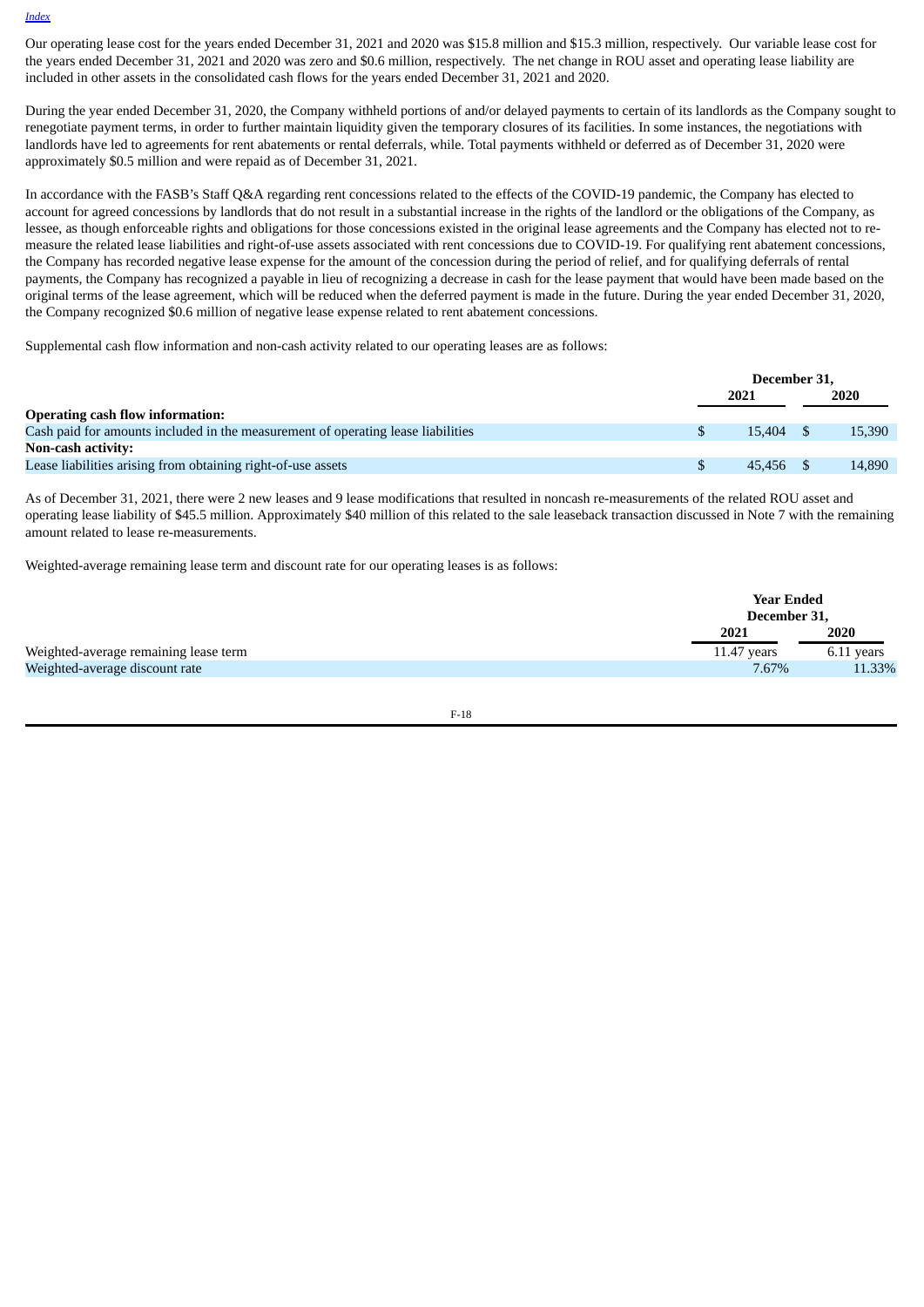Maturities of lease liabilities by fiscal year for our operating leases as of December 31, 2021 are as follows:

| Year ending December 31,           |              |
|------------------------------------|--------------|
| 2022                               | \$<br>18,353 |
| 2023                               | 17,408       |
| 2024                               | 15,047       |
| 2025                               | 13,074       |
| 2026                               | 10,600       |
| Thereafter                         | 64,031       |
| Total lease payments               | 138,513      |
| Less: imputed interest             | (40, 624)    |
| Present value of lease liabilities | 97,889       |
|                                    |              |

## **6. GOODWILL**

Changes in the carrying amount of goodwill during the years ended December 31, 2021 and 2020 are as follows:

|                                 | Gross<br>Goodwill<br>Balance | Accumulated<br>Impairment<br>Losses | <b>Net</b><br>Goodwill<br>Balance |
|---------------------------------|------------------------------|-------------------------------------|-----------------------------------|
| Balance as of January 1, 2020   | 117,176                      | 102.640                             | 14,536                            |
| Adjustments                     | $\overline{\phantom{0}}$     | $\overline{\phantom{0}}$            |                                   |
| Balance as of December 31, 2020 | 117,176                      | 102,640                             | 14,536                            |
| Adjustments                     | -                            |                                     |                                   |
| Balance as of December 31, 2021 | 117,176                      | 102.640                             | 14,536                            |

As of each of December 31, 2021 and 2020, the goodwill balance of \$14.5 million is related to the Transportation and Skilled Trades segment.

## **7. PROPERTY SALE AGREEMENTS**

#### *Property Sale Agreement - Nashville, Tennessee Campus*

On September 24, 2021, Nashville Acquisition, LLC, a subsidiary of the Company ("Nashville Acquisition"), entered into a Contract for the Purchase of Real Estate (the "Nashville Contract") to sell the property located at 524 Gallatin Road, Nashville, Tennessee, at which the Company operates its Nashville campus, to SLC Development, LLC, a subsidiary of Southern Land Company ("SLC"), for an aggregate sale price of \$34.5 million, subject to customary adjustments at closing. The Company intends to relocate its Nashville campus to a more efficient and technologically advanced facility in the Nashville metropolitan area but has not yet determined a location. The closing of the sale transaction is expected to occur in the first half of 2022 subject to various closing conditions which must be satisfied or waived including the satisfactory completion by the buyer of its due diligence review. During the due diligence period, SLC has the right to terminate the Nashville Contract for any reason at its discretion; therefore, there can be no assurance that the sale will be consummated on a timely basis or at all. Upon closing, Nashville Acquisition would be permitted to occupy the property and continue to operate the Nashville campus on a rent-free basis for a lease-back period of 12 months, and, thereafter, will have the option to extend the lease-back period for one 90 day term and three additional 30-day terms pursuant to a lease agreement currently being negotiated by the parties. The Nashville property is included in assets held for sale in the consolidated balance sheet as of December 31, 2021.

F-19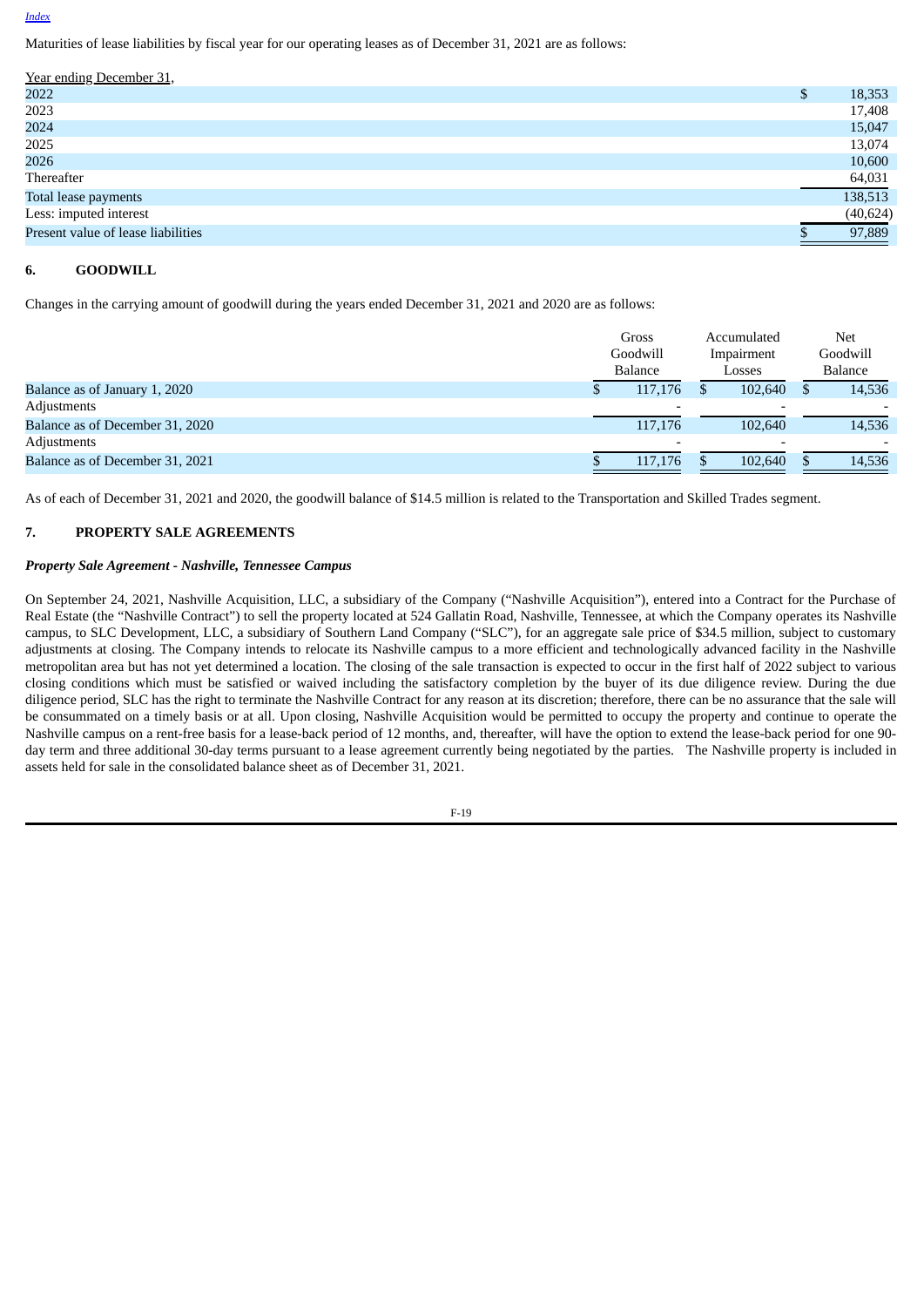## *Sale-Leaseback Transaction - Denver, Colorado and Grand Prairie, Texas Campuses*

On September 24, 2021, Lincoln Technical Institute, Inc. and LTI Holdings, LLC, each a wholly-owned subsidiary of the Company (collectively, "Lincoln"), entered into an Agreement for Purchase and Sale of Property for the sale of the properties located at 11194 E. 45th Avenue, Denver, Colorado 80239 and 2915 Alouette Drive, Grand Prairie, Texas 75052, at which the Company operates its Denver and Grand Prairie campuses, respectively, to LNT Denver (Multi) LLC, a subsidiary of LCN Capital Partners ("LNT"), for an aggregate sale price of \$46.5 million, subject to customary adjustments at closing. Closing of the sale occurred on October 29, 2021. Concurrently with consummation of the sale, the parties entered into a triple-net lease agreement for each of the properties pursuant to which the properties are being leased back to Lincoln Technical Institute, Inc. for a twenty-year term at an initial annual base rent, payable quarterly in advance of approximately \$2.6 million for the first year with annual 2.00% increases thereafter and includes four subsequent five-year renewal options in which the base rent is reset at the commencement of each renewal term at then current fair market rent for the first year of each renewal term with annual 2.00% increases thereafter in each such renewal term. The lease, in each case, provides Lincoln with a right of first offer should LNT wish to sell the property. The Company has provided a guaranty of the financial and other obligations of Lincoln Technical Institute, Inc. under each lease. The Company evaluated factors in Accounting Standards Codification ("ASC") Topic 606, Revenue Recognition, to conclude that the transaction qualified as a sale. This included analyzing the right of first offer clause to determine whether it represents a repurchase agreement that would preclude the transaction from being accounted for as a successful sale. The Company recognized a gain on sale of assets of \$22.5 million. Additionally, the Company evaluated factors in ASC Topic 842, Leases, and concluded that the newly created leases met the definition an operating lease. The Company recorded Right of Use ("ROU") Asset and lease liabilities of \$40.1 million. The sale lease-back transaction provided the Company with net proceeds of approximately \$45.4 million with the proceeds partially used for the repayment of the Company's outstanding term loan of \$16.2 million and swap termination fee of \$0.5 million.

## **8. PROPERTY, EQUIPMENT AND FACILITIES**

Property, equipment and facilities consist of the following:

|                                                | <b>Useful life</b>       |                 |            |   |             |
|------------------------------------------------|--------------------------|-----------------|------------|---|-------------|
|                                                | (years)                  | At December 31, |            |   |             |
|                                                |                          |                 | 2021       |   | <b>2020</b> |
| Land                                           | ۰                        | D               | 645        | Ж | 6,969       |
| Buildings and improvements                     | $1 - 25$                 |                 | 88,060     |   | 134,526     |
| Equipment, furniture and fixtures              | $1 - 7$                  |                 | 85,441     |   | 82,133      |
| Vehicles                                       | 3                        |                 | 751        |   | 733         |
| Construction in progress                       | $\overline{\phantom{0}}$ |                 | 1,557      |   | 327         |
|                                                |                          |                 | 176,454    |   | 224,688     |
| Less accumulated depreciation and amortization |                          |                 | (153, 335) |   | (176, 300)  |
|                                                |                          | C               | 23,119     |   | 48,388      |

The decrease in property, equipment and facilities is mainly due to the sale lease-back transaction and the Nashville property included in assets held for sale as of December 31, 2021 as discussed in Note 7. Depreciation and amortization expense of property, equipment and facilities was \$7.1 million and \$7.4 million for the years ended December 31, 2021 and 2020, respectively.

#### **9. ACCRUED EXPENSES**

Accrued expenses consist of the following:

|                                   |      | At December 31, |        |  |
|-----------------------------------|------|-----------------|--------|--|
|                                   | 2021 |                 | 2020   |  |
| Accrued compensation and benefits |      | 11.662          | 12.476 |  |
| Accrued real estate taxes         |      | 1,732           | 2,614  |  |
| Other accrued expenses            |      | 2,275           | 1,602  |  |
|                                   |      | 15,669          | 16,692 |  |

#### **10. LONG-TERM DEBT**

Long-term debt consists of the following:

|                         |      | At December 31,          |         |  |  |
|-------------------------|------|--------------------------|---------|--|--|
|                         | 2021 |                          | 2020    |  |  |
| Credit agreement        |      | ۰.                       | 17,833  |  |  |
| Deferred financing fees |      | -                        | (621)   |  |  |
|                         |      |                          | 17,212  |  |  |
| Less current maturities |      |                          | (2,000) |  |  |
|                         |      | $\overline{\phantom{0}}$ | 15,212  |  |  |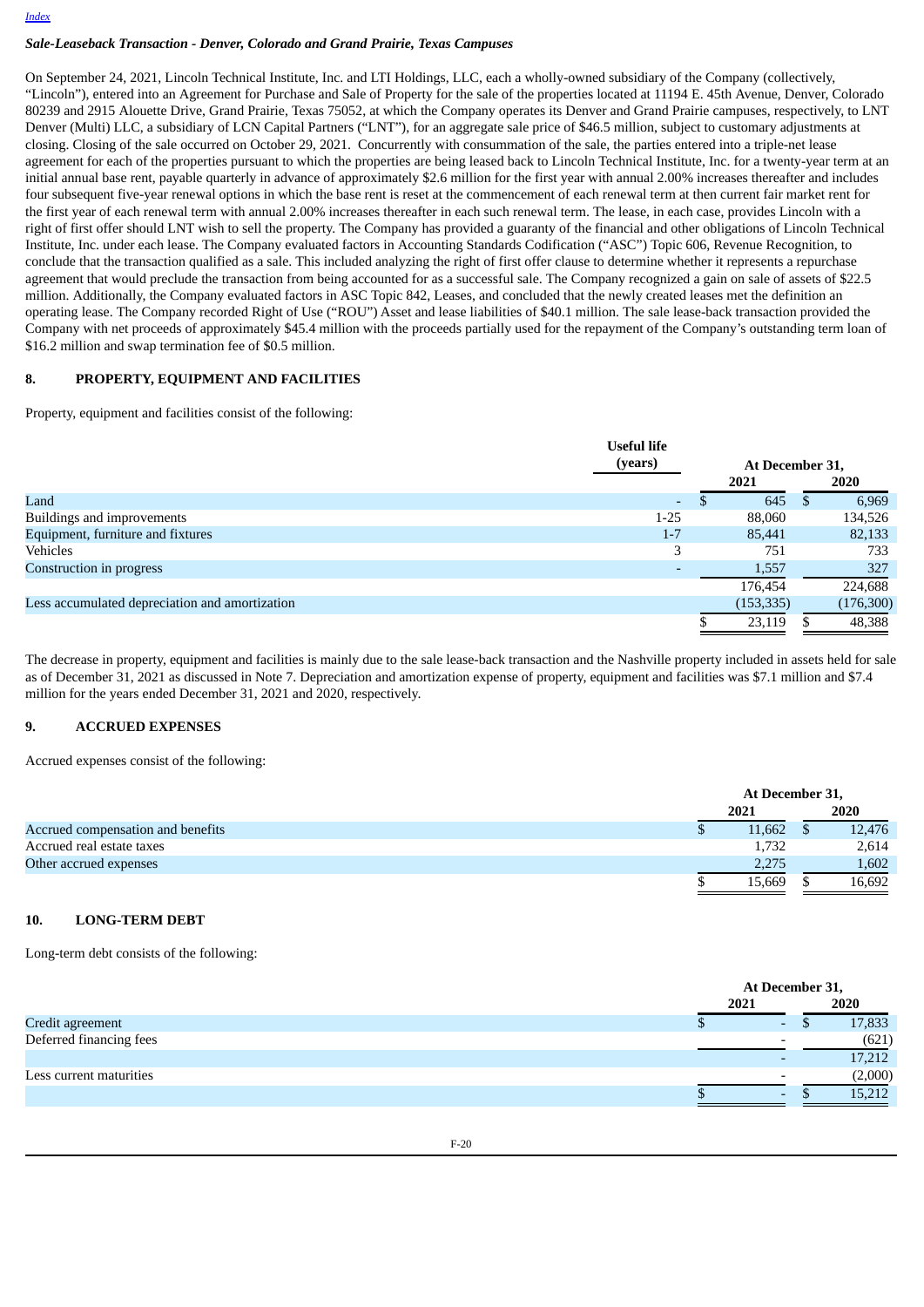# *Credit Facility*

On November 14, 2019, the Company entered into a senior secured credit agreement (the "Credit Agreement") with its lender, Sterling National Bank (the "Lender"), providing for borrowing in the aggregate principal amount of up to \$60 million (the "Credit Facility"). Initially, the Credit Facility was comprised of four facilities: (1) a \$20 million senior secured term loan maturing on December 1, 2024 (the "Term Loan"), with monthly interest and principal payments based on 120-month amortization with the outstanding balance due on the maturity date; (2) a \$10 million senior secured delayed draw term loan maturing on December 1, 2024 (the "Delayed Draw Term Loan"), with monthly interest payments for the first 18 months and thereafter monthly payments of interest and principal based on 120-month amortization and all balances due on the maturity date; (3) a \$15 million senior secured committed revolving line of credit providing a sublimit of up to \$10 million for standby letters of credit maturing on November 13, 2022 (the "Revolving Loan"), with monthly payments of interest only; and (4) a \$15 million senior secured non-restoring line of credit maturing on January 31, 2021 (the "Line of Credit Loan").

At the closing of the Credit Facility, the Company entered into a swap transaction with the Lender for 100% of the principal balance of the Term Loan maturing on the same date as the Term Loan. Under the terms of the Credit Facility accrued interest on each loan under the Credit Facility is payable monthly in arrears with the Term Loan and the Delayed Draw Term Loan bearing interest at a floating interest rate based on the then one month London Interbank Offered Rate ("LIBOR") plus 3.50% and subject to a LIBOR interest rate floor of 0.25% if there is no swap agreement. Revolving Loans bear interest at a floating interest rate based on the then LIBOR plus an indicative spread determined by the Company's leverage as defined in the Credit Agreement or, if the borrowing of a Revolving Loan is to be repaid within 30 days of such borrowing, the Revolving Loan will accrue interest at the Lender's prime rate plus 0.50% with a floor of 4.0%. Line of Credit Loans will bear interest at a floating interest rate based on the Lender's prime rate of interest. Letters of credit issued under the Revolving Loan reduce, on a dollar-for-dollar basis, the availability of borrowings under the Revolving Loan. Letters of credit are charged an annual fee equal to (i) an applicable margin determined by the leverage ratio of the Company less (ii) 0.25%, paid quarterly in arrears, in addition to the Lender's customary fees for issuance, amendment and other standard fees. Borrowings under the Line of Credit Loan are secured by cash collateral. The Lender receives an unused facility fee of 0.50% per annum payable quarterly in arrears on the unused portions of the Revolving Loan and the Line of Credit Loan.

In addition to the foregoing, the Credit Agreement contains customary representations, warranties and affirmative and negative covenants (including financial covenants that (i) restrict capital expenditures, (ii) restrict leverage, (iii) require maintaining minimum tangible net worth, (iv) require maintaining a minimum fixed charge coverage ratio and (v) require the maintenance of a minimum of \$5 million in quarterly average aggregate balances on deposit with the Lender, which, if not maintained, will result in the assessment of a quarterly fee of \$12,500), as well as events of default customary for facilities of this type. As of December 31, 2021, the Company was in compliance with all debt covenants. The Credit Agreement also limited the payment of cash dividends during the first twenty-four months of the agreement to \$1.7 million but an amendment to the Credit Agreement entered into on November 10, 2020 raised the cash dividend limit to \$2.3 million in such twenty-four-month period to increase the amount of permitted cash dividends that the Company can pay on its Series A Preferred Stock.

Until recently, as further discussed below, the Credit Facility was secured by a first priority lien in favor of the Lender on substantially all of the personal property owned by the Company, as well as a pledge of the stock and other equity in the Company's subsidiaries and mortgages on parcels of real property owned by the Company in Colorado, Tennessee and Texas, at which three of the Company's schools are located, as well as a former school property owned by the Company located in Connecticut.

On September 23, 2021, in connection with entry into the agreements relating to the sale leaseback transaction for the Company's Denver, Grand Prairie and Nashville campuses (collectively, the "Property Transactions"), the Company and certain of its subsidiaries entered into a Consent and Waiver Letter Agreement (the "Consent Agreement") to the Company's Credit Agreement. The Consent Agreement provides the Lender's consent to the Property Transactions and waives certain covenants in the Credit Agreement, subject to certain conditions specified therein. In addition, in connection with the consummation of the Property Transactions, the Lender released its mortgages and other liens on the subject-properties upon the Company's payment in full of the outstanding principal and accrued interest of the Term Loan and any swap obligations arising from any swap transaction. No further borrowings may be made under the Term Loan or the Delayed Draw Term Loan. Upon the consummation of the sale leaseback transaction relating to the Denver and Grand Prairie campuses on October 29, 2021 the Company paid the Lender approximately \$16.7 million in repayment of the Term Loan and the swap termination fee.

As of December 31, 2021 and 2020, the Company had zero and \$17.8 million, respectively, outstanding under the Credit Facility offset by zero and \$0.6 million of deferred finance fees, respectively. As of December 31, 2021 and December 31, 2020, letters of credit in the aggregate outstanding principal amount of \$4.0 million and \$4.0 million, respectively, were outstanding under the Credit Facility.

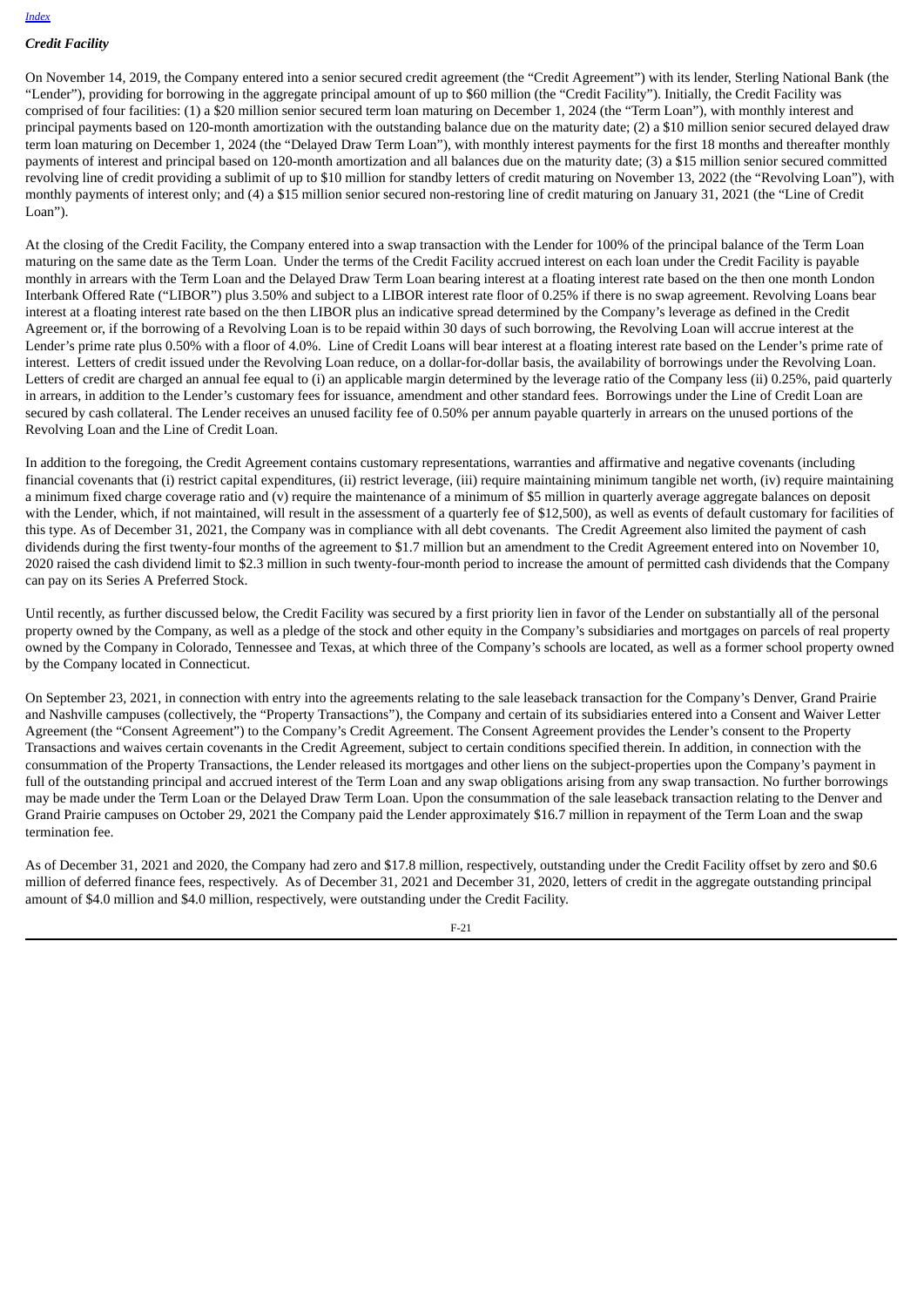## **11. STOCKHOLDERS' EQUITY**

#### *Common Stock*

Holders of our common stock are entitled to receive dividends when and as declared by our Board of Directors and have the right to one vote per share on all matters requiring shareholder approval. The Company has not declared or paid any cash dividends on our common stock since the Company's Board of Directors discontinued our quarterly cash dividend program in February 2015. The Company has no current intentions to resume the payment of cash dividends in the foreseeable future.

#### *Preferred Stock*

On November 14, 2019, the Company raised gross proceeds of \$12.7 million from the sale of 12,700 shares of its newly designated Series A Convertible Preferred Stock, no par value per share (the "Series A Preferred Stock"). The Series A Preferred Stock was designated by the Company's Board of Directors pursuant to a certificate of amendment to the Company's amended and restated certificate of incorporation (the "Charter Amendment"). The liquidation preference associated with the Series A Preferred Stock was \$1,000 per share at December 31, 2021. Upon issuance each share of Series A Preferred Stock was convertible at \$2.36 per share of common stock (as may be adjusted pursuant to the Charter Amendment, the "Conversion Price") into 423,729 shares of common stock (the number of shares into which the Series A Preferred Stock is convertible at any time, the "Conversion Shares"). The Company incurred issuance costs of \$0.7 million as part of this transaction.

The description below provides a summary of certain material terms of the Series A Preferred Stock:

#### *Securities Purchase Agreement.*

The Series A Preferred Stock was sold by the Company pursuant to a Securities Purchase Agreement dated as of November 14, 2019 (the "SPA") among the Company, Juniper Targeted Opportunity Fund, L.P. and Juniper Targeted Opportunities, L.P. (together, "Juniper Purchasers") and Talanta Investment, Inc. ("Talanta," together with Juniper Purchasers, the "Investors"). Among other things, the SPA includes covenants relating to the appointment of a director to the Company's Board of Directors to be selected solely by the holders of the Series A Preferred Stock.

*Dividends.* Dividends on the Series A Preferred Stock ("Series A Dividends"), at the initial annual rate of 9.6% is to be paid, in arrears, from the date of issuance quarterly on each December 31, March 31, June 30 and September 30 with September 30, 2020 being the first dividend payment date. The Company, at its option, may pay dividends either (a) in cash or (b) by increasing the number of Conversion Shares by the dollar amount of the dividend divided by the Conversion Price. The dividend rate is subject to increase (a) 2.4% per annum on the fifth anniversary of the issuance of the Series A Preferred Stock (b) by 2% per annum but in no event above 14% per annum should the Company fail to perform certain obligations under the Charter Amendment. The Series A Preferred Stock is not currently redeemable and may not become redeemable in the future. As a result, the Company is not required to re-measure the Series A Preferred Stock and does not accrete changes in the redemption value. As of December 31, 2021, we have paid \$1.2 million cash dividends on the outstanding shares of Series A Preferred Stock rather than increasing the number of Conversion Shares. Dividends are included in the consolidated balance sheets within additional paid-in-capital when the Company maintains an accumulated deficit.

Series A Preferred Stock Holders Right to Convert into Common Stock. Each share of Series A Preferred Stock, at any time, is convertible into a number of shares of common stock equal to (i) the sum of (A) \$1,000 (subject to adjustment as provided in the Charter Amendment) plus (B) the dollar amount of any declared Series A Dividends not paid in cash divided by (ii) the Conversion Price (\$2.36 per share subject to anti-dilution adjustments) as of the applicable Conversion Date (as defined in the Charter Amendment). At all times, however, the number of Conversion Shares that can be issued to any Series A Preferred Stock Holder may not result in such holder and its affiliates owning more than 19.99% of the total number of shares of common stock outstanding after giving effect to the conversion (the "Hard Cap"), unless prior shareholder approval is obtained or no longer required by the rules of the principal stock exchange on which the Company's common stock trade.

*Mandatory Conversion.* If, at any time following November 14, 2022 the volume weighted average price of the Company's common stock equals or exceeds 2.25 times the Conversion Price (currently \$5.31 per share) for a period of 20 consecutive trading days and on each such trading day at least 20,000 shares of common stock was traded, the Company may, at its option and subject to the Hard Cap, require that any or all of the then outstanding shares of Series A Preferred Stock be automatically converted into Conversion Shares.

*Redemption.* Beginning November 14, 2024, the Company may redeem all or any of the Series A Preferred Stock for a cash price equal to the greater of ("Liquidation Preference") (i) the sum of \$1,000 (subject to adjustment as provided in the Charter Amendment) plus the dollar amount of any declared Series A Dividends not paid in cash and (ii) the value of the Conversion Shares were such Series A Preferred Stock converted (as determined in the Charter Amendment) without regard to the Hard Cap.

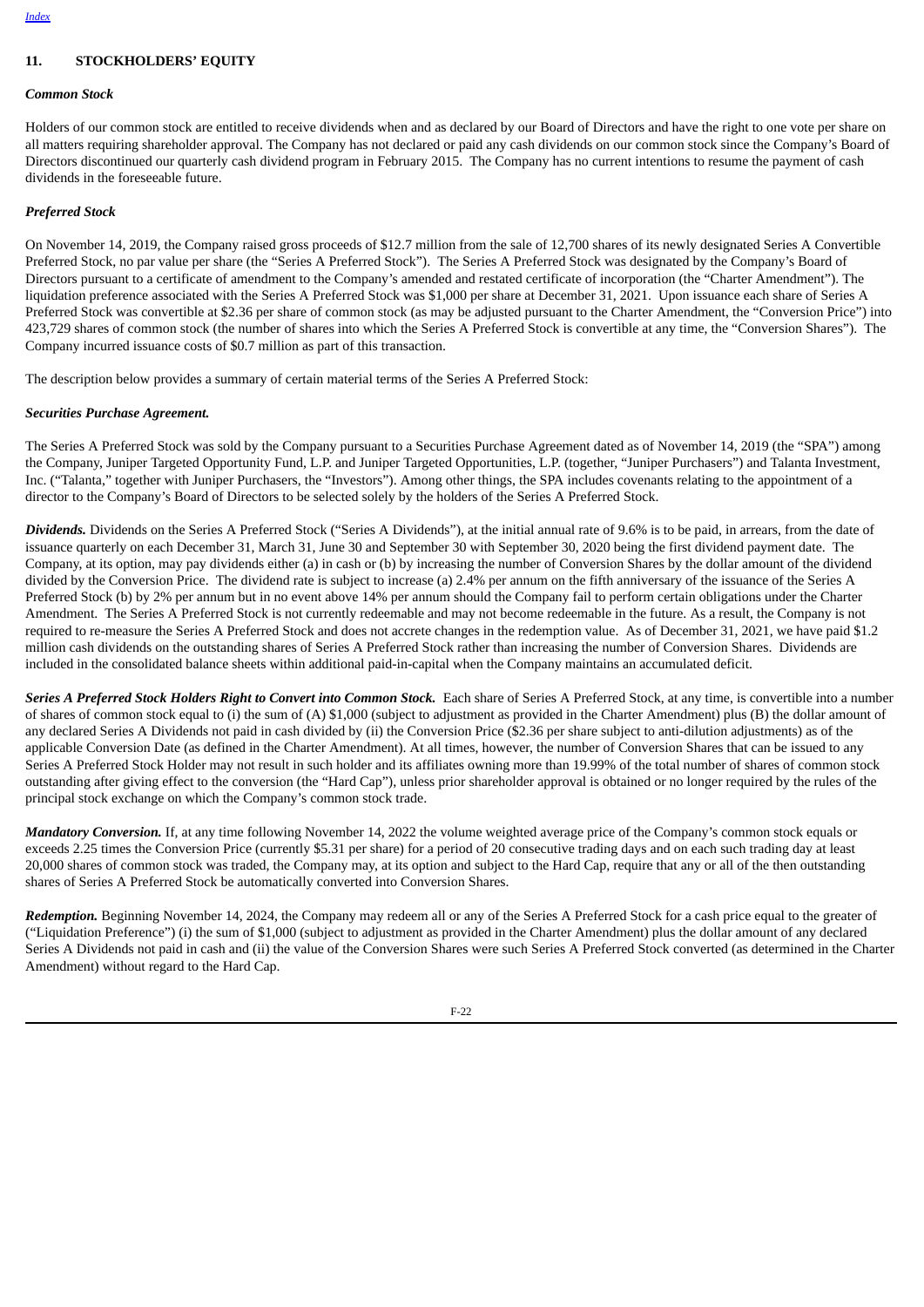*Change of Control.* In the event of certain changes of control, some of which are not in the Company's control, as defined in the Charter Amendment as a "Fundamental Change" or a "Liquidation" (as defined in the Charter Amendment), the holders of Series A Preferred Stock shall be entitled to receive the Liquidation Preference, unless such Fundamental Change is a stock merger in which certain value and volume requirements are met, in which case the Series A Preferred Stock will be converted into common stock in connection with such stock merger. The Company has classified the Series A Preferred Stock as mezzanine equity on the Consolidated Balance Sheet based upon the terms of a change of control which could be outside the Company's control.

*Voting.* Holders of shares of Series A Preferred Stock will be entitled to vote with the holders of shares of common stock and not as a separate class, at any annual or special meeting of shareholders of the Company, on an as-converted basis, in all cases subject to the Hard Cap. In addition, a majority of the voting power of the Series A Preferred Stock must approve certain significant actions of the Company, including (i) declaring a dividend or otherwise redeeming or repurchasing any shares of common stock and other junior securities, if any, subject to certain exceptions, (ii) incurring indebtedness, except for certain permitted indebtedness and (iii) creating a subsidiary other than a wholly-owned subsidiary.

*Additional Provisions.* The Series A Preferred Stock is perpetual and therefore does not have a maturity date. The conversion price of the Series A Preferred Stock is subject to anti-dilution protections if the Company affects a stock split, stock dividend, subdivision, reclassification or combination of its common stock and certain other economically dilutive events.

*Registration Rights Agreement.* The Company also is a party to a Registration Rights Agreement ("RRA") with the investors of the Series A Preferred Stock. The RRA provides for unlimited demand registration rights, of which there can be two underwritten offerings each for at least \$5 million in gross proceeds, and piggyback registration rights, with respect to the Conversion Shares. In addition, the RRA obligated the Company to register "for the shelf" the resale of the Conversion Shares through the filing of a registration statement to such effect (the "Resale Shelf Registration Statement") and have such Resale Shelf Registration Statement declared effective by the Securities and Exchange Commission (the "SEC"). The SEC declared the Resale Shelf Registration Statement effective on October 16, 2020.

#### *Restricted Stock*

The Company currently has three stock incentive plans: a Long-Term Incentive Plan (the "LTIP"), a Non-Employee Directors Restricted Stock Plan (the "Non-Employee Directors Plan") and the Lincoln Educational Services Corporation 2020 Incentive Compensation Plan (the "2020 Plan").

#### 2020 Plan

On March 26, 2020, the Board adopted the 2020 Plan to provide an incentive to certain directors, officers, employees and consultants of the Company to align their interests in the Company's success with those of its shareholders through the grant of equity-based awards. On June 16, 2020, the shareholders of the Company approved the 2020 Plan. The 2020 Plan is administered by the Compensation Committee of the Board, or such other qualified committee appointed by the Board, who will, among other duties, have full power and authority to take all actions and to make all determinations required or provided for under the 2020 Plan. Pursuant to the 2020 Plan, the Company may grant options, share appreciation rights, restricted shares, restricted share units, incentive stock options and nonqualified stock options. The Plan has a duration of 10 years.

Subject to adjustment as described in the 2020 Plan, the aggregate number of common shares available for issuance under the 2020 Plan is 2,000,000 shares.

## LTIP

Under the LTIP, certain employees have received awards of restricted shares of common stock based on service and performance. The number of shares granted to each employee is based on the amount of the award and the fair market value of a share of common stock on the date of grant. The 2020 Plan makes it clear that there will be no new grants under the LTIP effective as of the date of shareholder approval, June 16, 2020. The 2020 Plan also states that the shares available under the 2020 Plan will be two million shares plus the number of shares remaining available under the LTIP. As no shares remain available under the LTIP there can be no additional grants under the LTIP. Grants under the LTIP remain in effect according to their terms. Therefore, those grants are subject to the particular award agreement relating thereto and to the LTIP to the extent that the prior plan provides rules relating to those grants. The LTIP remains in effect only to that extent.

#### Non-Employee Directors Plan

Pursuant to the Non-Employee Directors Plan, each non-employee director of the Company receives an annual award of restricted shares of common stock on the date of the Company's annual meeting of shareholders. The number of shares granted to each non-employee director is based on the fair market value of a share of common stock on that date. The restricted shares vest on the first anniversary of the grant date. There is no restriction on the right to vote or the right to receive dividends with respect to any of such restricted shares.

F-23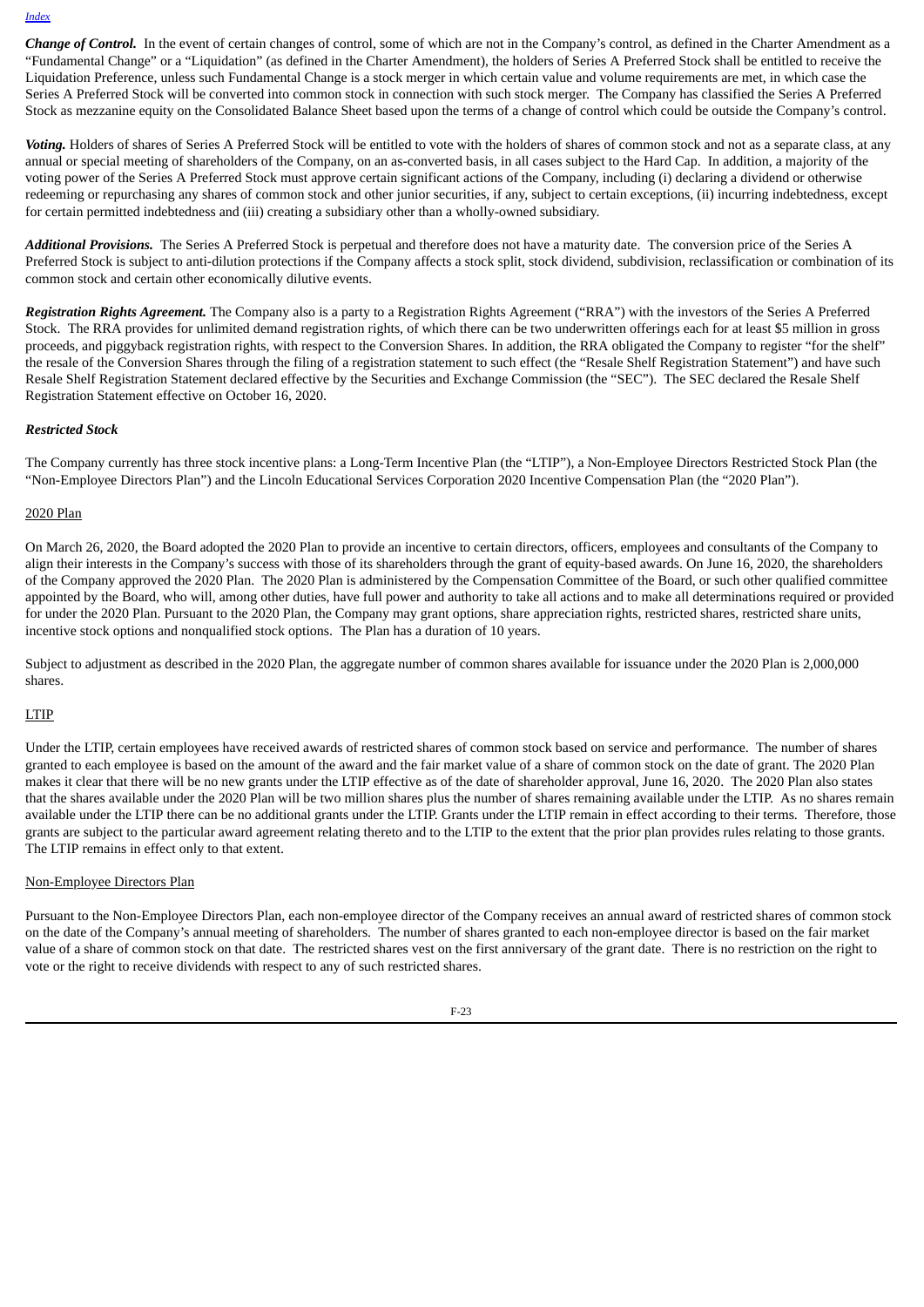For the years ended December 31, 2021 and 2020, the Company completed a net share settlement for 154,973 and 75,115 restricted shares, respectively, on behalf of certain employees that participate in the LTIP upon the vesting of the restricted shares pursuant to the terms of the LTIP. The net share settlement was in connection with income taxes incurred on restricted shares that vested and were transferred to the employees during 2021 and/or 2020, creating taxable income for the employees. At the employees' request, the Company will pay these taxes on behalf of the employees in exchange for the employees returning an equivalent value of restricted shares to the Company. These transactions resulted in a decrease of \$1.0 million and less than \$0.2 million for each of the years ended December 31, 2021 and 2020, respectively, to equity on the consolidated balance sheets as the cash payment of the taxes effectively was a repurchase of the restricted shares granted in previous years.

The following is a summary of transactions pertaining to restricted stock:

|                                                             |                          | Weighted<br>Average<br>Grant<br><b>Date Fair</b><br><b>Value</b> |
|-------------------------------------------------------------|--------------------------|------------------------------------------------------------------|
|                                                             | <b>Shares</b>            | <b>Per Share</b>                                                 |
| Nonvested restricted stock outstanding at December 31, 2019 | 595,426                  | 3.15<br>Ъ                                                        |
| Granted                                                     | 1,319,734                | 2.68                                                             |
| Cancelled                                                   | $\overline{\phantom{0}}$ | ۰                                                                |
| Vested                                                      | (343,001)                | 3.40                                                             |
| Nonvested restricted stock outstanding at December 31, 2020 | 1,572,159                | 2.77                                                             |
| Granted                                                     | 679,331                  | 5.99                                                             |
| Cancelled                                                   |                          |                                                                  |
| Vested                                                      | (507, 644)               | 3.30                                                             |
| Nonvested restricted stock outstanding at December 31, 2021 | 1,743,846                | 3.89                                                             |
|                                                             |                          |                                                                  |

The restricted stock expense for the years ended December 31, 2021 and 2020 was \$2.9 million and \$1.7 million, respectively. The unrecognized restricted stock expense as of December 31, 2021 and 2020 was \$4.4 million and \$3.2 million, respectively. As of December 31, 2021, outstanding restricted shares under the LTIP had aggregate intrinsic value of \$13.0 million.

#### *Stock Options*

The fair value of the stock options used to compute stock-based compensation is the estimated present value at the date of grant using the Black-Scholes option pricing model. The following is a summary of transactions pertaining to stock options:

|                                     |               | Weighted<br>Average<br><b>Exercise Price</b> | Weighted<br>Average<br><b>Remaining</b><br><b>Contractual</b> | Aggregate<br><b>Intrinsic</b> |
|-------------------------------------|---------------|----------------------------------------------|---------------------------------------------------------------|-------------------------------|
|                                     | <b>Shares</b> | <b>Per Share</b>                             | Term                                                          | <b>Value</b>                  |
| Outstanding January 1, 2019         | 139,000       | $\mathbb{S}$<br>12.14                        | 2.53 years $$$                                                |                               |
| Cancelled                           | (23,000)      | 20.15                                        |                                                               |                               |
|                                     |               |                                              |                                                               |                               |
| Outstanding December 31, 2019       | 116,000       | 10.56                                        | 1.83 years                                                    |                               |
| Cancelled                           | (35,000)      | 16.95                                        |                                                               | Ξ.                            |
|                                     |               |                                              |                                                               |                               |
| Outstanding December 31, 2020       | 81,000        | 7.79                                         | $1.17$ years                                                  |                               |
| Cancelled                           |               |                                              |                                                               |                               |
|                                     |               |                                              |                                                               |                               |
| Outstanding December 31, 2021       | 81,000        | 7.79                                         | $0.17$ years                                                  |                               |
|                                     |               |                                              |                                                               |                               |
| Vested as of December 31, 2021      | 81,000        | 7.79                                         | $0.17$ years                                                  |                               |
|                                     |               |                                              |                                                               |                               |
| Exercisable as of December 31, 2021 | 81,000        | 7.79                                         | $0.17$ years                                                  |                               |

As of December 31, 2021, there was no unrecognized pre-tax compensation expense.

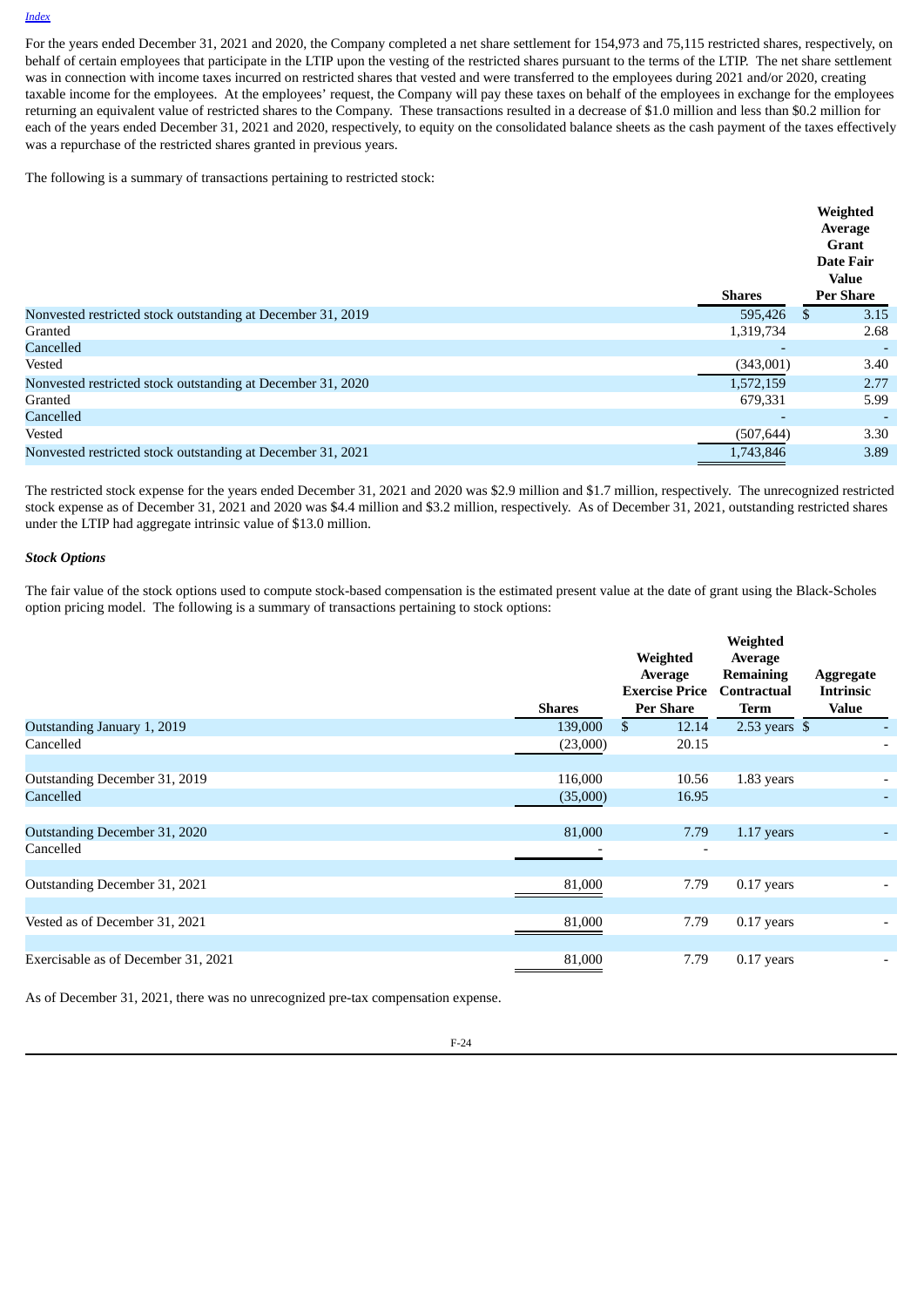# **12. PENSION PLAN**

The Company sponsors a noncontributory defined benefit pension plan covering substantially all of the Company's union employees. Benefits are provided based on employees' years of service and earnings. This plan was frozen on December 31, 1994 for non-union employees.

The following table sets forth the plan's funded status and amounts recognized in the consolidated financial statements:

|                                                           | <b>Year Ended December 31,</b> |     |         |
|-----------------------------------------------------------|--------------------------------|-----|---------|
|                                                           | 2021                           |     | 2020    |
| <b>CHANGES IN BENEFIT OBLIGATIONS:</b>                    |                                |     |         |
| Benefit obligation-beginning of year                      | \$<br>24,358                   | \$. | 22,832  |
| Service cost                                              | 37                             |     | 35      |
| Interest cost                                             | 492                            |     | 654     |
| Actuarial (gain) loss                                     | (989)                          |     | 2,115   |
| Benefits paid                                             | (1,341)                        |     | (1,278) |
| Benefit obligation at end of year                         | 22,557                         |     | 24,358  |
| <b>CHANGE IN PLAN ASSETS:</b>                             |                                |     |         |
| Fair value of plan assets-beginning of year               | 20,106                         |     | 18,817  |
| Actual return on plan assets                              | 2,185                          |     | 2,567   |
| Benefits paid                                             | (1,341)                        |     | (1,278) |
| Fair value of plan assets-end of year                     | 20,950                         |     | 20,106  |
|                                                           |                                |     |         |
| BENEFIT OBLIGATION IN EXCESS OF FAIR VALUE FUNDED STATUS: | (1,607)                        | S   | (4,252) |

For the year ended December 31, 2021, the actuarial gain of \$1.0 million was due to the increase in the discount rate from 2.08% to 2.50%.

Amounts recognized in the consolidated balance sheets consist of:

|                        |   | At December 31, |         |
|------------------------|---|-----------------|---------|
|                        |   | 2021            | 2020    |
| Noncurrent liabilities | Φ | (1,607)         | (4,252) |

Amounts recognized in accumulated other comprehensive loss consist of:

|                                      | <b>Year Ended December 31,</b> |         |
|--------------------------------------|--------------------------------|---------|
|                                      | 2021                           | 2020    |
| <b>Accumulated loss</b>              | (2,862)                        | (5,655) |
| Deferred income taxes                | 1,621                          | 2,367   |
| Accumulated other comprehensive loss | (1,241)                        | (3,288) |

The accumulated benefit obligation was \$22.6 million and \$24.4 million at December 31, 2021 and 2020, respectively.

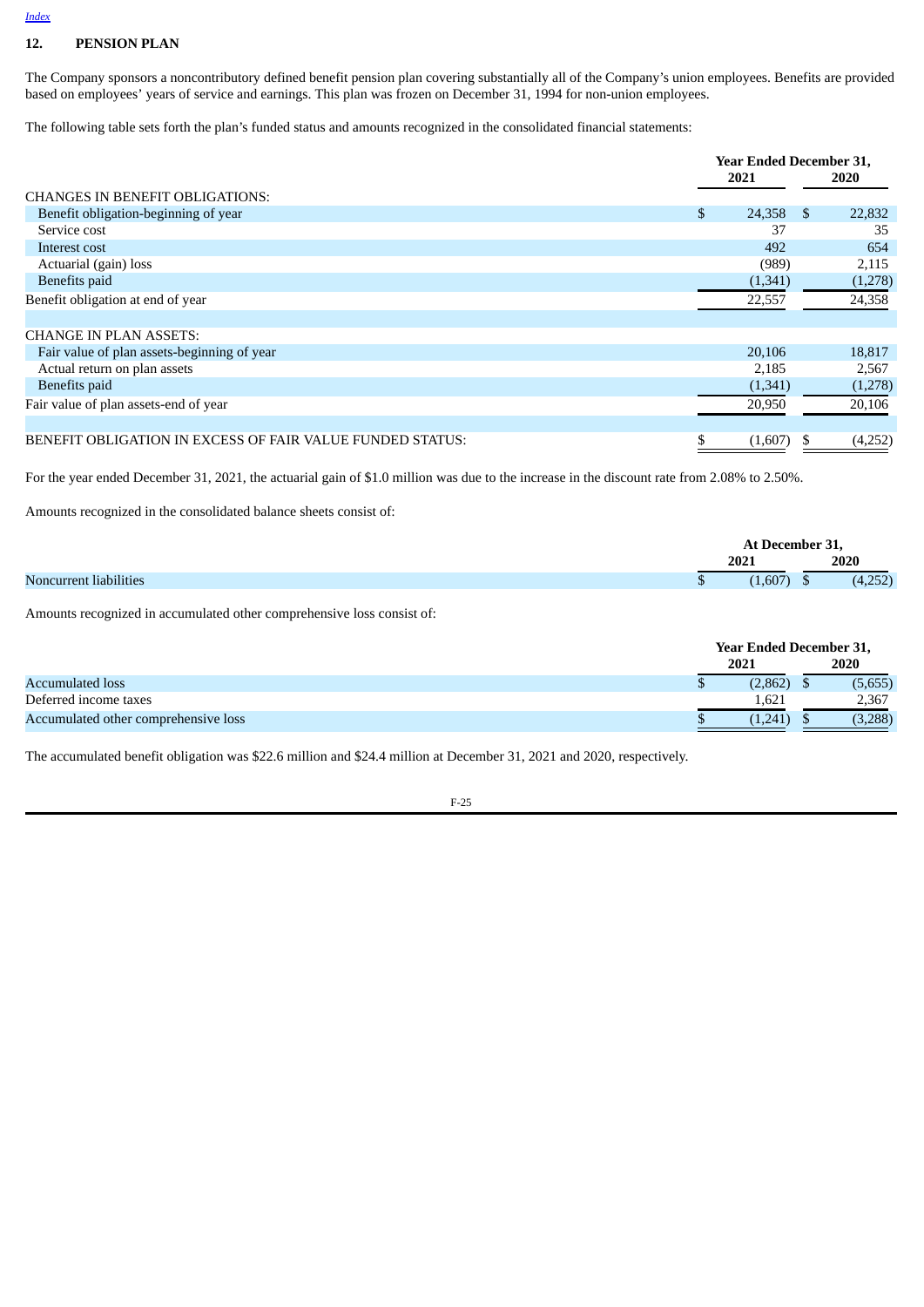The following table provides the components of net periodic cost for the plan:

|                                         | <b>Year Ended December 31,</b> |         |  |             |
|-----------------------------------------|--------------------------------|---------|--|-------------|
|                                         |                                | 2021    |  | <b>2020</b> |
| COMPONENTS OF NET PERIODIC BENEFIT COST |                                |         |  |             |
| Service cost                            | -D.                            | 37      |  | 35          |
| Interest cost                           |                                | 492     |  | 654         |
| Expected return on plan assets          |                                | (1,021) |  | (1,044)     |
| Recognized net actuarial loss           |                                | 640     |  | 585         |
| Net periodic benefit cost               |                                | 148     |  | 230         |

The estimated net loss and prior service cost for the plan that will be amortized from accumulated other comprehensive income into net periodic benefit cost over the next year is \$0.5 million.

The following tables present plan assets using the fair value hierarchy as of December 31, 2021 and 2020. The fair value hierarchy has three levels based on the reliability of inputs used to determine fair value. Level 1 refers to fair values determined based on quoted prices in active markets for identical assets. Level 2 refers to fair values estimated using observable prices that are based on inputs not quoted in active markets but observable by market data, while Level 3 includes the fair values estimated using significant non-observable inputs. The level in the fair value hierarchy within which the fair value measurement falls is determined based on the lowest level input that is significant to the fair value measurement in its entirety.

|                              | <b>Quoted Prices in</b><br><b>Active Markets</b><br>for Identical<br><b>Assets</b><br>(Level 1) | <b>Significant Other</b><br><b>Observable Inputs</b><br>(Level 2) | <b>Significant</b><br><b>Unobservable</b><br>Inputs<br>(Level 3) | <b>Total</b>           |
|------------------------------|-------------------------------------------------------------------------------------------------|-------------------------------------------------------------------|------------------------------------------------------------------|------------------------|
| <b>Equity securities</b>     | 6,322<br>\$.                                                                                    | \$<br>$\overline{\phantom{a}}$                                    | $\overline{\phantom{0}}$                                         | 6,322<br><sup>\$</sup> |
| Fixed income                 | 7,811                                                                                           |                                                                   |                                                                  | 7,811                  |
| International equities       | 5,180                                                                                           |                                                                   | $\overline{\phantom{a}}$                                         | 5,180                  |
| Real estate                  | 900                                                                                             |                                                                   |                                                                  | 900                    |
| Cash and equivalents         | 737                                                                                             |                                                                   |                                                                  | 737                    |
| Balance at December 31, 2021 | 20,950                                                                                          |                                                                   |                                                                  | 20,950                 |
|                              | <b>Quoted Prices in</b><br><b>Active Markets</b><br>for Identical<br><b>Assets</b><br>(Level 1) | <b>Significant Other</b><br><b>Observable Inputs</b><br>(Level 2) | <b>Significant</b><br><b>Unobservable</b><br>Inputs<br>(Level 3) | <b>Total</b>           |
| __<br>.                      | $\sim$ $\sim$                                                                                   |                                                                   |                                                                  | 0.000                  |

| 6,688  | $\overline{\phantom{0}}$ | ۰                        | 6,688  |
|--------|--------------------------|--------------------------|--------|
| 6,739  | $\overline{\phantom{0}}$ | $\overline{\phantom{0}}$ | 6,739  |
| 4,480  |                          | -                        | 4,480  |
| 1,016  | -                        | $\overline{\phantom{a}}$ | 1,016  |
| 1,183  |                          | -                        | 1,183  |
| 20,106 | $\overline{\phantom{0}}$ | $\overline{\phantom{a}}$ | 20,106 |
|        |                          |                          |        |

Fair value of total plan assets by major asset category as of December 31:

|                               | 2021  | 2020 |
|-------------------------------|-------|------|
| <b>Equity securities</b>      | 30%   | 33%  |
| Fixed income                  | 37%   | 34%  |
| <b>International equities</b> | 25%   | 22%  |
| Real estate                   | 4%    | 5%   |
| Cash and equivalents          | $4\%$ | 6%   |
| Total                         | 100%  | 100% |

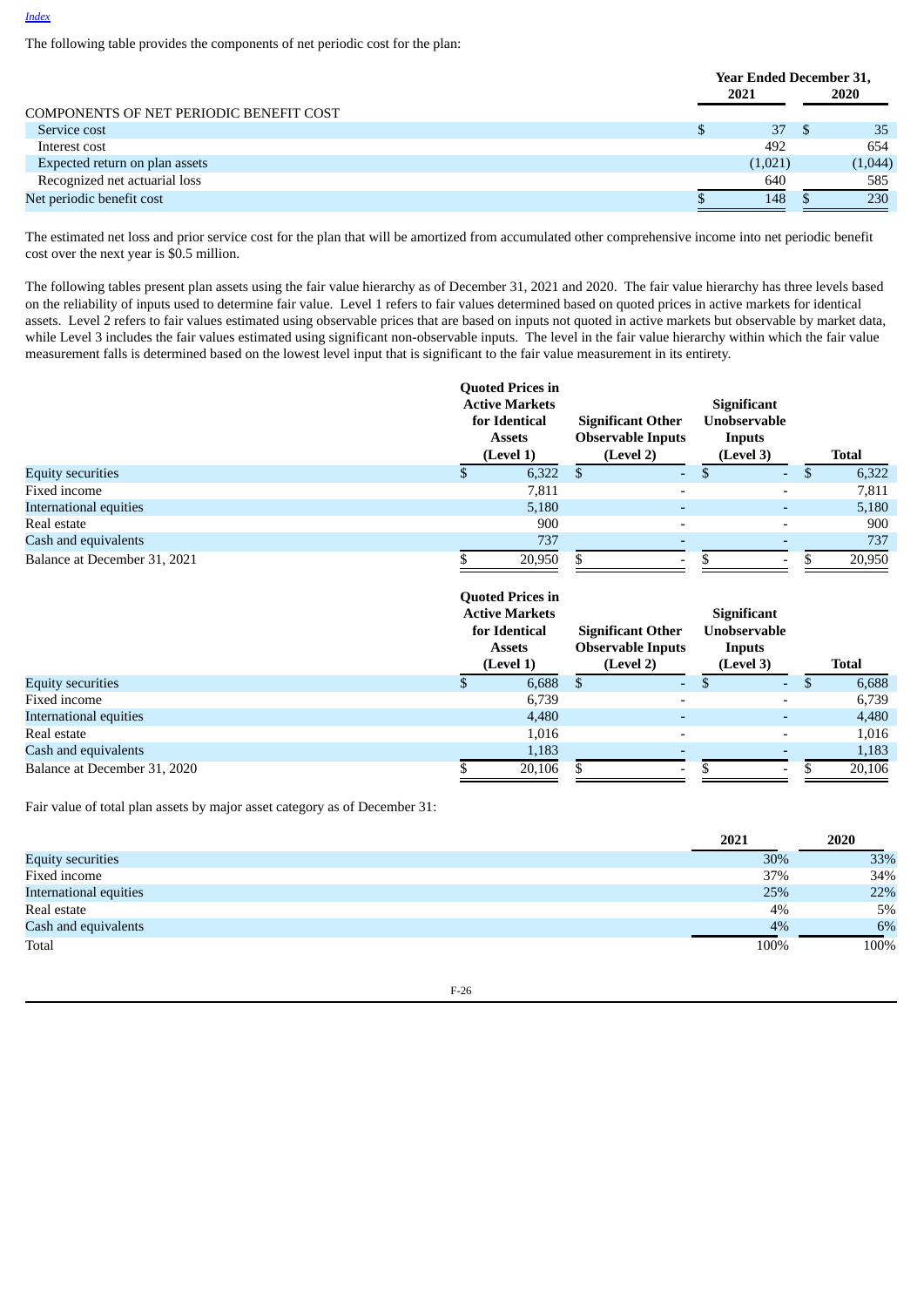Weighted-average assumptions used to determine benefit obligations as of December 31:

|                               | 2021  | 2020  |
|-------------------------------|-------|-------|
| Discount rate                 | 2.50% | 2.08% |
| Rate of compensation increase | 50%   | 2.75% |

Weighted-average assumptions used to determine net periodic pension cost for years ended December 31:

|                               | 2021  | 2020  |
|-------------------------------|-------|-------|
| Discount rate                 | 2.50% | 2.08% |
| Rate of compensation increase | 2.50% | 2.75% |
| Long-term rate of return      | 6.00% | 5.25% |

As this plan was frozen to non-union employees on December 31, 1994, the difference between the projected benefit obligation and accumulated benefit obligation is not significant in any year.

The Company invests plan assets based on a total return on investment approach, pursuant to which the plan assets include a diversified blend of equity and fixed income investments toward a goal of maximizing the long-term rate of return without assuming an unreasonable level of investment risk. The Company determines the level of risk based on an analysis of plan liabilities, the extent to which the value of the plan assets satisfies the plan liabilities and the plan's financial condition. The investment policy includes target allocations ranging from 30% to 70% for equity investments, 20% to 60% for fixed income investments and 0% to 10% for cash equivalents. The equity portion of the plan assets represents growth and value stocks of small, medium and large companies. The Company measures and monitors the investment risk of the plan assets both on a quarterly basis and annually when the Company assesses plan liabilities.

The Company uses a building block approach to estimate the long-term rate of return on plan assets. This approach is based on the capital markets assumption that the greater the volatility, the greater the return over the long term. An analysis of the historical performance of equity and fixed income investments, together with current market factors such as the inflation and interest rates, are used to help make the assumptions necessary to estimate a long-term rate of return on plan assets. Once this estimate is made, the Company reviews the portfolio of plan assets and makes adjustments thereto that the Company believes are necessary to reflect a diversified blend of equity and fixed income investments that is capable of achieving the estimated long-term rate of return without assuming an unreasonable level of investment risk. The Company also compares the portfolio of plan assets to those of other pension plans to help assess the suitability and appropriateness of the plan's investments.

The Company does not expect to make contributions to the plan in 2022. However, after considering the funded status of the plan, movements in the discount rate, investment performance and related tax consequences, the Company may choose to make additional contributions to the plan in any given year.

The total amount of the Company's contributions paid under its pension plan was zero for each of the years ended December 31, 2021 and 2020, respectively.

Information about the expected benefit payments for the plan is as follows:

#### **Year Ending December 31,**

| 2022            | 1,358 |
|-----------------|-------|
| 2023            | 1,384 |
| 2024            | 1,400 |
| 2025            | 1,389 |
| 2026            | 1,390 |
| Years 2027-2031 | 6,668 |

The Company has a 401(k) defined contribution plan for all eligible employees. Employees may contribute up to 25% of their compensation into the plan. The Company may contribute up to an additional 30% of the employee's contributed amount up to 6% of compensation. For the years ended December 31, 2021 and 2020, the Company's expense for the 401(k) plan amounted to \$0.7 million and \$0.4 million, respectively.

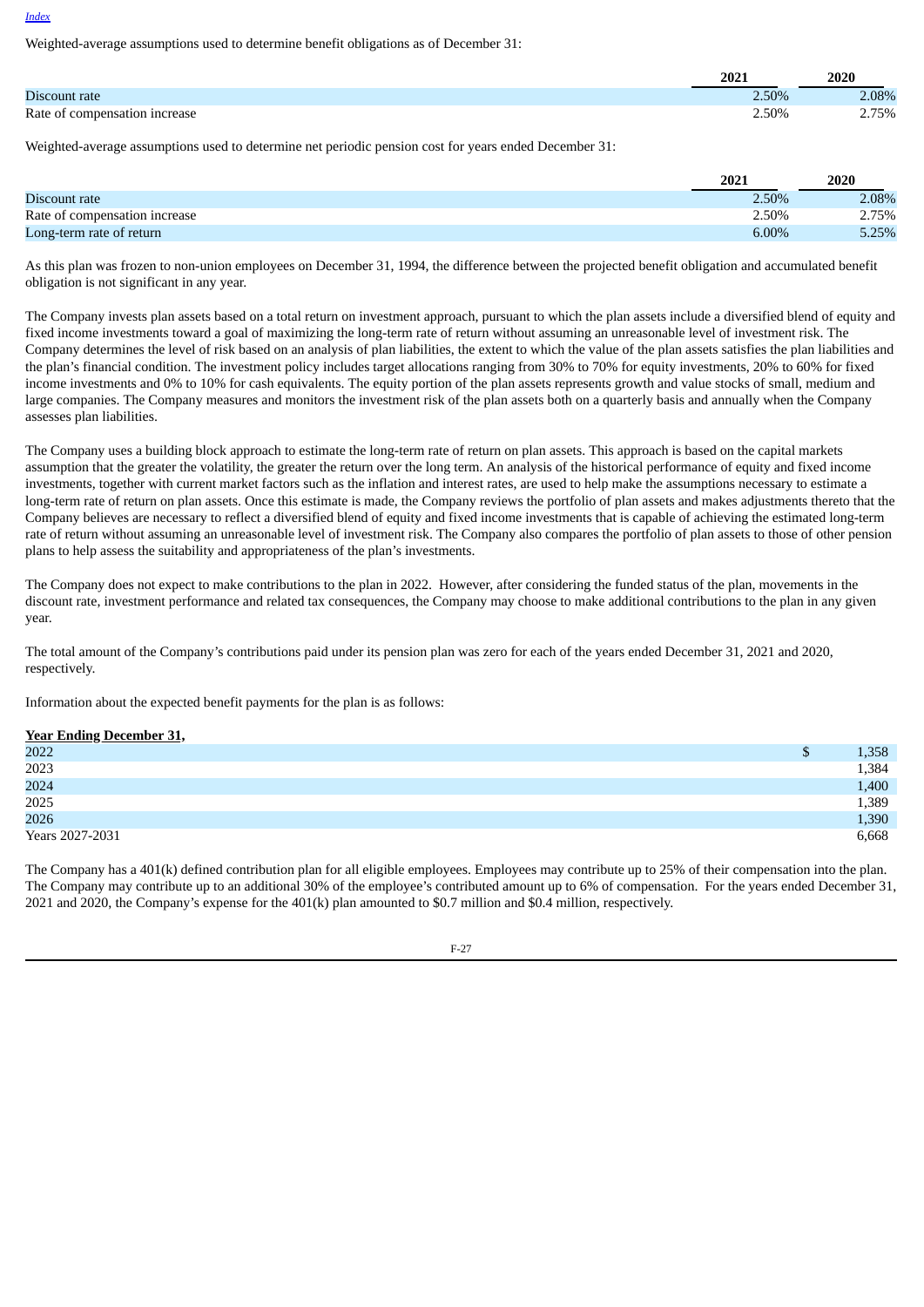# **13. INCOME TAXES**

Components of the provision (benefit) for income taxes were as follows:

|                           | <b>Year Ended December 31,</b> |      |           |
|---------------------------|--------------------------------|------|-----------|
|                           | 2021                           |      | 2020      |
| Current:                  |                                |      |           |
| Federal                   | \$<br>665                      | - \$ |           |
| State                     | 535                            |      | 802       |
| Total                     | 1,200                          |      | 802       |
| Deferred:                 |                                |      |           |
| Federal                   | 8,468                          |      | (21, 743) |
| <b>State</b>              | 2,860                          |      | (14, 118) |
| Total                     | 11,328                         |      | (35, 861) |
|                           |                                |      |           |
| Total provision (benefit) | 12,528                         | \$.  | (35,059)  |

#### *Effective Tax rate*

The reconciliation of the effective tax rate to the U.S. Statutory Federal Income tax rate was:

|                                    | <b>Year Ended December 31,</b> |                          |             |  |           |           |  |  |
|------------------------------------|--------------------------------|--------------------------|-------------|--|-----------|-----------|--|--|
|                                    |                                | 2021                     |             |  | 2020      |           |  |  |
| Income before taxes                |                                | 47,246                   |             |  | 13,506    |           |  |  |
|                                    |                                |                          |             |  |           |           |  |  |
| Expected tax                       | \$                             | 9.922                    | $21.0\%$ \$ |  | 2,836     | 21.0%     |  |  |
| State tax benefit (net of federal) |                                | 2,682                    | 5.7%        |  | (10,513)  | -77.8%    |  |  |
| Valuation allowance                |                                | $\overline{\phantom{0}}$ | $0.0\%$     |  | (27, 420) | $-203.0%$ |  |  |
| Other                              |                                | (76)                     | $-0.2\%$    |  | 38        | 0.2%      |  |  |
| <b>Total</b>                       |                                | 12,528                   | $26.5\%$ \$ |  | (35,059)  | $-259.6%$ |  |  |

Our income tax provision for the year ended December 31, 2021 was \$12.5 million compared to an income tax benefit of \$35.1 million in the prior year. The tax benefit primarily related to a full release of our valuation allowance on deferred tax assets as of December 31, 2020.

## *Deferred Taxes and Valuation Allowance*

The components of the non-current deferred tax assets (liabilities) were as follows:

|                                                    | At December 31. |              |  |  |
|----------------------------------------------------|-----------------|--------------|--|--|
|                                                    | 2021            | <b>2020</b>  |  |  |
| Gross noncurrent deferred tax assets (liabilities) |                 |              |  |  |
| Lease liability                                    | \$<br>26,142    | 16,369<br>-S |  |  |
| Depreciation                                       | 10,551          | 11,298       |  |  |
| Allowance for bad debts                            | 8,525           | 7,659        |  |  |
| Net operating loss carryforwards                   | 2,394           | 13,480       |  |  |
| Stock-based compensation                           | 641             | 317          |  |  |
| Accrued benefits                                   | 656             | 1,208        |  |  |
| Pension plan liabilities                           | 429             | 1,137        |  |  |
| Other intangibles                                  | 70              | 100          |  |  |
| Goodwill                                           | (1,267)         | (1,091)      |  |  |
| Right-of-use asset                                 | (24, 433)       | (14,759)     |  |  |
| Noncurrent deferred tax assets, net                | 23,708          | 35,718       |  |  |

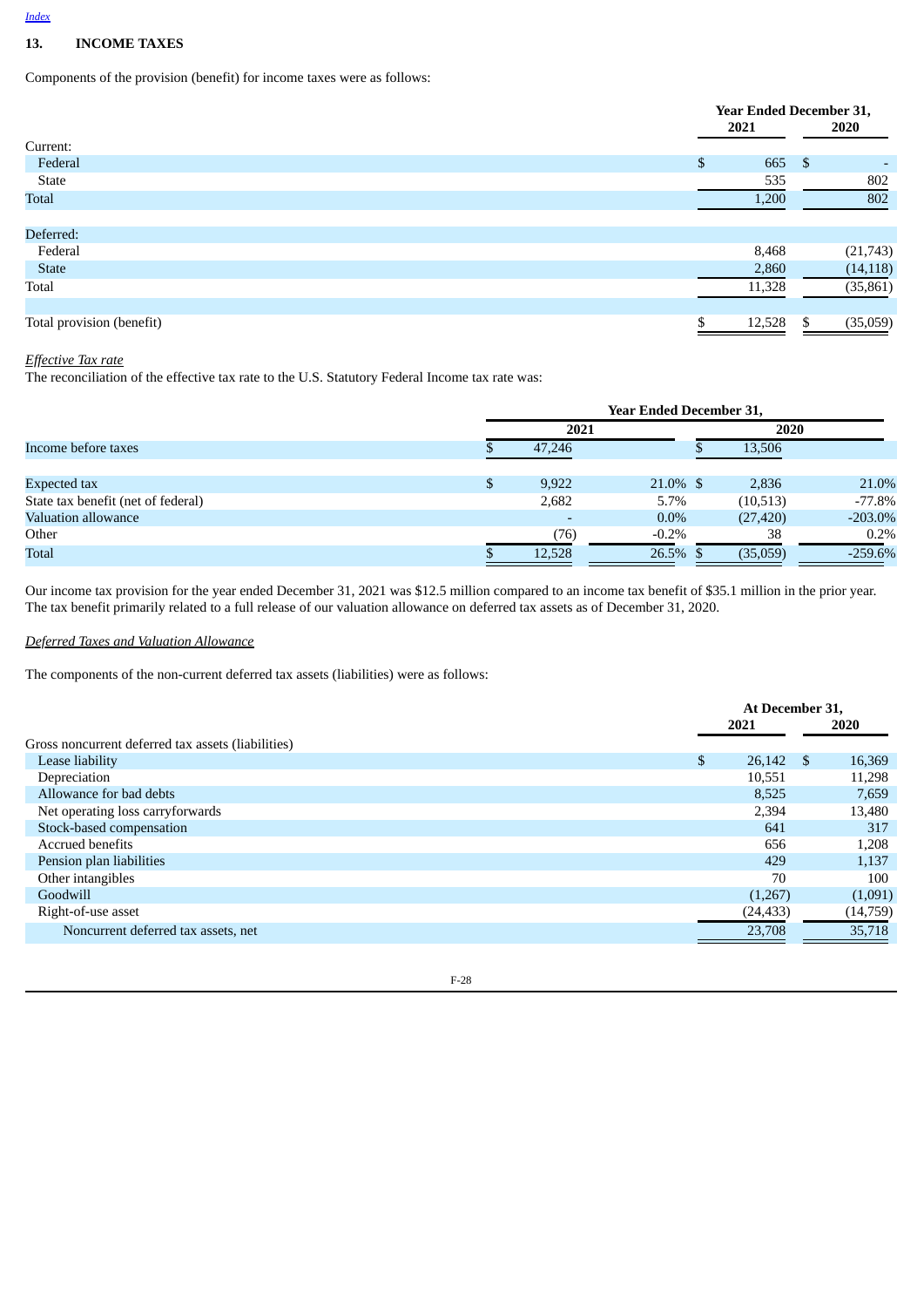As of December 31, 2021, the Company has gross net operating losses ("NOL") of \$1.2 million and \$37.6 million for federal and state tax purposes as of December 31, 2021 compared million for federal and state tax purposes, respectively. The federal NOLs can be carryforward indefinitely. While some states follow federal NOL which can be carried forward indefinitely, majority of the state NOLs expires in 2033 and ending in 2037 if not utilized.

As of December 31, 2020, the Company has gross NOL of \$43.1 million and \$77.2 million for federal and state tax purposes, respectively. The federal NOL of \$29.1 million will expire in 2029 and ending in 2038. Remaining federal NOL of \$14 million can be carryforward indefinitely. While some states follow federal NOL which can be carried forward indefinitely, majority of the state NOLs expires in 2033 and ending in 2037 if not utilized.

The Utilization of the NOL carryforwards may be subject to a substantial limitation due to ownership change limitations that may occur in the future, as required by Section 382 of the Internal Revenue Code of 1986, as amended (the "Code"), as well as similar state and foreign provisions. These ownership changes may limit the amount of NOL and tax credit carryforwards that can be utilized annually to offset future taxable income and tax, respectively. In general, an "ownership change" as defined by Section 382 of the Code results from a transaction or series of transactions over a three-year period resulting in an ownership change of more than 50 percentage points of the outstanding stock of a company by certain shareholders or public groups.

## **14. FAIR VALUE**

The carrying amount and estimated fair value of the Company's financial instrument assets and liabilities, which are not measured at fair value on the Consolidated Balance Sheets, are listed in the table below:

|                                           | <b>December 31, 2021</b> |                                  |      |                                                                                          |      |                                                                   |   |                                                                         |     |              |
|-------------------------------------------|--------------------------|----------------------------------|------|------------------------------------------------------------------------------------------|------|-------------------------------------------------------------------|---|-------------------------------------------------------------------------|-----|--------------|
|                                           |                          | <b>Carrying</b><br><b>Amount</b> |      | <b>Quoted Prices in</b><br><b>Active Markets</b><br>for Identical<br>Assets<br>(Level 1) |      | <b>Significant Other</b><br><b>Observable Inputs</b><br>(Level 2) |   | <b>Significant</b><br><b>Unobservable</b><br><b>Inputs</b><br>(Level 3) |     | <b>Total</b> |
| <b>Financial Assets:</b>                  |                          |                                  |      |                                                                                          |      |                                                                   |   |                                                                         |     |              |
| Cash and cash equivalents                 | \$                       | 83,307                           | - \$ | 83,307                                                                                   | - \$ | $-5$                                                              |   | $\sim$                                                                  | -\$ | 83,307       |
| Prepaid expenses and other current assets |                          | 4,881                            |      |                                                                                          |      | 4,881                                                             |   | $\overline{\phantom{a}}$                                                |     | 4,881        |
|                                           |                          |                                  |      |                                                                                          |      |                                                                   |   |                                                                         |     |              |
| <b>Financial Liabilities:</b>             |                          |                                  |      |                                                                                          |      |                                                                   |   |                                                                         |     |              |
| <b>Accrued expenses</b>                   | \$                       | 15,669                           | - \$ |                                                                                          | $-5$ | 15,669                                                            | S | $-5$                                                                    |     | 15,669       |
| Other short term liabilities              |                          | 15                               |      |                                                                                          |      | 15                                                                |   | $\overline{\phantom{a}}$                                                |     | 15           |

|                                           | <b>December 31, 2020</b> |                                                                                                                                                                                                                                                                              |          |                          |      |           |      |                          |     |        |
|-------------------------------------------|--------------------------|------------------------------------------------------------------------------------------------------------------------------------------------------------------------------------------------------------------------------------------------------------------------------|----------|--------------------------|------|-----------|------|--------------------------|-----|--------|
| <b>Financial Assets:</b>                  |                          | <b>Quoted Prices in</b><br><b>Active Markets</b><br><b>Significant</b><br>for Identical<br><b>Unobservable</b><br><b>Significant Other</b><br><b>Observable Inputs</b><br><b>Carrying</b><br><b>Assets</b><br>Inputs<br>(Level 2)<br>(Level 1)<br>(Level 3)<br><b>Amount</b> |          |                          |      |           |      |                          |     |        |
|                                           |                          |                                                                                                                                                                                                                                                                              |          |                          |      |           |      |                          |     |        |
| Cash and cash equivalents                 | \$                       | 38,026                                                                                                                                                                                                                                                                       | <b>S</b> | 38,026 \$                |      |           | $-5$ | $\blacksquare$           | -\$ | 38,026 |
| Prepaid expenses and other current assets |                          | 3,723                                                                                                                                                                                                                                                                        |          |                          |      | 3,723     |      | $\overline{\phantom{a}}$ |     | 3,723  |
|                                           |                          |                                                                                                                                                                                                                                                                              |          |                          |      |           |      |                          |     |        |
| <b>Financial Liabilities:</b>             |                          |                                                                                                                                                                                                                                                                              |          |                          |      |           |      |                          |     |        |
| <b>Accrued expenses</b>                   | \$                       | $16,692$ \$                                                                                                                                                                                                                                                                  |          |                          | $-5$ | 16,692 \$ |      | $\overline{\phantom{a}}$ | \$  | 16,692 |
| Other short term liabilities              |                          | 26                                                                                                                                                                                                                                                                           |          | $\overline{\phantom{0}}$ |      | 26        |      | $\overline{\phantom{a}}$ |     | 26     |
| Derivative qualifying as cash flow hedge  |                          | 703                                                                                                                                                                                                                                                                          |          |                          |      | 703       |      | $\overline{\phantom{a}}$ |     | 703    |
| Credit facility                           |                          | 17.212                                                                                                                                                                                                                                                                       |          |                          |      | 15.487    |      | $\overline{\phantom{a}}$ |     | 15.487 |

As of December 31, 2020, we estimated the fair value of the Credit Facility based on a present value analysis utilizing aggregate market yields obtained from independent pricing sources for similar financial instruments.

The carrying amounts reported on the Consolidated Balance Sheets for Cash and cash equivalents approximate fair value because they are highly liquid.

The carrying amounts reported on the Consolidated Balance Sheets for Prepaid expenses and Other current assets, Accrued expenses and Other short term liabilities approximate fair value due to the short-term nature of these items.

## *Qualifying Hedge Derivative*

On November 14, 2019, the Company entered into an interest rate swap for the Term Loan with a notional amount of \$20 million which was due to expire on December 1, 2024. On October 29, 2021 the Term Loan was repaid and the interest rate swap was paid in full.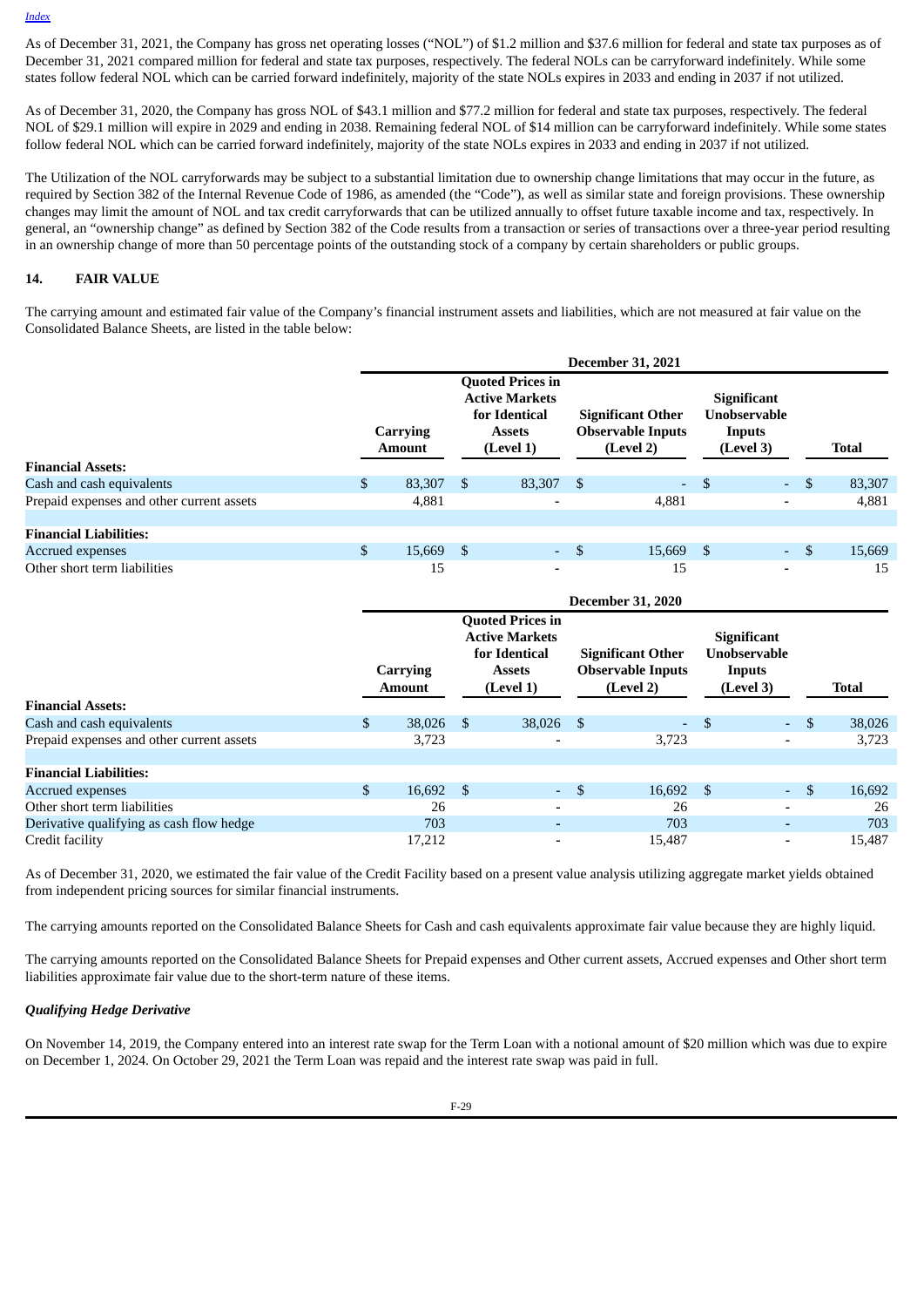The loan had a 10-year straight line amortization. A principal amount of \$0.2 million was paid monthly. This interest rate swap converted the floating interest rate Term Loan to a fixed rate, plus a borrowing spread. The interest rate was variable based on LIBOR plus 3.50% and the Company's fixed rate is 5.36%. The Company designated this interest rate swap as a cash flow hedge to hedge exposure resulting from the interest rate risk. The purpose of the hedge was to reduce the variability of the interest rate based on LIBOR. The Company managed this exposure within specified guidelines through the use of derivatives. All of our derivative instruments are utilized for risk management purposes, and the Company does not use derivatives for speculative trading purposes.

The following summarizes the fair value of the outstanding derivative:

|                                             | <b>December 31, 2021</b>      |  |                          | <b>December 31, 2020</b> |            |  |     |
|---------------------------------------------|-------------------------------|--|--------------------------|--------------------------|------------|--|-----|
|                                             | Liabilitv                     |  |                          | Liability(1)             |            |  |     |
|                                             | Fair Value<br><b>Notional</b> |  | <b>Notional</b>          |                          | Fair Value |  |     |
| Derivative derived as a hedging instrument: |                               |  |                          |                          |            |  |     |
| <b>Interest Rate Swap</b>                   | ٠                             |  | $\overline{\phantom{a}}$ |                          | 17,800     |  | 700 |

(1) The Company's derivative liability is measured at fair value using observable market inputs such as interest rates and our own credit risk as well as an evaluation of our counterparty's credit risk. Based on these inputs the derivative liability is classified within Level 2 of the valuation hierarchy. The liability is included in other long-term liabilities in the consolidated balance sheets.

The following summarizes the financial statement classification and amount of interest expense recognized on hedging instruments:

|                           | <b>Year Ended December 31,</b> |                  |     |
|---------------------------|--------------------------------|------------------|-----|
|                           | 2021                           | 2020             |     |
|                           |                                | Interest expense |     |
| <b>Interest Rate Swap</b> |                                |                  | 100 |

The following summarizes the effect of derivative instruments designated as hedging instruments in Other Comprehensive Income/(Loss):

|                                          |      | <b>Year Ended December 31,</b> |      |     |  |  |
|------------------------------------------|------|--------------------------------|------|-----|--|--|
|                                          | 2021 |                                | 2020 |     |  |  |
| Derivative qualifying as cash flow hedge |      |                                |      |     |  |  |
| Interest rate swap loss                  |      | - 5                            |      | 700 |  |  |

## **15. SEGMENT REPORTING**

We operate our business in two reportable operating segments: (a) the Transportation and Skilled Trades segment; and (b) the Healthcare and Other Professions segment. Our reportable operating segments have been determined based on a method by which we now evaluate performance and allocate resources. Each reportable operating segment represents a group of post-secondary education providers that offer a variety of degree and non-degree academic programs. These segments are organized by key market segments to enhance operational alignment within each segment to more effectively execute our strategic plan. Each of the Company's schools is a reporting unit and an operating segment. Our operating segments are described below.

*Transportation and Skilled Trades –* The Transportation and Skilled Trades segment offers academic programs mainly in the career-oriented disciplines of transportation and skilled trades (e.g. automotive, diesel, HVAC, welding and manufacturing).

*Healthcare and Other Professions –* The Healthcare and Other Professions segment offers academic programs in the career-oriented disciplines of health sciences, hospitality and business and information technology (e.g. dental assistant, medical assistant, practical nursing, culinary arts and cosmetology).

The Company also utilizes the Transitional segment on a limited basis solely when and if it closes a school.

We evaluate segment performance based on operating results. Adjustments to reconcile segment results to consolidated results are included under the caption "Corporate," which primarily includes unallocated corporate activity.

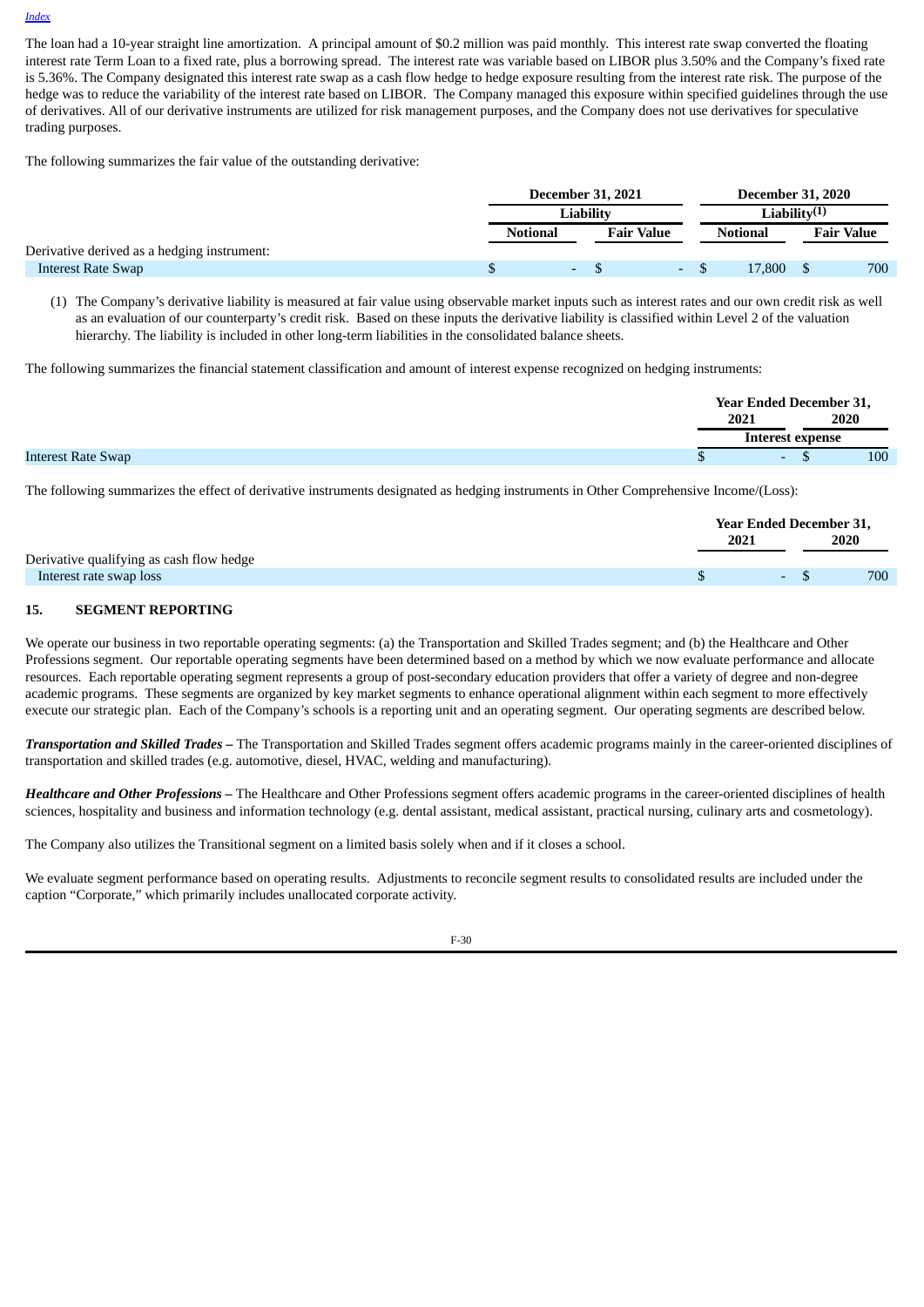Summary financial information by reporting segment is as follows:

|                                          |     |         |              |         | For the Year Ended December 31, |                                |                     |     |                          |
|------------------------------------------|-----|---------|--------------|---------|---------------------------------|--------------------------------|---------------------|-----|--------------------------|
|                                          |     |         | Revenue      |         |                                 | <b>Operating Income (Loss)</b> |                     |     |                          |
|                                          |     |         | $%$ of       |         | $%$ of                          |                                |                     |     |                          |
|                                          |     | 2021    | <b>Total</b> | 2020    | <b>Total</b>                    |                                | 2021                |     | 2020                     |
| <b>Transportation and Skilled Trades</b> | SS. | 240,531 | 71.7% \$     | 207,434 | 70.8% \$                        |                                | 52,055              | \$. | 34,458                   |
| <b>Healthcare and Other Professions</b>  |     | 94,805  | 28.3%        | 85,661  | 29.2%                           |                                | 11,845              |     | 11,068                   |
| Corporate                                |     |         | $0.0\%$      |         | $0.0\%$                         |                                | (14, 639)           |     | (30,745)                 |
| Total                                    |     | 335,336 | 100%         | 293,095 | 100%                            |                                | 49,261              |     | 14,781                   |
|                                          |     |         |              |         |                                 |                                | <b>Total Assets</b> |     |                          |
|                                          |     |         |              |         | <b>December 31, 2021</b>        |                                |                     |     | <b>December 31, 2020</b> |
| <b>Transportation and Skilled Trades</b> |     |         |              |         | \$.                             |                                | 156,531<br>S.       |     | 133,078                  |
| <b>Healthcare and Other Professions</b>  |     |         |              |         |                                 |                                | 33,959              |     | 32,753                   |
| Corporate                                |     |         |              |         |                                 |                                | 104,809             |     | 79,359                   |
| Total                                    |     |         |              |         |                                 |                                | 295,299             |     | 245,190                  |

## **16. COMMITMENTS AND CONTINGENCIES**

*Litigation and Regulatory Matters*—In the ordinary conduct of our business, we are subject to periodic lawsuits, investigations and claims, including, but not limited to, claims involving students or graduates and routine employment matters. Although we cannot predict with certainty the ultimate resolution of lawsuits, investigations and claims asserted against us, we do not believe that any currently pending legal proceeding to which we are a party will have a material effect on our business, financial condition, results of operations or cash flows.

Following a wave of hundreds of class action lawsuits being served upon colleges and universities across the country by students in connection with transitioning from in-person to online classes due to COVID-19, a class action lawsuit, captioned John Gaviria vs. Lincoln Educational Services Corporation, was filed against the Company in New Jersey Federal District Court and served on December 21, 2020. Like most of the other similar lawsuits across the country, the suit alleges breach of contract, unjust enrichment and conversion. In lieu of an answer, on January 25, 2021, the Company filed a Motion to Dismiss Plaintiff's Complaint for Failure to State a Claim. On July 9, 2021, the court granted the Company's Motion to Dismiss three of the four claims finding that the ruling on the claim for student and technology fees was premature. In response to the Company's Motion for Reconsideration as to the remaining claim, the court granted the Company's Motion to Dismiss the lawsuit in its entirety whereupon the Plaintiff filed an appeal to the Third Circuit Court. On January 27, 2022, counsel for the Plaintiff contacted the Company's counsel to request a voluntary dismissal of the case and the Company agreed to and accepted the dismissal with prejudice.

In December 2021, we received a letter from the Consumer Financial Protection Bureau ("CFPB") stating that the CFPB is assessing whether we are subject to CFPB's supervisory authority based on our activities related to certain extensions of credit to our students and requesting certain information. The letter states that the CFPB has the authority to supervise certain entities in the private education loan market and certain other consumer financial products and services. We have provided the requested information to the CFPB and are waiting for the CFPB to respond.

*Student Financing Plans*—At December 31, 2021, the Company had outstanding net financing commitments to its students to assist them in financing their education of approximately \$30.0 million, net of interest.

*Executive Employment Agreements*—The Company entered into employment contracts with key executives that provide for continued salary payments if the executives are terminated for reasons other than cause, as defined in the agreements. The future employment contract commitments for such employees were approximately \$7.9 million at December 31, 2021.

*Change in Control Agreements*—In the event of a change of control several key executives will receive continued salary payments based on their employment agreements.

*Surety Bonds*—Each of the Company's campuses must be authorized by the applicable state education agency in which the campus is located to operate and to grant degrees, diplomas or certificates to its students. The campuses are subject to extensive, ongoing regulation by each of these states. In addition, the Company's campuses are required to be authorized by the applicable state education agencies of certain other states in which the campuses recruit students. The Company is required to post surety bonds on behalf of its campuses and education representatives with multiple states to maintain authorization to conduct its business. At December 31, 2021, the Company has posted surety bonds in the total amount of approximately \$12.8 million.

F-31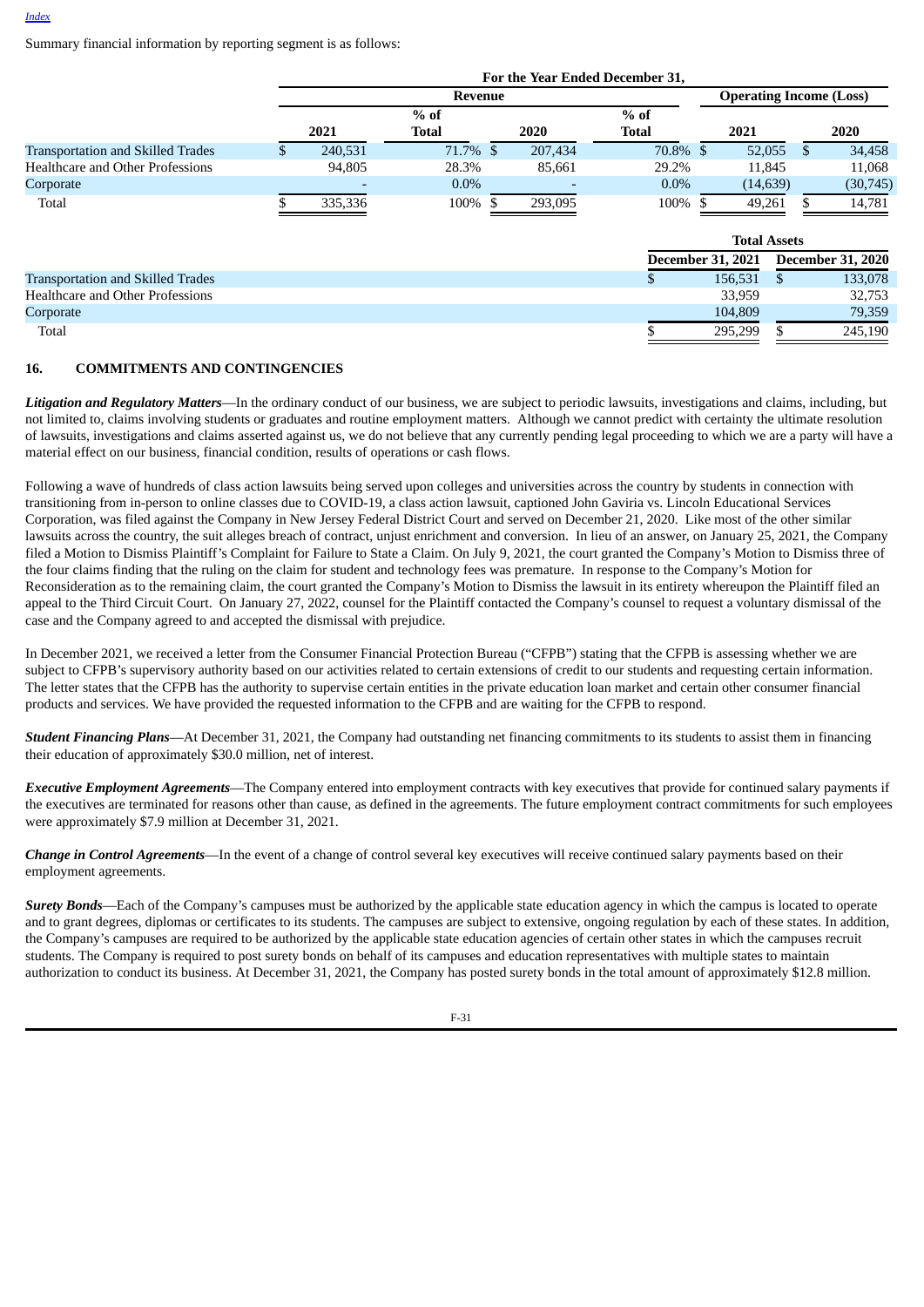# **17. COVID-19 PANDEMIC AND CARES ACT**

The Company began seeing the impact of the global COVID-19 pandemic on its business in early March 2020 and some effects of the pandemic have continued. The spread of COVID-19 has had an unprecedented impact on higher educational institutions across the country, including our schools, and has led to the closure of campuses and the transition of academic programs from in-person instruction to online, remote learning and back. The impact for the Company has primarily related to transitioning classes from in-person, hands-on learning to online, remote learning which resulted in, among other things, additional expenses. Further, related to this transition, some students were placed on leave of absence as they could not complete their externships and some students chose not to participate in online learning. As a result, certain programs were extended due to restricted access to externship sites and classroom labs which did not have a material impact on our consolidated financial statements. In accordance with phased re-opening as applied on a stateby-state basis, all of our schools have now re-opened and the majority of the students who were on leave of absence or had deferred their programs returned to school to finish their programs.

In response to the COVID-19 pandemic, in 2020 the Coronavirus Aid, Relief, and Economic Security Act (the "CARES Act") was signed into law providing a \$2 trillion federal economic relief package of financial assistance and other relief to individuals and businesses impacted by the pandemic. Among other things, the CARES Act includes a \$14 billion higher education emergency relief fund ("HEERF") for the DOE to distribute directly to institutions of higher education. The DOE has allocated funds to each institution of higher education based on a formula contained in the CARES Act. The formula is heavily weighted toward institutions with large numbers of Pell Grant recipients. The DOE allocated \$27.4 million to our schools distributed in two equal installments and required them to be utilized by April 30, 2021 and May 14, 2021, respectively. As of September 30, 2021, the Company had distributed the full \$13.7 million of its first installment as emergency grants to students and has utilized the full \$13.7 million of its second installment. Proceeds from the second installment for permitted expenses were primarily utilized to either offset original expenses incurred or to reduce student accounts receivable driving a decrease in bad debt expense, both uses resulted in a decrease in our selling, general and administrative expenses. Institutions are required to use at least half of the HEERF funds for emergency grants to students for expenses related to disruptions in campus operations (e.g., food, housing, etc.). The law requires institutions receiving funds to continue to the greatest extent practicable to pay its employees and contractors during the period of any disruptions or closures related to the COVID-19 emergency which the Company has done. The Company was also permitted to defer payment of FICA payroll taxes through January 1, 2021 and did so but, pursuant to requirements of the deferment, repaid 50% of the deferred payments by January 3, 2022, and will need to repay the remaining 50% by January 3, 2023. As of December 31, 2021, the Company had deferred payments of \$2.3 million included in accrued expenses in the Consolidated Balance Sheet.

In December 2020, the Consolidated Appropriations Act, 2021 was enacted which included the Coronavirus Response and Relief Supplemental Appropriations Act, 2021 ("CRRSAA"). CRRSAA provided an additional \$81.9 billion to the Education Stabilization Fund including \$22.7 billion for the HEERF, which were originally created by the CARES Act in March 2020. The higher education provisions of the CRRSAA are intended in part to provide additional financial assistance benefitting students and their postsecondary institutions in the wake of the spread of COVID-19 across the country and its impact on higher educational institutions. In March 2021, the \$1.9 trillion American Rescue Plan Act of 2021 ("ARPA") was signed into law. Among other things, the ARPA provides \$40 billion in relief funds that will go directly to colleges and universities with \$395.8 million going to for-profit institutions. The DOE has allocated a total of \$24.4 million to our schools from the funds made available under CRRSAA and ARPA. As of December 31, 2021, the Company has drawn down and distributed to our students \$14.8 million of these allocated funds. The remainder of the funds are on hold by the DOE and will be distributed to the students upon release. Failure to comply with requirements for the usage and reporting of these funds could result in requirements to repay some or all of the allocated funds and in other sanctions.

F-32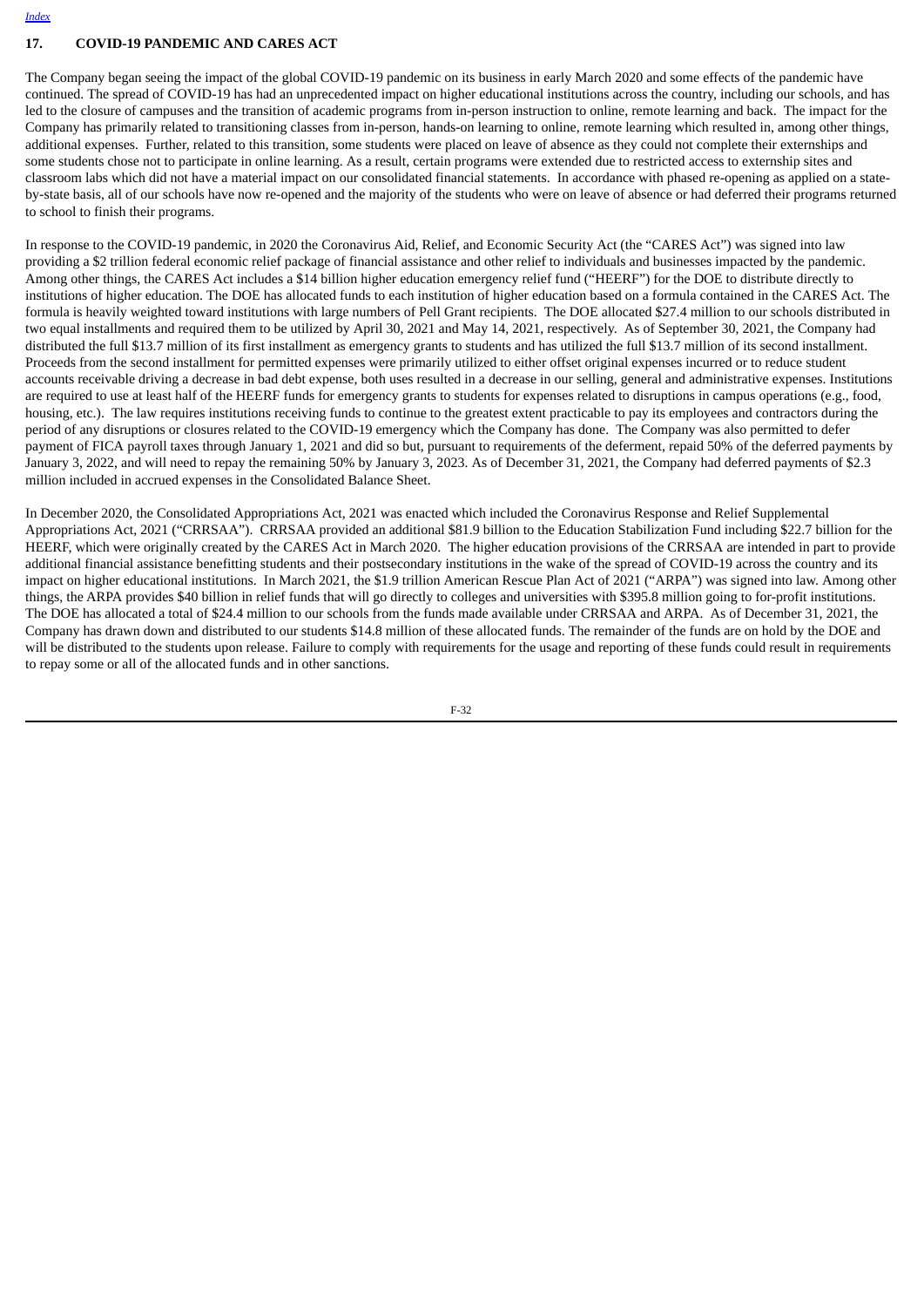# **LINCOLN EDUCATIONAL SERVICES CORPORATION**

# **Schedule II—Valuation and Qualifying Accounts**

# **(in thousands)**

| <b>Description</b>                     |  | <b>Balance at</b><br><b>Beginning of</b><br>Period |  | Charged to<br><b>Expense</b> |  | <b>Accounts</b><br><b>Written-off</b> |  | <b>Balance</b> at<br>End of<br><b>Period</b> |
|----------------------------------------|--|----------------------------------------------------|--|------------------------------|--|---------------------------------------|--|----------------------------------------------|
| Allowance accounts for the year ended: |  |                                                    |  |                              |  |                                       |  |                                              |
| December 31, 2021                      |  |                                                    |  |                              |  |                                       |  |                                              |
| Student receivable allowance           |  | 28.639                                             |  | 26,794                       |  | $(23,512)$ \$                         |  | 31,921                                       |
| December 31, 2020                      |  |                                                    |  |                              |  |                                       |  |                                              |
| Student receivable allowance           |  | 20,367                                             |  | 26,887                       |  | $(18,615)$ \$                         |  | 28,639                                       |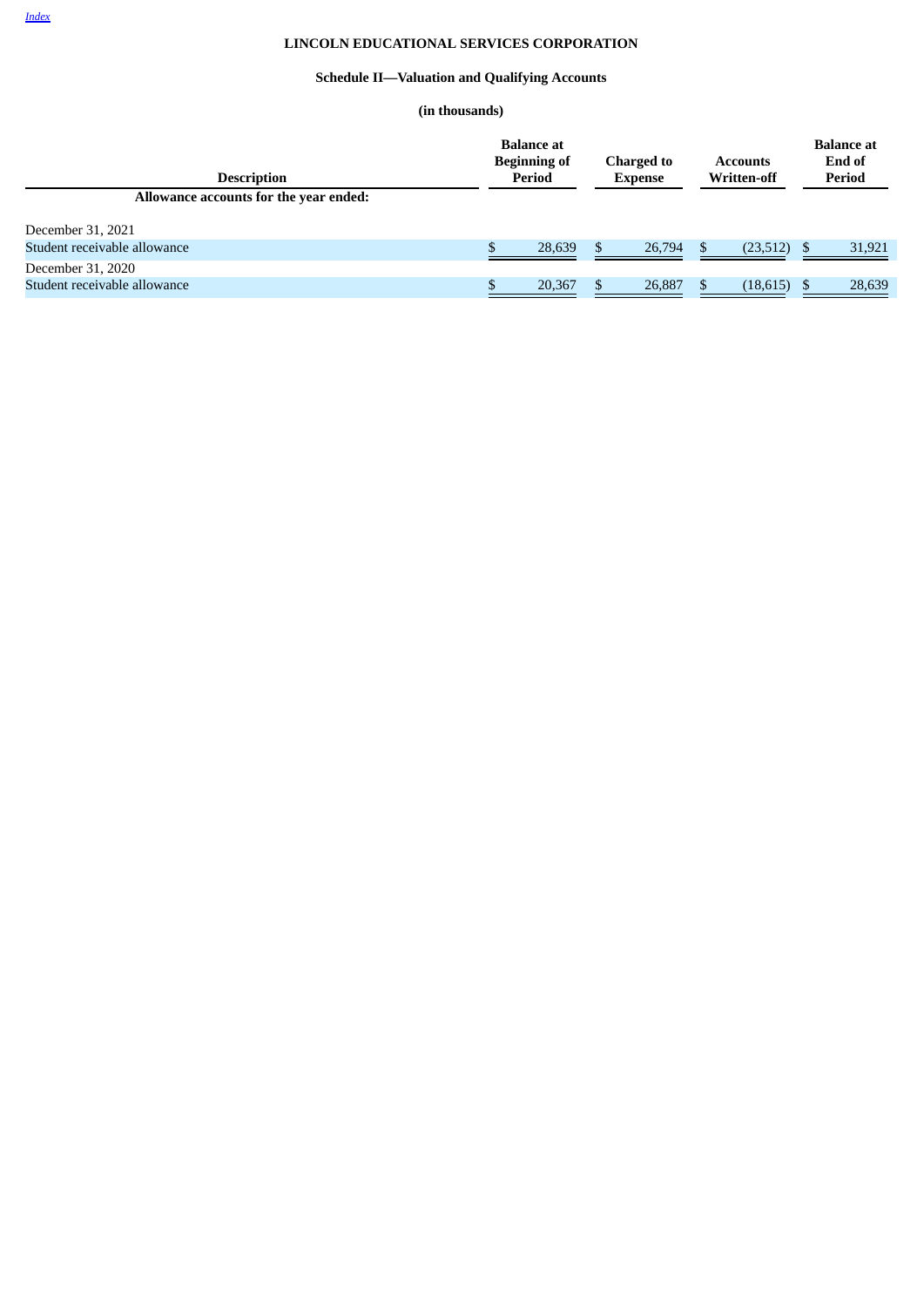# **Subsidiaries of the Company**

The following is a list of Lincoln Educational Services Corporation's subsidiaries as of December 31, 2021:

| Name                                                                                 | <b>Jurisdiction</b> |
|--------------------------------------------------------------------------------------|---------------------|
| Lincoln Technical Institute, Inc. (wholly owned)                                     | New Jersey          |
| New England Acquisition LLC (wholly owned through Lincoln Technical Institute, Inc.) | <b>Delaware</b>     |
|                                                                                      |                     |
| Nashville Acquisition, LLC (wholly owned through Lincoln Technical Institute, Inc.)  | <b>Delaware</b>     |
| Euphoria Acquisition, LLC (wholly owned through Lincoln Technical Institute, Inc.)   | <b>Delaware</b>     |
| LTI Holdings, LLC (wholly owned through Lincoln Technical Institute, Inc.)           | Colorado            |
| LCT Acquisition, LLC (wholly owned through Lincoln Technical Institute, Inc.)        | <b>Delaware</b>     |
| NN Acquisition, LLC (wholly owned through Lincoln Technical Institute, Inc.)         | <b>Delaware</b>     |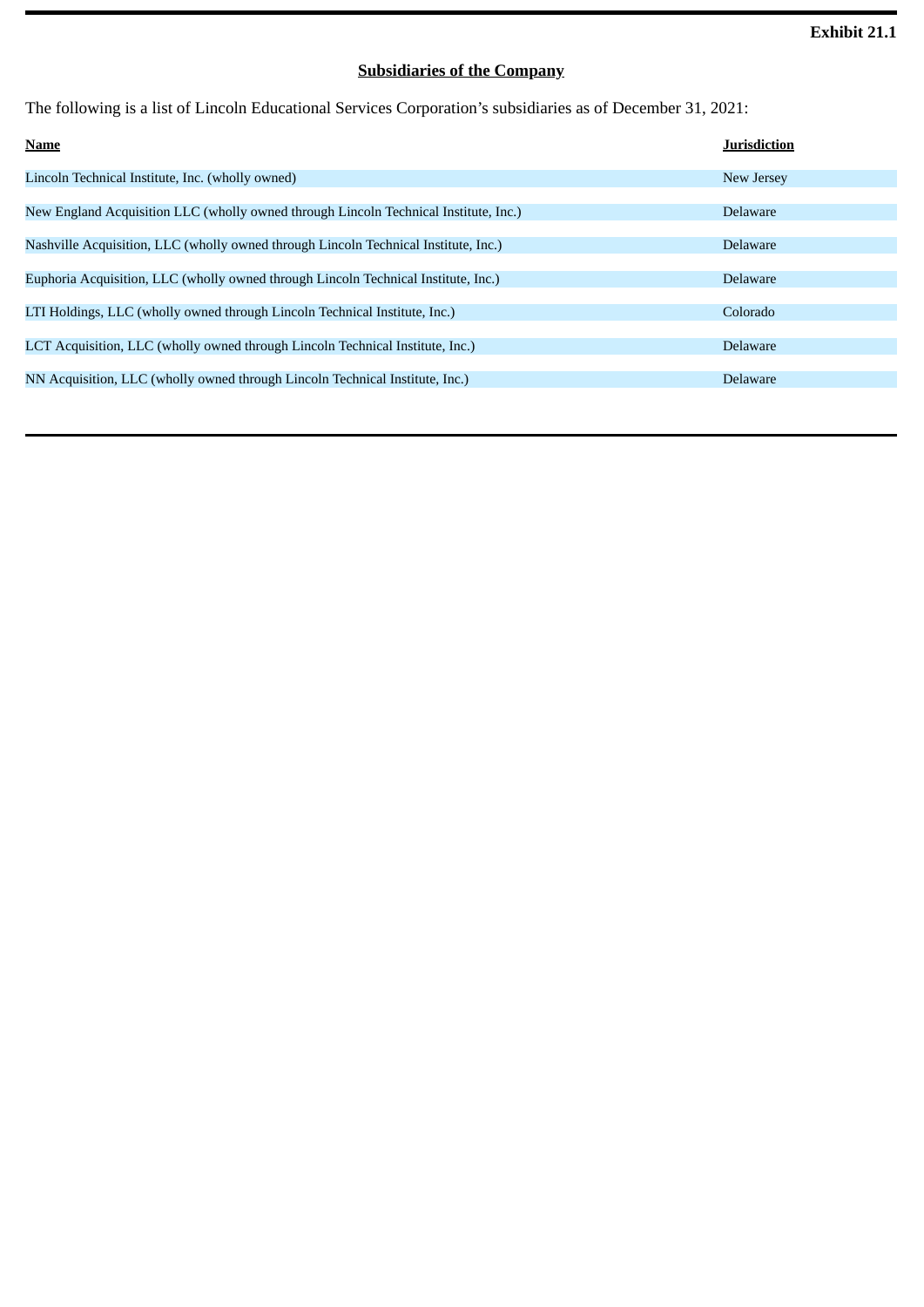# **CONSENT OF INDEPENDENT REGISTERED PUBLIC ACCOUNTING FIRM**

We consent to the incorporation by reference in Registration Statement Nos. 333-248506, and 333-249352 on Form S-3 and 333- 132749, 333-173880, 333-188240, and 333-239453 on Form S-8 of our reports dated March 3, 2022, relating to the consolidated financial statements and financial statement schedule of Lincoln Educational Services Corporation and subsidiaries', and the effectiveness Lincoln Educational Services Corporation and subsidiaries' internal control over financial reporting, appearing in this Annual Report on Form 10-K of Lincoln Educational Services Corporation, for the year ended December 31, 2021.

/s/ Deloitte & Touche LLP Parsippany, New Jersey March 3, 2022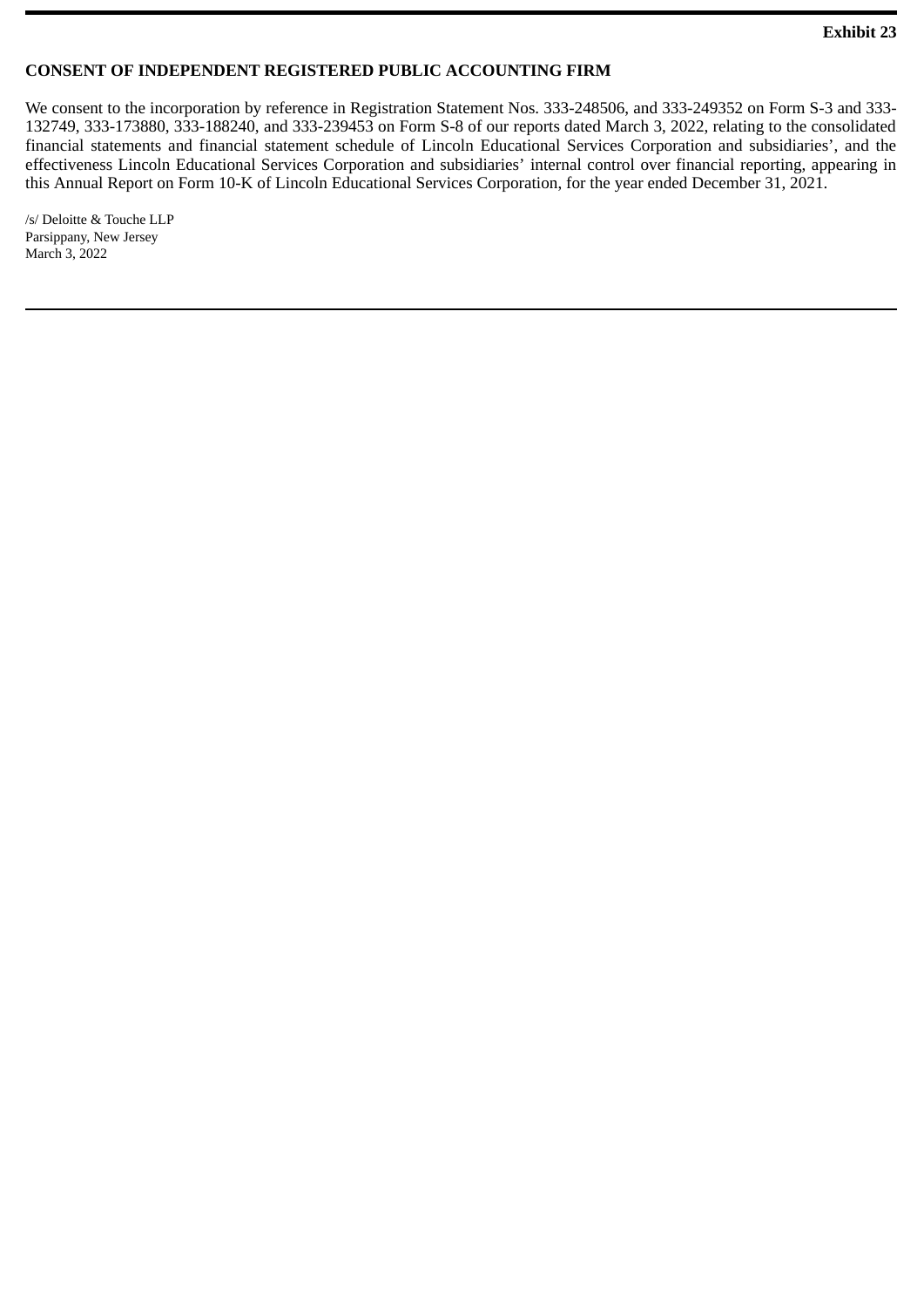# **CERTIFICATION**

# I, Scott Shaw, certify that:

- 1. I have reviewed this Annual Report on Form 10-K of Lincoln Educational Services Corporation;
- 2. Based on my knowledge, this report does not contain any untrue statement of a material fact or omit to state a material fact necessary to make the statements made, in light of the circumstances under which such statements were made, not misleading with respect to the period covered by this report;
- 3. Based on my knowledge, the financial statements, and other financial information included in this report, fairly present in all material respects the financial condition, results of operations and cash flows of the registrant as of, and for, the periods presented in this report;
- 4. The registrant's other certifying officer and I are responsible for establishing and maintaining disclosure controls and procedures (as defined in Exchange Act Rules 13a-15(e) and 15d-15(e)) and internal control over financial reporting (as defined in Exchange Act Rules 13a-15(f) and 15d-15(f)) for the registrant and have:

(a) Designed such disclosure controls and procedures, or caused such disclosure controls and procedures to be designed under our supervision, to ensure that material information relating to the registrant, including its consolidated subsidiaries, is made known to us by others within those entities, particularly during the period in which this report is being prepared;

(b) Designed such internal control over financial reporting, or caused such internal control over financial reporting to be designed under our supervision, to provide reasonable assurance regarding the reliability of financial reporting and the preparation of financial statements for external purposes in accordance with generally accepted accounting principles;

(c) Evaluated the effectiveness of the registrant's disclosure controls and procedures and presented in this report our conclusions about the effectiveness of the disclosure controls and procedures, as of the end of the period covered by this report based on such evaluation; and

(d) Disclosed in this report any change in the registrant's internal control over financial reporting that occurred during the registrant's most recent fiscal quarter (the registrant's fourth fiscal quarter in the case of an Annual Report) that has materially affected, or is reasonably likely to materially affect, the registrant's internal control over financial reporting; and

5. The registrant's other certifying officer and I have disclosed, based on our most recent evaluation of internal control over financial reporting, to the registrant's auditors and the audit committee of the registrant's board of directors (or persons performing the equivalent functions):

(a) All significant deficiencies and material weaknesses in the design or operation of internal control over financial reporting which are reasonably likely to adversely affect the registrant's ability to record, process, summarize and report financial information; and

(e) Any fraud, whether or not material, that involves management or other employees who have a significant role in the registrant's internal control over financial reporting.

Date: March 3, 2022

/s/ Scott Shaw Scott Shaw Chief Executive Officer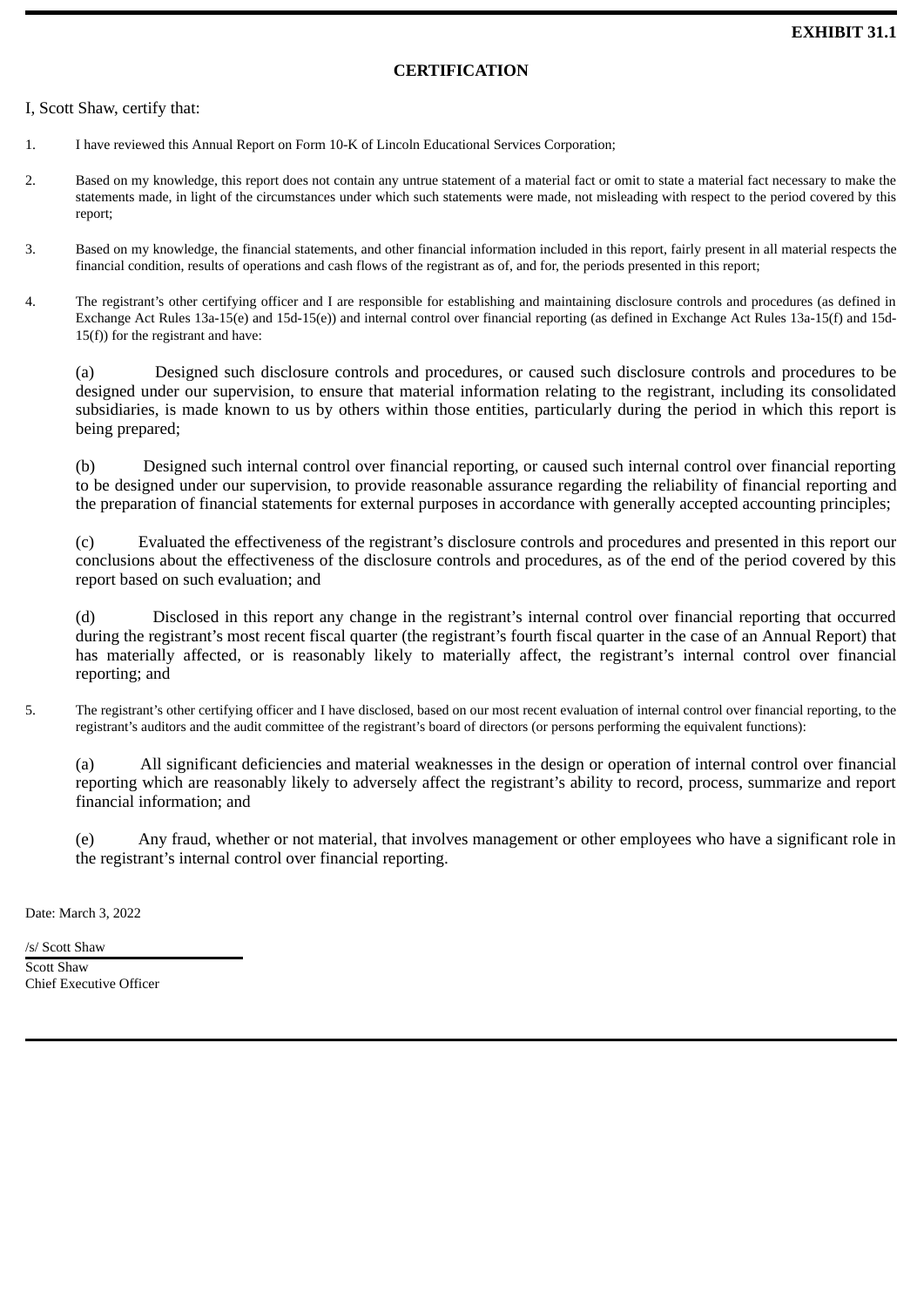# **CERTIFICATION**

## I, Brian Meyers, certify that:

- 1. I have reviewed this Annual Report on Form 10-K of Lincoln Educational Services Corporation;
- 2. Based on my knowledge, this report does not contain any untrue statement of a material fact or omit to state a material fact necessary to make the statements made, in light of the circumstances under which such statements were made, not misleading with respect to the period covered by this report;
- 3. Based on my knowledge, the financial statements, and other financial information included in this report, fairly present in all material respects the financial condition, results of operations and cash flows of the registrant as of, and for, the periods presented in this report;
- 4. The registrant's other certifying officer and I are responsible for establishing and maintaining disclosure controls and procedures (as defined in Exchange Act Rules 13a-15(e) and 15d-15(e)) and internal control over financial reporting (as defined in Exchange Act Rules 13a-15(f) and 15d-15(f)) for the registrant and have:
	- (a) Designed such disclosure controls and procedures, or caused such disclosure controls and procedures to be designed under our supervision, to ensure that material information relating to the registrant, including its consolidated subsidiaries, is made known to us by others within those entities, particularly during the period in which this report is being prepared;
	- (b) Designed such internal control over financial reporting, or caused such internal control over financial reporting to be designed under our supervision, to provide reasonable assurance regarding the reliability of financial reporting and the preparation of financial statements for external purposes in accordance with generally accepted accounting principles;
	- (c) Evaluated the effectiveness of the registrant's disclosure controls and procedures and presented in this report our conclusions about the effectiveness of the disclosure controls and procedures, as of the end of the period covered by this report based on such evaluation; and
	- (d) Disclosed in this report any change in the registrant's internal control over financial reporting that occurred during the registrant's most recent fiscal quarter (the registrant's fourth fiscal quarter in the case of an Annual Report) that has materially affected, or is reasonably likely to materially affect, the registrant's internal control over financial reporting; and
- 5. The registrant's other certifying officer and I have disclosed, based on our most recent evaluation of internal control over financial reporting, to the registrant's auditors and the audit committee of the registrant's board of directors (or persons performing the equivalent functions):
	- (a) All significant deficiencies and material weaknesses in the design or operation of internal control over financial reporting which are reasonably likely to adversely affect the registrant's ability to record, process, summarize and report financial information; and
	- (b) Any fraud, whether or not material, that involves management or other employees who have a significant role in the registrant's internal control over financial reporting.

Date: March 3, 2022

/s/ Brian Meyers Brian Meyers Chief Financial Officer